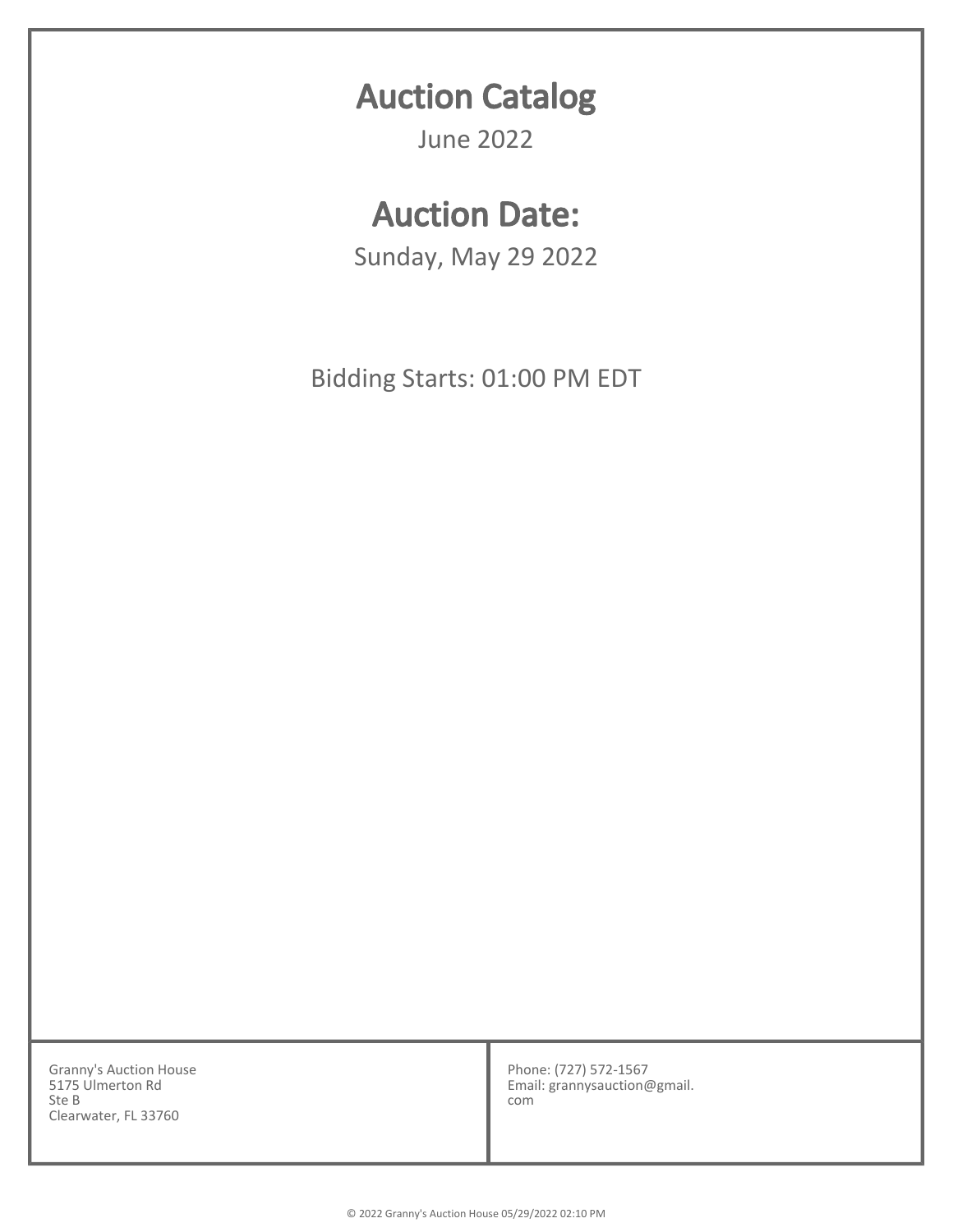| Lot<br><b>Number</b> | <b>Title &amp; Description</b>                                                                                                                                                                                                                                                                                                                                                                                                                                                                                                                                                                                                                                                                                                                                                                                                                                                                                                                                                                                                                                                                                                                                                                                                                                                                                                                                                                                                                                                                                                                                                                                                                        |
|----------------------|-------------------------------------------------------------------------------------------------------------------------------------------------------------------------------------------------------------------------------------------------------------------------------------------------------------------------------------------------------------------------------------------------------------------------------------------------------------------------------------------------------------------------------------------------------------------------------------------------------------------------------------------------------------------------------------------------------------------------------------------------------------------------------------------------------------------------------------------------------------------------------------------------------------------------------------------------------------------------------------------------------------------------------------------------------------------------------------------------------------------------------------------------------------------------------------------------------------------------------------------------------------------------------------------------------------------------------------------------------------------------------------------------------------------------------------------------------------------------------------------------------------------------------------------------------------------------------------------------------------------------------------------------------|
| $\mathbf{1}$         | The Vendo Coca-Cola "Vendo 6-CV" 6 case vertical cooler & Appliance Dolly - Local Pick Up Only Runs But will not get cold. What A<br>Beauty For Any Fan Or Collector. It is a cooler because there is no coin mechanism. Even though it looks like a vendo 81 except for<br>the glass door on the right side. Vendo did make a version of this machine with a coin mechanism and it was called the vendo 110.<br>There are no coin or vending mechanisms to mess with on this machine and because they were self-service coolers and not vending<br>machines, they were usually kept indoors. the shelves inside are adjustable so it will hold different size bottles, including longneck<br>beer bottles. The Coca Cola 6-CV was Vendo's first multi-drink upright soda machine. This machine holds 6-cases of bottled soda. The<br>Coca Cola Vendo 6-CV machine was manufactured from 1948 - 1956 and was built in two different versions. The late version had an<br>external removable cap catcher where as the early version had the cap catcher internally, like this one. [missing cap catcher box] The<br>6-CV's are really nice machines, not only do they hold 6 cases of bottles but they will accept bottle sizes from the new small 8 oz Coke<br>bottle up to a 12 oz long neck bottle. They can also easily accept 12 oz cans. The 6-CV does all this with 10 selections to choose from.<br>They truly are a very nice versatile machine.                                                                                                                                                                                              |
| $\overline{2}$       | 2 Magic The Gathering Tempest Resereve List Intuition LP/NM Cards - IN HOUSE SHIPPING AVAILABLE - 1997 copyright, Nice color<br>and edges, minor chipping to edges, some surface blemishes can be seen when held sideways but won't show in a photograph -<br>Reserve list cards are slated to not be reprinted making them a safer investment than other cards                                                                                                                                                                                                                                                                                                                                                                                                                                                                                                                                                                                                                                                                                                                                                                                                                                                                                                                                                                                                                                                                                                                                                                                                                                                                                       |
| 3                    | NGC AU 58 1861 Liberty Type II Gold Quarter Eagle \$2 1/2 coin - IN HOUSE SHIPPING AVAILABLE - Beautiful coin in nice grade with<br>soft luster, verified accurate, see photos for up close details                                                                                                                                                                                                                                                                                                                                                                                                                                                                                                                                                                                                                                                                                                                                                                                                                                                                                                                                                                                                                                                                                                                                                                                                                                                                                                                                                                                                                                                   |
| $\overline{4}$       | Jinbao 6 in One Third Party Transformers Robot MIB - IN HOUSE SHIPPING AVAILABLE - FERAL REX oversized set of 6 that fit together<br>to form single Feral Rex, Stands 44cm from feet to head, 61cm tall with the added wingspan. MIB, sealed until opened to photograph<br>and examine - comes with original shipping box covered with company tape - high end third party Transformer figures                                                                                                                                                                                                                                                                                                                                                                                                                                                                                                                                                                                                                                                                                                                                                                                                                                                                                                                                                                                                                                                                                                                                                                                                                                                        |
| 5                    | Faith Coddington Kuchina Acrylic on Canvas Jazz Band Painting - LOCAL PICK UP ONLY (OR BUYER ARRANGES all PACKING AND<br>SHIPPING THROUGH THIRD PARTY - NOTE LARGE SIZE) vibrant energetic painting of jazz band playing, metallic silvers and coppers<br>add energy and movement to the composition - 30" x 48" unframed (brochure and newspaper clipping NOT included) - Faith Kuchina<br>was a well known local artist and teacher featured for her Jazz Festival work and written up in local papers.                                                                                                                                                                                                                                                                                                                                                                                                                                                                                                                                                                                                                                                                                                                                                                                                                                                                                                                                                                                                                                                                                                                                             |
| 6                    | 1987 Apple Beatles Forever Doll Figures by Applause with Stands, Insruments and Tags and Poster Set - IN HOUSE SHIPPING<br>AVAILABLE - 21" soft sculpture dolls (up to 23" if you count hair styles) in great condition, although a little dusty from display, with<br>original stands and instruments (all guitars with printed signatures (Ringo only has drumsticks as there was no separate drum<br>included with this set), all with paper tags and all but Ringo with plastic applause tags, PLUS set of 4 approx 23" x 17" 1980s The<br>Beatles poster litho prints "photograph copyright 1982 Astrid Kirshnerr, All Rights Reserved" of 1964 group images over sheet music<br>background in great condition - see photos for details and conditions                                                                                                                                                                                                                                                                                                                                                                                                                                                                                                                                                                                                                                                                                                                                                                                                                                                                                           |
| 7                    | NCG MS64 1904-O Morgan Silver Dollar - IN HOUSE SHIPPING AVAILABLE - NGC verified, great luster and eye appeal                                                                                                                                                                                                                                                                                                                                                                                                                                                                                                                                                                                                                                                                                                                                                                                                                                                                                                                                                                                                                                                                                                                                                                                                                                                                                                                                                                                                                                                                                                                                        |
| 8                    | Victor Moscoso 1967 Neon Rose Psychedelic Concert Poster #12 Chambers Brothers Masterpiece - IN HOUSE SHIPPING<br>AVAILABLE ROLLED IN TUBE -Matrix 3/28-30/67 & 4/4-6/67 NR-12 Chamber Brothers - one of the icon images of the era, this poster<br>was printed only once. The image was later used for two different handbills that were used to promote exhibitions of psychedelic<br>posters.<br>The original poster was printed on white index stock and measures approximately 14% x 20.in Near Mint condition with only mild<br>corner issues. Moscoso's Neon Rose posters for The Matrix brought his work international attention during the Summer of Love<br>1967. He had pioneered the use of vibrating colors to create the 'psychedelic' effect in poster art. About that Moscoso said, "The<br>musicians were turning up their amplifiers to the point where they were blowing out your eardrums. I did the equivalent with the<br>eyeballs" Victor Moscoso also was the first of San Francisco's "Big Five" psychedelic poster artists to have his posters shown in the<br>Museum of Modern Art in New York. His work is in the Victoria and Albert Museum in London, and in the Library of Congress. The<br>Neon Rose Series of posters is one of the crown jewels of the psychedelic poster era.                                                                                                                                                                                                                                                                                                                                      |
| 9                    | Tray of 50 Specimen Capsule Cabochon Turquoise, Malachite and Other Gemstones - IN HOUSE SHIPPING AVAILABLE - varied size,<br>mines and types of turquoise from light blue to green, malachite, small cabochons of undetermined stones and more - see photos for<br>descriptions                                                                                                                                                                                                                                                                                                                                                                                                                                                                                                                                                                                                                                                                                                                                                                                                                                                                                                                                                                                                                                                                                                                                                                                                                                                                                                                                                                      |
| 10                   | Rare 27 Inch Double Comb Regina Accordion Case Music Box - {local pick up or buyer arranges 3rd party packing and shipping} Size<br>open 261/2" wide, 38" long with crank in, 11 1/4" tall. size closed without crank 19 1/2" wide x 34 1/4" long and 10 1/4" tall. It isn't<br>often that we are privileged to offer a 27" Regina mahogany case music box -- this is the largest disc size that Regina made. Regina<br>advertised the combs as embracing over seven octaves. This and the 20" Regina are the only two machines that Regina ever designed<br>as double comb single strike -- meaning that while the music box featured two combs, each star wheel struck one and only one tooth<br>at a time. Most 27" Regina's were of imposing physical size, housed in giant cabinets for commercial settings, but this rare machine is<br>a little different, not only because it is a table top model, but also because it shrinks in size when the lid is closed. It was technically<br>known as a Style 6, but is commonly referred to as an accordion case, folding case, or casket case Regina. When the lid unfurls it<br>reveals the dishing wheels for the disc on the underside of the lid. The accordion case Regina was made in limited quantities and has<br>always been a favorite of collectors. The Music Box has not been restored, but it is playing quite decently. There are no broken teeth<br>and the motor is functioning properly. The case is missing a few pcs of wood trim and the accordion lid could use some care. See<br>photos for details Has one disc "Cavalleria Rusticana (Rustic Cavalry) By Giacomo Puccini" |
| 11                   | 1980 Kenner Star Wars Mini Action Figures & 1979 Hoth Ice Planet - in house shipping available - fifteen 1980 mini action figures with<br>weapons & one 1978 plus Hoth Ice Planet (no box, some mild signs of age)                                                                                                                                                                                                                                                                                                                                                                                                                                                                                                                                                                                                                                                                                                                                                                                                                                                                                                                                                                                                                                                                                                                                                                                                                                                                                                                                                                                                                                    |
| 12                   | Gebbeh Deep Pile Tribal Estate Runner Rug - in house shipping available - 117"x34" (damage on one corner)                                                                                                                                                                                                                                                                                                                                                                                                                                                                                                                                                                                                                                                                                                                                                                                                                                                                                                                                                                                                                                                                                                                                                                                                                                                                                                                                                                                                                                                                                                                                             |
| 13                   | Industrial Vintage 3-Stack Document Storage Cabinet - local pick up only - great for collections, used condition, see photos for details<br>-49.5" tall x 40.5" wide x 29.5" deep                                                                                                                                                                                                                                                                                                                                                                                                                                                                                                                                                                                                                                                                                                                                                                                                                                                                                                                                                                                                                                                                                                                                                                                                                                                                                                                                                                                                                                                                     |
| 14                   | 1986-S and 2008-W 1 Troy Oz .999 Silver Eagle Selected Coins in US Mint Display Boxes - IN HOUSE SHIPPING AVAILABLE - great luster<br>and condition - high MS grade US Mint original display boxes                                                                                                                                                                                                                                                                                                                                                                                                                                                                                                                                                                                                                                                                                                                                                                                                                                                                                                                                                                                                                                                                                                                                                                                                                                                                                                                                                                                                                                                    |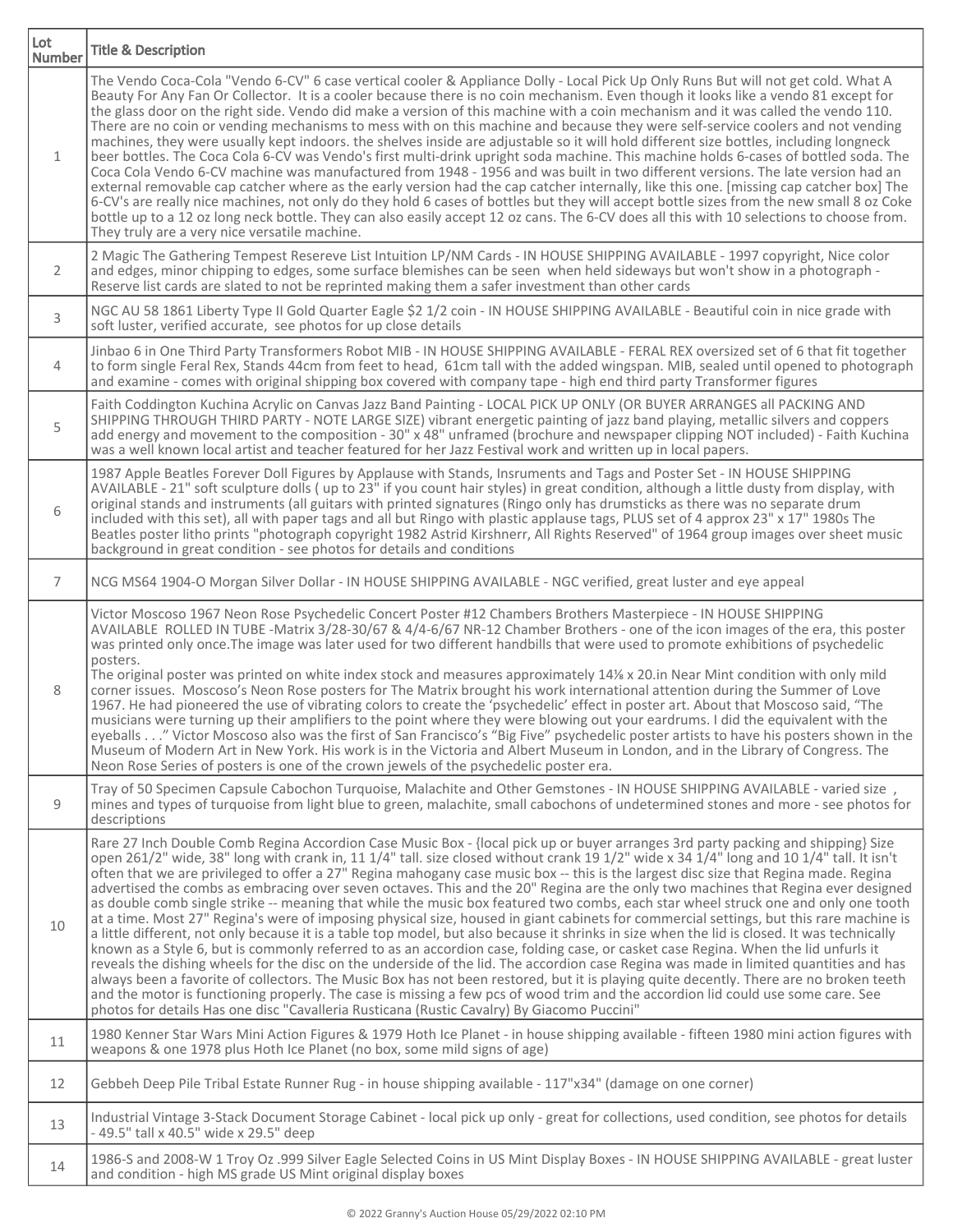| 15 | Used Vostok Europe Anchar K 162 Submarine Automatic Chronograph - {local pickup or in house shipping available} Black with yellow<br>dial, Needs New Band, Working sold as is no warranty expressed or implied                                                                                                                                                                                                                                                                                                                                                                                                                                                                                                                                                                                                                                                                                                                                                                                                                                                                                                                                                                                                                                        |
|----|-------------------------------------------------------------------------------------------------------------------------------------------------------------------------------------------------------------------------------------------------------------------------------------------------------------------------------------------------------------------------------------------------------------------------------------------------------------------------------------------------------------------------------------------------------------------------------------------------------------------------------------------------------------------------------------------------------------------------------------------------------------------------------------------------------------------------------------------------------------------------------------------------------------------------------------------------------------------------------------------------------------------------------------------------------------------------------------------------------------------------------------------------------------------------------------------------------------------------------------------------------|
| 16 | Limited Ed. La Pedrera Lupo Barcelona Leather Handbag - in house shipping available - inspired by the iconic modernist building La<br>Pedrera in Barcelona with orig. booklet, coin purse and zipper pouch (excellent condition)                                                                                                                                                                                                                                                                                                                                                                                                                                                                                                                                                                                                                                                                                                                                                                                                                                                                                                                                                                                                                      |
| 17 | 3 Fred Conlon Gnome Be Gone Crazy Creature Scrap Metal Art Sculptures - IN HOUSE SHIPPING AVAILABLE, HEAVY LARGE BOXES -<br>The Minion's Nemises - like a cross between the Minions, Pac-Man and The Muppets Animal, these simple original creations are filled<br>with energy, mischief and emotion, each one with creator Conlon signature arc welded through - 26" extra large size "Telling off the<br>World", 15" game pair holding hoop and line target (or possible gnome bearers), and 7" fellow with tail looking through ring - good<br>solid condition with lightly rusted weathered finish see photos                                                                                                                                                                                                                                                                                                                                                                                                                                                                                                                                                                                                                                     |
| 18 | 22" Salem Bros Antique Table Lamp with Amber and Green Slag Glass Panel Shade - BUYER PICKS UP OR ARRANGES ALL PACKING<br>AND SHIPPING THROUGH THIRD PARTY - traditional sail boat Sale M Bros base mark #1, hex foot with shell medallion accents, ribbed<br>pedestal with acorn connector, shade frame base has floral scroll design and flying eagle center accent, rests on base with finial cap<br>atop                                                                                                                                                                                                                                                                                                                                                                                                                                                                                                                                                                                                                                                                                                                                                                                                                                          |
| 19 | "Coca Cola", SELECTOCLOCK, Select Devices Co Inc. New York, "Drink Coca Cola in Bottles! - {In house shipping available} 16" X 16"<br>Wood Framed Coca Cola Advertising Clock                                                                                                                                                                                                                                                                                                                                                                                                                                                                                                                                                                                                                                                                                                                                                                                                                                                                                                                                                                                                                                                                         |
| 20 | 1987 Signed Vasa Acrylic Cube - in house shipping available - 3" multicolor cube by Vasa Mihich, he's a Yugoslavian-born artist living<br>and working in Los Angeles. He taught for many years as a senior professor of Design at UCLA.He began working with transparent and<br>colored plastics in the late '60s while living in Los Angeles, and has since acquired the machinery and technology necessary to create<br>his signature minimalist acrylic sculptures, which reflect and refract light. (very minor scratches)                                                                                                                                                                                                                                                                                                                                                                                                                                                                                                                                                                                                                                                                                                                        |
| 21 | Patrick Nagel Exhibition, Santa Monica, Commemorative #10, c.1985 Serigraph on Paper - LOCAL PICK UP ONLY - Patrick Nagel<br>(November 25, 1945 - February 4, 1984) was an American artist and illustrator. He created popular illustrations on board, paper, and<br>canvas, most of which emphasize the female form in a distinctive style, descended from Art Deco and Pop art. He is best known for<br>his illustrations for Playboy magazine and the pop music group Duran Duran, for whom he designed the cover of the best-selling<br>album Rio, which has been acclaimed as one of the greatest album covers of all time. Great imagery, serigraph created for the first<br>major retrospective of his work following his untimely death of a heart attack in 1984, matted under glass in 43" x 31" frame                                                                                                                                                                                                                                                                                                                                                                                                                                      |
| 22 | 6 Simulations Publications Inc 1970s SPI Historical and Futrue-History Simulation War Games - IN HOUSE SHIPPING AVAILABLE - 1977<br>Future-History Simulation Invasion America -Death Throes of the Superpower 1997, and 1977 Fulda Gap - The First Battle of The Next<br>War, Historical Simulations 1971 Korea The Mobile War 1950-1951, Sinai The Arab Israeli Wars Modern Battles II (The Battle for<br>Jerusalem 1967, Yugoslavia The Battle for Zagreb 1979 Bundeswehr North Germany Late 1970's, and DMZ the battle for North Korea<br>late 1970's) - All sets in original flat packages, tilespunches, fold out paper maps in pristine condition (a couple with minor rubbing to<br>folds) - direct from original Collector's estate, presumed complete, but tile contents unchecked, sold as is, all with rules of play and<br>charts - see photos for contents and details                                                                                                                                                                                                                                                                                                                                                                  |
| 23 | 3 - Sheaffer's Fountain Pens - {local pickup or in house shipping available} 1 - Model H8TC - Sheaffer's Balance Oversize Marine Green<br>Lever Fill- Green and black mottled radite cap and barrel, with gold plated trim, fitted with a Lifetime nib. The cap as a 1/8" band and<br>a long round ball humped style clip with white dot, the barrel incorporates the lever filling system. 1 - Sheaffer's Model 500 Blue<br>Lucite & 14k Feather Touch Nib Fountain Pen 5" long, 1 - Sheaffer's Craftsman 350 Touchdown, Brown Striated, 14k Fine #33<br>Nib. All 3 Pens sold as is no warranty expressed or implied, these are estate pens and have not been serviced.                                                                                                                                                                                                                                                                                                                                                                                                                                                                                                                                                                              |
| 24 | 4 1 Oz .999 Fine Silver Bullion Space Shuttle Coins in Case with NASA Badge Medal - IN HOUSE SHIPPING AVAILABLE - see photos for<br>full details and conditions                                                                                                                                                                                                                                                                                                                                                                                                                                                                                                                                                                                                                                                                                                                                                                                                                                                                                                                                                                                                                                                                                       |
| 25 | Italian 3-Light Mid Century Floor Lamp Table - local pick up only - 16" white glass shades, 22.25" tall to table, 5 foot tall (repair to one<br>wood base column, see photos)                                                                                                                                                                                                                                                                                                                                                                                                                                                                                                                                                                                                                                                                                                                                                                                                                                                                                                                                                                                                                                                                         |
| 26 | 2- Used Focus LS6 Loud Speakers, 2- Used Onix Of Reference 1 MK II & 1 Used -AV123 MFW-15 Subwoofer - {local pick up or buyer<br>arranges 3rd party packing and shipping} WOW These Speakers Will Have Your Neighborhood Talking. Birds Eye Maple Needs New<br>Screen Covers (or new tits for mounting), Line Source LS6 Speakers # 69627, Woofer: 8 Customized 6.5" GR Research M-165X Drivers<br>Per Cabinet For 16 Total Per Pair, Tweeter: 6 Customized BG Neo 8 Planner Magnetic Tweeters For 12 Total Per<br>Pair. Frequency Response: 20HZ - 20KHZ (+/- 3 dB) Crossover Point: 1000 HZ Nominal Impedance: 8 OHMS Efficiency: 90 dB 1w/1m,<br>Recommended Power: 30 - 500 Watts, Dimensions; (W X H X D): 12.375" X 69" X 16.5" Net Weight: 150 Pounds Each. Onix Of<br>Reference 1 MK II System: 2-way Rear-Vented Bookshelf Drivers: One Concentric Ring Radiator Tweeter, One 5.25" mid-bass woofer<br>Crossover, 4th Order MFR: 42 Hz - 35 kHz ± 3 dB Impedance, 4 Ohms Efficiency, 88 dB Bi-Wire, Dimensions, 14.5" H x 8" W x 11"<br>D, Weight 24 Pounds Each Finish Birds Eye MapleBirds Eye Maple. AV123 MFW-15" Subwoofer 1 - 5 inch driver, 350 Watt amp, Plays<br>to 18hz, Dimensions (HxWxD inches) 24x15x24 Black Case, 120 Pounds |
| 27 | Walt Disney "You Can Fly! You Can Fly! You Can Fly! Tinkerbell Snow Globe Music Box - buyer arranges third party packaging and<br>shipping - 14" tall with battery operated bubbler (all flags are missing)                                                                                                                                                                                                                                                                                                                                                                                                                                                                                                                                                                                                                                                                                                                                                                                                                                                                                                                                                                                                                                           |
| 28 | Lot Of 550+ Die Cast Cars Hot Wheels, Matchbox And More - {local pickup or in house shipping available} In Plastic Carry Cases. Hot<br>Wheels, Matchbox, Jonny Lightning, Summo, Majurette, Yatming, Road Champs, Maisto, Siku, ertle, Racing Champions, Corgi, Matel,<br>Lockups Kidco, Zylmex, Imperial And More. See Photos                                                                                                                                                                                                                                                                                                                                                                                                                                                                                                                                                                                                                                                                                                                                                                                                                                                                                                                        |
| 29 | MTH Rail King SW-1500 Switcher Reading Lines Diesel Engine - NIB - in house shipping available - #30-2189-0 with orig. pamphlet                                                                                                                                                                                                                                                                                                                                                                                                                                                                                                                                                                                                                                                                                                                                                                                                                                                                                                                                                                                                                                                                                                                       |
| 30 | Selmer Bundy Flute - in house shipping available - in carrying case (some pitting)                                                                                                                                                                                                                                                                                                                                                                                                                                                                                                                                                                                                                                                                                                                                                                                                                                                                                                                                                                                                                                                                                                                                                                    |
| 31 | 10K Yellow Gold & Black Onyx Initial "H" Ring - [Local pickup or in house shipping available] size 11, weight 14.1 dwt                                                                                                                                                                                                                                                                                                                                                                                                                                                                                                                                                                                                                                                                                                                                                                                                                                                                                                                                                                                                                                                                                                                                |
| 32 | Case of Costume Jewelry incl. Signed - in house shipping available - incl. Maru by Safri, Tora, Panetta, Sperry, J. Crew, Coro, Amrita<br>Singh, Joan Rivers, Anne Klein, Robert Rose, Majorica, Emmons, Sorrelli, & more - contents only, we do our best to ensure that the<br>jewelry isn't broken or missing pieces but this is no guarantee                                                                                                                                                                                                                                                                                                                                                                                                                                                                                                                                                                                                                                                                                                                                                                                                                                                                                                       |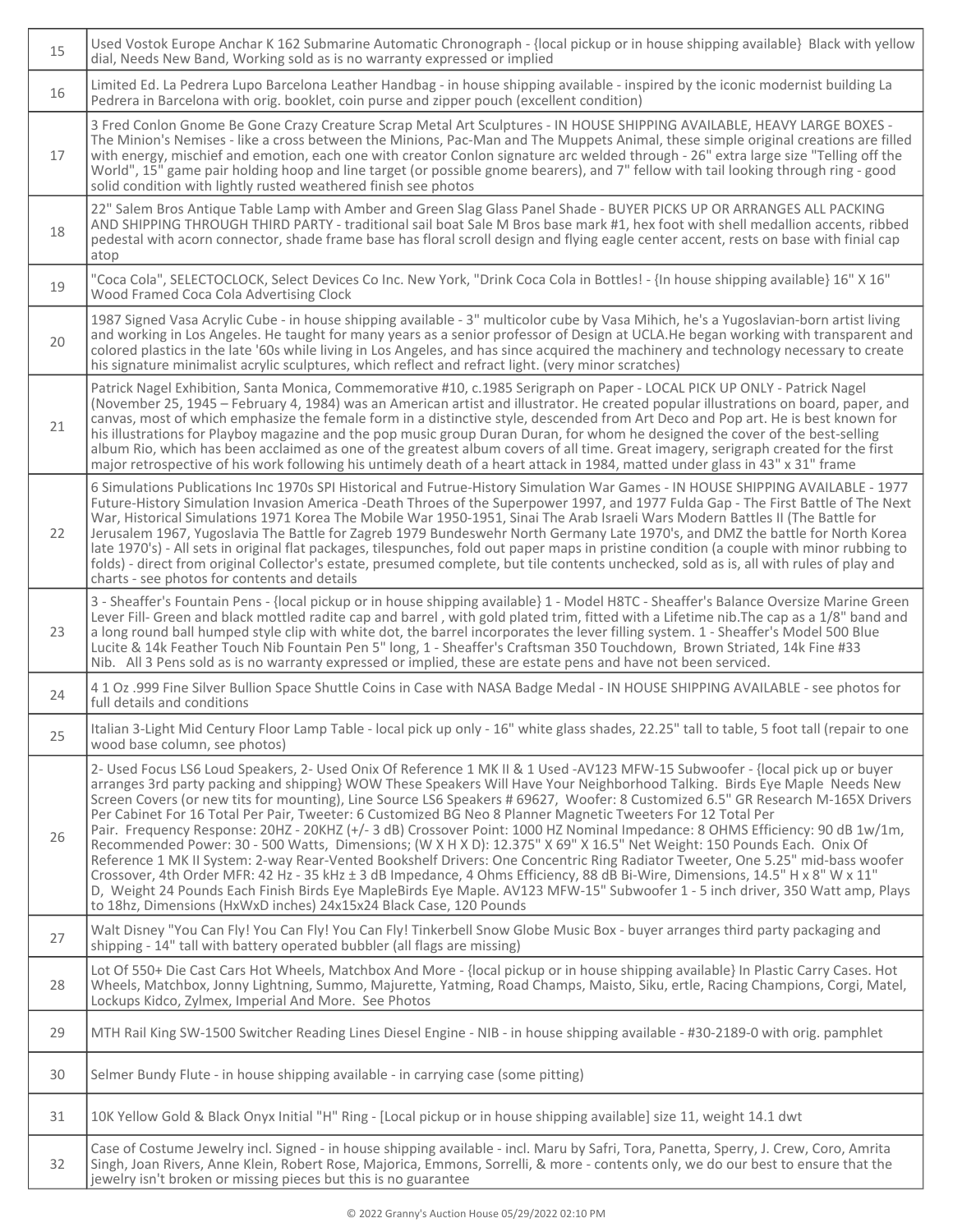| 33 | Case Lot Of Collectibles US Stamps, Watches, Toys And More - {in house shipping available} Including 1 - Omega Ladies Wrist Watch<br>10K RGP cas with 10K gold filled mesh band with box and papers, 1 - Madison By Mathey Tissot quartz Date ladies wrist watch with<br>box, 1 - Consil Enamel ladies hinged cuff watch, 99 4 stamp block US Postage stamps 1cent to 18 cent and 4 6 block 8 cent stamps,<br>800 Silver letter opener and dip pen in leather case, hand painted Russian eggs, silver plate Napier Musical Cup And More. All One<br>Money. |
|----|------------------------------------------------------------------------------------------------------------------------------------------------------------------------------------------------------------------------------------------------------------------------------------------------------------------------------------------------------------------------------------------------------------------------------------------------------------------------------------------------------------------------------------------------------------|
| 34 | 2 Pair of 14k Gold Black Onyx Dangle Earrings - in house shipping available - 1 1/2" long graduating disc & 1 1/2" long oval                                                                                                                                                                                                                                                                                                                                                                                                                               |
| 35 | Huge Collection of Estate Wrenches & Screw Drivers - local pick up only - Mac Tools, Matco, Snap-on, & more - incl. long screw<br>drivers & more - see photos                                                                                                                                                                                                                                                                                                                                                                                              |
| 36 | Contemporary Costume Jewelry - in house shipping available - incl. Liz & Co., Heidi Klum, Nolan Miller, Joan Rivers, many freshwater<br>pearl necklaces, link necklace with matching bracelet, & more - contents only, we do our best to ensure that the jewelry isn't broken<br>or missing pieces but this is no guarantee                                                                                                                                                                                                                                |
| 37 | Men's 10k Gold Black Onyx Ring - in house shipping available - size: 8.5 (3.1 dwt. incl. onyx)                                                                                                                                                                                                                                                                                                                                                                                                                                                             |
| 38 | Merano Saxophone - in house shipping available - in carrying case (some pitting)                                                                                                                                                                                                                                                                                                                                                                                                                                                                           |
| 39 | Case Lot of Costume Jewelry - in house shipping available - incl. Swarovski, chains by Eileen Falcon, Diedre Hall, Joan Rivers, & more,<br>Joan Rivers, multi-strand beaded necklaces, rhinestone necklaces, & more - contents only, we do our best to ensure that the jewelry<br>isn't broken or missing pieces but this is no guarantee                                                                                                                                                                                                                  |
| 40 | Sterling Silver Jewelry Lot - in house shipping available incl. multi-strand chain bracelet, Australia souvenir bracelet, Beau turtle pin,<br>earrings, pendant necklaces, pendants, & more - contents only                                                                                                                                                                                                                                                                                                                                                |
| 41 | 9 Mostly Texaco Die-Cast Airplanes New in Boxes - in house shipping available - incl. 2 Grumman G-21-A Amphibian, 2 Lockheed Sirius<br>8A, 1927 Ford Tri-Motored Monoplane, Chevron 1935 Spartan Executive & more                                                                                                                                                                                                                                                                                                                                          |
| 42 | 1968 Triner 5 Lb Postal Scale - LOCAL PICK UP ONLY - Model 805 with 1968 Postal Information charts                                                                                                                                                                                                                                                                                                                                                                                                                                                         |
| 43 | Amethyst with Diamond Accents 14k Gold Ring - in house shipping available - 14x8mm pear shaped amethyst, size: 6 (dwt. incl.<br>amethyst)                                                                                                                                                                                                                                                                                                                                                                                                                  |
| 44 | Approx. 75 Vintage Hankies - in house shipping available - incl. cotton embroidered & printed, lace, 2 Tom Lamb children's & more<br>(decent condition, some show signs of age)                                                                                                                                                                                                                                                                                                                                                                            |
| 45 | Full Case Lot of Costume Jewelry - in house shipping available - incl. Matisse, Corocraft, Sabona London, Coach, Kate Hives, beaded<br>lapis, rose quartz, malachite, citrine, & amethyst necklace, KJL, Limoge, Harry Potter, Elizabeth Stone, Carol Lee, Michael Kors,<br>Emmons, Oscar de La Renta, & more - contents only, we do our best to ensure that the jewelry isn't broken or missing pieces but this<br>is no guarantee                                                                                                                        |
| 46 | 10k Gold Diamond Heart Pendant Necklace - in house shipping available - 3/4" heart with white gold front and prong set diamonds on<br>20" rope chain (4.9 dwt. both pcs.)                                                                                                                                                                                                                                                                                                                                                                                  |
| 47 | Collection of Just Right Miniature Shoes and More - in house shipping available without tray or local with tray - 13 Just the Right Shoe<br>plus 8 others & 5 handbags (all in decent condition)                                                                                                                                                                                                                                                                                                                                                           |
| 48 | Full Cast of Costume Jewelry - in house shipping available - incl. NY, Trifari, necklaces, bracelets, earrings, & more - contents only, we<br>do our best to ensure that the jewelry isn't broken or missing pieces but this is no guarantee                                                                                                                                                                                                                                                                                                               |
| 49 | Men's 14k Gold Band Ring - in house shipping available - size: 10 (3.9 dwt.)                                                                                                                                                                                                                                                                                                                                                                                                                                                                               |
| 50 | 3 Canes incl. World's Fair Folding Cane Seats - in house shipping available - 1939 New York World's Fair souvenir & plain folding stool<br>canes plus walking cane with metal handle                                                                                                                                                                                                                                                                                                                                                                       |
| 51 | Costume Jewelry Lot - in house shipping available - incl. Joan Rivers, Graziano, 3 pcs. Brighton, faux pearl necklaces & bracelets, &<br>more - contents only, we do our best to ensure that the jewelry isn't broken or missing pieces but this is no guarantee                                                                                                                                                                                                                                                                                           |
| 52 | Vintage 14k Gold Cubic Zirconia Cocktail Ring - in house shipping available - dome design prong set cz's in white gold with yellow gold<br>band, size: 8 (2.3 dwt. incl. diamonds)                                                                                                                                                                                                                                                                                                                                                                         |
| 53 | 5 Ceramic and 5 Metal Dog and related Figurines - IN HOUSE SHIPPING AVAILABLE - 9 dog figurine including ceramic puppy, 3 metal<br>and Irish Belleek Scotties, 2 porcelain and 1 brass dachshunds, wolf cub and brass match box holder with frog on the corner - SEE<br>PHOTOS FOR DETAILS                                                                                                                                                                                                                                                                 |
| 54 | Transformers Masterpiece MP-36 Megatron Oversize Action Figure MIB - IN HOUSE SHIPPING AVAILABLE - from Takara Tomy, mainly<br>Japanese text with minimal English box, top of the line action figures, the Masterpiece line are well made in excellent boxes - mint, no<br>sign of use, missing instructions - see photos                                                                                                                                                                                                                                  |
| 55 | Gorgeous 18k White Gold Emerald and Diamond Ring - in house shipping available - great mid century design with pear shaped<br>emerald slabs and rings with diamonds, size: 8 (4.8 dwt. incl. stones)                                                                                                                                                                                                                                                                                                                                                       |
| 56 | 2 Albums of 475+ Pokemon Early Cards, First Edition, Spanish, German and Japanese Pocket Monsters - IN HOUSE SHIPPING<br>AVAILABLE - red Pokemon "Gotta catch 'em all!" full albums, mailnly Fossil, Jungle and Base Set, Base Set 2, 1998 Burger King cards<br>and a few others, incl NM Copycat Trainer Supporter 138/165 Holo Foil - mixed conditions from NM to MP and a couple HP As Found<br>in Estate collection - one album in good condition, the other has lost snap and has minor rip in spine - see photos for contents                        |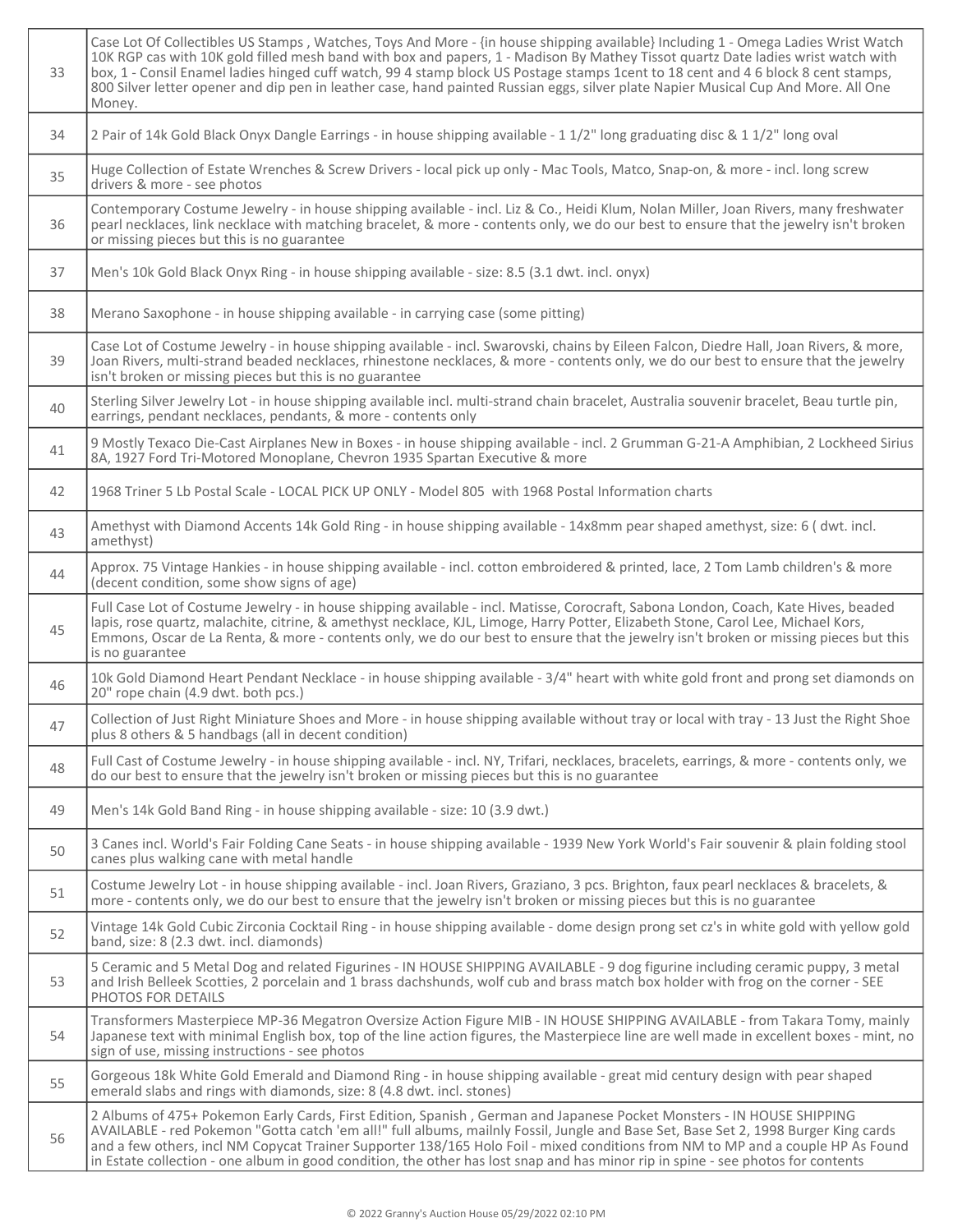| 57 | Contemporary Costume Jewelry Lot - incl. Bravo artisan hand crafted pendant, Marie Ferra, fresh water pearl necklace, Christmas<br>pins, 3 pcs. suite, Marie DeMasi, St. John, Swarovski, Ciner, Nina Ricci, Jara, Park Lane, & more - contents only, we do our best to<br>ensure that the jewelry isn't broken or missing pieces but this is no guarantee                                                                                                                                                                                                                                                                           |
|----|--------------------------------------------------------------------------------------------------------------------------------------------------------------------------------------------------------------------------------------------------------------------------------------------------------------------------------------------------------------------------------------------------------------------------------------------------------------------------------------------------------------------------------------------------------------------------------------------------------------------------------------|
| 58 | Collection of 10k Gold Dolphin Jewelry - in house shipping available - incl.open bangle bracelet, size: 6.5 black onyx ring with<br>gemstone eyes, matching enameled anklet and toe ring, pair of white and yellow gold hoop earrings (some minor dents), & 2<br>pendants (1/2" tricolor ring & 1" diamond pave) (6.5 dwt. all pcs.)                                                                                                                                                                                                                                                                                                 |
| 59 | Lot of Collectibles - in house shipping available - incl. Brighton, Elgin, Mudd, Lucien Piccard, & other ladies watches (all untested and<br>as is), 2 Macanudo Maruro metal cigar rings, Armani Exchange & Chloe sunglasses, mosaic & enameled pill boxes, glass beads, &<br>more - contents only                                                                                                                                                                                                                                                                                                                                   |
| 60 | Case Lot of Fashion Jewelry - in house shipping available - incl. New Pro, Tito P. Rico, Brighton, Kenneth Lane, Pell, Christmas, Napier,<br>Sarah Cov. Italian mosaic, Nina Ricci, Pididilly Links, White House Black Market, Art, Ivanka Trump & more - contents only, we do our<br>best to ensure that the jewelry isn't broken or missing pieces but this is no guarantee                                                                                                                                                                                                                                                        |
| 61 | 2 Pair of Black Onyx 14k Gold Tear Drop Earrings - in house shipping available - 2" long dangle & 1 1/4" dangle                                                                                                                                                                                                                                                                                                                                                                                                                                                                                                                      |
| 62 | Costume Jewelry incl. Signed - in house shipping available - incl. new Una Alta Valta beaded necklace, Bergere, Dodds, Alfani, Spring<br>Street, Kenneth Jay Lane, Givenchy, Michelle Starbuck 4 pcs. Joan Rivers, Graziano, Askew, Boucher, J. Crew, Kool ciagarettes scatter<br>pins on orig. card, Vittorio, & more - contents only, we do our best to ensure that the jewelry isn't broken or missing pieces but this is<br>no guarantee                                                                                                                                                                                         |
| 63 | Approx. 60 Pair of New Unisex Sunglasses - in house shipping available - various styles in orig. plastic wraps incl. Deziner Alternative<br>sunglasses                                                                                                                                                                                                                                                                                                                                                                                                                                                                               |
| 64 | Adorable 10k White Gold Bow Tie Ring with Diamonds - in house shipping available - white gold with alternating black and white<br>diamonds, size: 7 (1.9 dwt.)                                                                                                                                                                                                                                                                                                                                                                                                                                                                       |
| 65 | Tray of Costume Jewelry - in house shipping available - incl. Coro set, gemstone necklaces & bracelets, pins, earrings & more -<br>contents only, we do our best to ensure that the jewelry isn't broken or missing pieces but this is no guarantee                                                                                                                                                                                                                                                                                                                                                                                  |
| 66 | Case Lot Of Small Porcelains, Ink Well, LLadro Angel and More - IN HOUSE SHIPPING AVAILABLE - double crystal ink well in fancy brass<br>and enamel stand (1 well has several chips), 1939 San Francisco Exposition letter opener, 1964 world's fair ticket stub book and<br>subway map, mini vases, Alaska reed woven basket, 2 carved African mini busts, Lladro resting angel child and clown ornament,<br>cloisonne and enamel mini boxes and holders, mini flamingo and other porcelain miniatures and more - see photos                                                                                                         |
| 67 | 14k Gold Black Onyx Bracelet - in house shipping available - 7 1/2" long x 5/8" wide (1 has a crack, see photo)                                                                                                                                                                                                                                                                                                                                                                                                                                                                                                                      |
| 68 | Marx Steam Type Tin Litho Train Set, Standard & HO Accessories, Transformers and More - IN HOUSE SHIPPING AVAILABE, HEAVY<br>OVERSIZED BOXES - 027 Gauge 999 engine, NY Central tender, Reading Caboose 3556, Tanker 3553, Pennsylvania box car 3555, B&O<br>Flat Car 3552, varied transformers switch tracks and bumpers, house and station buildings, HO Track Bridge and trestle sets wit lots of<br>figures and animals - see photos for content details                                                                                                                                                                         |
| 69 | Lot Of Military Collectibles - {local pickup or in house shipping available} Veteran Association Reunion Ribbons, WWII Efficiency<br>Medal, 14th armored division patches, US 2nd battalion 8th Infantry Regiment Panthers Vietnam War Patch, Civil War Union Army<br>8th Infantry Officers Kepi Cap Gadge, Union Army 1st Lieutenants Shoulder Strap Badge,                                                                                                                                                                                                                                                                         |
| 70 | 14k Gold Opal & Diamond Vintage Ring - in house shipping available - approx. 6x4mm opal with 2 diamond chips on each side, size:<br>5(1.5 dwt.)                                                                                                                                                                                                                                                                                                                                                                                                                                                                                      |
| 71 | Case Lot Signed And Unsigned Costume Jewelry - {local pickup or in house shipping available} Including Lisner, Coro, Vendome, Trifari,<br>Lorraine, J.J., Coro Duette (missing stones), Coalport/Carol Gidman, L.I.P., Joseph Mazer, Sarah, Reja, Aggesso Craft, OFA, Vatican<br>Collection, Florenzo, Goldette, Marcel, And More.                                                                                                                                                                                                                                                                                                   |
| 72 | Collection of Automotive Tool Kits incl. Drill Bits, Tubing Tool Set, Etc. - in house shipping available - Blue-Point - tubing tool set,<br>Abrasive Wheel set, & Hole Saw set, Snap-on punches, full autorange digital probe (untested), Mac Tools titanium drill bits, SK ratchet<br>set, Snap-on drill chuck with key, Matco Tools wheel cover kit, 2 Snap-on tap-drill sets, Mac transmission & oil pressure gauge<br>(untested)                                                                                                                                                                                                 |
| 73 | 10k Gold Diamond Heart Pendant Necklace - in house shipping available - 1/2" free floating heart pendant on 16" chain, chain shows<br>some mild signs of wear (3.5 dwt. both pcs.)                                                                                                                                                                                                                                                                                                                                                                                                                                                   |
| 74 | Case Lot Full of Costume Jewelry - in house shipping available - incl. necklaces, bracelets, & earrings - contents only, we do our best to<br>ensure that the jewelry isn't broken or missing pieces but this is no guarantee                                                                                                                                                                                                                                                                                                                                                                                                        |
| 75 | Adult Theme Graphic novels and Comic Books - IN HOUSE SHIPPING AVAILABLE - Adult Only Graphic Theme comics - Johnny Thw<br>Homicidal Maniac #1, ErosComixIt's The ID no 2, Women On Top#1, Big Top Bondage, Lann #1, Submissive Suzanne 1 and 2, The Blond<br>Book 1 and 2 Book 2 of 3, Eros Graphic Albums Birdland, Playgirl June and August 1973, caralan productions large size graphic novel<br>Milo Manara The Great Advetture HP and Giuseppe Bergman, Perchance to Dream G Bergman Induab Adventures and Dies Irae<br>African Adventures II, Milo Manara Hidden CameraClick 2 and Trip to Tulum, and Illustrated Karma Sutra |
| 76 | 14k Gold Cubic Zirconia Solitaire Ring - in house shipping available - size: 7 (1.8 dwt.)                                                                                                                                                                                                                                                                                                                                                                                                                                                                                                                                            |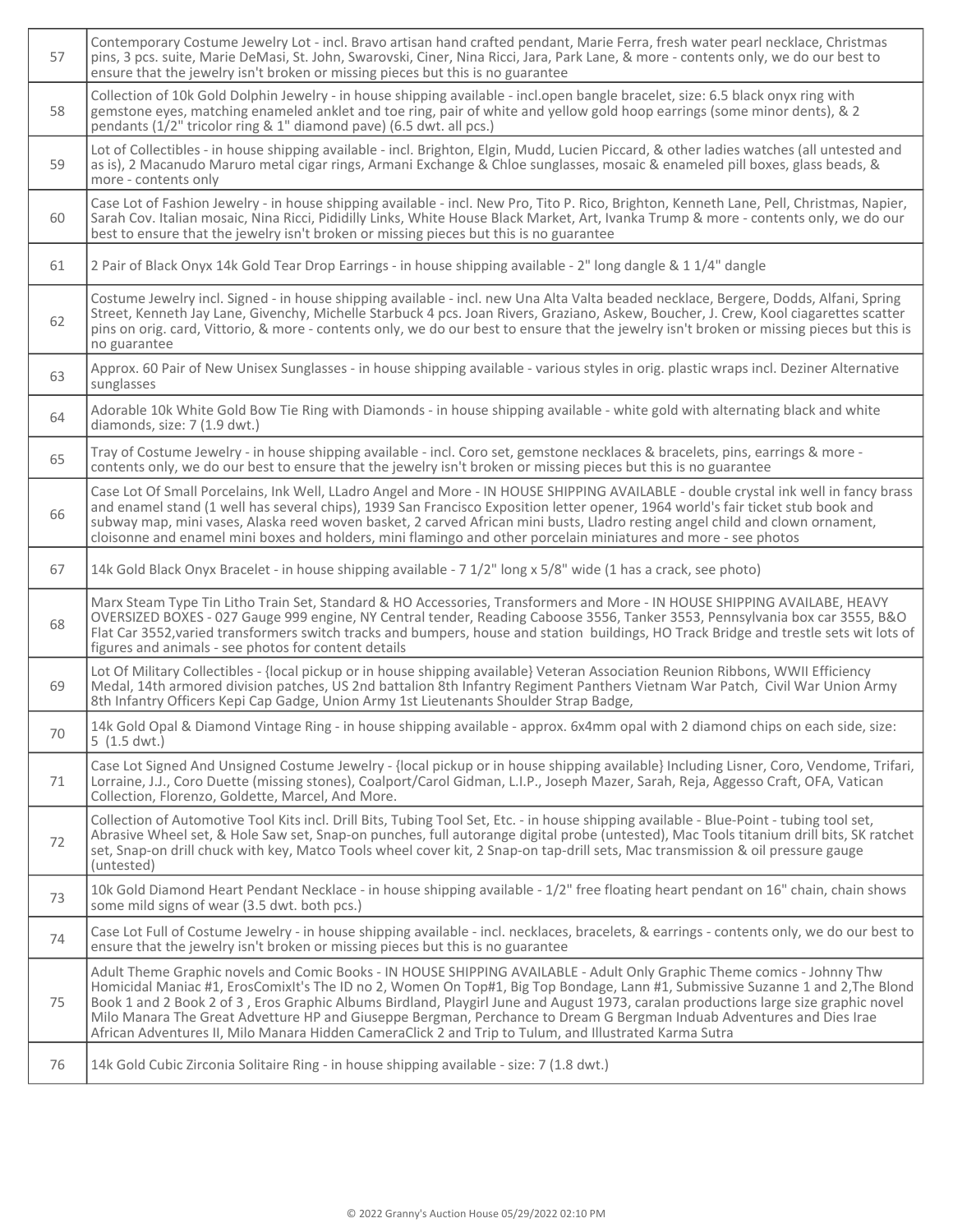| 77 | JF Kennedy Half Dollar and Related Display Sets - IN HOUSE SHIPPING AVAILABLE - great Kennedy collection in display folders and<br>cards -20" x 15" Norman Rockwell limited edition lithograph of his famous John F. Kennedy portrait. numbered in pencil 1713/2500 at<br>lower left, painted for a 1960 cover of The Saturday Evening Post -some discoloration along edges, easily framed out, housed in the<br>official slipcase bearing gilt-stamped signatures of the President and Rockwell with original authentication paperwork from American<br>Heritage Graphics which issued the lithographs (stored in cabinet, from smoker's estate, doesn't seem to have smell), United States<br>Commemorative Gallery of Kennedy Half Dollars with 1964 silver, 1965, 1966, 1967, 1968-D, 1969-D plus 1 reverse 40% silver and<br>reverse view of 1976 Bicentennial, 11coin display folderbyyge US Commemorative Gallery with center 1964 silver surrounded by singl<br>examples from the decades if 1970s, 1980s, and 1990s, annual 21st Century 2000-2006 (both of these sets are in vinyl albums with<br>front page photo of JFK ar Presidential desk), JFK cased presidential remembrance display with thoughtful photographic photo,<br>letterbox info panel, 1968-D 40% silver and reverse Bicentennial 1976 half dollars plus commemorative stamps and bronze Kennedy<br>medallion, 5 Decades of JFK Half Dollars in plastic case (1968-D, 1973-D, 1981-P, 1994-P and 2000-P), First Five Years 40% Silver Half<br>Dollars (1965, 1966, 1967, 1968-D, 1969-D), 3 coin JFK Presidential Collection (1964 Silver, 2003-D colorized and 2003-P gold plated)<br>and finally, "2002 Secret Mintage" set display of 2002 P and D Kennedy Half Dollars and Sacagawea Dollars - see photos for conditions<br>and specifics |
|----|---------------------------------------------------------------------------------------------------------------------------------------------------------------------------------------------------------------------------------------------------------------------------------------------------------------------------------------------------------------------------------------------------------------------------------------------------------------------------------------------------------------------------------------------------------------------------------------------------------------------------------------------------------------------------------------------------------------------------------------------------------------------------------------------------------------------------------------------------------------------------------------------------------------------------------------------------------------------------------------------------------------------------------------------------------------------------------------------------------------------------------------------------------------------------------------------------------------------------------------------------------------------------------------------------------------------------------------------------------------------------------------------------------------------------------------------------------------------------------------------------------------------------------------------------------------------------------------------------------------------------------------------------------------------------------------------------------------------------------------------------------------------------------------------------------------------------|
| 78 | Costume Jewelry Lot - incl. Coro, hand knotted rose quartz pendant necklace, Swarovski, Dio, leopard bracelets, Ciner, Jaded,<br>Christmas pins, & more - contents only, we do our best to ensure that the jewelry isn't broken or missing pieces but this is no<br>guarantee                                                                                                                                                                                                                                                                                                                                                                                                                                                                                                                                                                                                                                                                                                                                                                                                                                                                                                                                                                                                                                                                                                                                                                                                                                                                                                                                                                                                                                                                                                                                             |
| 79 | Petit Diamond Cluster Ring Set in 14k Gold - in house shipping available - size: 6.5 (2.2 dwt. incl. diamonds)                                                                                                                                                                                                                                                                                                                                                                                                                                                                                                                                                                                                                                                                                                                                                                                                                                                                                                                                                                                                                                                                                                                                                                                                                                                                                                                                                                                                                                                                                                                                                                                                                                                                                                            |
| 80 | Used Invicta Reserve Ocean Speedway Chronograph 18k Gold-Plated Men's Watch Model 0761 - {local pickup or in house shipping<br>available} 7 1/2" bracelet and 3 extra links, Working sold as is no warranty expressed or implied with Water Proof box.                                                                                                                                                                                                                                                                                                                                                                                                                                                                                                                                                                                                                                                                                                                                                                                                                                                                                                                                                                                                                                                                                                                                                                                                                                                                                                                                                                                                                                                                                                                                                                    |
| 81 | 2 Albums of Reader's Digest First Day Covers Stamp Collection - in house shipping available - 1980-85                                                                                                                                                                                                                                                                                                                                                                                                                                                                                                                                                                                                                                                                                                                                                                                                                                                                                                                                                                                                                                                                                                                                                                                                                                                                                                                                                                                                                                                                                                                                                                                                                                                                                                                     |
| 82 | Tray Sterling Silver Jewelry - in house shipping available - incl. modern pendant necklace, Israel black leather bracelet, cufflinks,<br>pendants, pins, & more - contents only                                                                                                                                                                                                                                                                                                                                                                                                                                                                                                                                                                                                                                                                                                                                                                                                                                                                                                                                                                                                                                                                                                                                                                                                                                                                                                                                                                                                                                                                                                                                                                                                                                           |
| 83 | Costume Jewelry Tray Lot - incl. antique as is beaded purse, amethyst & carved bone beaded necklaces, tiger eye & copper cuff<br>bracelets, earrings, & more - contents only, we do our best to ensure that the jewelry isn't broken or missing pieces but this is no<br>guarantee                                                                                                                                                                                                                                                                                                                                                                                                                                                                                                                                                                                                                                                                                                                                                                                                                                                                                                                                                                                                                                                                                                                                                                                                                                                                                                                                                                                                                                                                                                                                        |
| 84 | Pre-Owned Brighton Leather Handbags - in house shipping available - 2 black and brown leather shoulder bags with built in wallet,<br>black leather flap top shoulder bag, & black leather handbag (some signs of age from use)                                                                                                                                                                                                                                                                                                                                                                                                                                                                                                                                                                                                                                                                                                                                                                                                                                                                                                                                                                                                                                                                                                                                                                                                                                                                                                                                                                                                                                                                                                                                                                                            |
| 85 | Sterling Silver Jewelry Lot - in house shipping available - incl. gemstone and other rings, dangle earrings, amethyst watch (unknown if<br>working), heart pendant necklace, & more - contents only                                                                                                                                                                                                                                                                                                                                                                                                                                                                                                                                                                                                                                                                                                                                                                                                                                                                                                                                                                                                                                                                                                                                                                                                                                                                                                                                                                                                                                                                                                                                                                                                                       |
| 86 | 2 Military Cadet Hats, Model 1902 Officer's Sword and More - Pennsylvania Military College parade hat and visor cap, US Model 1902<br>Army Officer's sword (lion's head handle, engraved blade, Frank De Caro NY maker, some cracking to black hand guard cover over<br>wood form) and scabbard with braided cord hanger, wide patent leather deputy belt with hand cuff and ammo(?) Slidex PLUS vintage<br>English Pytchey jockey's/ riding brown velvet hat                                                                                                                                                                                                                                                                                                                                                                                                                                                                                                                                                                                                                                                                                                                                                                                                                                                                                                                                                                                                                                                                                                                                                                                                                                                                                                                                                             |
| 87 | 2 Tackle Boxes FULL of Fishing Lures, Weights and Sinkers, Floats and More - Local Pick Up Only - all sizes of weights and sinkers<br>including self poured lead, varied sizes and styles of fishing lures Dayton and old cork fishing floats and more - see photos for<br>contents and condition                                                                                                                                                                                                                                                                                                                                                                                                                                                                                                                                                                                                                                                                                                                                                                                                                                                                                                                                                                                                                                                                                                                                                                                                                                                                                                                                                                                                                                                                                                                         |
| 88 | Pair Of 18K Yellow Gold & Pearl Orchard Flower Screw Back Earrings - {local pickup or in house shipping available} 3.1 dwt See Photos                                                                                                                                                                                                                                                                                                                                                                                                                                                                                                                                                                                                                                                                                                                                                                                                                                                                                                                                                                                                                                                                                                                                                                                                                                                                                                                                                                                                                                                                                                                                                                                                                                                                                     |
| 89 | 3 Tier Cart of Wedgwood, Hardware, Bells, Figurines, Silverplate, Asian Items, Tea Ware and More - LOCAL PICK UP ONLY - WILL NOT<br>SHIP! Wedgwood Jasperware plate, bell, vases and jug, Goebel bust of MI Hummel, gondola and Egyptian raft figurines, African, folk<br>art and Indonesian wood carvings, Delft, Italy earthenware tea set, Nippon, JF Kennedy magazines and papers, Marilyn Monroe<br>Trading Cards in album, Blue glass console bowl in elephant head cast aluminum holders, antique keys, various hardware handles,<br>wood furniture castors and decorative wall hooks, as is antique cloisonne vases, blue and white serving tray, Asian scenic unframed<br>paintings on silk, as is baccarat decanter, Olympus OM 10 camera, onyx vase and more - see photos for more content and details                                                                                                                                                                                                                                                                                                                                                                                                                                                                                                                                                                                                                                                                                                                                                                                                                                                                                                                                                                                                         |
| 90 | Croton Date Chronomaster Octopus Yellow Accents Black Leather Yellow Stitch Men's Watch - {local pickup or in house shipping<br>available} Model CC311161 Working sold as is no warranty expressed or implied, With Box                                                                                                                                                                                                                                                                                                                                                                                                                                                                                                                                                                                                                                                                                                                                                                                                                                                                                                                                                                                                                                                                                                                                                                                                                                                                                                                                                                                                                                                                                                                                                                                                   |
| 91 | 14K Yellow Gold & Garnet Brooch / Pendant With Fine 14K Yellow Gold 18" Chain - {local pickup or in house shipping available} 5.6<br>dwt Total Weight. See Photos                                                                                                                                                                                                                                                                                                                                                                                                                                                                                                                                                                                                                                                                                                                                                                                                                                                                                                                                                                                                                                                                                                                                                                                                                                                                                                                                                                                                                                                                                                                                                                                                                                                         |
| 92 | Copper Clad Germany Sheppard Statue - in house shipping available - 11.5" tall (great condition)                                                                                                                                                                                                                                                                                                                                                                                                                                                                                                                                                                                                                                                                                                                                                                                                                                                                                                                                                                                                                                                                                                                                                                                                                                                                                                                                                                                                                                                                                                                                                                                                                                                                                                                          |
| 93 | New with Tag St. John Gold Leather Shoulder Bag - in house shipping available - made in Italy, retailed for \$625, 13" wide with dust<br>bag                                                                                                                                                                                                                                                                                                                                                                                                                                                                                                                                                                                                                                                                                                                                                                                                                                                                                                                                                                                                                                                                                                                                                                                                                                                                                                                                                                                                                                                                                                                                                                                                                                                                              |
| 94 | Pair Of 14K 585 Yellow Gold & Pearl Hoop Earrings - {local pickup or in house shipping available} 2.7 dwt, See Photos                                                                                                                                                                                                                                                                                                                                                                                                                                                                                                                                                                                                                                                                                                                                                                                                                                                                                                                                                                                                                                                                                                                                                                                                                                                                                                                                                                                                                                                                                                                                                                                                                                                                                                     |
| 95 | Used Invicta Reserve Military 0593 48mm Men's Automatic Stainless Steel Watch - {local pickup or in house shipping available} 7 1<br>/2" bracelet with 2 extra links and water proof box. Working sold as is no warranty expressed or implied                                                                                                                                                                                                                                                                                                                                                                                                                                                                                                                                                                                                                                                                                                                                                                                                                                                                                                                                                                                                                                                                                                                                                                                                                                                                                                                                                                                                                                                                                                                                                                             |
| 96 | Magic The Gathering Foil Cards - IN HOUSE SHIPPING AVAILABLE - Urza's Legacy Beast of Burden early release with Feb 6, 1999 in<br>gold next to series mark, Simian Grunts, Nemesis Sivvi's Valor, Complex Automaton, Laccolith Rig, Rackling, Mercadian Masques Cho-<br>Arrim Alchemist, Saprazzan Legate, Bog Witch, Cinder Elemental, Tonic Peddler, Misstep, Gerrard's Irregulars, Cateran Kidnappers,<br>Pious Warrior, Thermal Glider, Urza's Destiny Bloodshot Cyclops, Prophecy Rhystic Cave and 23 more including lands - see photos for<br>more details of contents, cards appear to all be NM+ in sleeves                                                                                                                                                                                                                                                                                                                                                                                                                                                                                                                                                                                                                                                                                                                                                                                                                                                                                                                                                                                                                                                                                                                                                                                                       |

٦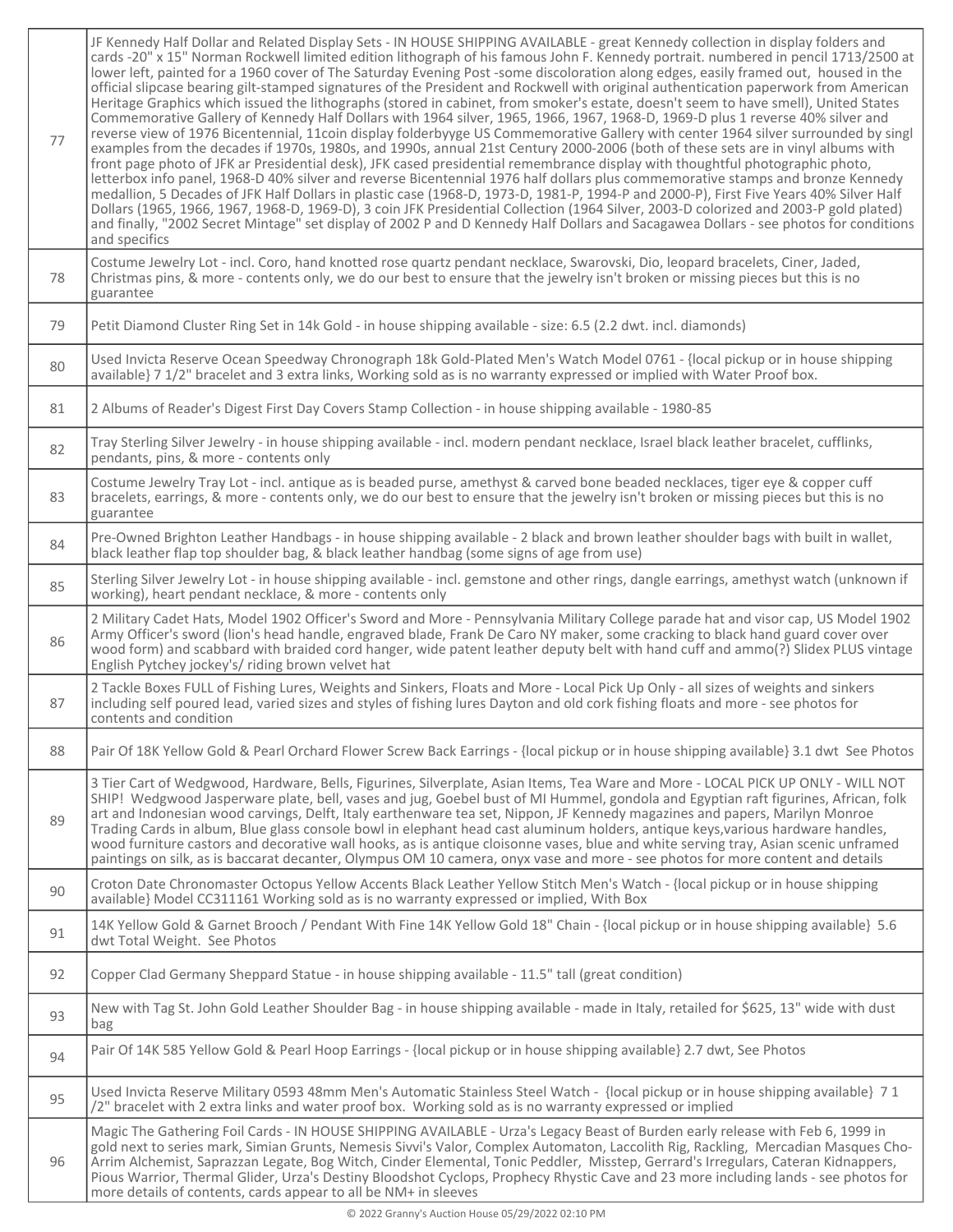| 97  | Men's 14k Gold Ring with Diamond - in house shipping available - approx. size 1/4 carat diamond, size: 8.5 (3.7dwt. incl. diamond)<br>well worn                                                                                                                                                                                                                                                                                                                                                                                                                                                                                                                                                                                                                                                                                                                                                                                 |
|-----|---------------------------------------------------------------------------------------------------------------------------------------------------------------------------------------------------------------------------------------------------------------------------------------------------------------------------------------------------------------------------------------------------------------------------------------------------------------------------------------------------------------------------------------------------------------------------------------------------------------------------------------------------------------------------------------------------------------------------------------------------------------------------------------------------------------------------------------------------------------------------------------------------------------------------------|
| 98  | 2 Used XOSkeleton Men's Wrist Watches LE Superlative Star Automatic & LE Barracuda Quartz - local pickup or in house shipping<br>available} 1 - Used Limited Edition 099/400 Superlative Star XOS 1859, 50mm Automatic, 21 Jewels, Black & Gray, 904L stainless steel<br>case & Band, With Lab Made Black Stones, Date, Working, 1 - Used Limited Edition Multi Function Xoskeleton Men's watch. This<br>50mm timepiece offers quality surgical grade 316L stainless steel construction, 100 meters of water resistance and a Sapphire crystal.<br>Quartz Both sold as is no warranty expressed or implied                                                                                                                                                                                                                                                                                                                      |
| 99  | 43 Magic The Gathering MTG Urza's Saga Rare Trading Cards - IN HOUSE SHIPPING AVAILABLE 2 Sunder, Back to Basics, 2 Oppression,<br>Attunement, Fault Line, Reprocess, Tainted Aether, Thran Quarry, Pariah, Greater Good, Brand, Energy Field, Faith Healer, Darkest<br>hour, Serra's Liturgy, Argothian Wurm, 2 Barrin's Codex, Umbilicus, Western Paladin, Intrepid Hero, Purging Scythe, Eastern Paladin,<br>Chimeric Staff, Sleeper Agent Somnophore, 3 Hidden Predators, 2 Endless Wurm, Opal Titan, 2 Ill-Gotten Gains, Metrognome, Rune<br>of Protection: Lands, Soul Sculptorm Elite Archers, Planar Birth, 2 Crater Hellion - see photos, appear NM                                                                                                                                                                                                                                                                    |
| 100 | 10k Gold Jewelry Lot - in house shipping available - 17" MOM necklace, flipflop, S with cherub, locket, & heart gemstone charm (4.4<br>dwt. all 5 pcs., all marked 10k)                                                                                                                                                                                                                                                                                                                                                                                                                                                                                                                                                                                                                                                                                                                                                         |
| 101 | WWII Coinage and Memorabilia Collection in Fitted Wooden Box Display - IN HOUSE SHIPPING AVAILABLE - Beautiful display of the<br>coinsproduced during the war years of 1941-1945 with type examples of each silver half dollar, quarter, dime an nickel, one of each<br>mint 1943 steel pennies, 1944 1945 and 1946 shell casing copper pennies with B&W War photo insets and Medal                                                                                                                                                                                                                                                                                                                                                                                                                                                                                                                                             |
| 102 | 53 MAGIC the Gathering Invasion Rare Cards - IN HOUSE SHIPPING AVAILABLE - Phyrexian Altar, Dueling Grounds, Captain Sisay,<br>Tectonic Instability, Overabundance, Utopia Tree, Phyrexian Infiltrator, 3 empress Galina, 3 Spirit of Resistance, 3 Hanna, Ship's<br>Navigator, 3 Tsabo Tavoc, Three MGT World Championships Toronto August 2001 deck god artist signed series Tsabos Web, Blazing<br>Specter and Nemisis series Saproling Burst), Korean Aura Invasion, Devouring Strossus, Vile Consumption, 2 Winnow, 2 Thicket<br>Elemental,2 Aether Rift, 2 Urza's Filter, Saproling Sympiosis, Reckless Assault, 2 Well Laid Plans, 3 Desparate Research, Raging Kavu,<br>Kangee Aerie Keeper, Breaking Wave, Maurauding Knight, Metathran Aerostat, Psychic battle, Stalking Assassin, and more - most<br>NM, a Crusading knight card has pen drawing in text box and is pictured, most NM - see photos for more details |
| 103 | Pair Of 14K Yellow Gold & Sterling Silver Stud Earrings - {local pickup or in house shipping available} 2.5 dwt Total weight                                                                                                                                                                                                                                                                                                                                                                                                                                                                                                                                                                                                                                                                                                                                                                                                    |
| 104 | 47mm Ingersoll 1892 / IN6906LH Bison No.26 Yellow Dial Stainless Men's Watch - {local pickup or in house shipping available} 12 hour<br>& 24 hour dial, sapphire exhibition back, yellow leather band black stitching, Working sold as is no warranty expressed or<br>implied. With box                                                                                                                                                                                                                                                                                                                                                                                                                                                                                                                                                                                                                                         |
| 105 | 41 Pcs Tiffany & Co. Sterling Tarnish Resistant Storage Bags {Tiffany Blue} - {local pickup or in house shipping available} Including 17 -<br>13/4" X 9" plus flap bags, 5 - 23/4" X 83/4" plus flap bags, 14 - 21/4" X 53/4" plus flap bags, 2 salad Forks 6pc bags, 2 - luncheon<br>fork 6 pc bags, 1 - dinner knives 6 pc bag.                                                                                                                                                                                                                                                                                                                                                                                                                                                                                                                                                                                               |
| 106 | Vintage White 14k Gold Wedding Band Set - in house shipping available - by Art Carved, size: 7 & 11, each engraved L.B. & R.L.B. 2-15-<br>1967 (9.2 dwt. both), some mild signs of age                                                                                                                                                                                                                                                                                                                                                                                                                                                                                                                                                                                                                                                                                                                                          |
| 107 | Collection of Pokemon Cards Including Rares and Promos plus Bulk Fossil and Jungle Cards and Book - bulk cards from 2000 and<br>earlier (80ish Jungle, 100ish Fossil, 32 Basic Set 2 and 17 Rocket common and uncommon regular and trainer cards), Rare Holos of<br>varied series incl Jungle Venomoth (played), Black Star Promo cards, common and uncommon Reverse Holo, fireworks holo,<br>McDonalds and more, also with Pokemon Gotta catch 'em all! Deluxe Essential Handbook 2015 - see photos for contents and details                                                                                                                                                                                                                                                                                                                                                                                                   |
| 108 | 2 Pre-Owned Black Leather Fossil Crossbody Bags - in house shipping available - both in good condition                                                                                                                                                                                                                                                                                                                                                                                                                                                                                                                                                                                                                                                                                                                                                                                                                          |
| 109 | 10k Gold Finger & Toe Rings - in house shipping available - size: 6 heart band & adjustable toe ring with flip flops (1.5 dwt. both rings)                                                                                                                                                                                                                                                                                                                                                                                                                                                                                                                                                                                                                                                                                                                                                                                      |
| 110 | 6 1/2" X 10" Fenton Top Hat Vase Cranberry White Opalescent Swirl Folded Rim Spiral Optic - {local pickup or in house shipping<br>available}                                                                                                                                                                                                                                                                                                                                                                                                                                                                                                                                                                                                                                                                                                                                                                                    |
| 111 | Wittnauer / Bulova Womans Trieste Two Tone Tank Wrist Watch With Black Leather Band - {local pickup or in house shipping<br>available} Saint Petersburg General Hospital Presentation Watch, rWorking new battery sold as is no warranty expressed or implied.<br>with box and papers.                                                                                                                                                                                                                                                                                                                                                                                                                                                                                                                                                                                                                                          |
| 112 | 14K White Gold Almer Wedding Band Size 10 - {local pickup or in house shipping available} weight 5.9 dwt. inside inscribed "LOVE<br>YOU WITH ALL MY HEART".                                                                                                                                                                                                                                                                                                                                                                                                                                                                                                                                                                                                                                                                                                                                                                     |
| 113 | Walt Disney "Zip-A-Dee Doo-Dah" Snow Globe Music Box - buyer arranges third party packaging and shipping - 12" tall (appears to be<br>in great condition)                                                                                                                                                                                                                                                                                                                                                                                                                                                                                                                                                                                                                                                                                                                                                                       |
| 114 | Magic The Gathering White Border Unlimited, Revised, 4th& 5th Edition Cards - IN HOUSE SHIPPING AVAILABLE - Unlimited Mons's<br>Goblin Raiders, 40 Revised Third Edition with Stone Rain, Red Element blast, Fastbond, Thought Lace, Ivory Tower, Llanowar Elves,<br>Millstone, Flight, 2 Living Lands, 2 Nether Shadow, 2 Samite Healer, 2 Elvish Archers, 2 Veteran Bodyguard, , 2 Stasis, and more, 24<br>1995 Fourth Edition with Birds of Paradise, Dwarven Warriors, Cockatrice, Time Elemental Lightning Bolt, Mana barbs, Wrath of God,<br>Serra Angel, Circle of Protection Blue, Circle of Protection Black, Terror and more, 11 1997 %th Edition Ankh of Mishra, Juxtapose,<br>Truce, 2 Living Lands, Fear, Pox, Warp Artifact Mana Clash, Eye for an Eye and Urza's Avenger, and 2 Battle Royale 1993-1999<br>copyright white border Land Tax cards - see photos for more details, condition, etc                   |
| 115 | 14k Gold Opal and Garnet Ring - in house shipping available - 10x7mm opal center surrounded by garnets, size: 5.5 (2.3 dwt. incl.<br>stones)                                                                                                                                                                                                                                                                                                                                                                                                                                                                                                                                                                                                                                                                                                                                                                                    |
| 116 | 16 Coin Franklin Silver Half Dollar Year Type Display - IN HOUSE SHIPPING AVAILABLE - one coin from each year of the Franklin Mint<br>series in vinyl cased display panel - mixed conditions, see photos for details                                                                                                                                                                                                                                                                                                                                                                                                                                                                                                                                                                                                                                                                                                            |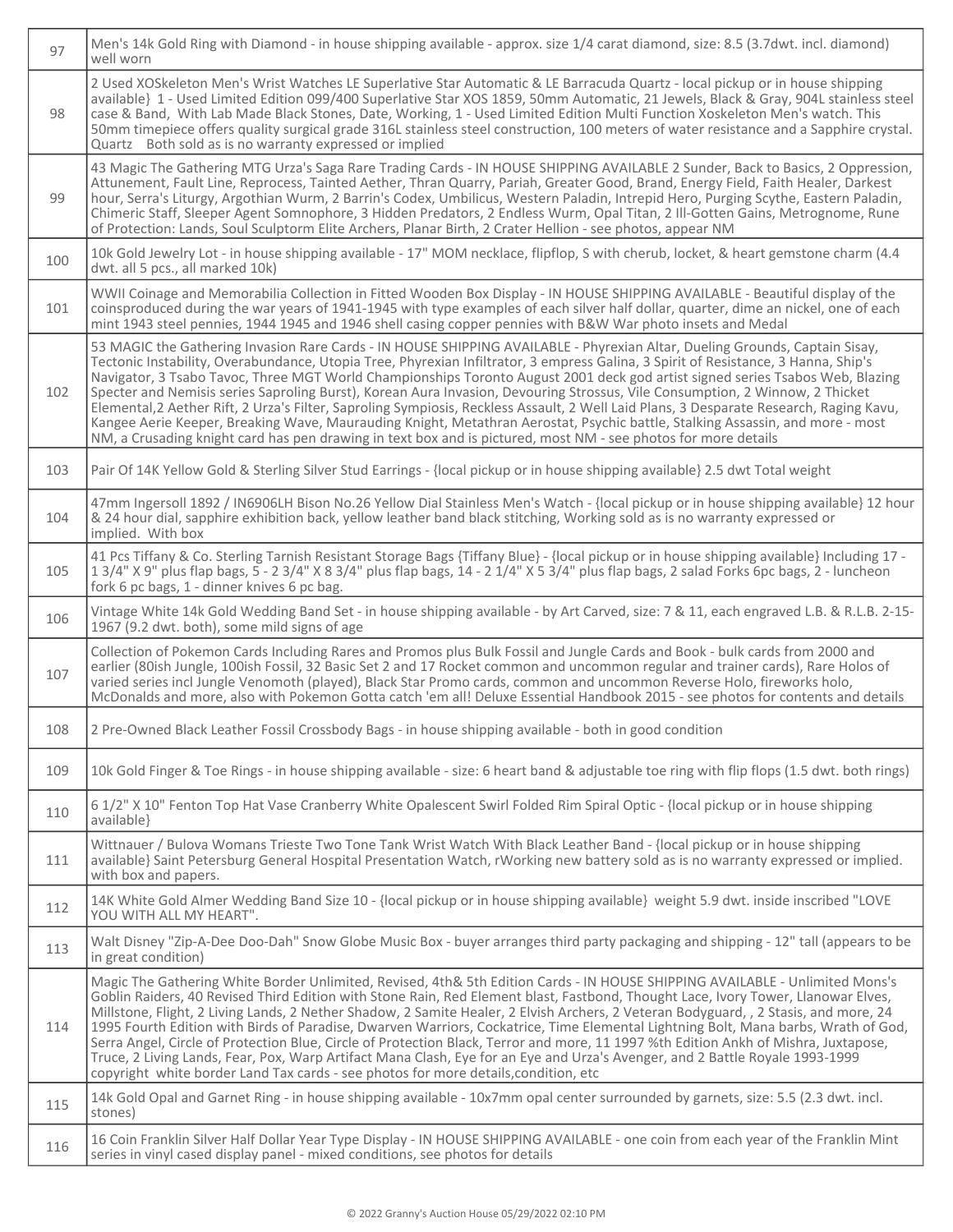| 117 | 97 Magic The Gathering 1996-1998 Trading Cards - Stronghold, Mirage, Visions & Tempest - 18 1998 Stronghold including Dream<br>Halls, Intruder Alarm, Evacuation, Portcullis, etc, 22 1996 Mirage with Emberwilde Caliph, Unfulfilled Desires, Warping Wurm, Reflect<br>Damage, Phyrexian Purge, Reparations, Asmira Holy Avenger, Hall of Gemstone, Benthie Djinn, Purgatory, Sawback Manticore and<br>Wellspring, Etc, 25 1997 Visions with 3 Teferis Puzzle Box, 2 Squandered Resources, Kaervek's Spite, Lightning Cloud, Lichenthrope,<br>Sands of Time, 2 Undiscovered Paradise, Eye of Singularity, etc and 32 1997 Tempest - Earthcraft, 2 Dirtcowl Wurm, Dracoplasm,<br>Aluren, Verdant Force, 2 Root Maze, Wood Sage, Winds of Rath, 2 Avenging Angel, 2 Emmessi Tome, Corpse Dance, Marble Titan, 2<br>Recycle, Scalding Tongs Ruby Medallion, Vhati il-Dal, Korean language Booby Trap, Furnace of Rath, Mirri's Guile, 3 Chaotic Goo,<br>Sacred Guide, Repentance, 3 Elven Warhounds, - sleeved, great condition cards - most NM, some LP, see photos for more details and<br>further contents                                                                                                                                                                                                                                                                                                                                                                                                                                                                                                                                                                                                                                                       |
|-----|-------------------------------------------------------------------------------------------------------------------------------------------------------------------------------------------------------------------------------------------------------------------------------------------------------------------------------------------------------------------------------------------------------------------------------------------------------------------------------------------------------------------------------------------------------------------------------------------------------------------------------------------------------------------------------------------------------------------------------------------------------------------------------------------------------------------------------------------------------------------------------------------------------------------------------------------------------------------------------------------------------------------------------------------------------------------------------------------------------------------------------------------------------------------------------------------------------------------------------------------------------------------------------------------------------------------------------------------------------------------------------------------------------------------------------------------------------------------------------------------------------------------------------------------------------------------------------------------------------------------------------------------------------------------------------------------------------------------------------------------------------------------|
| 118 | Sterling Silver Jewelry - in house shipping available - incl. coin pendant necklaces and bracelet, anklet with glass shark tooth, pendant<br>necklaces, gemstone necklace with matching earrings, & more - contents only                                                                                                                                                                                                                                                                                                                                                                                                                                                                                                                                                                                                                                                                                                                                                                                                                                                                                                                                                                                                                                                                                                                                                                                                                                                                                                                                                                                                                                                                                                                                          |
| 119 | Used Invicta Bolt Sport Automatic 25035 Men's 50mm Rose Gold Carbon Fiber Dial Watch - {local pickup or in house shipping<br>available} 24 jewels, 50mm case, with water proof case. working sold as is no warranty expressed or implied                                                                                                                                                                                                                                                                                                                                                                                                                                                                                                                                                                                                                                                                                                                                                                                                                                                                                                                                                                                                                                                                                                                                                                                                                                                                                                                                                                                                                                                                                                                          |
| 120 | 20 Rolls Uncirculated 2005 Nickels (5 P & 5 D Bison, 10 Ocean in View D?) - IN HOUSE SHIPPING AVAILABLE IN HEAVY BOX - direct<br>from estate, Westward Journey Series - all the Oceans In View appear to be Denver mint (a few rolls have both oceans in view side<br>out) - see photos                                                                                                                                                                                                                                                                                                                                                                                                                                                                                                                                                                                                                                                                                                                                                                                                                                                                                                                                                                                                                                                                                                                                                                                                                                                                                                                                                                                                                                                                           |
| 121 | 2 Original Paintings incl. Impressionist Len Garon - in house shipping available - oil on 8.5"x10.5" cardboard of European waterscape<br>signed E. Levi lower right & oil on 16"x20" masonite by LEN (Leonard Zane Garon) GARON (1945 - ), born: Pueblo, Colorado,<br>Currently lives in Alexandria, Va. A"VISUAL POET" Art to Len Garon is a visual expression of poetry and music. His art is Romantic<br>Impressionism. He looks to visually describe the beauty in his subjects through the drama of light, movement, color, design, texture<br>and mood. He is inspired by the training in Dynamic Symmetry used by the old Masters which opens up the possibility of speaking his<br>message through the language of design as a poet or composer.                                                                                                                                                                                                                                                                                                                                                                                                                                                                                                                                                                                                                                                                                                                                                                                                                                                                                                                                                                                                          |
| 122 | Used Deep Blue Sea Diver #0730 1K Automatic Helium Safe Chronograph Day & Date Watch - {local pickup or in house shipping<br>available} 8" bracelet, Stainless Steel Case And Bracelet, With Box. working sold as is no warranty expressed or implied                                                                                                                                                                                                                                                                                                                                                                                                                                                                                                                                                                                                                                                                                                                                                                                                                                                                                                                                                                                                                                                                                                                                                                                                                                                                                                                                                                                                                                                                                                             |
| 123 | Antique Walnut Case Wall Clock - local pick up only - 37" tall, Working with key, strikes on the 1/2 hour.                                                                                                                                                                                                                                                                                                                                                                                                                                                                                                                                                                                                                                                                                                                                                                                                                                                                                                                                                                                                                                                                                                                                                                                                                                                                                                                                                                                                                                                                                                                                                                                                                                                        |
| 124 | 2 Signed Original Framed & Matted Water Colors On Paper - {local pickup or in house shipping available} 1 - R. Krasnansky (Rudy<br>Krasnansky Watercolor) Barn Landscape. 17 3/4 X 21 1/2" Framed, sight 10 1/4" X 14 1/2". 1 - Joseph Frassetta, Framed 11" X 14",<br>sight 6" X 9". "Low Bridge" Joe Frassetta was a Postwar & Contemporary artist who was born in 1926. Joe Frassetta's work has been<br>offered at auction multiple times, with realized prices ranging from \$150 USD to \$350 USD, depending on the size and medium of the<br>artwork.                                                                                                                                                                                                                                                                                                                                                                                                                                                                                                                                                                                                                                                                                                                                                                                                                                                                                                                                                                                                                                                                                                                                                                                                      |
| 125 | Pair of Professionally Framed and Matted Mickey Mouse Posters - Local pick up only - both in 36"x31" frrames                                                                                                                                                                                                                                                                                                                                                                                                                                                                                                                                                                                                                                                                                                                                                                                                                                                                                                                                                                                                                                                                                                                                                                                                                                                                                                                                                                                                                                                                                                                                                                                                                                                      |
| 126 | Antique Japanese Hoken Wall Clock - local pick up only - strikes on the hour, 20" tall, working with key                                                                                                                                                                                                                                                                                                                                                                                                                                                                                                                                                                                                                                                                                                                                                                                                                                                                                                                                                                                                                                                                                                                                                                                                                                                                                                                                                                                                                                                                                                                                                                                                                                                          |
| 127 | Maria Eaton 1919 Watercolor Shakespeare's Monument Holly Trinity Church Painting - IN HOUSE SHIPPING AVAILABLE - print copy of<br>writing on direct back of painting "Shakespeare's Monument Holy Trinity Church Stratford on Avon No 11" affixed to reverse of<br>frame, beautiful capture of the light through stain glass window and mother and child admiring the monument - Maria Eaton 1861-<br>1944 was an enterprising painter and printmaker, who initially specialized in sensitive and characterful portrait miniatures. She<br>painted in England and Canada participating in many shows and works and in 1912 had a solo show of watercolors of Badminton<br>House and its surroundings in Bristol. Following her marriage to the architect and artist, Ernest Hampshire, in 1913, she turned<br>increasingly to flower studies, landscapes and townscapes. In 1914, they held a joint exhibition of landscapes of the Isle of Man with<br>Yeend King at their London studio. By 1927, Maria had become a member of the Society of Miniaturists. Working increasingly as a<br>painter of landscapes and flowers, Maria exhibited at the Society of Women Artists (from 1919), the Salon des Artistes Françaises,<br>Paris (from 1928), and especially the Royal Institute of Painters in Watercolors (from which Queen Mary bought Spring Flowers in<br>1922). Continuing to exhibit until 1937, Maria Eaton died in 1944. She was a member of the Society of Miniaturists, England, and<br>exhibited at the Royal Academy and at the Royal Institute of Painters in Watercolor. She had completed works for and sold to: Their<br>Royal Majesties Queen Mary and Queen Alexandra, H.M. Queen Maud of Norway, H.R.H. Princess Royal and many others. |
|     | Framed 19 1/2" X 15 3/8". Sight 13" X 9".                                                                                                                                                                                                                                                                                                                                                                                                                                                                                                                                                                                                                                                                                                                                                                                                                                                                                                                                                                                                                                                                                                                                                                                                                                                                                                                                                                                                                                                                                                                                                                                                                                                                                                                         |
| 128 | Reverse Painted Landscapes with MOP Accents - LOCAL PICK UP ONLY!! - 2 24" x 18" convex ovals in antique frames - "The Capitol at<br>Washington DC" and "Om the Danube" castle with drawbridge - and rectangular 18" x 24" lakeside cottage scene - see photos                                                                                                                                                                                                                                                                                                                                                                                                                                                                                                                                                                                                                                                                                                                                                                                                                                                                                                                                                                                                                                                                                                                                                                                                                                                                                                                                                                                                                                                                                                    |
| 129 | Framed Limited Ed Trafalgar Bicentenary HMS Victory Ship Copper Sheathing Plate - buyer arranges third party packaging and<br>shipping - #150/500 with COA in 15"x21" shadow box                                                                                                                                                                                                                                                                                                                                                                                                                                                                                                                                                                                                                                                                                                                                                                                                                                                                                                                                                                                                                                                                                                                                                                                                                                                                                                                                                                                                                                                                                                                                                                                  |
| 130 | 2 Original Watercolors -<br>buyer arranges third party packaging and shipping - incl. realist "The Fashionable Shoe Store" store front by Lotus MacDowell in 18.5"<br>x16.5" frame. She received her degree in art at WVU in 1976. After completing her residencies, MacDowell knew she needed a<br>storefront to display her work. At the same time, a paint store with a framing department was closing its doors in downtown<br>Clarksburg. MacDowell bought out their supplies and never looked back. MacDowell has owned and managed Artworks since 1986.<br>She sells her original artwork and prints, provides custom framing and stocks an eclectic mix of gifts and goods for every<br>budget; MacDowell has built her shop to be able to employ and support a community of fellow female artists and framers.<br>Plus 2006 Architectural acrylic and watercolor 8"x12" of circa 1888 Portland Maine building by Robert C. Steinmetz in 17.75"x21"<br>frame. Known for his watercolors of Maine and Bermuda, Robert C Steinmetz, practiced architecture for 25 years before retiring and<br>turning to painting professionally. He is self-taught but credits his architectural studies at Cornell for providing his foundation in art.                                                                                                                                                                                                                                                                                                                                                                                                                                                                                                                  |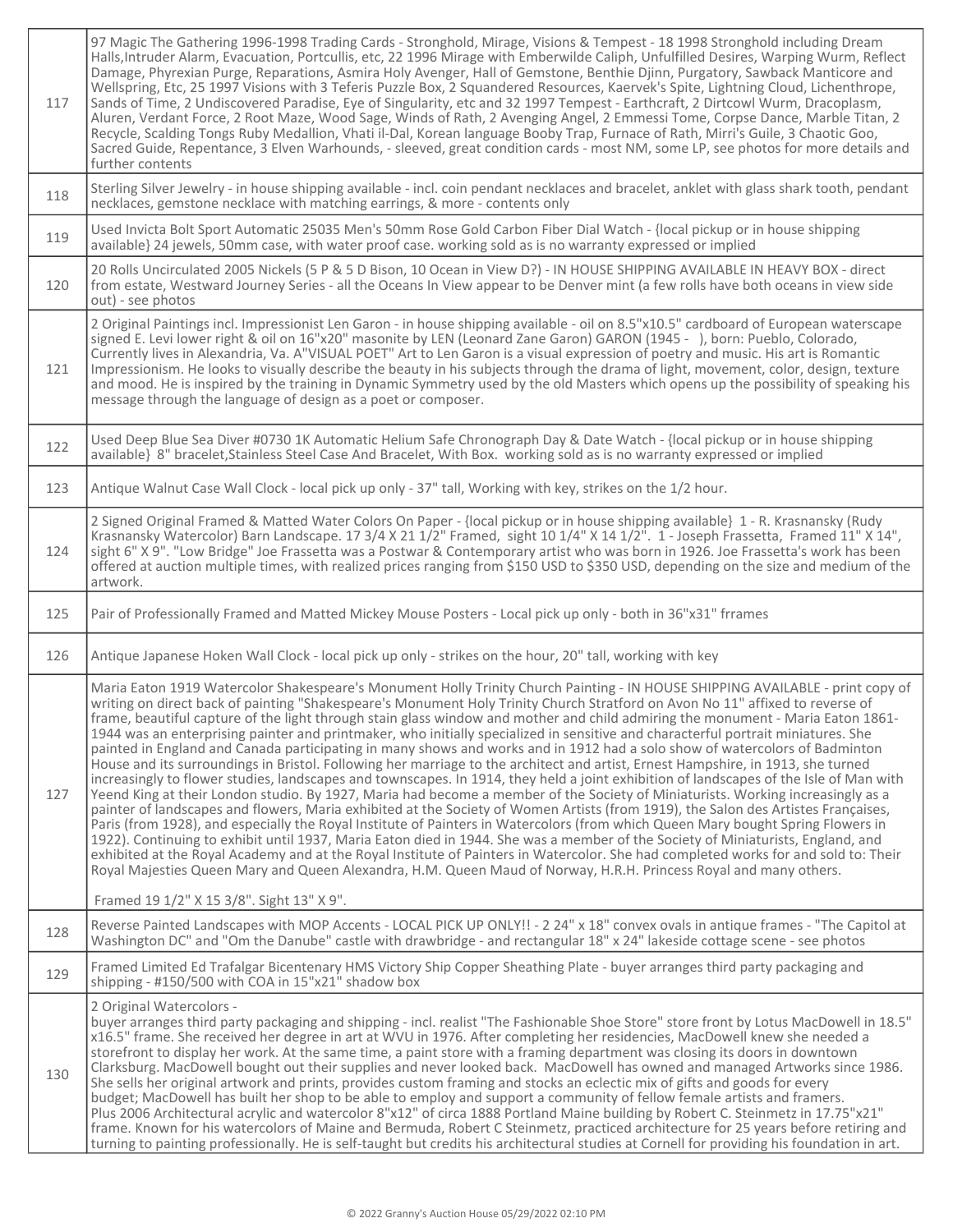| 131 | Walter Sita Orig. Parisian Street Scene Oil Painting - in house shipping available - Know for his ability to catch the spirit of Paris<br>through the ages in all her moods, this street scene is set in a Victorian setting with horse and buggies, 8"x10" on board in 18"x20"<br>frame                                                                                                                                                                                                                                                                                                                                                                                                                                                                               |
|-----|------------------------------------------------------------------------------------------------------------------------------------------------------------------------------------------------------------------------------------------------------------------------------------------------------------------------------------------------------------------------------------------------------------------------------------------------------------------------------------------------------------------------------------------------------------------------------------------------------------------------------------------------------------------------------------------------------------------------------------------------------------------------|
| 132 | WWII Nuses Blue & Red BIH Cape And First Aid Travel Box - [Local pickup or in house shipping available] BIH Embroidery at Collar,<br>Made By L. Mac Millan Inc. New York. 36" long, 17" wide at shoulders. black fold out nurses First Aid Travel Box. one small pull at<br>neck hook. see photo.                                                                                                                                                                                                                                                                                                                                                                                                                                                                      |
| 133 | Vintage Adjustable Pearl Necklace with 14k Gold Claps - in house shipping available - 32" hand knotted 7mm pearls with adjustable<br>14k white gold clasp, made to hang down the back of the neck                                                                                                                                                                                                                                                                                                                                                                                                                                                                                                                                                                      |
| 134 | Intricate Hand Painted Persian Indian Rajasthani with Elephants Gouache on Silk - buyer arranges third party packaging and shipping -<br>great detail of depicting Maharana of Udaipur marriage procession, sight - 12.5"x33.5" (mild water damage on matte in top right<br>corner)                                                                                                                                                                                                                                                                                                                                                                                                                                                                                    |
| 135 | Dale Chihuly Inspired Murano Art Glass Modern Chandelier / Wall Sconce - {local pick up or buyer arranges 3rd party packing and<br>shipping} 49" Wide X 26" Deep, Each Hand Blown Piece Of Art Glass Screws Into The Chrome Plated Base. And Are Numbered To<br>Assembly Easy.                                                                                                                                                                                                                                                                                                                                                                                                                                                                                         |
| 136 | Swiss Made Movado Museum Dial 2 Tone Ladies Watch With Box - {local pickup or in house shipping available} 81 E4 1837 ser #<br>7437319, 6" band with extra links. Working sold as is no warranty expressed or implied                                                                                                                                                                                                                                                                                                                                                                                                                                                                                                                                                  |
| 137 | Beautiful "Home is Where You Find It Eagle" Oil Painting by Jon Van Zyle - in house shipping available - Alaskan landscape oil on 5.75"<br>x18.75 board in 11.75"x23.75" frame, signed and dated 1991 on lower right - Jon Van Zyle (b.1942 Alaska) Jon Van Zyle is widely<br>recognized as one of the premier artists in Alaska, and he has built a national reputation. His graceful and realistic portrayals of dog<br>teams and landscapes are unmatched. Art is his life and Alaska, all of Alaska, has been his inspiration. Artist Jon Van Zyle has seen<br>more of Alaska in a much more unique way than most can ever hope to experience                                                                                                                      |
| 138 | Pair of Bradburn Gallery Carved Wood Blackamoor Lamps - buyer arranges third party packaging and shipping - classic theme of<br>climbing a tree with shell base and orig. square shades - 33" tall (chip to one hat on the back)                                                                                                                                                                                                                                                                                                                                                                                                                                                                                                                                       |
| 139 | Danbury Mint LE 1975 14 K Gold Space Medal and Space Shuttle Medal - IN HOUSE SHIPPING AVAILABLE - 1975 medal in 14k Gold<br>Commemorating the US/USSR First Joint Space Flight in original display box (Mint noted each coun guaranteed to be at least 50 grains<br>by weight, or approx 3.3 grams), and 14k gold 1977 "Manned Space Shuttle- First Free Flight" coin, the back reads "Enterprise August<br>12, 1977- Dryden Flight Research Center, Edwards Airforce Base California". This is a solid 14k gold, measured at around 3.3 grams<br>with original box. See photos for condition and details                                                                                                                                                             |
| 140 | Ekatherina Khronim Synergy Collage Oil on Canvas Abstract Painting - LOCAL PICK UP ONLY DUE TO SIZE - Post cubist abstract painting<br>reflecting the artists Russian Orthodox background interacting with the freedom of Western abstract expression, signed and titled on<br>back "I Will Name You Later" "Khatya Khromin Summer of '92", oil on canvas with Collage Lettering on front, 34" x 42" canvas                                                                                                                                                                                                                                                                                                                                                            |
| 141 | Suncoo Working Heat Press Machine - local pick up only - in orig. shipping box with many attachments doesn't appear to have ever<br>been used                                                                                                                                                                                                                                                                                                                                                                                                                                                                                                                                                                                                                          |
| 142 | 4 US US .999 Silver Eagle 1 Troy Oz 2004 Bullion Coins with Brilliant Luster - IN HOUSE SHIPPING AVAILABLE - High Grade examples,<br>see photos for details                                                                                                                                                                                                                                                                                                                                                                                                                                                                                                                                                                                                            |
| 143 | 1986 John Lennon Limited Edition Signed Yoko Ono Bed In For Peace Serigraph by Marigold Enterprises - IN HOUSE SHIPPING<br>AVAILABLE - Limited Edition pencil numbered 51/300 and signed by Yoko Ono, embossed John Lennon signature stamp center and<br>Yoko Ono red Japanese seal bottom right, "Bed In" for Peace is from the 1986 "This is My Story Both Humble and True" series of<br>serigraphs printed by hand by Atelier Novak Graphics, Toronto, Canada on Papier des Arches, the entire collection approved and<br>endorsed by The John Lennon Estate with original signed Marigold Enterprises COA in original Marlborough Galleries 1987 Postmark<br>envelope - 15" x 22" paper double matted in 22 1/2" x 26 1/2" frame some scuffs to frame - see photos |
| 144 | Mid Century Signed Enameled Copper Jewelry - in house shipping available - incl. Matisse, Renoir, & Ragna Denmark - contents only,<br>we do our best to ensure that the jewelry isn't broken or missing pieces but this is no guarantee                                                                                                                                                                                                                                                                                                                                                                                                                                                                                                                                |
| 145 | US \$5 1/10 Troy Oz Fine Gold Bullion Coin MS Grade - IN HOUSE SHIPPING AVAILABLE - Beautiful coin in MS65+ Holder - grading looks<br>right, but unverified, see photos for details                                                                                                                                                                                                                                                                                                                                                                                                                                                                                                                                                                                    |
|     | Hand Made And Painted In Spain "The Last Supper Wall Plaque". - {local pick up or buyer arranges 3rd party packing and shipping}<br>Made In Spain Plaque Made In Spain Plaque Made Of Wooden-paste approved by sacred congregation of rites as able to be blessed<br>and indulgenced.                                                                                                                                                                                                                                                                                                                                                                                                                                                                                  |
| 146 |                                                                                                                                                                                                                                                                                                                                                                                                                                                                                                                                                                                                                                                                                                                                                                        |
| 147 | 4 Pre-Owned Coach Handbags - in house shipping available - Italian brown leather Vittori Napoli (like new), Coach black leather,<br>brown canvas & leather, & nylon and chartreuse leather (all 3 show signs of use)                                                                                                                                                                                                                                                                                                                                                                                                                                                                                                                                                   |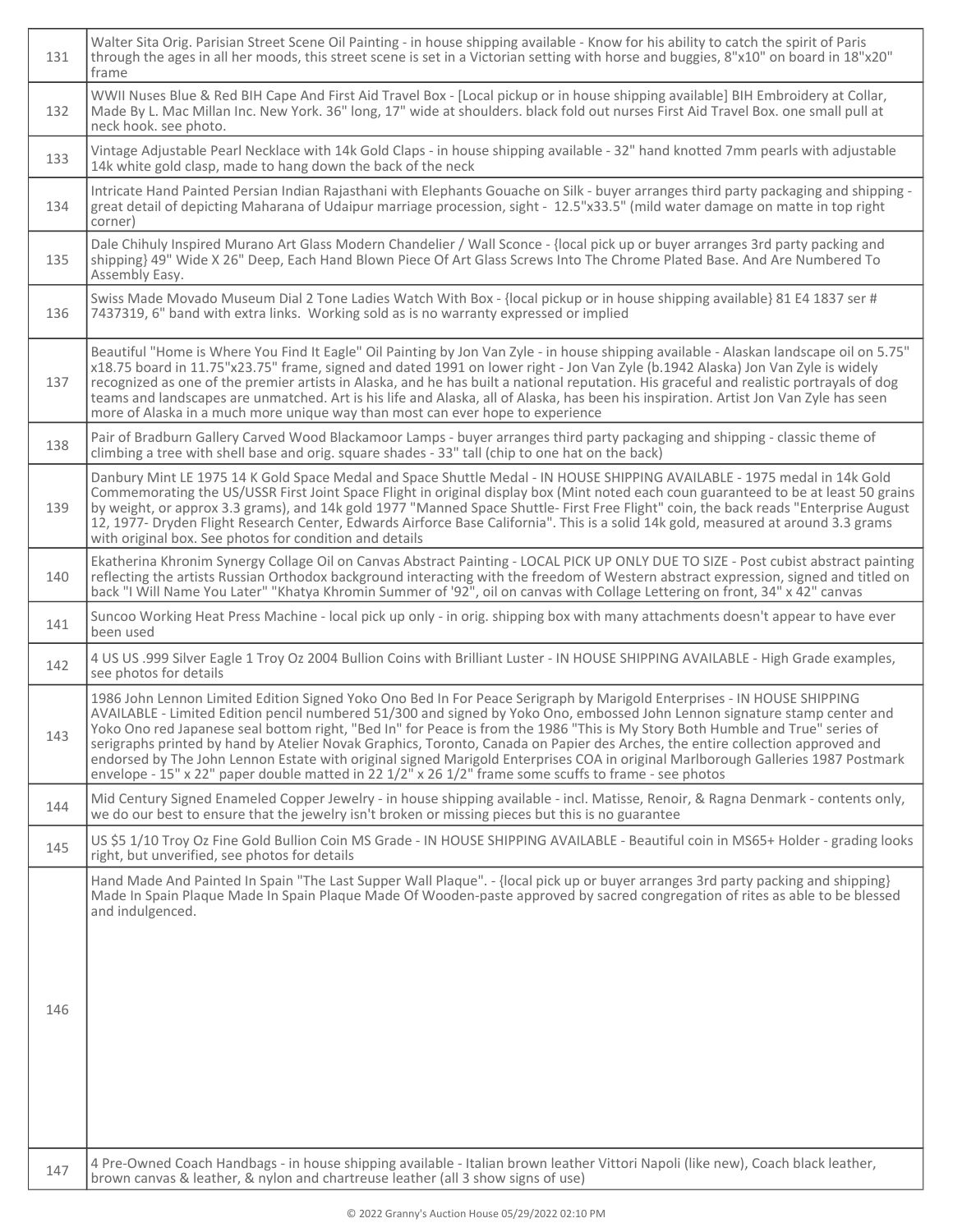| 148 | PCGS MS69 2004 Gold Eagle 1/2 Oz Fine Gold \$25 Bullion Coin - IN HOUSE SHIPPING AVAILABLE - near perfect example - see photos<br>for details                                                                                                                                                                                                                                                                                                                                                                                                                                                                                                                                                                                                                                                                                                                                                                                                                                                                                                                                                                                                                                                                                                                                                                                                                                                                                                                                                                                                                                                          |
|-----|--------------------------------------------------------------------------------------------------------------------------------------------------------------------------------------------------------------------------------------------------------------------------------------------------------------------------------------------------------------------------------------------------------------------------------------------------------------------------------------------------------------------------------------------------------------------------------------------------------------------------------------------------------------------------------------------------------------------------------------------------------------------------------------------------------------------------------------------------------------------------------------------------------------------------------------------------------------------------------------------------------------------------------------------------------------------------------------------------------------------------------------------------------------------------------------------------------------------------------------------------------------------------------------------------------------------------------------------------------------------------------------------------------------------------------------------------------------------------------------------------------------------------------------------------------------------------------------------------------|
| 149 | Large Collection of Pocket Knives & Leatherman Tool Kits - in house shipping available - approx. 50 folding pocket knives incl.<br>Winchester, Buck, Smith & Wesson, Schrade, Beretta, Case, & more plus12 leatherman's (see photos for condition)                                                                                                                                                                                                                                                                                                                                                                                                                                                                                                                                                                                                                                                                                                                                                                                                                                                                                                                                                                                                                                                                                                                                                                                                                                                                                                                                                     |
| 150 | Walt Disney "You Can Fly! You Can Fly! You Can Fly! Peter Pan Snow Globe Music Box - buyer arranges third party packaging and<br>shipping - 12" tall (battery op. bubbler not working, music box and twirling Tinkerbell moviing slow)                                                                                                                                                                                                                                                                                                                                                                                                                                                                                                                                                                                                                                                                                                                                                                                                                                                                                                                                                                                                                                                                                                                                                                                                                                                                                                                                                                 |
| 151 | 2 Rare1935-S US Silver Peace Dollars - IN HOUSE SHIPPING AVAILABLE - Scarce date with original 1,964,000 mintage - see photos for<br>details and condition                                                                                                                                                                                                                                                                                                                                                                                                                                                                                                                                                                                                                                                                                                                                                                                                                                                                                                                                                                                                                                                                                                                                                                                                                                                                                                                                                                                                                                             |
| 152 | Huge Collection of Lenox "Winter Greetings", "Eternal" Dinnerware & More - local pick up only - "Winter Greetings" - 10-10.75", 4-<br>9.25", & 10-8" plates, 8.5" cannister, 7.25" round bowl, 14" platter, teapot, cream, sugar, salt & pepper on tray, 3 pair of bud vases, 4<br>butter knives, pie server, 4 & 5 mug sets, 6 sets cups & saucers, 11" May Your Days Be Merry & Bright bowl in orig. box, & more<br>"Eternal" - 6-10.75" & 4-8" plates, 10" oval bowl, cream, sugar, cups & saucers & more plus Princeton 16" floor vase, & other<br>Christmas - 9.25" Cookies for Santa (all in good condition)                                                                                                                                                                                                                                                                                                                                                                                                                                                                                                                                                                                                                                                                                                                                                                                                                                                                                                                                                                                     |
| 153 | Josephine Kregarman Still Life Oil Painting - in house shipping available - Kregarman, Josephine (Raphael) (1910-1944) Born San<br>Angelo, Texas, died New Rochelle. Signed lower right in 26.5"x30.5" frame                                                                                                                                                                                                                                                                                                                                                                                                                                                                                                                                                                                                                                                                                                                                                                                                                                                                                                                                                                                                                                                                                                                                                                                                                                                                                                                                                                                           |
| 154 | Men's 14k Gold Ring Band with Diamond Accents - in house shipping available - alternating bands of carved panels with diamonds set<br>in white gold, size: 11.25 (3.4 dwt. incl. diamonds)                                                                                                                                                                                                                                                                                                                                                                                                                                                                                                                                                                                                                                                                                                                                                                                                                                                                                                                                                                                                                                                                                                                                                                                                                                                                                                                                                                                                             |
| 155 | Framed Music Room Diana Ross and The Supremes Greatest Hits Record Albums, Cover & Inserts Wall Art - LOCAL PICK UP ONLY -<br>liner inserts show classic vintage portrait paintings of Diana, Mary and Florence, both albums of the double album set mounted on<br>left and right top - Great Motown classic - see photos for details and condition                                                                                                                                                                                                                                                                                                                                                                                                                                                                                                                                                                                                                                                                                                                                                                                                                                                                                                                                                                                                                                                                                                                                                                                                                                                    |
| 156 | Collection of 9 Vintage Canes / Walking Sticks - in house shipping available - incl. bamboo, twisted & knotty wood, brass & Thai<br>decorated knobs, & more                                                                                                                                                                                                                                                                                                                                                                                                                                                                                                                                                                                                                                                                                                                                                                                                                                                                                                                                                                                                                                                                                                                                                                                                                                                                                                                                                                                                                                            |
| 157 | 3 UNC Morga Silver Dollars - 1886, 1889, and 1890 - IN HOUSE SHIPPING AVAILABLE - Beautiful luster, worthy of grading, see photos<br>for details and condition                                                                                                                                                                                                                                                                                                                                                                                                                                                                                                                                                                                                                                                                                                                                                                                                                                                                                                                                                                                                                                                                                                                                                                                                                                                                                                                                                                                                                                         |
| 158 | Signed Vintage Costume Jewelry - in house shipping available - incl. Tatiana Faberge, Kate Spade, Boucher, Regency, Hobe, Lisner,<br>Weiss, Coro, Nolan Miller, Kramer, Flying Horse Coro, Bakelite, 4 pcs. Brighton, Kenneth Jay Lane, & more - contents only, we do our<br>best to ensure that the jewelry isn't broken or missing pieces but this is no guarantee                                                                                                                                                                                                                                                                                                                                                                                                                                                                                                                                                                                                                                                                                                                                                                                                                                                                                                                                                                                                                                                                                                                                                                                                                                   |
| 159 | Estate Collection of Diecast NASCARs in Mirrored Back Plexiglass Display - local pick up only - 18 cars (all as is, no guarantee of<br>condition)                                                                                                                                                                                                                                                                                                                                                                                                                                                                                                                                                                                                                                                                                                                                                                                                                                                                                                                                                                                                                                                                                                                                                                                                                                                                                                                                                                                                                                                      |
| 160 | NGC AU 58 GSA 1906-S \$20 Gold Double Eagle Coin in Display Box - IN HOUSE SHIPPING AVAILABLE - certified as coming from GSA<br>hoard of 4500 gold coins, This piece was minted during the time of the San Francisco Earthquake -The mint was nicknamed :"Granite<br>Lady" as it was one of the few buildings still standing in functional condition after the great quake. coin is slabbed in NGC holder and<br>fitted into a closing display/ storage box, verified accurate                                                                                                                                                                                                                                                                                                                                                                                                                                                                                                                                                                                                                                                                                                                                                                                                                                                                                                                                                                                                                                                                                                                         |
| 161 | Collection of Vintage Disney Accent Lights, Bookends, & More - buyer arranges third party packaging and shipping - Mickey Mouse<br>10.5" tall ceramic body base candlestick lamp & 7" frosted glass head by Hallmark, 12" wood nutcracker style Christmas statue, pair<br>of ceramic Mickey gloves with books bookends (2 chiplets on blue book), Lenox glass Tiger, & as is Dumbo                                                                                                                                                                                                                                                                                                                                                                                                                                                                                                                                                                                                                                                                                                                                                                                                                                                                                                                                                                                                                                                                                                                                                                                                                     |
| 162 | Static Lights - local pick up only - 2 static lights 6" touch, 13" voice & touch, & novelty bulb (all wroking)                                                                                                                                                                                                                                                                                                                                                                                                                                                                                                                                                                                                                                                                                                                                                                                                                                                                                                                                                                                                                                                                                                                                                                                                                                                                                                                                                                                                                                                                                         |
| 163 | 14k Gold Vintage Wells Basket Ball Charm on 14k Gold Chain - in house shipping available - 1/2" diameter basket ball on 18" chain<br>$(6.0$ dwt. both pcs.)                                                                                                                                                                                                                                                                                                                                                                                                                                                                                                                                                                                                                                                                                                                                                                                                                                                                                                                                                                                                                                                                                                                                                                                                                                                                                                                                                                                                                                            |
| 164 | Lionel S. Reiss (1894 - 1988) was active/lived in New York / Austria. Framed Oil On Board - (in house shipping available} 12" X<br>9" Board, 14 3/4 X 11 3/4" Framed. "Hotel Lobby" Gate House Galleries, NJ Tag On Verso. Lionel S. Reiss, American painter, etcher<br>and watercolorist began his career as a designer and illustrator, and held executive positions as Art Director in the advertising field,<br>primarily with Paramount Studios. He is known for his creation of the "MGM Lion". In 1930 Reiss decided to devote his time to fine<br>art, closed his New York studio and traveled the continent of Europe, North Africa or the Near East, hunting subject matter for his<br>Jewish pictorial records. In 1938 his book "My Models Were Jews" was published. In addition to his work of Jewish content, Lionel<br>Reiss has won distinction for his paintings of the American scene. His work has been included in exhibitions at the Carnegie Institute,<br>Brooklyn Museum, The Art Institute of Chicago, Los Angeles Museum Association, Cincinnati Museum, Pennsylvania Academy of Fine<br>Arts, National Academy of Design, Museum of Virginia Fine Arts, Baltimore Museum of Art, Audubon Artists, Southern States Art<br>League, American Watercolor Society, Society of American Etchers, Museum of Modern Art, and more. Permanent collections include<br>Columbia University, the Jewish Museum of the Jewish Theological Seminary, The Sinai Center of Chicago, The Brooklyn Museum,<br>Bezalel Museum in Jerusalem, Tel Aviv Museum and the Ain Harod Museum (Israel). |
| 165 | Antique 19th C. JUNGHANS German Vienna Regulator Walnut Wall Clock Germany - {local pick up or buyer arranges 3rd party packing<br>and shipping} Working With Key, Strikes on the 1/2 hour.                                                                                                                                                                                                                                                                                                                                                                                                                                                                                                                                                                                                                                                                                                                                                                                                                                                                                                                                                                                                                                                                                                                                                                                                                                                                                                                                                                                                            |
| 166 | PCGS MS69 2003 1/4 Oz Platinum \$25 Statue of Liberty Bullion Coin - IN HOUSE SHIPPING AVAILABLE - near perfect example - see<br>photos for details                                                                                                                                                                                                                                                                                                                                                                                                                                                                                                                                                                                                                                                                                                                                                                                                                                                                                                                                                                                                                                                                                                                                                                                                                                                                                                                                                                                                                                                    |
| 167 | Tiffany & Co. & MacKenzie-Childs Porcelain - in house shipping available - Tiffany & Co. "Fantasy" child's dish set of double handled<br>cup, bowl, & plate in orig. box & MacKenzie-Childs 12" square Torquay Frank Mustard checkered plate (all in great condition)                                                                                                                                                                                                                                                                                                                                                                                                                                                                                                                                                                                                                                                                                                                                                                                                                                                                                                                                                                                                                                                                                                                                                                                                                                                                                                                                  |
| 168 | 4 Walt Disney Snow Globes - buyer arranges third party packaging and shipping - 6"x8" "A Dream is a Wish Your Heart Makes"<br>#95785, 2019 Mickey & Minnie Mouse 4.5", 2002 Mickey in sand pail 3", & Mickey and Pluto 3" (all in good condition)                                                                                                                                                                                                                                                                                                                                                                                                                                                                                                                                                                                                                                                                                                                                                                                                                                                                                                                                                                                                                                                                                                                                                                                                                                                                                                                                                      |

Ť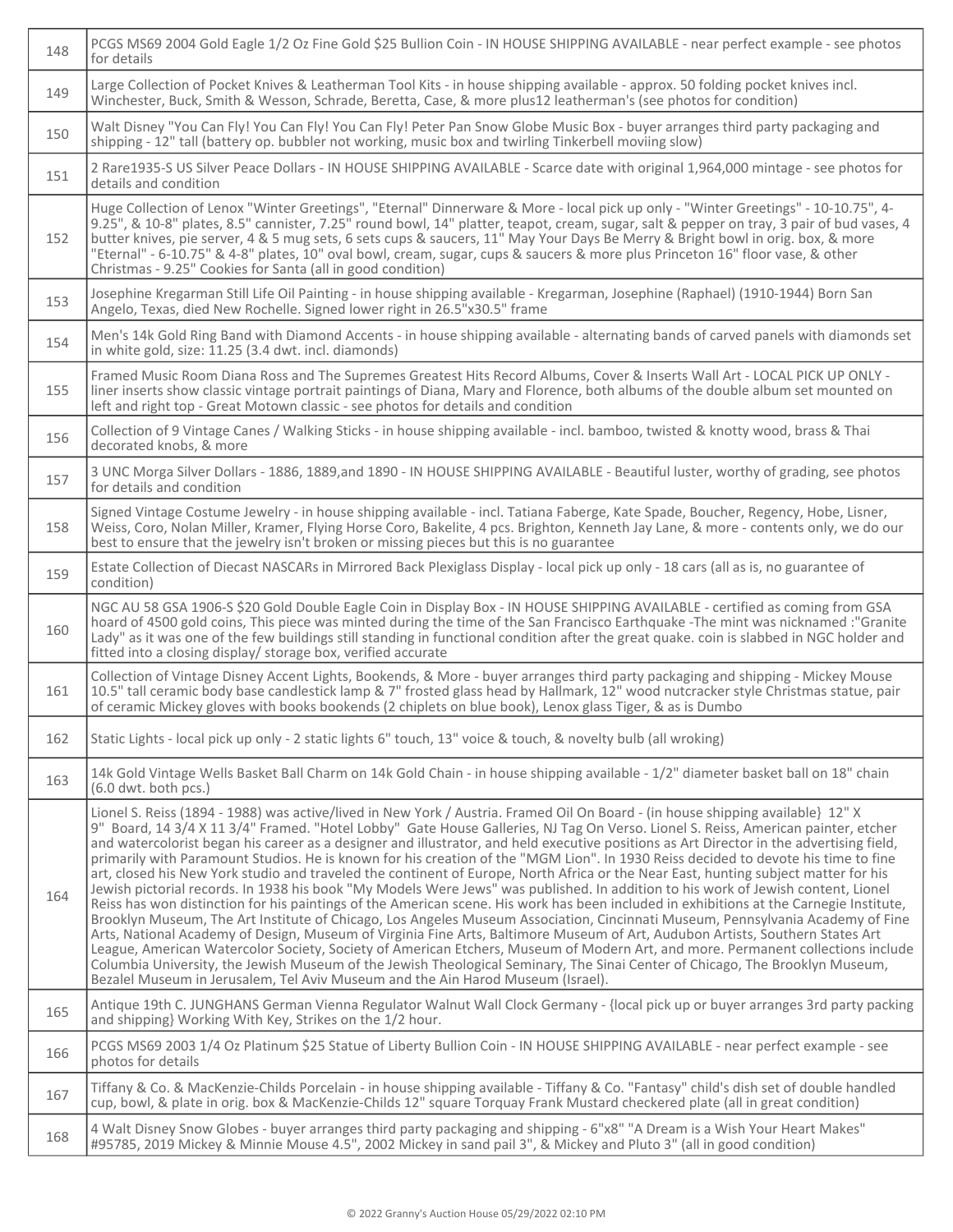| 169 | 6 Magic The Gathering 1999-2000 Foil Cards Incl. Promos - 2000 DCI Lord of Atlantis promo foil, 1999 Mercadian Masques Pulverize<br>signed on card 1999 in gold, and Crenellated Wall, 2000 Prophecy Spore Frog, and Calming Verse, 2000 Invasion Seer's Vision - all<br>sleeved, in NM condition, see photos for details                                                                                                                                                                                                   |
|-----|-----------------------------------------------------------------------------------------------------------------------------------------------------------------------------------------------------------------------------------------------------------------------------------------------------------------------------------------------------------------------------------------------------------------------------------------------------------------------------------------------------------------------------|
| 170 | Maitland-Smith 2 Light Antique Brass/verdigris Patina Flush Mount Monkey Reading Book Sconce Light - LOCAL PICK UP (OR BUYER<br>ARRANGES ALL PACKING AND SHIPPING THROUGH THIRD PARTY) 14"W x 14"HX12"D, Great design from home decor specialist<br>company Mailtand-Smith, comparable sell for \$1,000-\$1,500 - Calm monkey figure holding open book with simulated pen shell and<br>rich brown leather spine book, it's light reflecting in his contemplative face - See Photos                                          |
| 171 | James Coleman REFLECTIONS Cibachrome 1993 34%" diameter Hand Signed and Numbered: #157/250 - local pick up only - 46 3/4" X<br>46 3/4" Matted & Shadowbox Framed.                                                                                                                                                                                                                                                                                                                                                           |
| 172 | Beautiful Art Deco 14k White Gold Diamond Ring - in house shipping available - 1/3 carat old mine cut center round diamond<br>surrounded by 7 old mine cut round diamonds, incl. appraisal, size: 7.5 (2.2 dwt. incl. diamonds)                                                                                                                                                                                                                                                                                             |
| 173 | Small World Rhythm Battery Operated Musical Clock - in house shipping available - plays 9 songs with movement, working - 20" tall in<br>wood case                                                                                                                                                                                                                                                                                                                                                                           |
| 174 | Vintage Plastic Jewelry incl. Bakelite - in house shipping available - bakelite buckles, pins, bangle bracelets incl. black carved, beaded<br>necklace, discs, & more, many vintage hair comb sets incl. lucite, bangle braclets, lucite pins, beaded necklaces, buckles, & more<br>- contents only, we do our best to ensure that the jewelry isn't broken or missing pieces but this is no guarantee                                                                                                                      |
| 175 | US \$5 1/10 Troy Oz Fine Gold Bullion Coin MS Grade - IN HOUSE SHIPPING AVAILABLE - Beautiful coin in MS grade condition - see<br>photos for details                                                                                                                                                                                                                                                                                                                                                                        |
| 176 | Vintage Used Mickey Mouse Pelham Puppet, Disney Marionette Store Display England - {local pickup or in house shipping available}<br>Small Paint Loss, No Label or Box.                                                                                                                                                                                                                                                                                                                                                      |
| 177 | Vintage Industrial 2-Stack Document Storage Cabinet - local pick up only - great for collections, used condition, see photos - 36" tall x<br>28.5" deep x 40.75" wide                                                                                                                                                                                                                                                                                                                                                       |
| 178 | 3 US Morgan Silver Dollars - 1894-O, 1896-O and 1897-S - IN HOUSE SHIPPING AVAILABLE - 1894-O (light wear to hair and breast<br>Ifeathers) 1,723,000, 1896-O 4,900,000 (good detail, some wear to breast feathers, over all marks) and 1897-S (nice luster, full breast<br>feathers) 5,825,000 original mintages - see photos for details and condition                                                                                                                                                                     |
| 179 | Transformers Masterpiece MP2.0 Reximus Prime Dinobot Commander Oversized Grimlock in Box - IN HOUSE SHIPPING ONLY<br>Complete in box, top of the line action figures, the Masterpiece line are well made in excellent boxes - Japanese text box with<br>minimal English, box has minor scuffs, transformer itself is complete, missing sword, gun and crown- see photos                                                                                                                                                     |
| 180 | 4 Crystal Figural Paperweights - Waterford, Orrefors and Baccarat - IN HOUSE SHIPPING AVAILABLE - Orrefors 6" trout, 6" Baccarat<br>standing angel, 4 1/2" Waterford recumbent lion (flea bite to nose) and unmarked 4" rearing stallion - SEE PHOTOS                                                                                                                                                                                                                                                                       |
| 181 | Vintage 14K Yellow Gold Crawford 17 Jewel Unisex Nurses 29mm X 35mm Wrist Watch - {local pickup or in house shipping<br>available} working sold as is no warranty expressed or implied, no band, back cover alone weight is 3.1 dwt. total weight of watch is<br>15.4 dwt                                                                                                                                                                                                                                                   |
| 182 | MTG Gabriel Angelfire and Relic Barrier Legends, 2 Repentent Blacksmith Arabian Nights Cards - IN HOUSE SHIPPING AVAILABLE -<br>Magic The Gathering Early Edition - 1994 Legends cards Gabriel and Relic Barrier are LP with some sear to edges, and 2 1995 Arabian<br>Nights Repentant Blacksmith ar LP-NM - grading is opinion, see photos for specifics and be your own judge                                                                                                                                            |
| 183 | Lladro "My Dog" #4893 Figurine with Box - in house shipping available - retired, 14.5" tall (great condition, box as is)                                                                                                                                                                                                                                                                                                                                                                                                    |
| 184 | US \$5 1/10 Troy Oz Fine Gold Bullion Coin MS Grade - IN HOUSE SHIPPING AVAILABLE - Beautiful coin in MS65+ holder - grading looks<br>right, but unverified, see photos for details                                                                                                                                                                                                                                                                                                                                         |
| 185 | BU Proof Quality 1/2 Lb. US Silver Eagle .999 Silver Bullion Coin in Case - IN HOUSE SHIPPING AVAILABLE - mint condition in capsule,<br>fitted into nice display box- see photos                                                                                                                                                                                                                                                                                                                                            |
| 186 | Used Jean Marcel Mystica Novarum Limited Edition 100/300 Model 170.240 - {local pickup or in house shipping available} 44mm<br>case, Rubber Band, with box and papers, Working sold as is no warranty expressed or implied                                                                                                                                                                                                                                                                                                  |
| 187 | Slabbed and Graded First Year 1921 Silver Peace Dollar - IN HOUSE SHIPPING AVAILABLE Sought after date with an original mintage of<br>only 1,006,473, 1921 was the first year the Peace dollar was released and one in this condition is especially hard to find, a perfect<br>front piece for a Peace dollar collection. NGS Graded MS66, but grading seems very optimistic - Grading is opinion of NGS, a lesser<br>known grader with limited background info - see photos to examine condition and details for your self |
| 188 | Pre-Owned Black Leather Louis Vuitton Epi Petit Noe - in house shipping available - guaranteed authenitc, very good condition                                                                                                                                                                                                                                                                                                                                                                                               |
| 189 | Lalique Crystal 8" x 5 1/2" Coq Naim Rooster Sculpture - IN HOUSE SHIPPING AVAILABLE - well designed rooster with tail up nice<br>addition to desk sculpture/ paperweights                                                                                                                                                                                                                                                                                                                                                  |
| 190 | PCGS MS64 1926 Gold Sesquicentennial 1/4 Eagle Coin - IN HOUSE SHIPPING AVAILABLE - rich luster, great design - see photos for<br>details                                                                                                                                                                                                                                                                                                                                                                                   |
| 191 | 15 Magic The Gathering Vintage Cards -8 Weatherlight (Incl. Null Rod) & 7 Tempest (Incl Sapphire Medallion) - IN HOUSE SHIPPING<br>AVAILABLE - from MTG estate collection, 1997 copyright dates on both sets - Weatherlight Null Rod, 2 Firestorm, Morinfen, Thran<br>Tome, Avizoa, Tolarian Serpent, and Aboroth, and Tempest Sapphire Medallion, Meditate Reserve List, Selenia Dark Angel, Corpse<br>Dance, Coffin Queen, Living Death, and Sarcomancy - near mint condition, see photos for details                     |
| 192 | 6 Franklin Mint Space Theme Medals in Display Cases - IN HOUSE SHIPPING AVAILABLE - Mint condition, all in capsules set in display<br>holders with info on medal design, most with stand bases - see photos for full details and conditions                                                                                                                                                                                                                                                                                 |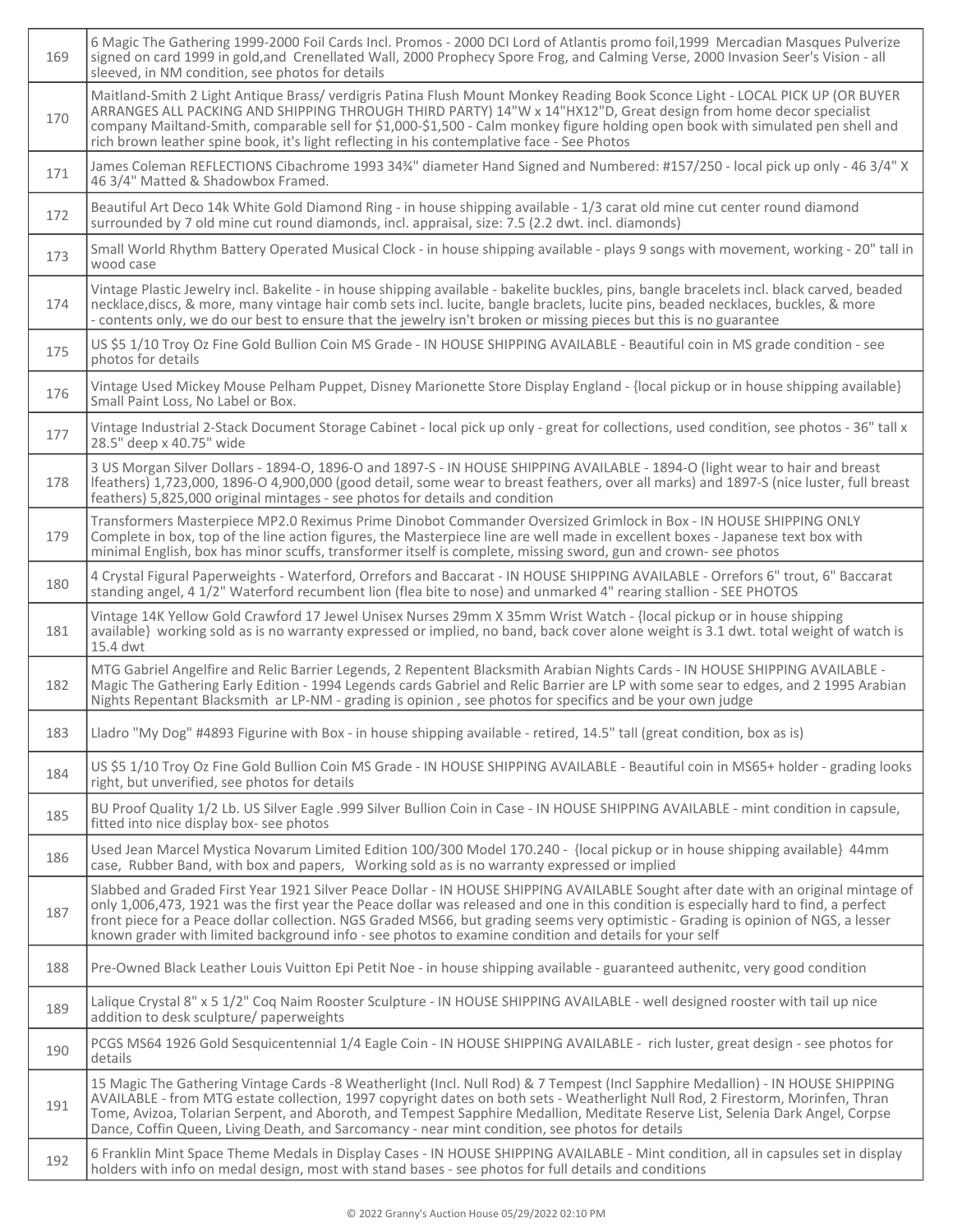| 193 | Slabbed and Graded 1935 US Silver Peace Dollar - IN HOUSE SHIPPING AVAILABLE - Original mintage of only 1,576,000, hard to find in<br>higher grades - NGS Graded MS66, but grading seems very optimistic - Grading is opinion of NGS, a lesser known grader with limited<br>background info, see photos to examine condition and details for your self                                                                                                                                                                                                                                                                                                                                                                                                                                                                                 |
|-----|----------------------------------------------------------------------------------------------------------------------------------------------------------------------------------------------------------------------------------------------------------------------------------------------------------------------------------------------------------------------------------------------------------------------------------------------------------------------------------------------------------------------------------------------------------------------------------------------------------------------------------------------------------------------------------------------------------------------------------------------------------------------------------------------------------------------------------------|
| 194 | Pair Of Framed Antique Italian Pietra Dura Portraits - {local pickup or in house shipping available} Both Framed 7 1/2" X 6" Philip Saval<br>New York Gallery Tag On Verso. sgraffito signature on verso of tile see photo Looks Like F.H. Leni 1851                                                                                                                                                                                                                                                                                                                                                                                                                                                                                                                                                                                   |
| 195 | Used Invicta Reserve Man Of War Tourbillon Model 28416 MOP Dial Watch - {local pickup or in house shipping available} 8" bracelet<br>and 3 extra links, gold plated 54mm, with water proof box, Working sold as is no warranty expressed or implied                                                                                                                                                                                                                                                                                                                                                                                                                                                                                                                                                                                    |
| 196 | 4 US US .999 Silver Eagle 1 Troy Oz Bullion Coins - 2004, 2006 and 2-2007 - IN HOUSE SHIPPING AVAILABLE - High Grade examples,<br>see photos for details                                                                                                                                                                                                                                                                                                                                                                                                                                                                                                                                                                                                                                                                               |
| 197 | Tray Lot Sterling, Sterling Mount and Decorated Items - IN HOUSE SHIPPING AVAILABLE - 5 miniature kitchen pot/ teapot/ coffee pot/<br>tankard/ and pitcher salt and pepper shakers by Cornelius Sanders and Frank Shepherd with 1904 Chester assay marks, Talisman<br>Rose by Frank Whiting trinket tray, 3 petite sugar cube tongs, 4 sterling cup holder bases by SSH Storck & Sinheimer, Hanau(Jacob<br>Storck & Louis Sinsheimer active 1874-1926), tiny spoon with heart finial lapel pin (7.4 troy oz weighable sterling), Georgian by Poole<br>sterling handled cake knife, sterling cased oval clothes/ shoe brush, sterling collar MOP handled hors d'oeuvres fork, sterling rimmed<br>porcelain The Marlin by Olaf Olsen coaster, 900 silver souvenir spoon, and silver decorated glass salt and pepper shakers - see photos |
| 198 | Rare 1996 Fleer Ultra X-Men Wolverine Factor Sealed Hobby Box of 24 10 Card Packs - IN HOUSE SHIPPING AVAILABLE - Fleer/SkyBox<br>International Hobby Exclusive seal wrap, some warping to box, full graphics and seal - see photos as part of description                                                                                                                                                                                                                                                                                                                                                                                                                                                                                                                                                                             |
| 199 | US Vintage \$20, 3 \$5, 3 \$2 and 1 \$1 Currency Notes of Varied Ages and Seals - IN HOUSE SHIPPING AVAILABLE - \$20 twenty dollars<br>series of 1934 B Julian/ Vinson Federal Reserve Note, 3 Five dollars \$5 bills notes (Series 1934 D Clark/ Snyder blue seal with blue "5",<br>1953 A Priest/ Anderson red seal and blue seal), 3 two dollar \$2 bills (1953 Priest Humphrey and 2 1953 A Priest/ Anderson, all red<br>seal) and 1 one dollar \$1 1957 A Priest/ Dillon blue seal - see photos for condition and details                                                                                                                                                                                                                                                                                                         |
| 200 | 4 Military Medals incl. Distinguished Service Cross - in house shipping available - also a Purple Heart, Distinguished Flying Cross, &<br>Bronze Star (all in orig. display boxes)                                                                                                                                                                                                                                                                                                                                                                                                                                                                                                                                                                                                                                                     |
| 201 | 2 Signed Robert Eickholt Art Glass Perfumes - in house shipping available - 2002 with flowers 9" & cobalt blue with gold fleck 4.5"<br>(both great condition)                                                                                                                                                                                                                                                                                                                                                                                                                                                                                                                                                                                                                                                                          |
| 202 | 5 Germany Silver 1950-1970s Commemorative and Bullion Coins - IN HOUSE SHIPPING AVAILABLE - 1951-D, 1959-J, 1966-J and 1970-<br>D 5 Deutche Mark with stylized eagle front, 1968-D Max Pettenkofer commemorative 5 Mark, 1972-G Ten Mark Munich BU Olympics<br>commemorative, and 1998-F 50 Years of Deutsche 10 Mark BU commemorative - grades are opinions, see photos for full details and<br>conditions                                                                                                                                                                                                                                                                                                                                                                                                                            |
| 203 | Lalique Crystal Deux Chevres/ Charging Rams Satin Finish Sculpture - IN HOUSE SHIPPING AVAILABLE - 10" x 3.75" x 2.75" Charging<br>rams with horns locked upn rectangular crystal base - great addition to any crystal paperweight of figurine collector                                                                                                                                                                                                                                                                                                                                                                                                                                                                                                                                                                               |
| 204 | Lladro "Blessed Family" #1499 Figurine w/ Box - in house shipping available - 10.25" tall (excellent condition, box as is)                                                                                                                                                                                                                                                                                                                                                                                                                                                                                                                                                                                                                                                                                                             |
| 205 | 10 German Area Silver Coins from 1803-1935 - IN HOUSE SHIPPING AVAILABLE - 1914-D Three Mark German States Bayern (Bavaria)<br>AU/ UNC, 1803-C German States Saxony 1/48 Thaler well worn, 1876-B and 1876-G Fifty Pfennig, 1875-A and 1876- E Twenty Pfennig,<br>1878-G 1 Mark and 3 early Third Reich 5 Reichsmark coins - 1934, 1935-A Hindenburg bust and Eagle versions - grades are opinions,<br>see photos for full details and conditions                                                                                                                                                                                                                                                                                                                                                                                      |
| 206 | Signed Robert Eickholt 5" Art Glass Vase - in house shipping available - 2008 three dimensional millefiori design in shades of blue with<br>silver fleck (excellent condition)                                                                                                                                                                                                                                                                                                                                                                                                                                                                                                                                                                                                                                                         |
| 207 | Lladro #5175 "Lady Grand Casino" Figurine w/ Box - in house shipping available - 14.5" tall (excellent condition, box as is)                                                                                                                                                                                                                                                                                                                                                                                                                                                                                                                                                                                                                                                                                                           |
| 208 | 2 - Sheaffer's Touchdown Statesman Fountain Pens - {local pickup or in house shipping available} 1 - Black Cap Transparent<br>Rootbeer Pen, Sheaffer's Touchdown Statesman with Conventional 14 karat gold two-tone platinum masked nib, 1 - Burnt Umber<br>Brown Sheaffer's Touchdown Statesman with Conventional 14 karat gold two-tone platinum masked nib. Both Pens sold as is no<br>warranty expressed or implied, these are estate pens and hove not been serviced.                                                                                                                                                                                                                                                                                                                                                             |
| 209 | Signed Robert Eickholt Art Glass Perfume Bottle - in house shipping available - 1999 iridescent blue - 6.25" tall (excellent condition)                                                                                                                                                                                                                                                                                                                                                                                                                                                                                                                                                                                                                                                                                                |
| 210 | 2 Antiquarian Latin Leather Bound Books -<br>in house shipping available - 1715 Compendio della vita di Gesù Cristo & 1640 Prato Fiorito Di Varii Essempi Parte Seconda : Diuisa in<br>sei Libri. 2 by Valerio (see photos for condition, paper borders appear to have been trimmed at some point when rebound)                                                                                                                                                                                                                                                                                                                                                                                                                                                                                                                        |
| 211 | 10k Gold Amethyst Gold Ring - in house shipping available - channel set square amethyst in size: 7.5 (1.6 dwt. incl. amethyst)                                                                                                                                                                                                                                                                                                                                                                                                                                                                                                                                                                                                                                                                                                         |
| 212 | Used Jean Marcel 41mm Limited Edition #284/300, Model170.235, 25 Jewels Working - {local pickup or in house shipping available}<br>Jean Marcel Swiss made wrist watch from Jean Marcel Atlas Collection. Swiss automatic movement with day/date calendar on white<br>color dial with Tobacco chapter ring. Leather band, Polished 316L Stainless steel case with sapphire exhibition back. with box.                                                                                                                                                                                                                                                                                                                                                                                                                                   |
| 213 | Genuine Gucci Red Glitter Sunglasses - in house shipping available - GG0036S 005 red glitter with brown gradient Lens in orig. case,<br>dust bag, and certificate (lens are scratched, view photos)                                                                                                                                                                                                                                                                                                                                                                                                                                                                                                                                                                                                                                    |
| 214 | 2 - Sheaffer Fountain Pens & 1 Parker Mechanical Pencil - {local pickup or in house shipping available} 1 - Sheaffer's Balance Lifetime<br>875 - Small Size, Brown Striated, Military Clip, Lev-fil, 1 - Sheaffer's vintage white dot sentinel cap black snorkel pen, Both Pens One<br>Money sold as is no warranty expressed or implied, these are estate pens and have not been serviced. 1 - Parker Vacumatic<br>mechanical pencil, USA, late 1930s, length: 11.9 cm, diameter 10 mm, golden pearl laminated celluloid, gold plated clip, crown and<br>cone, imprint on the clip: Parker, twist actuated, smooth functioning.                                                                                                                                                                                                       |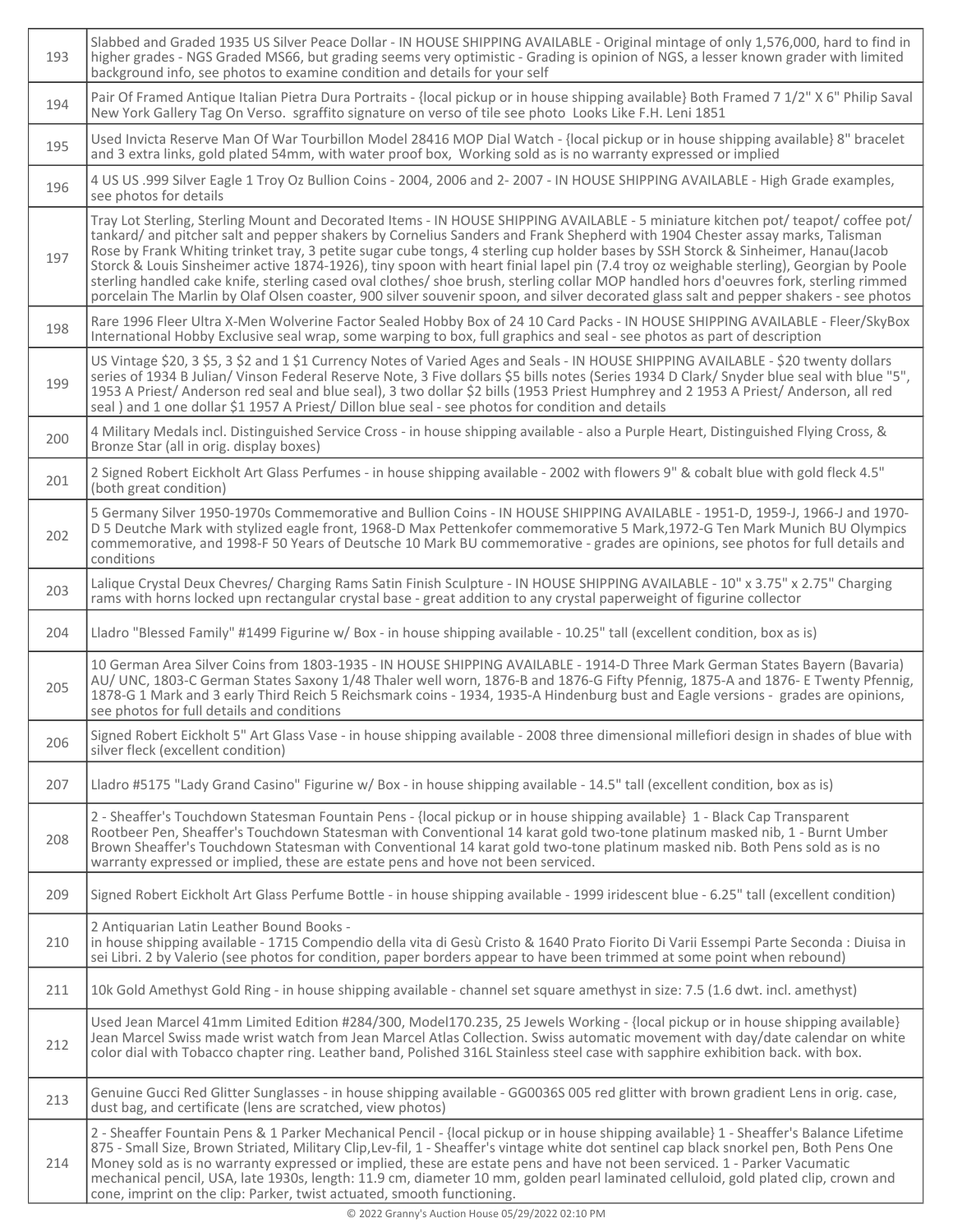| 215 | Early Carded Wheat Pennies1909 - 1958, Penny Errors and Full Luster 1968-1972 Pennies - great collection of carded and graded<br>pennies with many hard to find dates - graded from numistmatist estate, should be close to accurate but sold as is - see photos for<br>the descriptions and dates on the cards as they did not photograph well                                                                                                                                                                                                                                                                                                                                                                                                                                                                                                                                                                                                                                                                                                                                                                         |
|-----|-------------------------------------------------------------------------------------------------------------------------------------------------------------------------------------------------------------------------------------------------------------------------------------------------------------------------------------------------------------------------------------------------------------------------------------------------------------------------------------------------------------------------------------------------------------------------------------------------------------------------------------------------------------------------------------------------------------------------------------------------------------------------------------------------------------------------------------------------------------------------------------------------------------------------------------------------------------------------------------------------------------------------------------------------------------------------------------------------------------------------|
| 216 | 1977 Star Wars Mini-Action Figures in Collector's Case - in house shipping available - 24 Kenner miniature action figures (16 - 1977, 6 -<br>1978, 1 - 1979, & 1 - 1980) Darth Vader has bent light saber & Ben Kenobi has broken light saber, the rest appear to be intact with<br>weapons (see photos for details) in orig. 1977 Kenner collector's case                                                                                                                                                                                                                                                                                                                                                                                                                                                                                                                                                                                                                                                                                                                                                              |
| 217 | 3 Pair of Natural Pierced Earrings with 14k Gold Accents - in house shipping available - jade scarab post, mother of pearl tear drop<br>dangle, & mother of pearl fan dangle                                                                                                                                                                                                                                                                                                                                                                                                                                                                                                                                                                                                                                                                                                                                                                                                                                                                                                                                            |
| 218 | 31 Buffalo Nickles Incl Better Grades and 30 Unc and Related Jefferson Nickels - 31 Buffalo nickels includes AU 1936, XF/AU and XF+<br>1935-D, and XF 1938-D, several San Francisco mint (1916, 1918, 1920, 1925, 1927, 1928, 1929, 1930 and 1935), 30 UNC Jefferson<br>Nickels 1959-2005 with several slight off-strikes - grading is opinion of numistmatist collector, see photos for details and conditions<br>and full range of dates, several of the better nickels photoed separately (last 1915 Buffalo Nickel not in overall photo)                                                                                                                                                                                                                                                                                                                                                                                                                                                                                                                                                                            |
| 219 | 3 Used Power Amps 1 - NHT, 1 - Onkyo, And 1 - Denon - [Local pickup or buyer arranges 3rd party packing and shipping] - NHT Power<br>2 800 watt Amplifier, Onkyo WRAT wide range amplifier Tech, AV Receiver TX-SR603X, 1 Denon AL 24 Processing Plus, AV Surround<br>Receiver AVR-3808CI, All 3 Light Up Have Not Been Tested Fresh For Estate                                                                                                                                                                                                                                                                                                                                                                                                                                                                                                                                                                                                                                                                                                                                                                         |
| 220 | Collection of Loose Gemstones & 3 Sterling Silver Ring Settings - star sapphire cabochon 14mm x 10mm, oval aquamarine 12mm x<br>7mm, two 2.85 ct ovoid treated blue topaz, four 1.50 ct & 4.30 ct triangle Madeira citrine, & two 0.75 ovoid Andesine Labradorite<br>rings size: 7 with 3 channel set square cz's on each side {in house shipping available}                                                                                                                                                                                                                                                                                                                                                                                                                                                                                                                                                                                                                                                                                                                                                            |
| 221 | Vaseline and Other EAPG Glass, Cut Crystal, Bristol, Enamel Decorated and Other Antique Glass - EAPG 1885 Central Glass Pressed<br>Diamond Vaseline/ Uranium Glass compote, Duncan Miller #42 Mardi Gras pitcher, pressed and cut crystal decanter with amethyst<br>stain top bands, ruby glass ruffled lip centerpiece compote on figural metal base and hanging prisms, line cut ruby to clear cylingder<br>vase, pink depression era pineapple vase, green diamond pint boudoir lamp (no c=shade, cobalt enamel decorated vase, enameled<br>bristol vase and ruby stain King's Crown creamer                                                                                                                                                                                                                                                                                                                                                                                                                                                                                                                         |
| 222 | 1800+ Pokemon Cards, 1999 to 2019 - IN HOUSE SHIPPING AVAILABLE - Somewhat sorted in sets, includes lots of Base Set including<br>at least 4 shadowless, other series collections as shown, Trainers, On Line cards, bunches of Energy cards, lunch box style card box,<br>additional items and so much more - see photos fro rough overview, a great discovery lot od uncommon and common cards                                                                                                                                                                                                                                                                                                                                                                                                                                                                                                                                                                                                                                                                                                                        |
| 223 | Brazilian Silver & Sterling Silver Cigar Arm Chair Ash Tray - [Local pickup or in house shipping available] Sterling silver 3 3/4" repousee<br>bowl, with 2 silver coins cigar holders (1863 & 67 "500 Reis" silver coins) bottom of bowl 1-1000 Reis silver coin 1857, Chain side<br>weights are made of 2-1889 2000 Reis silver coins, 2-1000 Reis silver coins 1863 & 1855, 2-500 Reis 1860 silver coins, 2-200 Reis silver<br>coins 1858 & 1860. What a great one of a kind find. 5.525 total OZT                                                                                                                                                                                                                                                                                                                                                                                                                                                                                                                                                                                                                   |
| 224 | 4 Transformers Masterpiece MIB Figures -MP-19 Smokescreen, MP-20 Wheeljack, MP-21 Bumble, MP-28 Hot Rodimus - IN HOUSE<br>SHIPPING AVAILABLE - from Takara Tomy, mainly Japanese text with minimal English box, top of the line action figures, the<br>Masterpiece line are well made in excellent boxes - mint, only opened to photo and examine - see photos                                                                                                                                                                                                                                                                                                                                                                                                                                                                                                                                                                                                                                                                                                                                                          |
| 225 | 9 Retro Figurines with Lladro, Florence, Italy, and More - 8" Lladro Bride and Groom Couple 4808 retired 2005, 8" Germany lady<br>figural covered box, Florence Ceramics Clarissa figurine, pr 6" spaghetti poodle fireman figures, 7" Italy kittens in a basket, 6: Ardalt<br>bicycle for 2, 4" Artmark November Angel and Occupied Japan 3" elf figure with drum - see photos                                                                                                                                                                                                                                                                                                                                                                                                                                                                                                                                                                                                                                                                                                                                         |
| 226 | Sterling Silver Jewelry - in house shipping available - incl. gold wash Stauer pendant necklace, white enameled ring with matching<br>earrings, gold wash love always heart, double X hoop, & apple earrings, faux moonstone pendant necklace with matching earrings,<br>cameo style necklace, & more - contents ony                                                                                                                                                                                                                                                                                                                                                                                                                                                                                                                                                                                                                                                                                                                                                                                                    |
| 227 | Final Fantasy VII Advent Children Play Arts Action Figures MIB - IN HOUSE SHIPPING AVAILABLE - no. 0 Cloud and Fenrir, no.2 Vincent<br>Valentine, no, 3 Sephiroth, no.5 Yuffie Kisaragi, no.6 Reno and no. 7 Kadaj - great Japanese Anime style figures, first set is figure and<br>motorbike, well articulated and designed figures all MIB with interchagable hands and accessories present - English and Japanese<br>packaging, see photos                                                                                                                                                                                                                                                                                                                                                                                                                                                                                                                                                                                                                                                                           |
| 228 | 2017 Giga Power Gigasaurs Grassor HQ02R Action Figure Robot Master Scale MIB - IN HOUSE SHIPPING AVAILABLE - Chrome<br>Version "Giga Power Master Robots G-1 Style Master Scale age 15+" top of the line action figures, well made in excellent boxes,<br>listed as a "Third Party Transformers DinoBot Figure", styled after Transformers "Slag" figure - mint, only opened to photo and<br>examine - see photos                                                                                                                                                                                                                                                                                                                                                                                                                                                                                                                                                                                                                                                                                                       |
| 229 | 2 Natural Bracelets with 14k Gold Accents - in house shipping available - carved bone bangle bracelet & 7" black onyx beaded bracelet<br>with 14k gold beads and findings                                                                                                                                                                                                                                                                                                                                                                                                                                                                                                                                                                                                                                                                                                                                                                                                                                                                                                                                               |
| 230 | 6 Porcelain Figurines - {local pickup or in house shipping available} Including Lenox; The Centennial Bride, The Face Of An Angel, and<br>Peacock Maiden. Coalport; Debutante Tricia & Gobel Robin                                                                                                                                                                                                                                                                                                                                                                                                                                                                                                                                                                                                                                                                                                                                                                                                                                                                                                                      |
| 231 | Great Collection of Vintage Fishing Rods & Reels - in house shipping available - rods incl. Wonderrod, Utica, Pflueger, Actionrod,<br>American Challenger, Tonkaglass, & more. Reels incl. Shakespeare, Penn, Pflueger, Bache Brown, Connecticut Reel Co., Silstar, &<br>more (see photos for condition)                                                                                                                                                                                                                                                                                                                                                                                                                                                                                                                                                                                                                                                                                                                                                                                                                |
| 232 | Lot Of 5 Sheaffer's Snorkel Fountain Pens - {local pickup or in house shipping available} 1 - Statesman Pastel Green 1952-1955 with<br>Triumph palladium-silver alloy nib, white dot plastic cap and barrel, gold-filled clip and 3/8" wide gold-filled cap band. 1 -Statesman<br>Pastel Gray 1952-1955 with Triumph palladium-silver alloy nib, white dot plastic cap and barrel, gold-filled clip and 3/8" wide gold-<br>filled cap band. 1 - Statesman Jet Black 1952-1955 with Triumph palladium-silver alloy nib, white dot plastic cap and barrel, gold-<br>filled clip and 3/8" wide gold-filled cap band. 1 - Valiant Sage Green Pen 1952-1959 with Triumph 14 karat two-tone gold nib with<br>platinum mask, white dot plastic cap and barrel, gold-filled clip and 3/8" wide gold-filled cap band. And 1 - Admiral Black 1952-1959<br>with Open 14 karat gold nib, plastic cap and barrel, gold-filled clip stamped "SHEAFFER'S", and 1/4" wide gold-filled cap band. All 5<br>Snorkel Pens One Money. All Pens sold as is no warranty expressed or implied These are Estate Pens And Have Not Been Serviced. |
| 233 | RARE GEM Cortland Line Co. Battle Chief 25Yd Level Fly Line Label, Framed & Matted - {in house shipping available} label designed to<br>wrap around old silk woven oiled fly fishing line - 8 1/4" X 15 1/2" Strong Graphics And Color. Find Another One.                                                                                                                                                                                                                                                                                                                                                                                                                                                                                                                                                                                                                                                                                                                                                                                                                                                               |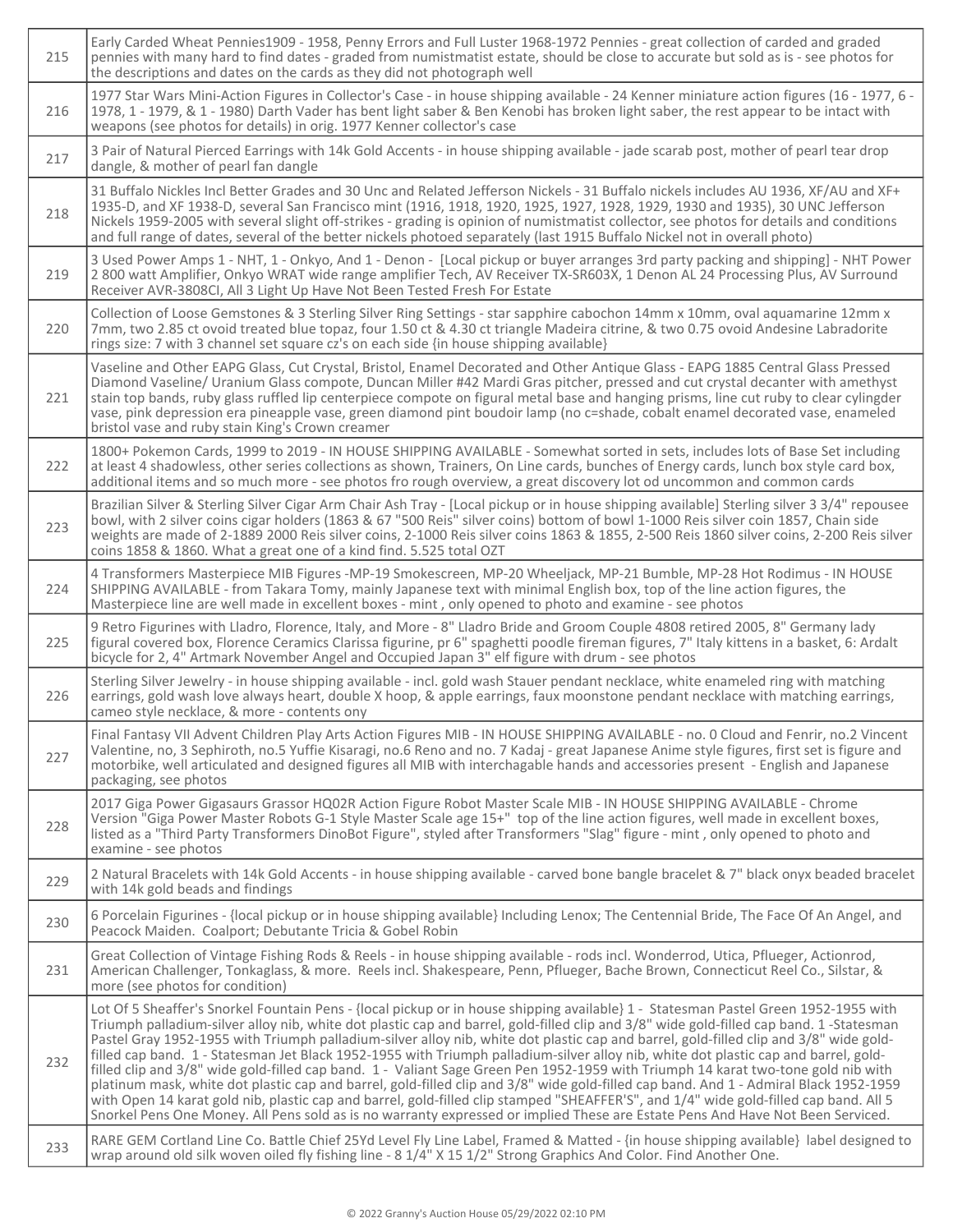| 234 | 4 Character Ceramic Cookie Jars - LOCAL PICK UP ONLY - howling coyote, Wise Owl reading ABC book (crazed base), eager Beagle<br>0272 USA, and blended glaze with stoneware mouse front - see photos                                                                                                                                                                                                                                                                                                                                                                                                                                                                                                                                                                                                                                                             |
|-----|-----------------------------------------------------------------------------------------------------------------------------------------------------------------------------------------------------------------------------------------------------------------------------------------------------------------------------------------------------------------------------------------------------------------------------------------------------------------------------------------------------------------------------------------------------------------------------------------------------------------------------------------------------------------------------------------------------------------------------------------------------------------------------------------------------------------------------------------------------------------|
| 235 | MAGIC the Gathering MTG Alpha Siren's Call and Beta Basalt Monolith - IN HOUSE SHIPPING AVAILABLE - Siren's Call is a hard to find<br>alpha edition card with classic very rounded corners and white dots in center of border of lower corners, Basalt Monolith is beta<br>version with smaller rounded corners, black border and no series mark-some minor edge wear and chipping, cards themselves in<br>solid condition, bold color and detail - grade is opinion, see photos                                                                                                                                                                                                                                                                                                                                                                                |
| 236 | Black Kitchenaid Ultra Power Mixer with Whisck, Hook and Blade attachments - LOCAL PICK UP ONLY - Good Clean working order,<br>some minor finish scuffs, no noticeable rust - see photos                                                                                                                                                                                                                                                                                                                                                                                                                                                                                                                                                                                                                                                                        |
| 237 | 7 HO Model Toy Train Engines, 22 Train Cars, Track and Accessories - IN HOUSE SHIPPING AVAILABLE IN LARGE HEAVY OVERSIZED<br>BOXES - Mantua/Tyco Burlington 5268 engine, Lionel T12002 Great Northern Diesels, Union Pacific steam engine with tender #4073,<br>Union Pacific Diesel Pusher Engin 1214 Yugoslavia and Santa Fe ATSF 241, Santa Fe blue and yellow engine 4015 (detached back<br>wheel mechanism), 22 varied train cars,<br>Plasticville type Esso station, tracks and switcher track and more - see photos for details of train cars and more                                                                                                                                                                                                                                                                                                   |
| 238 | White & Yellow 14k Gold Diamond Heart Pendant Necklace - in house shipping available - 1" heart on 20" chain (2.2 dwt. pendant<br>and necklace)                                                                                                                                                                                                                                                                                                                                                                                                                                                                                                                                                                                                                                                                                                                 |
| 239 | 3 Pcs Fenton Art Glass - 2 Baskets and Compote - IN HOUSE SHIPPING AVAILABLE IN LARGE OVERSIZED BOXES - Satin Opaline tall<br>basket and compote with hand painted spray, bud and band design with lightly tinged pink edges and white opalescent hobnail<br>basket with willow green crest and handle - see photos for sizes and details                                                                                                                                                                                                                                                                                                                                                                                                                                                                                                                       |
| 240 | Case Lot Miniature Oval Portraits, Porcelain Cameos and Movie Star Photos - IN HOUSE SHIPPING AVAILABLE - 1860s oval portrait,<br>B&W band leader and movie star postcards, Jimmy James and other big band signed photo and cards, antique hand painted oval<br>miniature portrait, varied painted oval portraits, fancy enameled mini frame and sterling framed silhouette - see photos                                                                                                                                                                                                                                                                                                                                                                                                                                                                        |
| 241 | Vintage Italian Basketweave 14k Gold Pierced Earrings - in house shipping available - 3/4" square (7.2 dwt. both pair)                                                                                                                                                                                                                                                                                                                                                                                                                                                                                                                                                                                                                                                                                                                                          |
| 242 | Seth Thomas Kitchen Clock - LOCAL PICK UP ONLY. Working with key, Strikes on half hour. with alarm that works, thermometer<br>above and built in base level                                                                                                                                                                                                                                                                                                                                                                                                                                                                                                                                                                                                                                                                                                     |
| 243 | Presidential Dollar Coin Collection and Displays with 82 Coins - \$82 face value, 28 coins each in circular arrayed fold out full displY, 2<br>complete 2007 Presidential Golden Dollar wood cased displays of 8 coins each, similar for 2008 except missing Van Buren P and D in<br>both boxes. Displays and coins marketed and purchased from World Reserve Monetary Exchange collector's company. Annual coin<br>sets fit in plastic case resting in fancy wood case. Some hing issues with these cases - See photos                                                                                                                                                                                                                                                                                                                                         |
| 244 | Tray Lot Of Sterling Silver Jewelry, Wrist Watches & Knives - (in house shipping available} Including; 1 - Steinhausen Moon Phase<br>Automatic Wrist Watch Unisex E2894 working sold as is no warranty expressed or implied, 1 - Vintage Rolled Gold Plate Seiko<br>Sportsmatic Calendar 820 17 Jewels, movement #7625 as is not working, 1- Bulova Nurses Wrist Watch 10k rolled gold case with J B<br>flex band. working sols as is no warranty expressed or implied. pair of Mexico sterling cuff links with monogram "H", Sterling liquid<br>silver necklace with sterling mounted 1936 buffalo head nickel, 1 - Sterling silver 19" rope chain with sterling mounted 1948 30 gram<br>900 silver Mexico coin, sterling silver ring with Amber Cab size 8, 1 - challah folding bread knife, 1 - folding sterling silver Voss<br>Germany knife all one money. |
| 245 | Case Lot Ladies Accessories, Purses, Fans and More - IN HOUSE SHIPPING AVAILABLE - Replica Louis Vuitton purse, bag, wallet and<br>clutch, 2 antique as is alligator purses, gator skin nail set, peacock and other feathered, Spanish painted, and other folding hand fans,<br>sequin and beaded clutch, desk clock, and more - see photos for condition and details                                                                                                                                                                                                                                                                                                                                                                                                                                                                                           |
| 246 | Collection Of Art Glass Vases, Muddlers, Sculpture & Perfumes - {local pick up or buyer arranges 3rd party packing and shipping} -<br>Mary Gregory 11" vase with boy and butterfly enameling, 12" amber head form, 9 1/2" square sided irridescent turquoise and purple<br>swirled vase, and 3 varied perfume bottles                                                                                                                                                                                                                                                                                                                                                                                                                                                                                                                                           |
| 247 | Vintage Elephant Pendant 14k Gold Necklace - in house shipping available - mother of pearl elephant with 14k gold accents on 18"<br>14k herring bone necklace (2.2 dwt. necklace only) (necklace shows some signs of age, pendant in great condition)                                                                                                                                                                                                                                                                                                                                                                                                                                                                                                                                                                                                           |
| 248 | Thai Benjarong Hand Painted Coffee Set - buyer arranges third party packaging and shipping - coffeepot, cream, sugar, & 6 sets cups<br>& saucers                                                                                                                                                                                                                                                                                                                                                                                                                                                                                                                                                                                                                                                                                                                |
| 249 | 4 Fred Conlon Gnome Be Gone Crazy Creature Scrap Metal Art Sculptures - IN HOUSE SHIPPING AVAILABLE, HEAVY LARGE BOXES -<br>The Minion's Nemises - like a cross between the Minions, Pac-Man and the Muppets Animal, these simple original creations are filled<br>with energy, mischief and emotion, each one with creator Conlon signature arc welded through - 9"-12" plus add ons Scuba Diver,<br>Fisherman, Fish Story and small size Dr Strangelove inspired figures riding 17" long rocket (rocket not signed) - see photos for sizes<br>and details, good solid condition with lightly rusted weathered finish                                                                                                                                                                                                                                          |
| 250 | 14K Yellow Gold & Onyx 8" Bracelet & Matching Stud And Clip Earrings - {local pickup or in house shipping available} total Dwt<br>8.6 locking clasp.                                                                                                                                                                                                                                                                                                                                                                                                                                                                                                                                                                                                                                                                                                            |
| 251 | Estate Hand Woven Wool Runner Rug - in house shipping available - with black background121"x36.5" incl. fringe (one side is dirtier<br>than other)                                                                                                                                                                                                                                                                                                                                                                                                                                                                                                                                                                                                                                                                                                              |
| 252 | 600 Plus Comic Book Collection - {In house shipping available} Two Full Boxes Of Comic Books Witchbkade, The Darkness, X Factor, X<br>Force, Wolverine, X Men, Mosaic, Hawkman, Storm Watch, Gravestone, Buffy The Vampire Slayer, Moon Knight, Marvel Qtr Report,<br>Batman, Silver Surfer, Blood Syndicate, Hardware, Valt Horror, Bloodlines, Thor, super Boy, Thriller, Wonder Man, wonder Woman,<br>Real Heros, Richle Rich, Spider Man, Ghost Rider, StarMan, Stalkers, Star Trek, Spell Jammer, Rat Man, Guy Gardner, Hulk, Sleep<br>Walker, The RaY, Ren z& Stimpy, RoboCop, Ravage, Rescuers Down Under, Cow zBoys, Wild C.A.T.S., What If, Wild Star, The Web?<br>Donald Duck, The Vieb, Web Of Spiderman, Dark Man, Venom, Black Hood, and Blaze. See Photos                                                                                         |
| 253 | Diamond 14k Gold Band Ring - in house shipping available - size: 6 yellow 14k gold with prong set diamonds in front channel (1.4 dwt.)                                                                                                                                                                                                                                                                                                                                                                                                                                                                                                                                                                                                                                                                                                                          |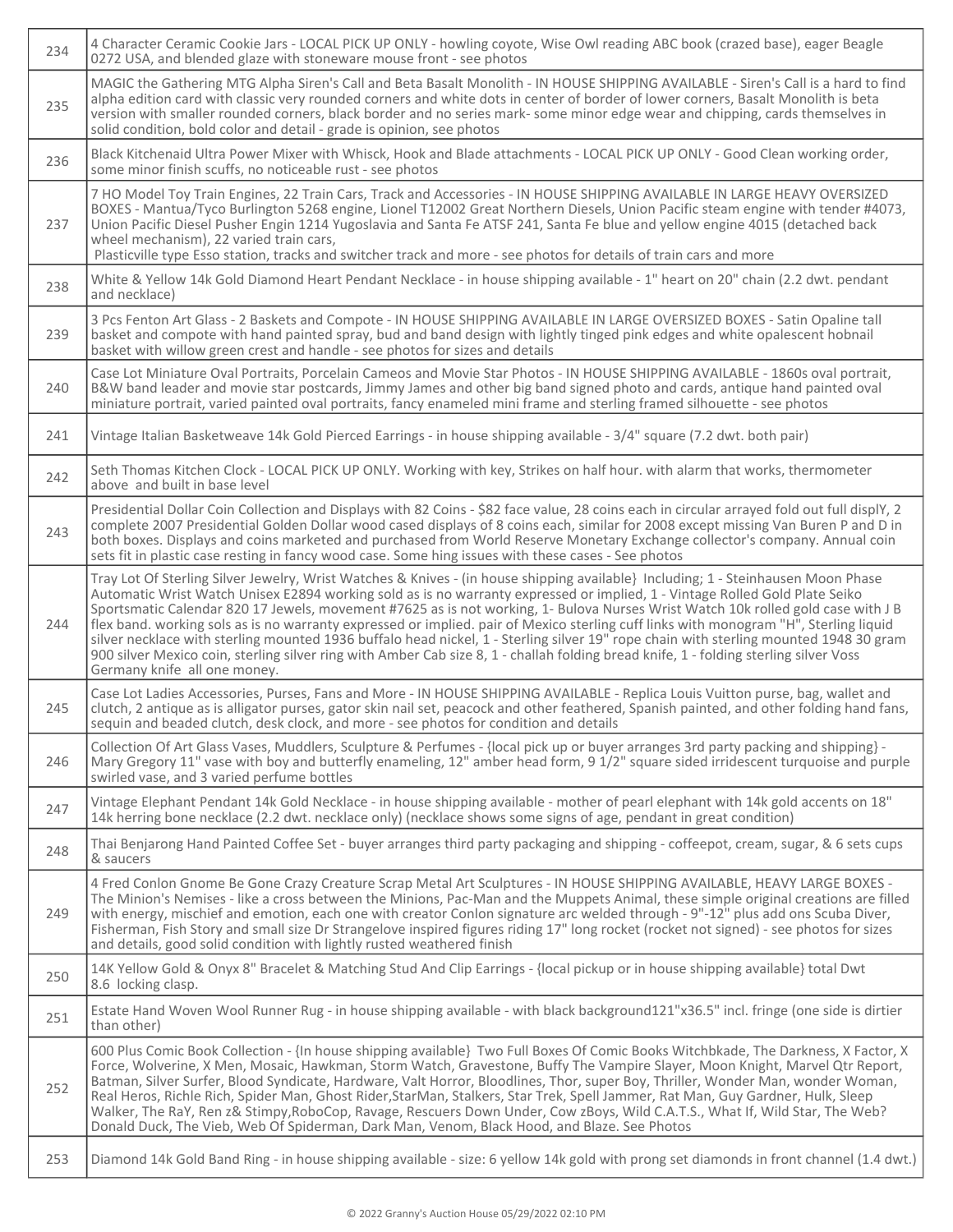| 254 | Tray Lot of WWII and Related US and German War Rellics, Ordnance Trench Art & More - IN HOUSE SHIPPING AVAILAVBLE, HEAVY<br>BOXES - US 1945 canteen with base camp pot in canvas holder, box full of large caliber dummy bullets, drilled bullets and shells, 2<br>drilled grenades and practice grenade, 3 German Zunderbusche bakelite 8.8mm fuze/ projectile travel cases, German Signal<br>Pistol 26.5 mm, Esbit-Kocher fold out personal stove pan, Trench art Art Deco lady head on hammered shell bottom base, 2 Large<br>calliber shell ends on fancy leaf rayed bases, pointer made from spent copper shells, M3A1 2-Tool Combination in original envelope,<br>gun cleaning kit, bayonet sheith, rifle cartraidge and empty ammo belt plus more - see photos                                                                                                                                         |
|-----|---------------------------------------------------------------------------------------------------------------------------------------------------------------------------------------------------------------------------------------------------------------------------------------------------------------------------------------------------------------------------------------------------------------------------------------------------------------------------------------------------------------------------------------------------------------------------------------------------------------------------------------------------------------------------------------------------------------------------------------------------------------------------------------------------------------------------------------------------------------------------------------------------------------|
| 255 | Tray Lot Full of Excavated Civil War Relics, Arrow Heads and Metal Spear Points of Europe - IN HOUSE SHIPPING AVAILABLE - 50+ lead<br>bullets with many identified by location several identified by gun type and size, 13 varied size mini balls/musket balls, an aray of<br>partial metal reted artifacts with US belt buckles, gun pieces, spoons and bayonet/sword hilts, partial eagle breast plate adornment,<br>buckels and more lots of varied buttons, ceramic pipe bowls and other items, metal spear heads from Roman Republic, Greek,<br>Scythian and Celtic, assortment of arrowheads and scapers, sharks teath and small fossils - see photos, contents only                                                                                                                                                                                                                                    |
| 256 | 2 Pair of 14k Gold Stud Earrings - in house shipping available - pair of 1/2" wide butterfly (1.4 dwt.) & pair of sapphire studs with<br>removable decorative backs                                                                                                                                                                                                                                                                                                                                                                                                                                                                                                                                                                                                                                                                                                                                           |
| 257 | Hand Cast By Cairn Studio, LTD 13 Thomas Clark Gnomes - {local pickup or in house shipping available} With COA Papa & Princess #<br>65, Comfort & Joy #1, Martha & Jay R # 77, Homer #55, Nick O Tome # 77, Mrs Wink # 57 And Wink Too # 44. Without COA Skipper #<br>42, PU #68, Peaches #?, Seal Of The State Of Michigan #?, Wilber #80, Tipsie Turvie #81,                                                                                                                                                                                                                                                                                                                                                                                                                                                                                                                                                |
| 258 | 11 Invicta Watches All Need Batteries At The Least - {local pickup or in house shipping available} 1 - Bolt Zeus-Tria Model 16320, 1 -<br>Reserve 0747, 1 - Coalition Forces Model 0680, 1 - Reserve Model 1537, 1 - Reserve Model 10006, 1 - Reserve Model 1219, 1 -<br>Nautilus Model 26464, 1 - Model 29705, 1 - Reserve Model F0065, And 1 - Coalition Forces Model10024. All Need At Least Batteries<br>sold as is no warranty expressed or implied                                                                                                                                                                                                                                                                                                                                                                                                                                                      |
| 259 | Sterling Silver Jewelry - in house shipping available - incl. beaded gemstone link necklace & bracelet set, vintage reverse painted<br>Madonna pendant, Siam & other pins, earrings, & more - contents only                                                                                                                                                                                                                                                                                                                                                                                                                                                                                                                                                                                                                                                                                                   |
| 260 | 60+ Antique Wax Cylinder Phonograph Records - in house shipping available - Edison Gold Moulded & Amberol, & Columbia (As Is,<br>many moldy and without lids)                                                                                                                                                                                                                                                                                                                                                                                                                                                                                                                                                                                                                                                                                                                                                 |
| 261 | Pre-Owned Ibanez GAX70 Electric Guitar with Radio Shack Amp - buyer arranges third party packaging and shipping - black body six<br>string guitar with MPS-45 amp (working, obvious scratch on front of guiter body)                                                                                                                                                                                                                                                                                                                                                                                                                                                                                                                                                                                                                                                                                          |
| 262 | Vintage 14k Gold Emerald Ring - in house shipping available - size: 9.5 (2.2 dwt. incl. emerald)                                                                                                                                                                                                                                                                                                                                                                                                                                                                                                                                                                                                                                                                                                                                                                                                              |
| 263 | 10 Used Men/s Wrist Watches All Need Batteries Untested - {local pickup or in house shipping available} 1 - Stuhrling Original<br>Chrono, Black & Matalic Green chip in crystal, with box, 1 - Andriod Hydraumatic AD 530 With Box, 1 - Renato T-Rex Generation<br>Il Diamond Blue Dial Mens Chronograph Watch, 8" bracelet with extra links with box. 1 - Tissot 1853 Nascar Special Edition, with<br>box. 1 - S. Coifman Limited Edition 004/999 Model SC0353, leather strap, 1 - Triumph 3032 leather strap, 1 - Vostok Europe Caspian<br>Sea Monster, Ekranoplan KM LE 0111/3000, Leather strap, Lambretta American flag Leather strap Watch, 1 - Lindberg & Son's<br>Automatic Germain Watch leather strap with Humidity and temp working missing 1 screw cap and day and month frame loose in<br>face. 1 - Sheffield Date Manual wing as is. All 10 Watches sold as is no warranty expressed or implied |
| 264 | 7 Pcs. Carnival Glass - LOCAL PICK UP OR buyer arranges ALL packaging and shipping through third party - Northwood grape and cable<br>2 handled bon bon bowl with bsaketweave exterior, Dugan marigold Pony bowl, Peach Opalescent Wide Rim swung vase, Fenton<br>Amethyst April Showers vase, green Iris copote, holly bowl and iridescent bud vase with dimpled sides in light green (Bohemian,<br>perhaps Dugan venetian?) - see photos                                                                                                                                                                                                                                                                                                                                                                                                                                                                    |
| 265 | 14k Gold Tanzanite Ring - in house shipping available - double trillion tanzanite with channel set round diamond shoulders in size: 7.5<br>(1.8 dwt. incl. stones)                                                                                                                                                                                                                                                                                                                                                                                                                                                                                                                                                                                                                                                                                                                                            |
| 266 | 20" Wood & Brass Wagner Yacht Wheel - {local pickup or in house shipping available}                                                                                                                                                                                                                                                                                                                                                                                                                                                                                                                                                                                                                                                                                                                                                                                                                           |
| 267 | Genuine Gucci Reconditioned Handbag & Brahmin Ipad Case - in house shipping available - Gucci leather 2 tone handbag with rivets<br>and brass insignia (signs of use especially lining) & red Brahmin Ipad                                                                                                                                                                                                                                                                                                                                                                                                                                                                                                                                                                                                                                                                                                    |
| 268 | 14K Yellow Gold & Fresh Water Baroque Pearls 8" Bracelet - {local pickup or in house shipping available} 8.3 dwt Total Weight.<br>Locking clasp.                                                                                                                                                                                                                                                                                                                                                                                                                                                                                                                                                                                                                                                                                                                                                              |
| 269 | 2 WWII German War Trophy Helmets, 1942 German Navy Book and English Goebbels Diaries 1948 - IN HOUSE SHIPPING AVAILABLE<br>IN LARGE BOX - Army Heer eagle with swastika decal is very crisp, perhaps a reproduction, nice edge worn paint with tin spring fit and<br>leather head liner (has an old SZ.54 hanging tag onit), other helmet has holes punched in top, worn swastika and tin color national<br>shield decals andworn old leather liner, both presumed period but sold as is, 1942 Gerhardt Bohming "Blaue Jungs Erzahlen" stories<br>from the Navy with photos and caricature drawings and 1948 First Edition English Translation of The Goebbel's Diaries 1942-<br>1943 1942-1943                                                                                                                                                                                                               |
| 270 | Mien Kampf by Adolf Hitler. 1940 Reynal & Hitchcock Unabridged 16th Impression - { in house shipping available} gold letters on<br>spine fadded and binding loose at spine see photos.                                                                                                                                                                                                                                                                                                                                                                                                                                                                                                                                                                                                                                                                                                                        |
| 271 | 14k Gold Diamond Tennis Bracelet - in house shipping available - 7" long (6.1 dwt. incl. diamonds)                                                                                                                                                                                                                                                                                                                                                                                                                                                                                                                                                                                                                                                                                                                                                                                                            |
| 272 | Vintage Costume Jewelry - in house shipping available - incl. gold filled pins, Victorian 11.5" rhinestone hat pin & glass pin, 2 Olsen<br>bracelets, Boucher, Monet, & more - contents only, we do our best to ensure that the jewelry isn't broken or missing pieces but this is<br>no guarantee                                                                                                                                                                                                                                                                                                                                                                                                                                                                                                                                                                                                            |
| 273 | Huge Collection of 100+ Souvenir Ash Trays - LOCAL PICK UP ONLY - incl. Florida, NY, Las Vegas, Tahoe, liquor and cigarette<br>advertising, & more                                                                                                                                                                                                                                                                                                                                                                                                                                                                                                                                                                                                                                                                                                                                                            |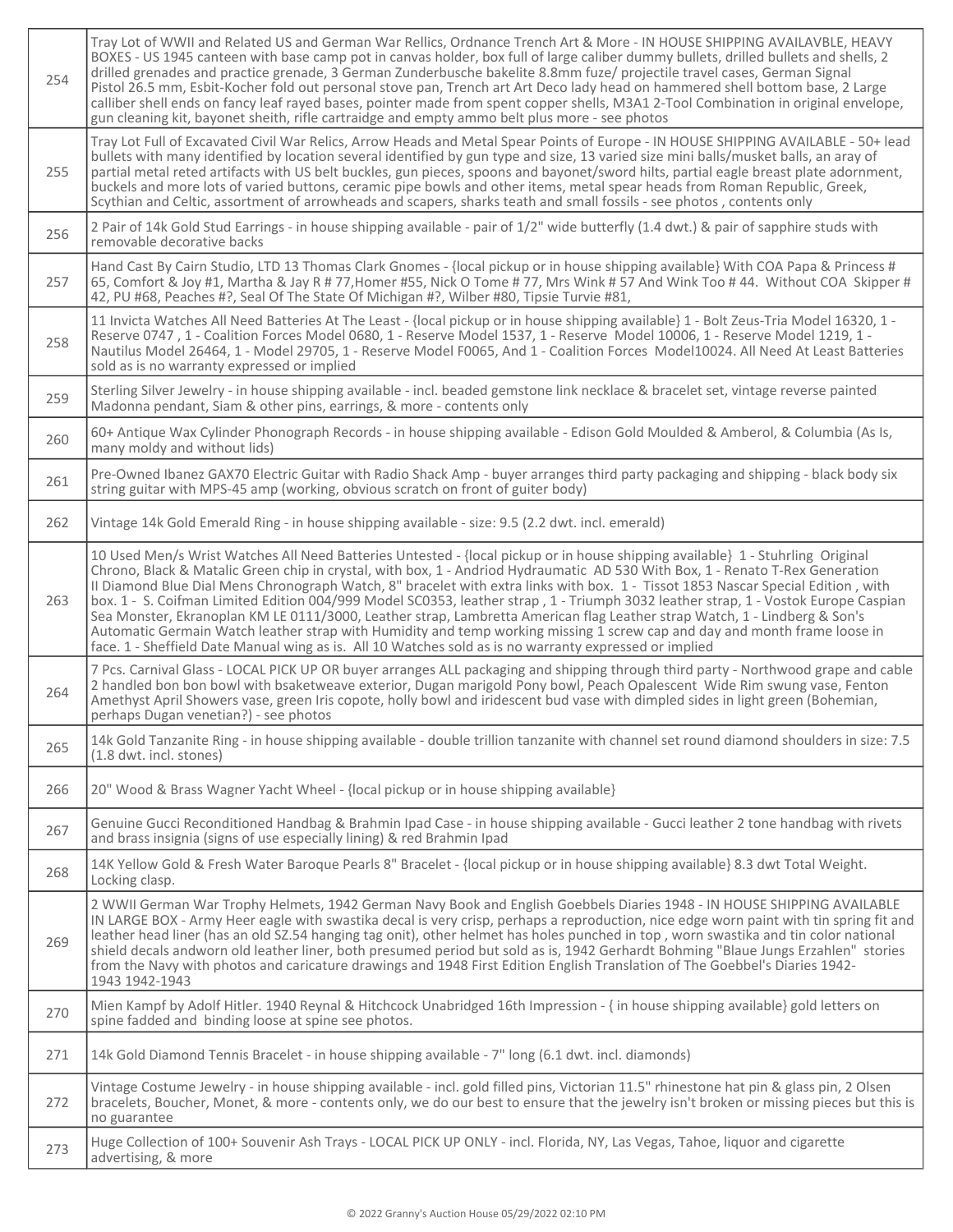| 274 | Tray Lot Of Sterling Silver Jewelry - {local pickup or in house shipping available} Earrings, Necklaces, bracelets.                                                                                                                                                                                                                                                                                                                                                                                                                                                                                                                                                                                                                                                                                                                                                                                                                                                                             |
|-----|-------------------------------------------------------------------------------------------------------------------------------------------------------------------------------------------------------------------------------------------------------------------------------------------------------------------------------------------------------------------------------------------------------------------------------------------------------------------------------------------------------------------------------------------------------------------------------------------------------------------------------------------------------------------------------------------------------------------------------------------------------------------------------------------------------------------------------------------------------------------------------------------------------------------------------------------------------------------------------------------------|
| 275 | Working Standard Model A Talking Machines / Phonograph With Hand Painted Floral Horn - {local pick up or buyer arranges 3rd party<br>packing and shipping} ]This Machine is one of the Midwestern brands of disc talking machine at the turn of the 20th century<br>"Standard Disc" of Chicago. Standard instruments were in fact designed and built by the Columbia Phonograph Co., who were justly<br>famous in their own right as high quality manufacturers. We believe the "Model A" taking machine is about the most pleasing, plump,<br>peppy and perfectly balanced instrument you can find! The original flower horn has been carefully repainted creating<br>a translucent finish. Plus, cheerful cabbage roses have been hand-painted in the manner of times past, capturing the precise look of<br>the early twentieth century The outstanding condition of all the components makes this delightful instrument enormously<br>appealing. Original factory cabinet finish and decal. |
| 276 | 1980 Kenner Star Wars The Empire Strikes Back Rebel Armored Snowspeeder & Imperial Attack Base - in house shipping available -<br>snowspeeder complete with removable harpoon & complete Imperial Attack base in orig. box, no instructions (see photos for<br>condition, untested electronics)                                                                                                                                                                                                                                                                                                                                                                                                                                                                                                                                                                                                                                                                                                 |
| 277 | 14K Yellow Gold Box Chain Necklace With 3 14K Yellow God Charms - {local pickup or in house shipping available} 18" chain, lobster<br>clasp, heart, cross & anchor charms. 3.1 dwt total weight                                                                                                                                                                                                                                                                                                                                                                                                                                                                                                                                                                                                                                                                                                                                                                                                 |
| 278 | Tray Lot Of Sterling Silver, Silver Plate, Men's Cuff Links, Tie Pins And Bolos - {local pickup or in house shipping available}                                                                                                                                                                                                                                                                                                                                                                                                                                                                                                                                                                                                                                                                                                                                                                                                                                                                 |
| 279 | 2 - 1998 Furbys Never Out Of Box - {local pickup or in house shipping available} 1 - Furby 1998 Tiger Model 70-800, Box Gray &<br>White, Pink Ears, Green Eyes, 1 - Furby Tiger Model 70-800, White With Black Spots {Dalmatian}, Brown Eyes, minor wear on boxes<br>from storage. Not Tested                                                                                                                                                                                                                                                                                                                                                                                                                                                                                                                                                                                                                                                                                                   |
| 280 | White 10k Gold Sapphire Ring - in house shipping available - trillion sapphire with channel set sapphires on shoulders in size: 7.5 (1.4<br>dwt. incl. sapphire)                                                                                                                                                                                                                                                                                                                                                                                                                                                                                                                                                                                                                                                                                                                                                                                                                                |
| 281 | Used Invicta Reserve Bolt Zeus Magnum 52MM Case Model 25607 Gold & Black - {local pickup or in house shipping<br>available} Working sold as is no warranty expressed or implied                                                                                                                                                                                                                                                                                                                                                                                                                                                                                                                                                                                                                                                                                                                                                                                                                 |
| 282 | Seth Thomas Crystal Regulator Shelf Clock With Lion Topper - {local pick up or buyer arranges 3rd party packing and<br>shipping} Painted Gold Case, Hand Painted Porcelain Dial, Working With Key sold as is no warranty expressed or implied                                                                                                                                                                                                                                                                                                                                                                                                                                                                                                                                                                                                                                                                                                                                                   |
| 283 | 10k Gold "I Love You" Amethyst Heart Ring - in house shipping available - size: 7.5 (1.6 dwt. incl. amethyst)                                                                                                                                                                                                                                                                                                                                                                                                                                                                                                                                                                                                                                                                                                                                                                                                                                                                                   |
| 284 | 1790-1869 De Kemel Brothers Of Antwerp Belgium Marine Navigation Sextant With Org. Wood Box - (in house shipping available)<br>See Photos For Details                                                                                                                                                                                                                                                                                                                                                                                                                                                                                                                                                                                                                                                                                                                                                                                                                                           |
| 285 | Stained Glass Sculpture Of Frankenstein - (in house shipping available) 19" X 12" wide, Holds a candle.                                                                                                                                                                                                                                                                                                                                                                                                                                                                                                                                                                                                                                                                                                                                                                                                                                                                                         |
| 286 | 14K MCM Mid Century Modern Ring - {local pickup or in house shipping available} SIZE 3 1/2, weight 3.3 dwt,                                                                                                                                                                                                                                                                                                                                                                                                                                                                                                                                                                                                                                                                                                                                                                                                                                                                                     |
| 287 | Ad Mougin Deux Medailles Antique French Marble & Gilt Spelter Case Mantel Clock - {local pick up or buyer arranges 3rd party<br>packing and shipping} Pink Marble And Gilt Spelter Putti & Mounts Mantle Clock, Will Need Adjustments, Working sold as is no<br>warranty expressed or implied                                                                                                                                                                                                                                                                                                                                                                                                                                                                                                                                                                                                                                                                                                   |
| 288 | Edison Standard Phonograph Model D With 2 Reproducers - {local pick up or buyer arranges 3rd party packing and shipping}<br>Reproducers 1 - Model H 4 Minute 1 - Model C 2 minute and Original Horn & Crane (missing the crane base flange) Needs Main spring<br>and belt                                                                                                                                                                                                                                                                                                                                                                                                                                                                                                                                                                                                                                                                                                                       |
| 289 | 10K White Gold Ring With Lab Created Blue Topaz - {local pickup or in house shipping available} It is marked 10k KSK. The KSK Jewelry<br>Co., Inc. was incorporated in 1946 in New York, New York. 7.9 dwt total weight, size 11 1/2, stone has some wear see photos                                                                                                                                                                                                                                                                                                                                                                                                                                                                                                                                                                                                                                                                                                                            |
| 290 | Pedestal Base Table Top Stereo Optic Viewer and 2 Boxes of Stereo Cards - IN HOUSE SHIPPING AVAILABLE - Stereo Cards<br>Including; 24 - #1427A Copyright Littleton View Co. 1888 Cleveland and Thurman Presidential Cards, 1 Same view as #1427 Marked<br>#1433 James G. Blaine {incorrectly}, 3 - Cleveland & Mrs Cleveland, No Publisher Marking,<br>6 - Underwood & Underwood Publishers President Roosevelt #22, 157, 7745, 3070 and 3 un-numbered See Photos, 3 - Around The<br>World 2- # 142 and 1 - Inauguration Address, 2 underwood & Underwood Flower Mourning President, 1 - Imperial Series #9901, 11                                                                                                                                                                                                                                                                                                                                                                              |
|     | Un-Known publisher Early Political Career Photo Of Roosevelt, 7 Underwood & Underwood President McKinley Cards # 46, (2)-4861,<br>26, 29, 28, 32, and 2 un-numbered see photos, 3 - Keystone View Co. #12433, 12426, and 19000, and many more see photos.                                                                                                                                                                                                                                                                                                                                                                                                                                                                                                                                                                                                                                                                                                                                       |
| 291 | 1960-1980 Jaeger Le Coultre Atmos Mantle Clock Caliber 528-6 - {local pick up or buyer arranges 3rd party packing and shipping}<br>missing leveling dot, Working sold as is no warranty expressed or implied ser #202290                                                                                                                                                                                                                                                                                                                                                                                                                                                                                                                                                                                                                                                                                                                                                                        |
| 292 | Vintage 14k Rose Gold Pearl Ring - in house shipping available - 4mm pearls in size: 6.5 (1.5 dwt. incl. pearls)                                                                                                                                                                                                                                                                                                                                                                                                                                                                                                                                                                                                                                                                                                                                                                                                                                                                                |
| 293 | Estate Karastan Wool Estate Rug - local pick up only - Medallion Serapi pastel design - 151"x104" incl. fringe (shadows from over head<br>lighting)                                                                                                                                                                                                                                                                                                                                                                                                                                                                                                                                                                                                                                                                                                                                                                                                                                             |
| 294 | Lot Of 450+ Die Cast Cars Hot Wheels, Matchbox And More - {local pickup or in house shipping available} In 10 Plastic Carry Cases.<br>Hot Wheels, Matchbox, Jonny Lightning, Summo, Majurette, Yatming, Road Champs, Maisto, Siku, ertle, Racing Champions, Corgi,<br>Matel, Lockups Kidco, Zylmex, Imperial And More. All For One Money See Photos                                                                                                                                                                                                                                                                                                                                                                                                                                                                                                                                                                                                                                             |

Τ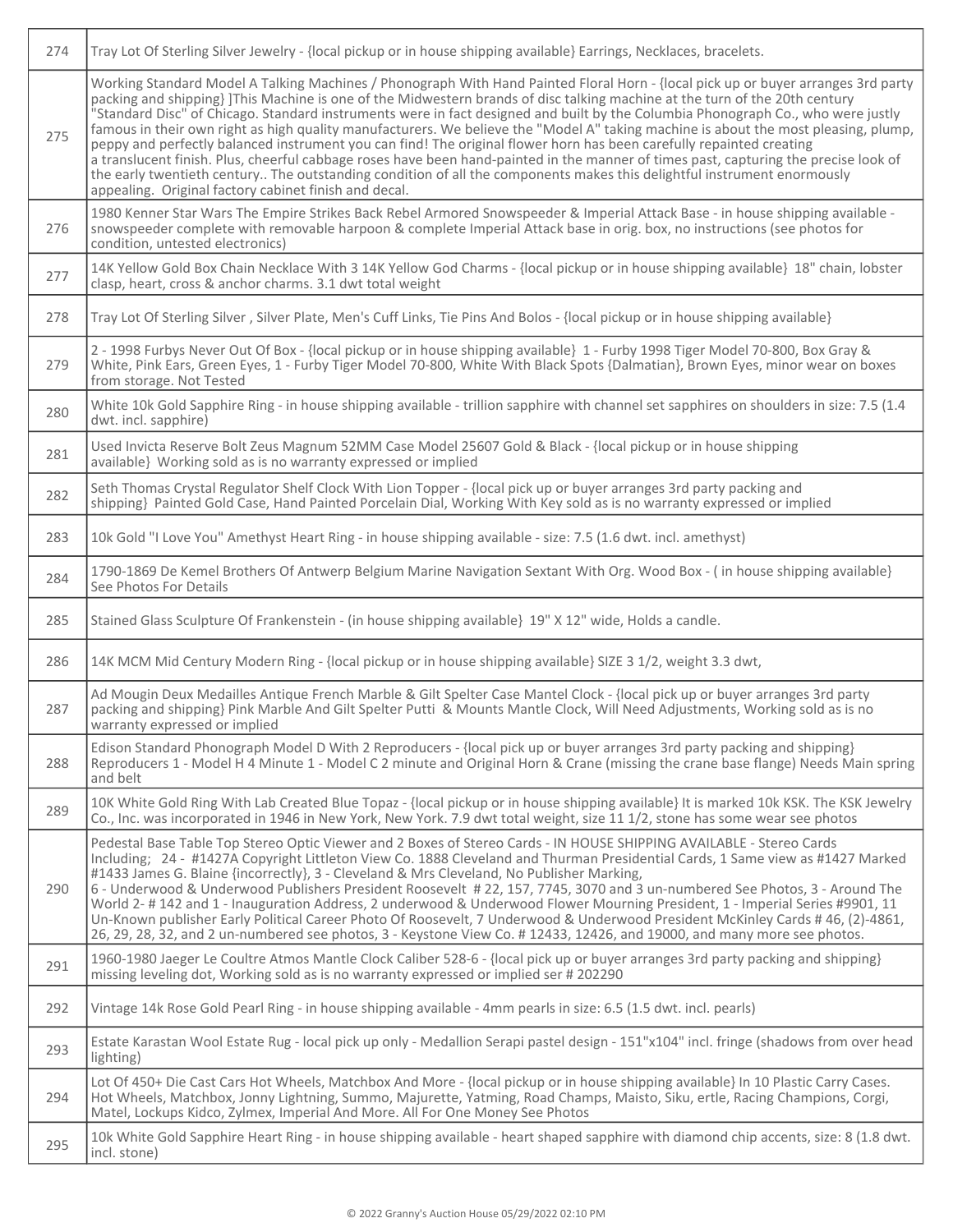| 296 | Pair Of Corral Western Boots Handcrafted - A1192 & Black Western Hat Pigalle Santo Nino Sombrero - {in house shipping available}<br>Boots size 8 1/2, Black With Silver Embroidery and Snip Toe, Hat size 7 1/2.                                                                                                                                                                                                                                             |
|-----|--------------------------------------------------------------------------------------------------------------------------------------------------------------------------------------------------------------------------------------------------------------------------------------------------------------------------------------------------------------------------------------------------------------------------------------------------------------|
| 297 | Lot Of 400+ Die Cast Cars Hot Wheels, Matchbox And More - {local pickup or in house shipping available} In 9 Plastic Carry Cases. Hot<br>Wheels, Matchbox, Jonny Lightning, Summo, Majurette, Yatming, Road Champs, Maisto, Siku, ertle, Racing Champions, Corgi, Matel,<br>Lockups Kidco, Zylmex, Imperial And More. See Photos                                                                                                                             |
| 298 | 10K White Gold Ring With Blue Star Sapphire Flanked With 2 Diamonds - {local pickup or in house shipping available} 6.9 dwt total<br>weight, size 11 1/2,                                                                                                                                                                                                                                                                                                    |
| 299 | Huge Collection of Estate Rachets, Sockets, & Extensions - local pick up only - Mac, Snap-on and more (see photos)                                                                                                                                                                                                                                                                                                                                           |
| 300 | Vintage Industrial 2-Stack Document Storage Cabinet - local pick up only - great for collections, used condition, see photos - 36" tall x<br>28.5" deep x 40.75" wide                                                                                                                                                                                                                                                                                        |
| 301 | 14K Yellow Gold Hoop Earrings - {local pickup or in house shipping available} 2.3 dwt total weight 34" X 1 1/8" Wire                                                                                                                                                                                                                                                                                                                                         |
| 302 | Lot Of 425+ Die Cast Cars Hot Wheels, Matchbox And More - {local pickup or in house shipping available} In 28 Plastic Carry Cases.<br>Hot Wheels, Matchbox, Jonny Lightning, Summo, Majurette, Yatming, Road Champs, Maisto, Siku, ertle, Racing Champions, Corgi,<br>Matel, Lockups Kidco, Zylmex, Imperial And More. See Photos                                                                                                                            |
| 303 | 3 Junk Yard Found Art Iron Dog Sculptures - LOCAL PICK UP (OR BUYER ARRANGES ALL PACKING AND SHIPPING THROUGH THIRD<br>PARTY) -                                                                                                                                                                                                                                                                                                                              |
| 304 | Tray Lot Of Sterling Silver Jewelry - {local pickup or in house shipping available} Earrings, Necklaces, bracelets, Watch, Brooches                                                                                                                                                                                                                                                                                                                          |
| 305 | Franklin Mint Porcelain Chess Set of the Gods - in house shipping available - produced in 1988 the chess pieces are figures in bisque<br>porcelain and accented with 24 karat gold created by sculptor Stuart Mark Feldman. The King stands 6" tall. Complete set, missing 1<br>orig. shipping box                                                                                                                                                           |
| 306 | Tray of Vintage Jewelry & Other Collectibles - in house shipping available - incl. freshwater pearl necklace with 14k gold clasp, enamel<br>flower pins, Florenza rhinestone pin watch, clown scatter pins, button hooks, as is vintage compact, portable fishing rod and reel,<br>Sierra digital watch (unknown if works) & more - contents only, we do our best to ensure that the jewelry isn't broken or missing<br>pieces but this is no guarantee      |
| 307 | Tray Lot Of Sterling Silver Jewelry - {local pickup or in house shipping available} Rings, earrings, necklaces, bracelets,                                                                                                                                                                                                                                                                                                                                   |
| 308 | 1978 Kenner Star Wars Creature Cantina - in house shipping available - complete with swinging doors and cardboard back, no box                                                                                                                                                                                                                                                                                                                               |
| 309 | Vintage Industrial 2-Stack Document Storage Cabinet - local pick up only - great for collections, used condition, see photos - 36" tall x<br>28.5" deep x 40.75" wide                                                                                                                                                                                                                                                                                        |
| 310 | Wittnauer Montego Date HT8196 Swiss 9554 Men's Wrist Watch - {local pickup or in house shipping available} 8 1/2" Bracelet<br>Vintage Wittnauer Montego Wristwatch Swiss Made, Rare Find Collectible Gold Plated Sapphire Crystal Unisex Dress Watch, Gift For<br>Her Or Him. Working sold as is no warranty expressed or implied                                                                                                                            |
| 311 | 9 Victorian and Art Glass and Crystal Vases, Bowls and More - {local pick up or buyer arranges 3rd party packing and shipping} -<br>Hawkes oil and vinegar, Phoenix Studio Tampa tall vase, Mary Angus Glass perfume bottle, Kosta heavy crystal square sided panel<br>bowl, Moser quality Bohemian emerald to clear cut and gilt decorated barber bottle and cruet (no stopper on cruet), 4 1/2" white<br>opalescent JIP lip vase, and glass perfume bottle |
| 312 | Vintage Industrial 2-Stack Document Storage Cabinet - local pick up only - great for collections, used condition, see photos - 36" tall x<br>28.5" deep x 40.75" wide                                                                                                                                                                                                                                                                                        |
| 313 | 10 Silver Franklin Half Dollars of Misc Dates in Varied Conditions - IN HOUSE SHIPPING AVAILABLE - All individual dates 1949-S, 1951-<br>S, 1952-S, 1953-S, 1954, 1954-D 1954-S, 1961, 1962 and 1963 - see photos for details and condition                                                                                                                                                                                                                  |
| 314 | 4 Designer Pre-Owned Handbags - in house shipping available - brown leather Francesco Biasia, cow hide design new with tag Monika<br>Chiang, natural brown Coach, & tooled leather with chain strap Badgley Mischka                                                                                                                                                                                                                                          |
| 315 | 2002 Masters of The Universe Toys R Us Gift Set Combo Playset and 4 Action Figures - IN HOUSE SHIPPING AVAILABLE - mint, never<br>opened, still in factory seal wrap - gift set has combined packs of Castle Grayskull Playset, Smash Blade He-Man, Orko, Spin Blade<br>Skeletor and Two Bad action figures in side boxes - see photos                                                                                                                       |
| 316 | 4 US US .999 Silver Eagle 1 Troy Oz 2004 Bullion Coins with Brilliant Luster - IN HOUSE SHIPPING AVAILABLE - High Grade examples,<br>see photos for details                                                                                                                                                                                                                                                                                                  |
| 317 | Vintage Industrial 2-Stack Document Storage Cabinet - local pick up only - great for collections, used condition, see photos - 36" tall x<br>28.5" deep x 40.75" wide                                                                                                                                                                                                                                                                                        |
| 318 | Working 7Up Soda Advertising Electric Clock - {local pickup or in house shipping available} 17 1/2" X 14" Needs A good Cleaning                                                                                                                                                                                                                                                                                                                              |
| 319 | 2 US Morgan Silver Dollars - Higher Grade 1896 and 1897 - IN HOUSE SHIPPING AVAILABLE - 1896 has an original mintage of<br>9,976,000, 1897 much lower at 2,822,000 mintage and hard to find in better grades - see photos for details and condition                                                                                                                                                                                                          |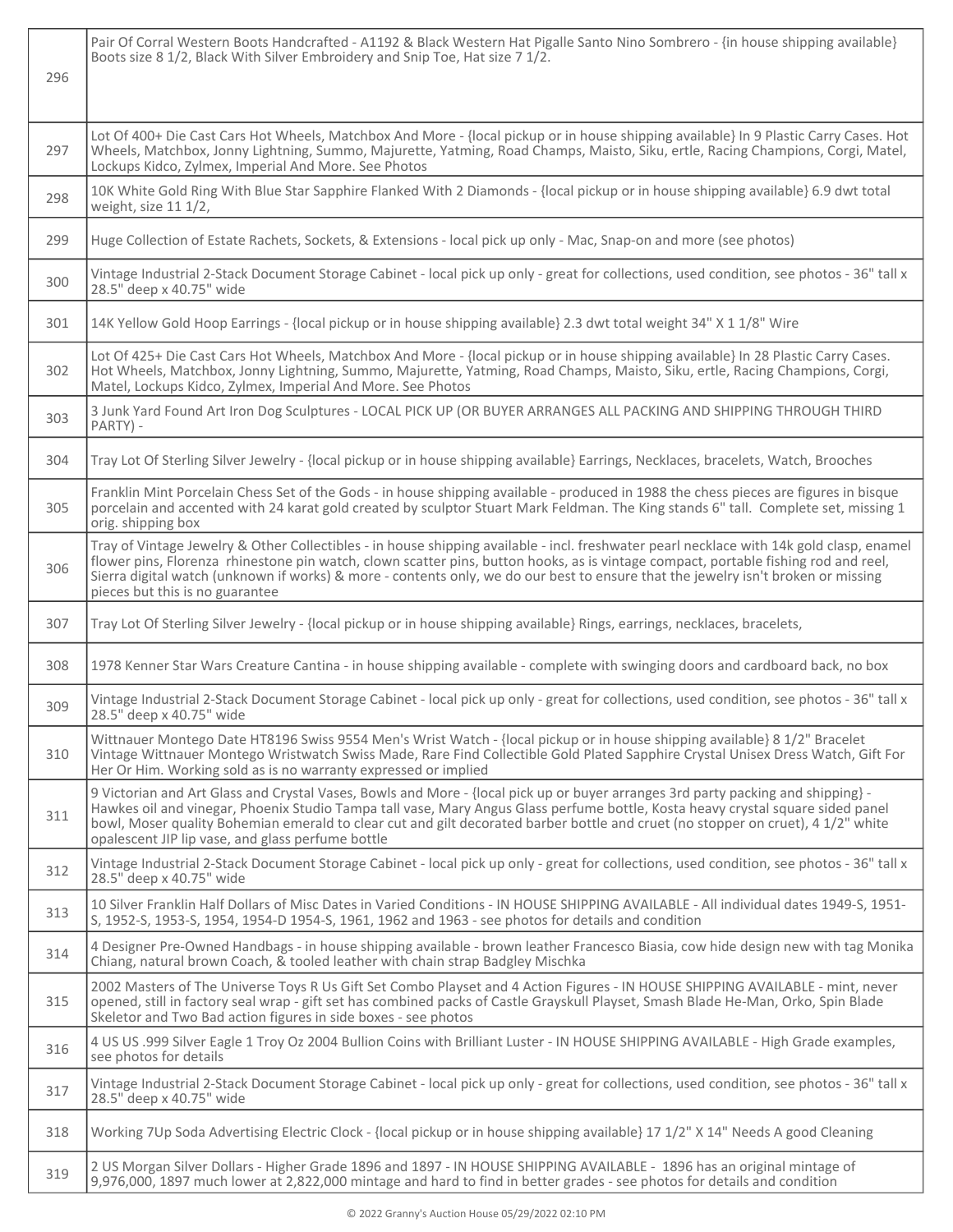| 320 | Hand Cast By Cairn Studio, LTD 12 Thomas Clark Gnomes - {local pickup or in house shipping available} Only 3 with COA 58 Hazel<br>(witch R), #80 The Aviator, And #78 Paddy. Without COA 2 - Josephs #76 & 78, 2- Shepherds #55 & 68, 1 - Mary II #93, 1- Smokey #<br>60, 1 - Jurn # 37, 1- Mabel #33, And 1 - Judge Snepp #99                                                                                                                                                                                                                                                                                                                                                                                             |
|-----|----------------------------------------------------------------------------------------------------------------------------------------------------------------------------------------------------------------------------------------------------------------------------------------------------------------------------------------------------------------------------------------------------------------------------------------------------------------------------------------------------------------------------------------------------------------------------------------------------------------------------------------------------------------------------------------------------------------------------|
| 321 | 4 Vintage Beaded Ladies Purses - in house shipping available - blue & gray pull chain closure pouch style, lucite top black beaded,<br>Koget little black handbag with goldtone and rhinestone decorations and orig. attached coin purse and mirror, Wiesner of Miami<br>rhinestone leather wallet (some damage on fold), and as is black beaded                                                                                                                                                                                                                                                                                                                                                                           |
| 322 | 11 Indian Head Pennies, 1833 large Cent - IN HOUSE SHIPPING AVAILABLE - 1833 large Cent F+, Indian Head 1890 AU with<br>background luster, 1904 Diamonds AU, 2 1863 XF, 1875 better date F, 1879 G+, 1901 XF, 1900 4 diamonds XF, 1903 AU with decent<br>background luster, 1905 XF, 1908 XF, - grading is opinioin of long time numistmatist, see photos for details                                                                                                                                                                                                                                                                                                                                                      |
| 323 | Collection of 14 Pcs. Dedham Potting Shed Ceramicware - buyer arranges third party packaging and shipping - 12" covered pasta jar,<br>10.5" ginger jar, pitchers, vases, casserole, & more (all in good condition)                                                                                                                                                                                                                                                                                                                                                                                                                                                                                                         |
| 324 | Collection of Hallmark Kiddie Car Classic Ornaments & More - in house shipping available - 30+ Hallmark Kiddie Cars, Bicycles, & more<br>ornaments plus Lenox Mary Poppins ornaments new in box                                                                                                                                                                                                                                                                                                                                                                                                                                                                                                                            |
| 325 | 2 Vintage Silver Charm Bracelets - in house shipping available - .835 silver bracelet filled with 25 charms ranging from .800 to sterling<br>silver, sterling charm bracelet with 7 charms, plus 5 loose charms,                                                                                                                                                                                                                                                                                                                                                                                                                                                                                                           |
| 326 | 3 Autographs incl. Ingrid Bergman - in house shipping available - signed Captain Brassbound's Conversion Playbill by Ingrid Bergman in<br>frame (no COA), signed The Wizard of Oz playbill from opening night September 10 1998 performance at the Tampa Bay Performing<br>Arts Center - Cast Signatures by Eartha Kitt. Jessica Grove,Lara Teeter, Dirk Lumbard, Judith McCauley and Tom Urich one unidentified<br>signature, (Francis Ruivivar or Mickey Rooney were the other two major cast members), & signed Jumanji promo photo by Bradley<br>Pierce with COA from Bam Box                                                                                                                                          |
| 327 | Hand Cast By Cairn Studio, LTD 12 Thomas Clark Gnomes - {local pickup or in house shipping available} With COA Skipper # 97, Woody<br>& Chane # 86, Curtis R # 71, Hal # 43, Wiz R # 68, Farther Time # 79, Daddy Owe # 8, Pedro # 98, Michigan # 57, Without COA Ken #<br>73, Sandman #5067, And Saturday #21                                                                                                                                                                                                                                                                                                                                                                                                             |
| 328 | 2 Pair of Coral Earrings in 14k Gold - in house shipping available - 1/2" carved rose stud & oval studs                                                                                                                                                                                                                                                                                                                                                                                                                                                                                                                                                                                                                    |
| 329 | Men's Designer Cologne Estate Collection - local pick up only - incl. Gucci, Cartier, John Varvatos, Perry Ellis, Dolce & Gabbana, Bvlgari,<br>Halston, Elizabeth Taylor, Benetton, Chanel, & more (most have been used)                                                                                                                                                                                                                                                                                                                                                                                                                                                                                                   |
| 330 | Red Kitchenaid Classic Plus Mixer - local pick up only - incl. 1 bowl, 3 beaters, & instruction booklet (working)                                                                                                                                                                                                                                                                                                                                                                                                                                                                                                                                                                                                          |
| 331 | NGC MS 68 1986 US Gold Eagle 1/4 oz Gold Coin - IN HOUSE SHIPPING AVAILABLE - Beautiful High Grade Bullion Coin! Reliable NGC<br>grader, number verified as an NGC coin (see photos)                                                                                                                                                                                                                                                                                                                                                                                                                                                                                                                                       |
| 332 | Lionel 6178 Canadian National Locomotive & Tender O Gauge - in house shipping available - (not orig. box)                                                                                                                                                                                                                                                                                                                                                                                                                                                                                                                                                                                                                  |
| 333 | Vintage Ladies Lot incl. Hats, Purses, & More - in house shipping available - 4 Irish 100% pure linen embroidered hand towels new in<br>box, black suede cigarette holder with dragon fly, corday & beaded purses, gloves, & hats                                                                                                                                                                                                                                                                                                                                                                                                                                                                                          |
| 334 | Used Vostok Europe Russian Movement Arktika Automatic Icebreaker Limited Edition 0448/3000 - {local pickup or in house shipping<br>available} 8" bracelet, Some surface scratches, 32 Jewels Day Night Indicator 24 Hour scale, Date Gold Plated Stainless steel case and<br>band, 4 Extra links, Working sold as is no warranty expressed or implied                                                                                                                                                                                                                                                                                                                                                                      |
| 335 | Mid Century Native American Wool Rug - in house shipping available - 65"x31.5" (excellent condition)                                                                                                                                                                                                                                                                                                                                                                                                                                                                                                                                                                                                                       |
| 336 | The Adlake Non Sweat Lamp Chicago Red and Green 4 sided Railroad Signal Lamp - IN HOUSE SHIPPING AVAILABLE IN LARGE<br>OVERPACKED HEAVY BOX - dtop lifts off with 2 inset filter pieces, all lenses in tackt, base post to mount, some internal rust but<br>structurally strong, bail halde top - sold as is, see photos                                                                                                                                                                                                                                                                                                                                                                                                   |
| 337 | 1783MO FF Mexico 8 Reales Silver Coin from El Cazador Shipwreck VF20 FF (ANACS Graded) - IN HOUSE SHIPPING AVAILABLE - El<br>Cazador sunk in 1784 bringing coinage and goods to bolster the Spanish colonists in America. It's loss in the Gulf of Mexico is cited as<br>a major turning point in the future course of events in America - ANACS verified                                                                                                                                                                                                                                                                                                                                                                  |
| 338 | 3 New Old Stock Stuart Weitzman Handbags - in house shipping available - new Tony peach satin clutch (dust bag, incorrect box,<br>retailed \$255), Antoinette black & white satin handbags with crystal decoration (both have dust bags, 1 box but not correct for either)<br>all made in Spain, each retailed for                                                                                                                                                                                                                                                                                                                                                                                                         |
| 339 | 2 Vintage Postage Stamp Machines - buyer arranges third party packaging and shipping - push lever Brooklyn N.Y., 15" tall                                                                                                                                                                                                                                                                                                                                                                                                                                                                                                                                                                                                  |
| 340 | 10k Gold Christian Charms - in house shipping available - 1" diameter double sided with reliefs of Mary & Jesus plus 1" long filgaree<br>cross (2.1 dwt. both pcs.)                                                                                                                                                                                                                                                                                                                                                                                                                                                                                                                                                        |
| 341 | Case Lot of Nostalgia Hostoric and TV Show Collector Card Sets, Hobby Boxes and More - IN HOUSE SHIPPING AVAILABLE - Limited<br>Edition 1988 First Edition author signed The Wild Wild West The Series book by Susan Kesler, 10 boxes of 4 each The World's Greatest<br>Old Time Radio Show Cassettes, 1991 I Love Lucy factory sealed collector card set, 2 Barbie card sets, Dessert storm album, hobby box<br>and loose cards, 2 Campbell Kids hobby boxes, Wanted by the FBI, Civil War Mort Kunstler cards, 2 Bozo the Clown Hobby Packs,<br>Satiric Savings and Loan Scandal and The Drug Wards card set in boxes, Miller advertising card hobby box, US WHite House and<br>Kennedy card sets, and more - see photos |
| 342 | 2 New England Patriots Signed Footballs - in house shipping available - 2 signed footballs (no coa's), banner, & nutcracker                                                                                                                                                                                                                                                                                                                                                                                                                                                                                                                                                                                                |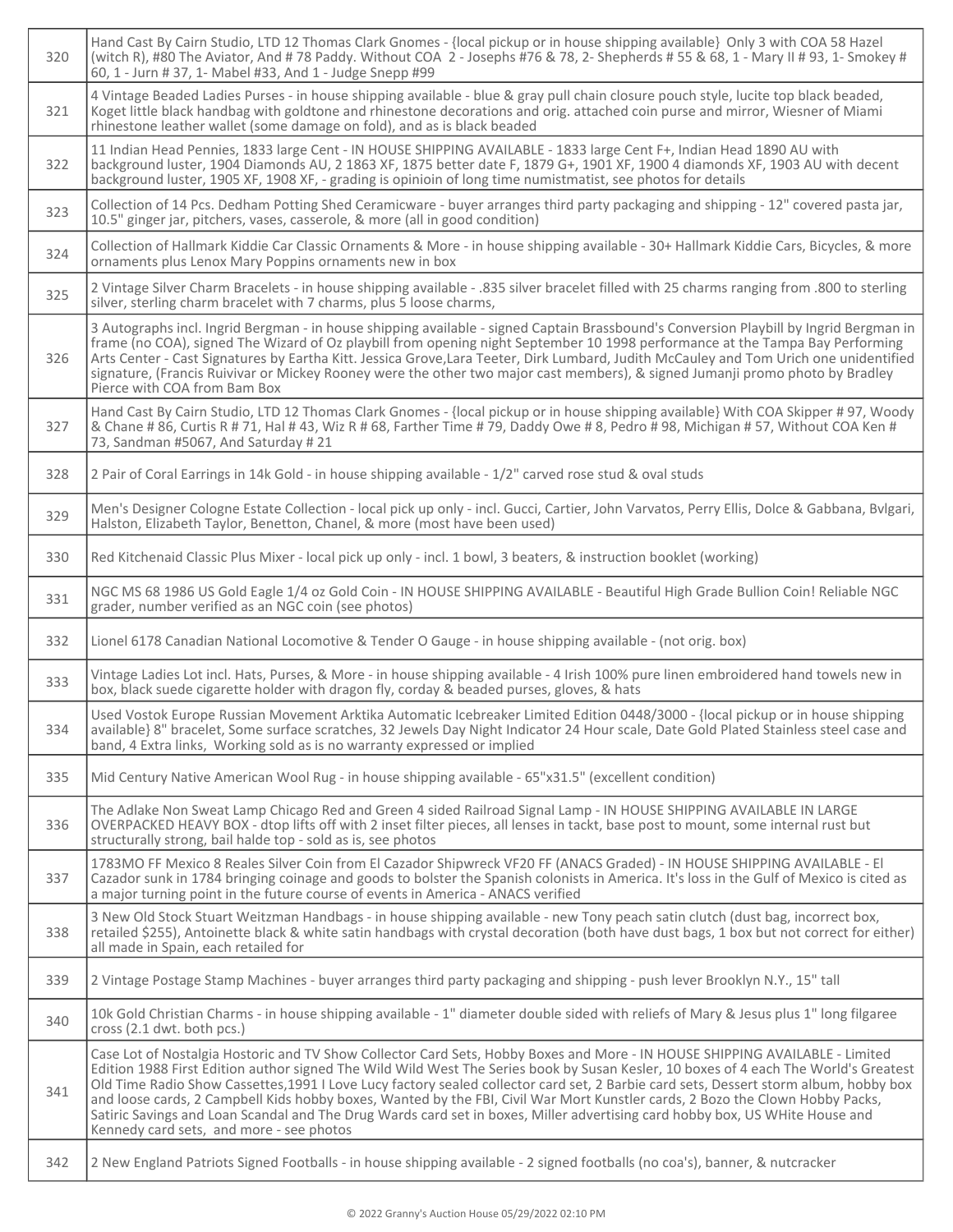| 343 | 25\$ 2003 Xennedy \$25 2 Miniature Gold Coins - IN HOUSE SHIPPING AVAILABLE - Republic of Liberia non circulating legal tender .999 gold 2003 Kennedy<br>coin - 11 mm (approx .5 in), .73 grams proof quality, only 20,000 minted - and .585 gold (14k) 2000 Statue of Liberty \$10 coin - 11 mm<br>(approx .5 in) .5 grams proof quality, only 50,000 mintage, both in square display holders with fact/COA card - see photos                                                                                                                                                                                                                                                                                                                                                                                                                                                                                                                                                                                                                         |
|-----|--------------------------------------------------------------------------------------------------------------------------------------------------------------------------------------------------------------------------------------------------------------------------------------------------------------------------------------------------------------------------------------------------------------------------------------------------------------------------------------------------------------------------------------------------------------------------------------------------------------------------------------------------------------------------------------------------------------------------------------------------------------------------------------------------------------------------------------------------------------------------------------------------------------------------------------------------------------------------------------------------------------------------------------------------------|
| 344 | Williams O Gauge Twin Motored Locomotive Set - NIB - in house shipping available - power A cab #5765 & dummy A cab #5767                                                                                                                                                                                                                                                                                                                                                                                                                                                                                                                                                                                                                                                                                                                                                                                                                                                                                                                               |
| 345 | Approx. 50 Vintage Vinyl Record Rock Albums - in house shipping available USPS Media Mail - incl. ACDC, Fog Hat, Lover Boy, Robin<br>Trower, Yes, Leon Russell, Traffic, J Giles Band, Wings, Rod Stewart, Jefferson Starship, James Taylor, Boz Scaggs, Linda Rondstat,<br>Seals & Crofts, Arlo Guthrie, Steve Winwood, Jackson Browne, Joan Baez, Cat Stevens, Rita Coolidge, Supertramp, Pretenders, Donna<br>Summer, Elton John, & More - condition is what's expected of vintage albums                                                                                                                                                                                                                                                                                                                                                                                                                                                                                                                                                           |
| 346 | NCG MS64 1921 Morgan Silver Dollar - IN HOUSE SHIPPING AVAILABLE - NGC verified, great luster and eye appeal                                                                                                                                                                                                                                                                                                                                                                                                                                                                                                                                                                                                                                                                                                                                                                                                                                                                                                                                           |
| 347 | 1979 Kenner Millennium Falcon Spaceship in Orig. Box - in house shipping available - ship appears to be complete, sound not tested,<br>box as is                                                                                                                                                                                                                                                                                                                                                                                                                                                                                                                                                                                                                                                                                                                                                                                                                                                                                                       |
| 348 | 1978 Kenner Star Wars X Wing Fighter & Tie Fighter - in house shipping available - both appear complete, electronics untested, some<br>mild signs of age                                                                                                                                                                                                                                                                                                                                                                                                                                                                                                                                                                                                                                                                                                                                                                                                                                                                                               |
| 349 | Slabbed and Graded 1908 \$2 1/2 Dollar Quarter Eagle Indian Head Gold Coin - IN HOUSE SHIPPING AVAILABLE - Beautiful detailed<br>image of Native American chief with bonnet front and eagle in profile on reverse - original mintage of 564,821, a vast majority of gold<br>coins were melted down when taken out of service. 1908 was the first year for the Indian Head design, and it's a great front piece for<br>a collection! NGS Graded MS64, but grading may be optimistic - Grading is opinion of NGS, a lesser known grader with limited<br>background info - see photos to examine condition and details for your self                                                                                                                                                                                                                                                                                                                                                                                                                      |
| 350 | Collection of Vintage Lightring - Candelabra, Hurricane and Accent Lamps - LOCAL PICK UP ONLY - 27" MCM 5 light candelabra with<br>leaf form vining arms draped with drop prisms, pr of 18" crystal block base electric hurricane lamps with drop prisms and etched<br>chimneys, 10" boudoir accent lamp with stained glass shade, 15" arched neck floral shade desk lamp and domed glass fringed shade<br>bedroom light - See Photos                                                                                                                                                                                                                                                                                                                                                                                                                                                                                                                                                                                                                  |
| 351 | Collection of World Fair Collectibles from 1933, 1939 and 1964 - IN HOUSE SHIPPING AVAIALBE IN LONG OVERSIZED BOX TO HOLD<br>CANE CHAIR -2 1933 Chicago Century of Progress full fold out postcards and partial packet of souvenir mini photos, 1939/40<br>New York World's Fair folding stool cane, 1940 last day of fair pennant, 1940 ticket booklet (some unused) and fold out brochure, set<br>of 16 assorted views with as is box, pocket knife, Uranium Milk Glass bottle with cap, 1964 Ny World's fair set of 6 rectangular and 5<br>small round tin litho pin trays, Hors d'oeuvres pics with outer box, and Special World's Fair Newspaper section - see photos for details                                                                                                                                                                                                                                                                                                                                                                 |
| 352 | Used Invicta Pro Diver Tritnite Night Glow Model # 24843 Wrist Watch - {local pickup or in house shipping available} 2 tone stainless<br>steel 42mm case and 8" bracelet with surface scratches Working sold as is no warranty expressed or implied,                                                                                                                                                                                                                                                                                                                                                                                                                                                                                                                                                                                                                                                                                                                                                                                                   |
| 353 | Pair of Mic Century Lamps with Orig. Fiberglass Shades - in house shipping available - black with gold decoration ceramic base with<br>iorig. cylinder fiberglass shades (great condition)                                                                                                                                                                                                                                                                                                                                                                                                                                                                                                                                                                                                                                                                                                                                                                                                                                                             |
| 354 | Walt Disney "Claire De Lune" Dumbo Snow Globe Music Box - buyer arranges third party packaging and shipping - #95790, 8"x6"<br>(appears to be in great condition)                                                                                                                                                                                                                                                                                                                                                                                                                                                                                                                                                                                                                                                                                                                                                                                                                                                                                      |
| 355 | 14 Sterling Silver Rings - in house shipping available - incl. James Avery, turquoise, amethyst, marcasite, etc. - contents only                                                                                                                                                                                                                                                                                                                                                                                                                                                                                                                                                                                                                                                                                                                                                                                                                                                                                                                       |
| 356 | Pre-Owned Black Leather Brahmin Handbag, Wallet, & Pouch - in house shipping available - both handbag and wallet have some mild<br>signs of use, pouch is new with tag                                                                                                                                                                                                                                                                                                                                                                                                                                                                                                                                                                                                                                                                                                                                                                                                                                                                                 |
| 357 | Penny Collection with 1954-D ICG MS67 RD, Uncirculated sets, Lincoln History Sets and More - IN HOUSE SHIPPING AVAILABLE -<br>Display Presentation Sets incl last 20 years of Lincoln Memorial (1 each year example), 1909 First Lincoln Memorial Cent, WWII<br>Mintage set, WWII steel penny examples (1 set natural condition, one set cleaned), 30 loose steel pennies (great details, cleaned or<br>plated ?), ICG1954-D MS67 RD penny with full luster, 2 unopened rolls of misc wheat pennies and some others loose, 5 "1999-2008<br>Lincoln Memorial Cents/ Bicentennial Designs 2009" Littleton penny alb ums each with pack of 8 MS60 2009 pennies (1 pack opened<br>and missing one penny), LittletonMS 2008-D last year Lincoln Memorial cent MS 60, 8 plastic pack display 2009 Ultimate Lincoln<br>Anniversary Sets (2 Early Life, 2 Formative Years, and 1 each Professional Life and Presidency sets with D & P, gold plated and<br>colorized, 2 Anniversary Sets with one of each design), plus loose early 2000s pennies - see photos |
| 358 | 2 True Grade Service Graded MS63 Morgan Silver Dollars - 1885 and 1902-O - IN HOUSE SHIPPING AVAILABLE - TruGrade Services is a<br>lesser known company with limited information, Nice coins and grade looks accurate, please examine photos for details to determine<br>for yourself                                                                                                                                                                                                                                                                                                                                                                                                                                                                                                                                                                                                                                                                                                                                                                  |
| 359 | Antique B& W Photos Including Albums of 1910-20s early RV model Ford Cross Country Journey - IN HOUSE SHIPPING AVAILABLE -<br>most photos in albums shown, both great early documentation of rad trips across the country and the places seen, camping, one with<br>a converted Model T to camper with rough plywood body, the over a canvas sided truck conversion plus loads of photo post cards<br>and photo sets of Yellowstone, Peru, and other foreign ports of travel, antique general store tobacco counter photo, horse riding, Line<br>of Camp Meade Model T trucks and transports, facsimile and actual signed movie star and classical musician autographs and more -<br>see photos of photos!                                                                                                                                                                                                                                                                                                                                             |
| 360 | Tray Lot of 1990s Marvel and DC Super Heroes Comics Collector's Cards - IN HOUSE SHIPPING AVAILABLE - complete Marvel VI basic<br>card Set, 2 complete Silver Surfer basic sets and extras, Partial Marvel Masterpieces 1993 set, Marvel 1991 162 card basic set, 6 1993<br>DC Cosmos Holgraph Hall of Fame, 2 DC Overpower Starter Decks, The Return of Superman and DC Bloodties - see photos                                                                                                                                                                                                                                                                                                                                                                                                                                                                                                                                                                                                                                                        |
| 361 | 1927 Netherlands Fine Gold One Ducat Coin in Presentation Case - IN HOUSE SHIPPING AVAILABLE - sought after unit of account in<br>world trade. The 1927 Nederlands 1 ducat coin has a gold purity of .986 Fine (23.8 carat)--weight 3.49 grams--diameter: 20.00mm/0.<br>787 Inches Thickness: 0.8mm/.031 Inches--AGW .111 Troy Oz - see photos for coin details                                                                                                                                                                                                                                                                                                                                                                                                                                                                                                                                                                                                                                                                                        |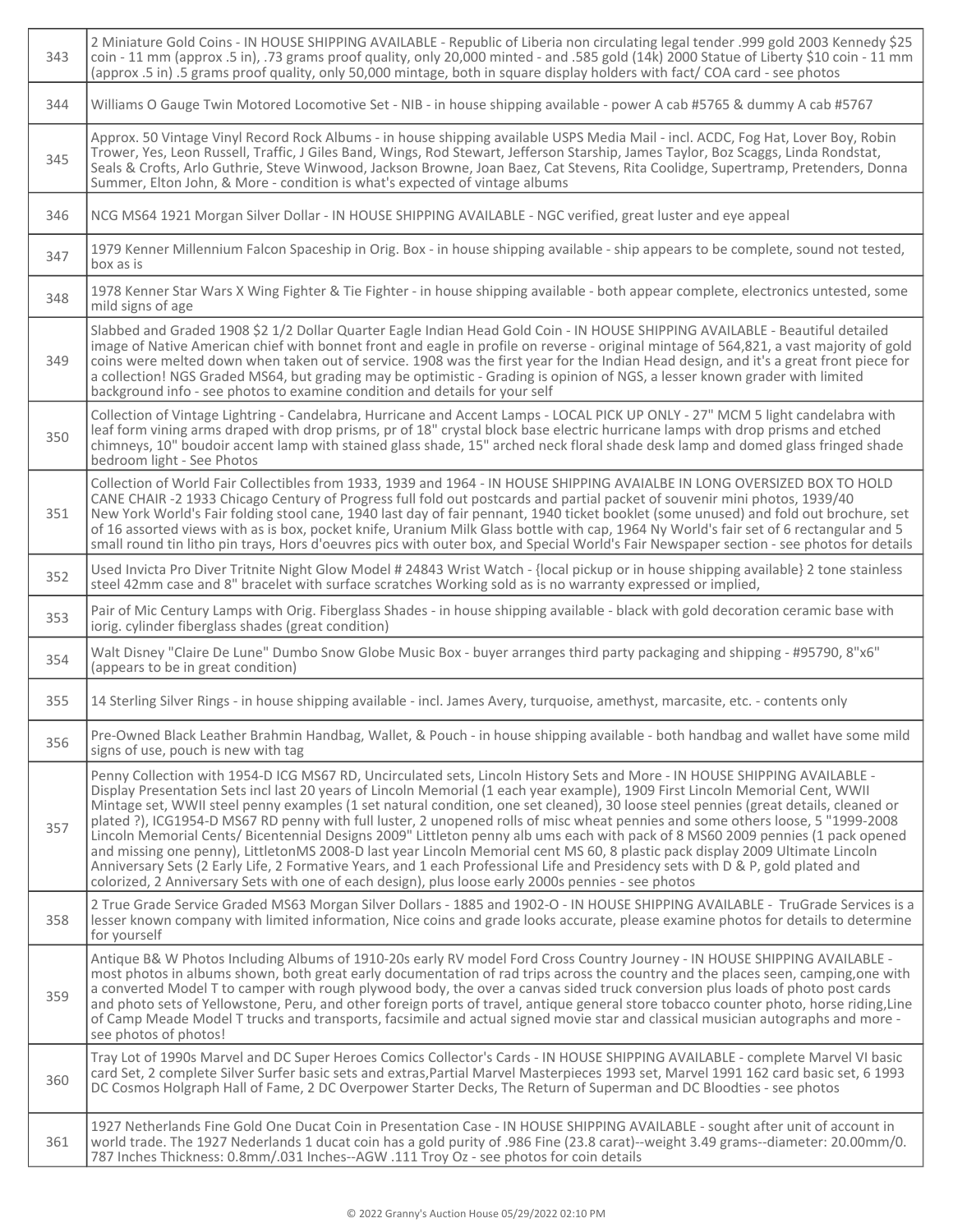| 362 | Collection of Vintage Nesting Hen Covered Dishes - buyer arranges third party packaging and shipping - incl. milk glass, cobalt, etc. in<br>all sizes (all in great condition)                                                                                                                                                                                                                                                                                                                             |
|-----|------------------------------------------------------------------------------------------------------------------------------------------------------------------------------------------------------------------------------------------------------------------------------------------------------------------------------------------------------------------------------------------------------------------------------------------------------------------------------------------------------------|
| 363 | Mid Century Signed Yasha Heifetz Lamp with Orig. Shade - in house shipping available in large box - abstract carved wood base with<br>orig. paper shade - 30" tall                                                                                                                                                                                                                                                                                                                                         |
| 364 | Lovely Vintage 18k White Gold 1/2 Carat Diamond Engagement Ring - in house shipping available - 1/2 carat round diamond set in<br>period band in orig. box, size: 8 (1.8 dwt.) (top has old repair)                                                                                                                                                                                                                                                                                                        |
| 365 | 2 Walt Disney Beauty and The Beast Snow Globes - buyer arranges third party packaging and shipping - 14" "Beauty and the Beast"<br>music box (battery operated lights and bubbler not working, Lumiere reattached, water appears cloudy in globe) & 5" seated Belle<br>(appears to be in great condition)                                                                                                                                                                                                  |
| 366 | Bronze Dagger Letter Opener - in house shipping available - decorative handle with knights - 13.5" long                                                                                                                                                                                                                                                                                                                                                                                                    |
| 367 | Vintage 14k Gold Cameo Ring - in house shipping available - beautiful carved shell cameo set in yellow 14k gold, size: 6 (2.2 dwt. incl.<br>cameo) marked k41, guaranteed to be 14k                                                                                                                                                                                                                                                                                                                        |
| 368 | 3 Antique Glass Inkwells & Eclipse Fountain Pen - {local pickup or in house shipping available} 1 - Art Deco Sengbusch No 310 Heavy<br>Glass Inkwell, Pen, Clip Desk Tray Organizer, 1 - Gem Clear Glass Inkwell Antique 1911 Made In USA Nice Condition and 1 - 3 hole<br>glass inkwell with chips, 1- (Eclipse fountain pen cap cross threaded) sold as is no warranty expressed or implied                                                                                                              |
| 369 | Estate Collection of Diecast Race Cars & More - local pick up only - incl. shapie signed DeWalt Racing truck, Mac Tools dragster in orig.<br>box, 6 NASCAR in mirrored back plexiglass display, & never used metal Mac Tools Legends of Racing dresser/desk top box with<br>drawers (all as is, no guarantee of condition)                                                                                                                                                                                 |
| 370 | 14k Gold Opal Pendant on 10k Gold Chain Necklace - in house shipping available - 1" artisan pendant on 18" long necklace (2.7 dwt.<br>both pcs. incl. opal)                                                                                                                                                                                                                                                                                                                                                |
| 371 | Pyrex Dishware - local pick up only - Forest Fancies 473B (no lid )& 474B covered casseroles, & 4 Southwest stacking bowls, plus four<br>3.5" 1920's style tom mix glasses with images of 1920's movies (all in great condition)                                                                                                                                                                                                                                                                           |
| 372 | MarvelsSuper Heros Game Board and - IN HOUSE SHIPPING AVAILABLE - Marvel Super Heroes Board Game by Pressman #4441 1992<br>and factory sealed hobby box of The Comic Card Tribute to Joe Simon and Jack Kirby premium collectible trading cards - see photos                                                                                                                                                                                                                                               |
| 373 | UNC 1904-O and 1889 US Morgan Silver Dollars - IN HOUSE SHIPPING AVAILABLE - 1904-O has great luster and some toning and is a<br>scarce date with only 3,720,00 original mintage, 1889 has an original mintage of 21,726,000 and is slabbed and SGS Graded MS66,<br>which seems very optimistic - grading is opinion of grading company - it has great luster and details may be a generous opinion as this<br>company is listed as a third tier grader - see photos to confirm grading and condition      |
| 374 | 8 Vintage Head Vases - buyer arranges third party packaging and shipping incl. Napco C1776B with rhinestones, Lefton 3518 (chip on<br>base), spaghetti collar, Scarlett & 3 Madonna's plus Madonna statue                                                                                                                                                                                                                                                                                                  |
| 375 | Dragonfly Stained Glass Shade Table Lamp - LOCAL PICK UP (OR BUYER ARRANGES ALL PACKING AND SHIPPING THROUGH THIRD<br>PARTY) - detailed stain glass shade with great color choices, dragonfly overlay details crisp and distinct, base styled after older<br>naturalistic forms - more contemporary make, excellent design - see photos                                                                                                                                                                    |
| 376 | 8 Magic The Gathering MTG Unlimited Base, Revised and Forth Edition - Unlimited Basic and Revised Third Edition Winter Orb<br>(showing color and border difference between the 2 series), Unlimited Meekstone, Revised Demonic Tutor and 3 Hedge Trolls - some<br>dirty borders, minor edge chipping, no creases, noticeable scratches or markings - I would consider them LP - Demonic Tutor and<br>Sedge Trolls at the higher end, Winter Orb and Meekstone a bit lower - grading is opinion, see photos |
| 377 | Collection of Pocket Knives - in house shipping available incl. tray if local, will not ship tray - incl. Remington, JJ Klein Tools, Ka-har, 3<br>Buck, Utica, Sabre, & more (see photos for details)                                                                                                                                                                                                                                                                                                      |
| 378 | 1979 Kenner Star Wars 12" Hans Solo Action Figure - in house shipping available - complete with Rebel Alliance Medal of Honor, laser<br>pistol, & gun belt (some stains on shirts)                                                                                                                                                                                                                                                                                                                         |
| 379 | 3 UNC Morgan Silver Dollars - 1886, 1890 and 1898 - IN HOUSE SHIPPING AVAILABLE - Beautiful luster, worthy of grading, see photos<br>for details and condition                                                                                                                                                                                                                                                                                                                                             |
| 380 | 2 Old New Stock Stuart Weitzman Clutch/Shoulder Bags - in house shipping available - Cheeky leopard suede flap top shoulder bag &<br>Tartaruga cognac graphite patent leather clutch/shoulder bag (both with orig. boxes & dust bags) both made in Spain and each retail<br>for \$310 & \$325                                                                                                                                                                                                              |
| 381 | Collection of Sports Trading Cards - Most Sealed - IN HOUSE SHIPPING AVAILABLE - incl. sealed 1991 All World Boxing box of 36 packs,<br>sealed Babe Ruth collection in orig. tin, sealed 1993 Joe Dimaggio 30 card set in tin, Metal by Metallic Impressions 5-card ed. of Babe<br>Ruth, Baseball Topp archives & 1985 picture cards plus much more                                                                                                                                                        |
| 382 | Marilyn Monroe Stamps, Trading Cards, & Medallions - IN HOUSE SHIPPING AVAILABLE - 2 1993 sealed packages trading cards, First<br>Day Covers, 1995 Republic of the Marshall Islands medallions in orig. display box, USPS stamps, plus sealed box of The Beatles trading<br>card packs                                                                                                                                                                                                                     |
| 383 | PF69 1959 Franklin, 4 1964 and 5 1967 UNC Kennedy Silver Half Dollars - IN HOUSE SHIPPING AVAILABLE - PCGS verified PR69 green<br>label Franklin, all Kennedy halves in UNC/MS condition although some have light dirty surface - see photos for condition and details                                                                                                                                                                                                                                     |
| 384 | Ceramic English Setter - [Local pickup or buyer arranges 3rd party packing and shipping] 29 1/2" long, 15" tall, 9" wide. small chip on<br>bottom of raised front foot. see photo                                                                                                                                                                                                                                                                                                                          |
| 385 | Sterling Silver & Gold Jewelry - in house shipping available - incl. sterling cuff bracelet with 14k gold scenic panel of village, sterling<br>with 14 gold panel of couple under the stars stud earrings, hinged earrings with 14k gold panel front, & artisan hammered collar<br>necklace with cabochon decoration and 18k gold accents - contents only                                                                                                                                                  |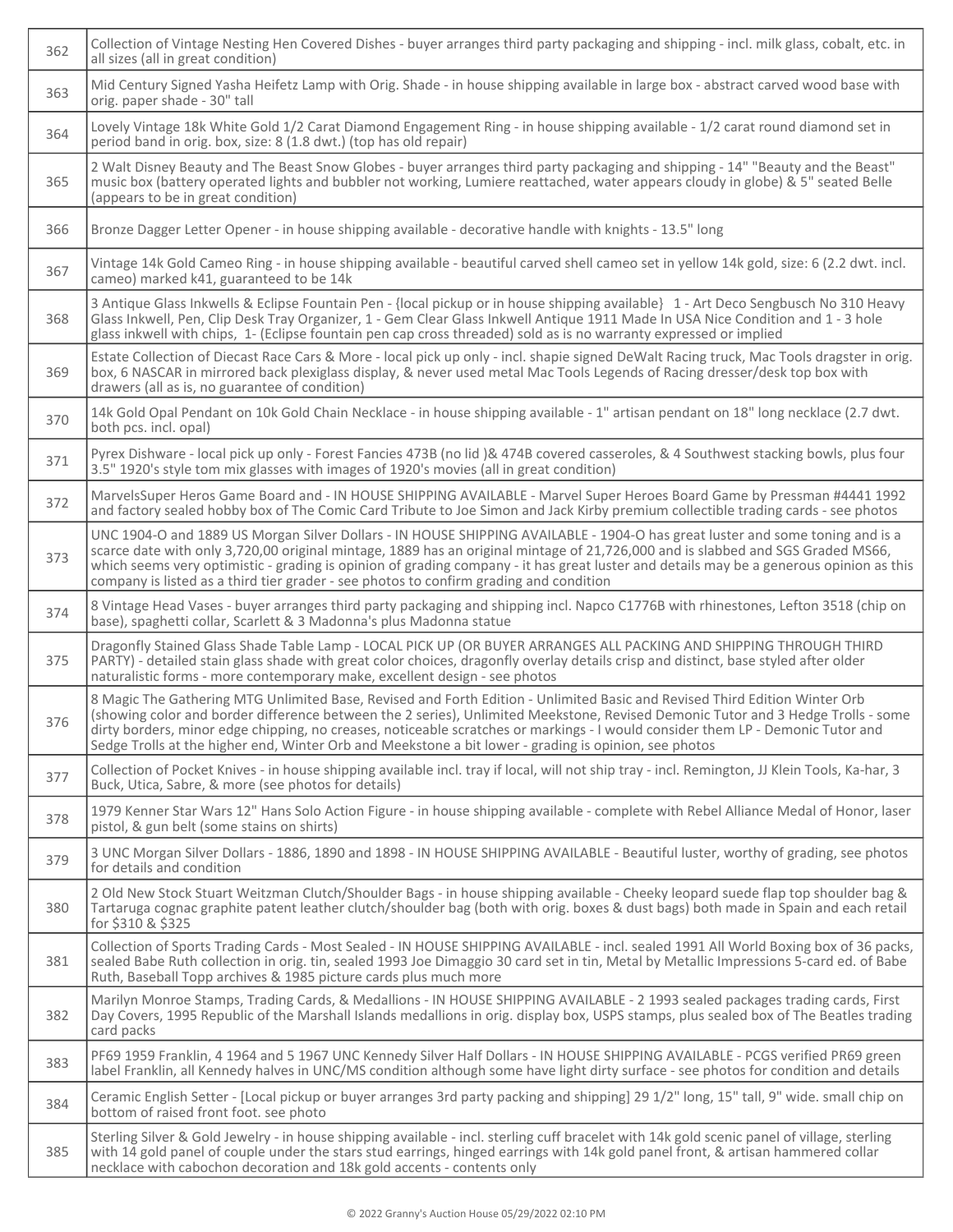| 386 | 2 Fire Kinkg Red Polka Dot conical Mixing Bowls - IN HOUSE SHIPPING AVAILABLE - 6" X 9 3/4" and 4" X 6 1/2" bowls, both in great<br>condition with only a few minor flaws to dots - see photos                                                                                                                                                                                                                                                                                                                                                                                                   |
|-----|--------------------------------------------------------------------------------------------------------------------------------------------------------------------------------------------------------------------------------------------------------------------------------------------------------------------------------------------------------------------------------------------------------------------------------------------------------------------------------------------------------------------------------------------------------------------------------------------------|
| 387 | Mid Century Signed Copper Jewelry - in house shipping available - incl. Renoir, Rebaje, Matisse necklaces, bracelets, & earrings -<br>contents only, we do our best to ensure that the jewelry isn't broken or missing pieces but this is no guarantee                                                                                                                                                                                                                                                                                                                                           |
| 388 | 11 Foreign 1st Edition Pokemon Cards - 5 Italian Jungle, 5 Portugues Fossil, 1 Spanish Base Set - IN HOUSE SHIPPING AVAILABLE - All<br>First Edition - Jungle Series Italian Nidoqueen Rare 7/64 Holo (NM), Primeape Uncommon 48/64, Meowth 56/64, Oddish 58/64,<br>Pikachu 60/64, Portuguese Fossil Series Psycuck 53/62, Ekans 46/62, Geodude 49/62, Horsea 49/62, Omanyte 52/62, and MP Base Set<br>Charmander 46/102 (card fully intact, dirty front, marker on edge back) - grades are opinion, see photos for details                                                                      |
| 389 | Frederic Remington "Buffalo Horse" Bronze Statue - buyer arranges third party packaging and shipping - on marble base with name<br>plate, 16.5" tall                                                                                                                                                                                                                                                                                                                                                                                                                                             |
| 390 | 8 3/4" Sterling Cased Triangular Art Deco Design Decanter - IN HOUSE SHIPPING AVAILABLE - Heavy sterling silver casing, decanter<br>has ovoid body with three medallion side panels, stopper also sterling cased with initials RTG, etched "Rye" on shoulder and makers<br>mark "Tientsin Yechengco Sterling" on base. comes with felt anti tarnish storage bag                                                                                                                                                                                                                                  |
| 391 | Sterling Silver Jewelry Lot - in house shipping available - incl. inlay polished stone heart & bear pendant necklaces, turquoise cuff<br>bracelet, amber pendant plus earrings - contents only                                                                                                                                                                                                                                                                                                                                                                                                   |
| 392 | Gereman Regimental Lithophane Stein with Canon Finial Pewter Lid - IN HOUSE SHIPPING AVAILABLE - Lion and sheild hinge<br>adornment, "J Field- Artillerie - Regiment-1 Batt. - 1899/1901 Munchen" along top rim, Artillery men with cannons and horses in<br>scene on body - lithophane in base is Soldier and Sweetheart - see photos                                                                                                                                                                                                                                                           |
| 393 | 2 Roseville Pottery Snow Berry Gardenia Floater Bowls - IN HOUSE SHIPPING AVAILABLE - cream color to plum IBL-8 in good<br>condition, green glaze IBL-2 has a rim chip - see photos                                                                                                                                                                                                                                                                                                                                                                                                              |
| 394 | ICG and NGC PF70 graded Early Contemporary Era Ilver Proof Dimes and Related Proof Set Coins - IN HOUSE SHIPPING AVAILAVBLE -<br>ICG PR70 DCAM silver 1994-S, 1996-S, and 1997-S, and 1979-S Type 2 Clad Roosevelt dimes, NGC PF 70 Ultra Cameo Silver 2013-S, 2<br>2015-S, Clad early release 2015-S Roosevelt Dimes, PF 70 RD Ultra Cameo proof set 2015-S Shield penny amd New Portrait Jefferson<br>nickel - Best quality IS coinage, hard to find in PF/PR 70 - see photos for details                                                                                                      |
| 395 | Lupo Barcelona Leather Shoulder / Handbag - in house shipping available - inspired by the traditional Spanish fan with orig. booklet<br>and pouch (excellent condition)                                                                                                                                                                                                                                                                                                                                                                                                                          |
| 396 | Star Wars 1978 15" Darth Vader Action Figure & 1977 Inflatable Light Saber in Box - in house shipping available - Darth Vader's arms<br>aren't attached (looks light rubber bands melted) with light saber & light saber flash light in orig. as is box                                                                                                                                                                                                                                                                                                                                          |
| 397 | 3 Spanish Colonial 8 Reales Silver Coins -1797, 1808, and 1818 - IN HOUSE SHIPPING AVAILABLE - sometimes referred to as The<br>United States first Silver Dollar because of it's global acceptance and an early replacement from British rule coinage before the mint<br>was consolidated and set up - cleaned coins in varied conditions, see photos for details                                                                                                                                                                                                                                |
| 398 | Lot of Christian Jewelry - in house shipping available - incl. crucifixes, rosary's incl. crystal, medals, angels, key chains, etc. - contents<br>only                                                                                                                                                                                                                                                                                                                                                                                                                                           |
| 399 | Collection of Vintage Poker Chip Set, Boxes, & More - in house shipping available - 2 vintage padlocks with keys 1 by Jas. Yorgan &<br>Sons, vintage political buttons, poker set in monogrammed storage box, veneer intricate inlay box, brass inlay on burled wood & hand<br>painted boxes, & Thorens music box (not working)                                                                                                                                                                                                                                                                  |
| 400 | Graded 1849 Large Cent, 36 Indian Head Pennies, 61 Proof/ UNC Lincoln Memorial and Other Small Cents - ANACS graded 1849 large<br>cent EF Details with Corroded Rim Damaged notation (listed on ANACS Verification site as EF 40 details), 36 Indian Head pennies<br>including 1900-1908 in unusual set up penny book with Proof/ Uncirculated full luster 1959-1986 Lincoln Memorials in album that<br>also includes 1943 penny and places for earlier Indian Head examples), other Indian Head pennies                                                                                         |
| 401 | Collection of Crazy Head Halloween Ornaments - in house shipping available - Pier One collection - 14 total (good condition)                                                                                                                                                                                                                                                                                                                                                                                                                                                                     |
| 402 | 3 1980's Boglins Puppets - in house shipping available - Dwork in orig. as is box, Plunk, & Squidge. The Boglins were a line of hand-<br>puppet monster toys that came out in 1987. They were created by Tim Clarke who worked with Jim Henson on things like The Dark<br>Crystal and Fraggle Rock.                                                                                                                                                                                                                                                                                              |
| 403 | 3 UNC Morga Silver Dollars - 1900, 1901-O and 1904-O - IN HOUSE SHIPPING AVAILABLE - Original mintages: 1900 8,830,000, 1901-O<br>13,320,000 and 1904-O 3,720,000, Beautiful luster, worthy of grading, see photos for details and condition                                                                                                                                                                                                                                                                                                                                                     |
| 404 | 18" Kong Skull Island Mega-Figure - in house shipping available - by Legendary in orig. packaging (box shows some signs of age)                                                                                                                                                                                                                                                                                                                                                                                                                                                                  |
| 405 | 3 Royal Doulton 4.5" Bone China Girl Figurines - in house shipping available - Valerie HN2107, Marie HN1370, & Dinky Do HN1678 (all<br>in great condition)                                                                                                                                                                                                                                                                                                                                                                                                                                       |
| 406 | 5 Proof US Commemorative Silver Coins - 2006-P PR 69 & 2 1986 Dollars, 1982-S & 1993-S Half Dollars - IN HOUSE SHIPPING<br>AVAILABLE - NGC PR 69 2006-P Ultra Cameo Ben Franklin Scientist and ungraded Ellis Island 1986-S proof cameo and 1986-P<br>satin silver dollars, 1982-S George Washington 250th Anniversary of Birth in original box and 1993-S James Madison Bill of Rights<br>cameo half dollars - Ben Franklin is slabbed and graded by NGC, all the others are in original capsules form mint or IGC and are of top<br>quality but not officially graded - see photos for details |
| 407 | Vintage Metalware Collection - in house shipping available - 5.75" spelter vase with flower decorations, 3" bronze bonsai planter with<br>unusual sacks with tassel tie closure feet and chop mark, 3" bowl with intricate design on interior, 2" & 1" tall hand decorated bowls                                                                                                                                                                                                                                                                                                                 |
| 408 | "End of the Trail" Bronze Statue After James Earl Fraser - buyer arranges third party packaging and shipping - on marble base, 14" tall                                                                                                                                                                                                                                                                                                                                                                                                                                                          |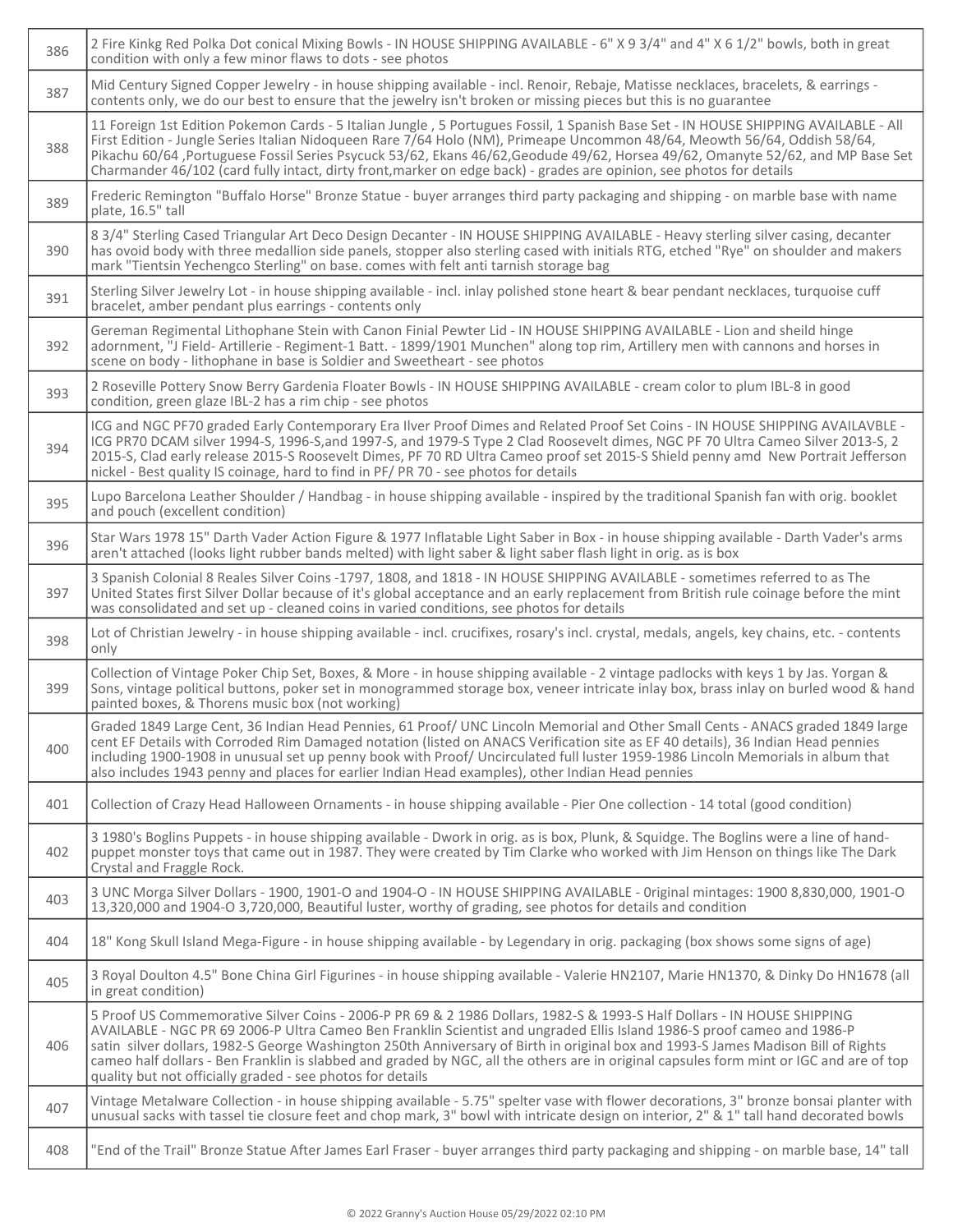| 409 | Sterling Silver Jewelry Lot - in house shipping available - incl. malachite cuff bracelet, rings, turquoise & coral pendant necklace, mess<br>shot bead ball necklace, & more - contents only                                                                                                                                                                                                                                                                                                                                                                                                                                                                                                                                                                                                                                                                                                                                                                                                                                                                                                                                                                                                                                                                                                                                                                                                                                                                                                                                                   |
|-----|-------------------------------------------------------------------------------------------------------------------------------------------------------------------------------------------------------------------------------------------------------------------------------------------------------------------------------------------------------------------------------------------------------------------------------------------------------------------------------------------------------------------------------------------------------------------------------------------------------------------------------------------------------------------------------------------------------------------------------------------------------------------------------------------------------------------------------------------------------------------------------------------------------------------------------------------------------------------------------------------------------------------------------------------------------------------------------------------------------------------------------------------------------------------------------------------------------------------------------------------------------------------------------------------------------------------------------------------------------------------------------------------------------------------------------------------------------------------------------------------------------------------------------------------------|
| 410 | 1979 Kenner Star Wars 12" Luke Skywalker Action Figure - in house shipping available - appears to be complete with light saber &<br>grappling hook (some stains on cloths and scuffs on boots)                                                                                                                                                                                                                                                                                                                                                                                                                                                                                                                                                                                                                                                                                                                                                                                                                                                                                                                                                                                                                                                                                                                                                                                                                                                                                                                                                  |
| 411 | Lionel O Gauge 5000 Canadian Pacific Diesel Locomotive - in house shipping available - (not orig. box)                                                                                                                                                                                                                                                                                                                                                                                                                                                                                                                                                                                                                                                                                                                                                                                                                                                                                                                                                                                                                                                                                                                                                                                                                                                                                                                                                                                                                                          |
| 412 | Sterling Silver Jewelry Lot - in house shipping available - incl. heart & faux moonstone pendant necklaces, .800 silver gazelle pendant<br>necklace, link bracelet with inlay abalone shell pendant, rings, vintage leaf necklace with matching earrings, & more - contents only                                                                                                                                                                                                                                                                                                                                                                                                                                                                                                                                                                                                                                                                                                                                                                                                                                                                                                                                                                                                                                                                                                                                                                                                                                                                |
| 413 | Vintage Britains Ltd Royal Coach & 6 Horses With All The Riders - {local pickup or in house shipping available} This is a Britains Ltd.<br>Royal carriage Set. The set consists of: One Royal Carriage Six Horses (Three Pairs) Two Royals - Male and Female Two Coachmen (<br>attached as one piece)Three Horse Riders Two Metal Harness Sets The horses are marked on their bellies "Britains England"                                                                                                                                                                                                                                                                                                                                                                                                                                                                                                                                                                                                                                                                                                                                                                                                                                                                                                                                                                                                                                                                                                                                        |
| 414 | 4 Fabrege Inspired Russian Imperial Egg Enameled Metal Collectibles with Pillow Form Bases - in house shipping available - all on<br>pillow form bases - gold and green egg forms are atached to the pedestal on pillow form bases, red and blue eggs sit atop pillows<br>with magnet support - see photos                                                                                                                                                                                                                                                                                                                                                                                                                                                                                                                                                                                                                                                                                                                                                                                                                                                                                                                                                                                                                                                                                                                                                                                                                                      |
| 415 | 38 Magic The Gathering MTG Legends, Alliances, Home Lands, and Ice Age Trading Cards - IN HOUSE SHIPPING AVAILABLE - 4 Legends<br>(Italian Corno Assordante (Horn of Deafening), French Horreur Cosmique (Cosmic Horror), Alchor's Tomb, and Sir Shandlar of Eberyn,<br>7 Alliances (Misfortune, Phelddagrif, 2 Lake of the Dead, 3 Lodestone Bauble), 2 Homelands (Autumn Willow, Castle Sengir), 3 Rare<br>Ice Age (Mesmeric Trance, Winter's Chill, Illusionary Presence) and 22 Common cards - see photos for details                                                                                                                                                                                                                                                                                                                                                                                                                                                                                                                                                                                                                                                                                                                                                                                                                                                                                                                                                                                                                       |
| 416 | Used Invicta Baby Lupah Special Edition Model #0863 Ladies Wrist Watch - {local pickup or in house shipping available} With<br>presentation Box And 7 Leather Bands. Tritnite night glow, gold tone Working sold as is no warranty expressed or implied                                                                                                                                                                                                                                                                                                                                                                                                                                                                                                                                                                                                                                                                                                                                                                                                                                                                                                                                                                                                                                                                                                                                                                                                                                                                                         |
| 417 | Costume Jewelry Collection - in house shipping available - incl. Coro pin, Celebrity necklace with matching earrings, hand painted<br>porcelain pendants, pins, necklaces, rings, etc. - we do our best to ensure there are no broken pcs. or missing stones but this is no<br>guarantee                                                                                                                                                                                                                                                                                                                                                                                                                                                                                                                                                                                                                                                                                                                                                                                                                                                                                                                                                                                                                                                                                                                                                                                                                                                        |
| 418 | Tray of 50 Specimen Capsules of Amethyst, Garnet and Other Facet Cut Gemstones - IN HOUSE SHIPPING AVAILABLE - wide array of<br>sizes of amethyst oval, teardrop, round and heart cut stones, others that appear to be garnet, blue topaz or aquamarine, yellow topaz<br>or citrine, tanzanite, sapphire or rock crystal, peridot and more - see photos, all stones appear genuine, but untested, sold as is from<br>jeweler's estate collection - see photos for details and contents                                                                                                                                                                                                                                                                                                                                                                                                                                                                                                                                                                                                                                                                                                                                                                                                                                                                                                                                                                                                                                                          |
| 419 | 4 Sets of 1982 Kellogg's 3-D Super Stars Baseball Cards - in house shipping available - complete sets of 64, 3 are sealed in orig.<br>cardboard envelope & 1 has been opened                                                                                                                                                                                                                                                                                                                                                                                                                                                                                                                                                                                                                                                                                                                                                                                                                                                                                                                                                                                                                                                                                                                                                                                                                                                                                                                                                                    |
| 420 | Used Invicta Lupah Special Edition Model #20457 Ladies Wrist Watch - {local pickup or in house shipping available} with presentation<br>box and 3 leather bands, gold plated case, Tritnite night glow. Working sold as is no warranty expressed or implied.                                                                                                                                                                                                                                                                                                                                                                                                                                                                                                                                                                                                                                                                                                                                                                                                                                                                                                                                                                                                                                                                                                                                                                                                                                                                                    |
| 421 | 1927 Netherlands Fine Gold One Ducat Coin in Presentation Case - IN HOUSE SHIPPING AVAILABLE - sought after unit of account in<br>world trade. The 1927 Nederlands 1 ducat coin has a gold purity of .986 Fine (23.8 carat)--weight 3.49 grams--diameter: 20.00mm/0.<br>787 Inches Thickness: 0.8mm/.031 Inches--AGW .111 Troy Oz - see photos for coin details                                                                                                                                                                                                                                                                                                                                                                                                                                                                                                                                                                                                                                                                                                                                                                                                                                                                                                                                                                                                                                                                                                                                                                                 |
| 422 | 11 1/2" Bronze Rough Rider Statue Inspired by C M Russell 509/2500 by EMI 1996 - LOCAL PICK UP ONLY - Detailed statue of bucking<br>horseand unseated cowboy mounted on green marble oval base                                                                                                                                                                                                                                                                                                                                                                                                                                                                                                                                                                                                                                                                                                                                                                                                                                                                                                                                                                                                                                                                                                                                                                                                                                                                                                                                                  |
| 423 | Renato Buzo 52 Limited Edition Men's Wrist Watch - {local pickup or in house shipping available} With Box & Papers And 5 Extra Links<br>The Buzo 52 is a striking diver's watch with a round black IP surgical grade 316L stainless steel case with a grid-patterned<br>unidirectional rotating bezel. The gold tone screw down textured crown with gold tone function pushers add style to this impressive<br>18mm thick case. The sapphire-coated crystal protects the black dial which features a black IP Arabic numeral at 8:00 and applied<br>black IP stick index markers at all other hour positions. The multifunctional dial displays a second counter subdial near 3:00, a date<br>window at 4:00, a 1/10 second counter subdial above 6:00 and a 30 minute counter subdial near 9:00. A precision-crafted Swiss<br>Ronda 5040D Quartz Chronograph movement drives the luminous accented gold-tone hour and minute hands, dagger-style gold-tone<br>subdial hands and custom gold-tone Renato second hand. A handsome two-tone black bracelet features two inner rows of polished<br>links surrounded by three rows of satin links. The bracelet is secured with a push button dual deployant clasp for a seamless look. And<br>of course, limited edition number 69 out of 150 hand-crafted quality timepieces is etched on the case back for posterity. These 340<br>grams of pure stainless steel are 340 grams of pure power and prestige that you will be proud to wear. Working sold as is no<br>warranty expressed or implied |
| 424 | Kennedy Die Variety and 40% Silver Half Dollars and other Error Coins - IN HOUSE SHIPPING AVAILABLE - 12 Kennedy Half Dollars (5<br>1982 No FG, 1983 No FG, 1972-D partial FG, unc 1972, 40% 1967, 1968-S, 1969-D and 1969-S), off center error 1981 and 1994<br>quarters, slightly off center 1968-D roosevelt dime - see photos                                                                                                                                                                                                                                                                                                                                                                                                                                                                                                                                                                                                                                                                                                                                                                                                                                                                                                                                                                                                                                                                                                                                                                                                               |
| 425 | RARE Used Triumph Motorcycle Wrist Watch Reversible Analog-Digital With Brown Leather Band 3031 - {local pickup or in house<br>shipping available} With Box Only, Working sold as is no warranty expressed or implied                                                                                                                                                                                                                                                                                                                                                                                                                                                                                                                                                                                                                                                                                                                                                                                                                                                                                                                                                                                                                                                                                                                                                                                                                                                                                                                           |
| 426 | Vintage Glass Vanity Items - buyer arranges third party packaging and shipping - mirror tray with glass handles, perfume bottle, hand<br>painted perfume bottle, & covered mayo dish with spoon (all in great condition)                                                                                                                                                                                                                                                                                                                                                                                                                                                                                                                                                                                                                                                                                                                                                                                                                                                                                                                                                                                                                                                                                                                                                                                                                                                                                                                        |
| 427 | Sterling Silver Jewelry Lot - in house shipping available - incl. Seven Lucky Rings necklace in orig. box, bangle bracelet, pendant<br>necklaces, earrings, & more - contents only                                                                                                                                                                                                                                                                                                                                                                                                                                                                                                                                                                                                                                                                                                                                                                                                                                                                                                                                                                                                                                                                                                                                                                                                                                                                                                                                                              |
| 428 | Hand Cast By Cairn Studio, LTD 14 Thomas Clark Gnomes - {local pickup or in house shipping available} With COA Dad With Love #91,<br>Trouble # 5, Wiz #58, Tim & Randy # 91, Scout \$ 96, Val #53, Mac R # 13, Peanut # 29, Georgia # 70, Edison #39, And Henson # 53<br>Without COA Winkin, Blinkin & Nod #1071, Cy T. Scope #5, And Lance #32                                                                                                                                                                                                                                                                                                                                                                                                                                                                                                                                                                                                                                                                                                                                                                                                                                                                                                                                                                                                                                                                                                                                                                                                 |
| 429 | Asian Art Collectible Carved Stone Figurines, Porcelains, Metalware and Embroidery - {In house shipping available] Framed silk<br>embroidery 17 1/2" X 17 1/2" under glass, 6 1/2" white ckay Chinese vase with applied figures, 9 1/2" waxed and polished soapstone<br>pillow, 11 1/2" tall Quan Yin Figure, 9 1/4" round bronze charger Tiger VS Dragon                                                                                                                                                                                                                                                                                                                                                                                                                                                                                                                                                                                                                                                                                                                                                                                                                                                                                                                                                                                                                                                                                                                                                                                       |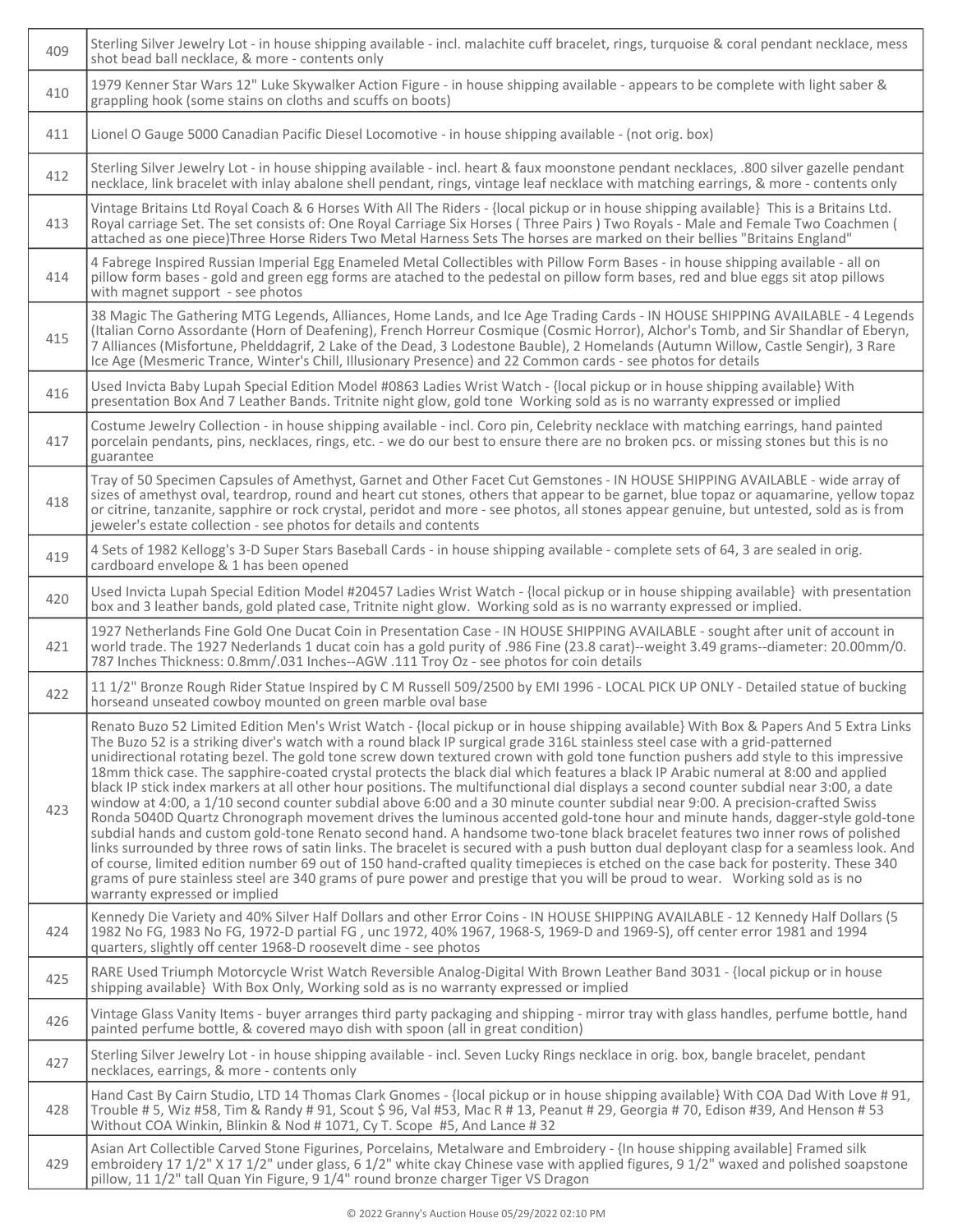| 430 | 210k Gold Dome Style Rings - in house shipping available - size: 6 carved dome & size: 8 filagree with rose gold roses (3.6 dwt. both<br>rings)                                                                                                                                                                                                                                                                                                                                                                                                                                                                                                                                                          |
|-----|----------------------------------------------------------------------------------------------------------------------------------------------------------------------------------------------------------------------------------------------------------------------------------------------------------------------------------------------------------------------------------------------------------------------------------------------------------------------------------------------------------------------------------------------------------------------------------------------------------------------------------------------------------------------------------------------------------|
| 431 | Double Brick Silver Foil Boxes of 500 2005-P and 500 2005-D American Bison Nickels - IN HOUSE SHIPPING AVAILABLE- 20 rolls of 25<br>nickels in each box, see photos - HEAVY! About 12 pounds before packing                                                                                                                                                                                                                                                                                                                                                                                                                                                                                              |
| 432 | Signed Cole She 2002 Art Glass Bowl - in house shipping available - animal print - 5.25"x11" (great condition)                                                                                                                                                                                                                                                                                                                                                                                                                                                                                                                                                                                           |
| 433 | 10k Gold Ring Solitaire Design - in house shipping available - diamond chips set in white gold solitaire design on yellow gold band,<br>size: 7.5 (1.3 dwt.)                                                                                                                                                                                                                                                                                                                                                                                                                                                                                                                                             |
| 434 | Slag Glass Shade Table Lamp with Inset Oval Accents on Designer Resin Base - LOCAL PICK UP (OR BUYER ARRANGES ALL PACKING<br>AND SHIPPING THROUGH THIRD PARTY) - beautiful lamp with soft amber tones reflected through shade, inset faux jewels inset inn<br>open oval of lamp base - see photos                                                                                                                                                                                                                                                                                                                                                                                                        |
| 435 | 4 Sevres Style Mark Hand Painted Plates and Schumann Dresden Serving Plate with Ormolu Rim and Bail Handle - IN HOUSE SHIPPING<br>AVAILABLE - 10 1/2" Schumann hand painted Dresden flower bouquet reticulated bail handled plate, 9 1/2" Sevres Chateau de<br>Tuileres/ King Louis Philippe and S 37 stamp marks Duchesse de Bourgogne portrait with fancy double pink rim bands and fancy gold<br>decoration, cobalt with heavy gold ornamentation "Saint Louis au Pont de Taillebourg" signed Andree with hand Painted Sevres style<br>mark with stylized crown and U center letter, and 2 deep plates with Napoleonic battle scenes and Sevres style marks signed Gillet -<br>see photos for details |
| 436 | 14k Gold Cubic Zirconia - in house shipping available - 12mm marquise center cubic zirconia surrounded by 3 rows of cz's, size: 6 (3.6)<br>$dwt.$ )                                                                                                                                                                                                                                                                                                                                                                                                                                                                                                                                                      |
| 437 | 3 Coach Heavy Leather Handbags - in house shipping available - 10" camel and black, & 15"x17" chocolate brown double pocket (all in<br>good used condition)                                                                                                                                                                                                                                                                                                                                                                                                                                                                                                                                              |
| 438 | Art Deco Marble Clock with Mermaids - buyer arranges third party packaging and shipping - working sessions electric clock - 16" wide                                                                                                                                                                                                                                                                                                                                                                                                                                                                                                                                                                     |
| 439 | Magic The Gathering 1993 Alpha Edition Control Magic MTG Trading Card - IN HOUSE SHIPPING AVAILABLE - classic Alpha Edition<br>widely rounded corners and white dots in center of base corner borders, some light wear to edges - see photos                                                                                                                                                                                                                                                                                                                                                                                                                                                             |
| 440 | Vintage Box Purse & Trinket Box - in house shipping available - black lucite top and handle with brass tone frame and black velvet box<br>purse & hand turned wood trinket box (both in great condition)                                                                                                                                                                                                                                                                                                                                                                                                                                                                                                 |
| 441 | Mid Century Signed Copper Jewelry - in house shipping available - incl. Renoir & Rebaje necklaces, bracelets, &earrings - contents<br>only, we do our best to ensure that the jewelry isn't broken or missing pieces but this is no guarantee                                                                                                                                                                                                                                                                                                                                                                                                                                                            |
| 442 | 2 Magic The Gathering Alpha Cursed Land MGT cards - IN HOUSE SHIPPING AVAILABLE - Hard to find alpha edition cards with classic<br>very rounded corners and white dots in center of border of lower corners - some minor edge wear and chipping, cardsim themselves<br>in solid condition, bold color and detail - grade is opinion, see photos                                                                                                                                                                                                                                                                                                                                                          |
| 443 | 2017 Giga Power Gigasaurs Graviter HQ04R Action Figure Robot Master Scale MIB - IN HOUSE SHIPPING AVAILABLE - Chrome<br>Version "Giga Power Master Robots G-1 Style Master Scale age 15+" top of the line action figures, well made in excellent boxes -<br>mint, only opened to photo and examine, listed as a "Third Party Transformers DinoBot Figure", styled after Transformers "Sludge"<br>figure - see photos                                                                                                                                                                                                                                                                                     |
| 444 | Vintage Red Coleman Lantern - WILL NOT SHIP, (still has fuel) "The Sunshine of the Night" with Pyrex globe, dated 1961on bottom<br>(some signs of age, see photos)                                                                                                                                                                                                                                                                                                                                                                                                                                                                                                                                       |
| 445 | 2 Magic The Gathering Alpha Deathgrip MGT cards - IN HOUSE SHIPPING AVAILABLE - Hard to find alpha edition cards with classic<br>very rounded corners and white dots in center of border of lower corners - some minor edge wear and chipping, cardsim themselves<br>in solid condition, bold color and detail - grade is opinion, see photos                                                                                                                                                                                                                                                                                                                                                            |
| 446 | Brio Made in Sweden Wooden Train and Car Sets With Accessories - In House Shipping Available - largeoriginal box holds multiple<br>individual boxed sets of trains, cards, houses and stations, bridges, ramps, town accessories and more, those in box are in mint<br>condition, track has been drawn on with red marker to indicate track directions, a little sanding could bring it back to like new<br>condition - see photos for contents and condition, most with their original small boxes, a few without                                                                                                                                                                                       |
| 447 | Collection fo Asian Art, Porcelains, Figurines and More - LOCAL PICK UP ONLY - 18" tall framed art of 2 women on horse back with<br>calligraphy description and artist's chop marks, 18" and 10" vases, 13" figures, long planter centerpiece with hand painted monkeys<br>riding elephants design in ormolu base frame, 10" cylinder ginger jar and 2 Staffrodshire style dogs - see photos                                                                                                                                                                                                                                                                                                             |
| 448 | Tray of Sterling Silver Jewelry - in house shipping available - incl. vintage Danish enameled pin, cross & heart pendant necklaces, rings,<br>bracelet, earrings, & more - contents only                                                                                                                                                                                                                                                                                                                                                                                                                                                                                                                 |
| 449 | Tray Lot Mixed Size Brass Hand Bells, Cow Bells and More - IN HOUSE SHIPPING AVAILABLE - 8 misc sizes from wood handle to cow<br>and goat bells - see photos                                                                                                                                                                                                                                                                                                                                                                                                                                                                                                                                             |
| 450 | Dale Tiffany Reverse Painted Glass Shade Lamp - local pick up only - with bronze finish base - 22" tall (great condition)                                                                                                                                                                                                                                                                                                                                                                                                                                                                                                                                                                                |
| 451 | Sterling Silver Jewelry Lot - in house shipping available - incl. pendant necklaces, earrings, bracelet, & rings - contents only                                                                                                                                                                                                                                                                                                                                                                                                                                                                                                                                                                         |
| 452 | Steel Box of Automotive Ignition Service Parts - in house shipping available - incl. point sets new in boxes & more                                                                                                                                                                                                                                                                                                                                                                                                                                                                                                                                                                                      |
| 453 | 5 Bronze and Bronze Finish Figurines - IN HOUSE SHIPPING AVAILABLE - 6 1/2" German Shepherd bookend/ doorstop, 7: bird and<br>duck on tree trunk in marble base, 4 1/2" Penguin from Northwest Foundries Inc Rochester NY, bunny on a leaf boat candlestick and<br>pensive monkey - see photos                                                                                                                                                                                                                                                                                                                                                                                                           |

٦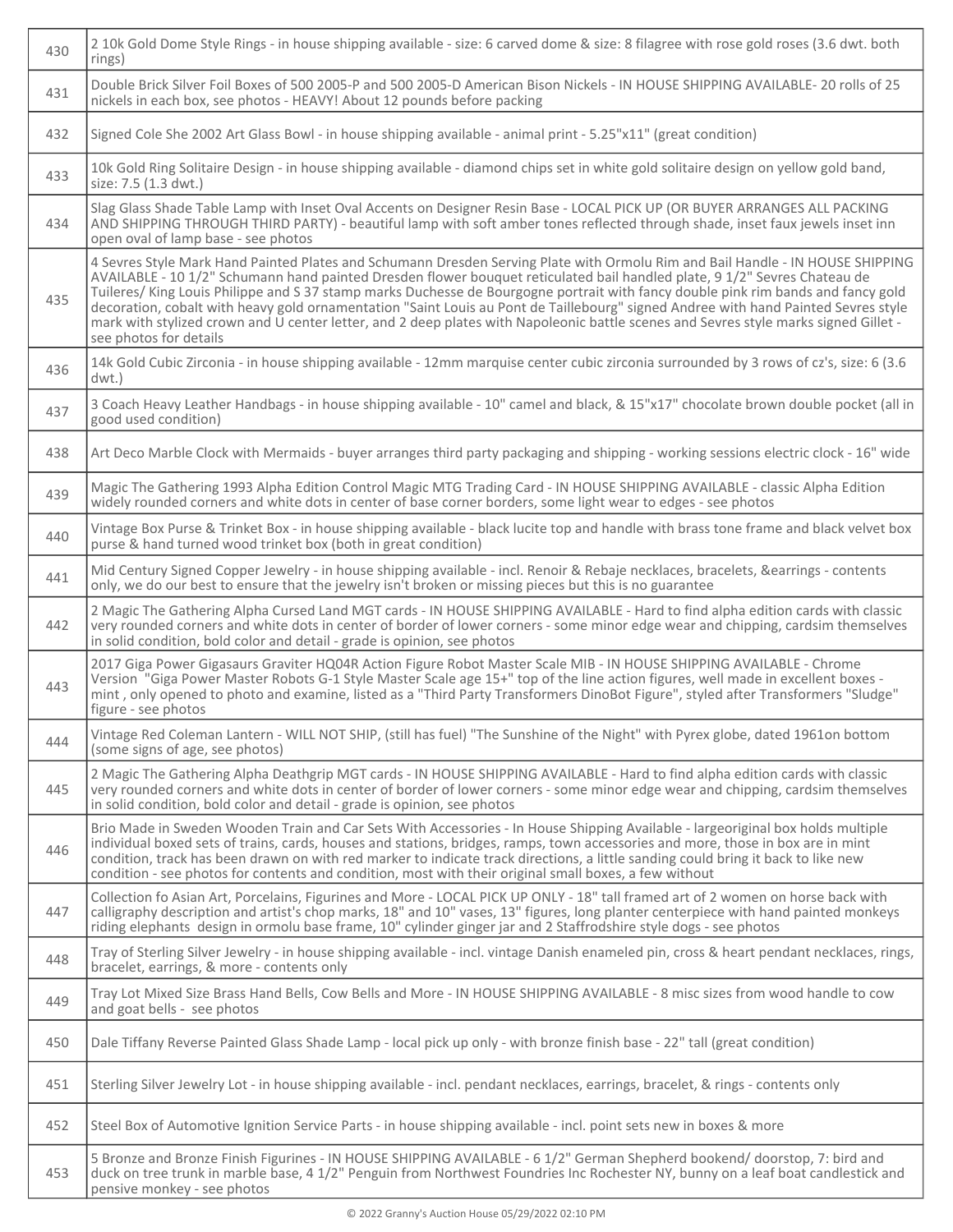| 454    | Tray Lot Of Sterling Silver & Other Silver Jewelry - {local pickup or in house shipping available} Including Carl Art Co. Hinged<br>Bracelet, Hector Aguilar Taxco 840 Silver Necklace, Justa Danmark Link Bracelet, "MFM" 900 silver Aztec bracelet, sterling size 7 ring<br>with freshwater baroque pearl, Liquid silver necklace with Abalone Shell & Amethyst Pendent, Hinged Gemstone Bracelet, Mexico<br>Sterling hinged cuff bracelet, Gold wash on sterling Multi link Cuff Bracelet.                                                                                                                                                                       |
|--------|---------------------------------------------------------------------------------------------------------------------------------------------------------------------------------------------------------------------------------------------------------------------------------------------------------------------------------------------------------------------------------------------------------------------------------------------------------------------------------------------------------------------------------------------------------------------------------------------------------------------------------------------------------------------|
| 455    | Shadow Box Display of Medieval Style Fantasy Knives and Letter Openers - IN HOUSE SHIPPING AVAILABLE FOR KNIVES BUT WILL NOT<br>SHIP CASE - 12 1/2" dagger with slide out side blade hilt accents by United UC 726 and 3 Medieval sword design letter openers set in<br>velvet lined display cate (velvet is old and coming apart, some tears - see photos                                                                                                                                                                                                                                                                                                          |
| 456    | Howard Miller "Rochester" Grandfather Tall Clock Cherry Wood, Moon Phase Working - [Local pickup Only] Model # 610-793, Chimes<br>on 1/4 hour, 3 chimes Westminster, Whittington and St Michael, plus silent. lighted Cabinet.                                                                                                                                                                                                                                                                                                                                                                                                                                      |
| 457    | 10k Gold Ruby Heart Necklace with Matching Earrings - in house shipping available - ruby heart pendant on 18" chain with matching<br>stud earrings                                                                                                                                                                                                                                                                                                                                                                                                                                                                                                                  |
| 457B01 | 2017 Hasbro Transformers Generations G1 TR Titans Return Trypticon MIB (14" x 24" box) - IN HOUSE SHIPPING AVAILABLE - Titan<br>Class, stands 18" tall, comes with Decepticon Necro & Decepticon Full-Tilt incorporated figures, 3 Modes - top of the line action<br>figures, well made in excellent boxes - mint, only opened to photo and examine - see photos, some minor surface box issues, figure<br>still attached to inner box liner                                                                                                                                                                                                                        |
| 458    | Giant Box FULL of Magic The Gathering Cards - IN HOUSE SHIPPING AVAILABLE - 3,500-4,000 cards, exactly as found in estate with the<br>rest of the MTG cards in this auction - lots of common and some uncommon cards, lots of lands, large lots of Urza's Saga, Urza's<br>Legacy, Nemesis, Invasion, Tempest, VI edition, The Dark, Apocalypse, Mercadian Masques, mixed lots of Unlimited, revised, and 4th<br>edition, examples of Legends, Fallen Empires, Ice Age, Alliances, etc., 3 20 side and 4 12 sided dice, and lots more                                                                                                                                |
| 459    | Historic and Presentation Displays of Silver Peace Dollars and Related Coinage - IN HOUSE SHIPPING AVAILABLE - 2 Antique Liberty<br>collection displays from United States Commemorative Gallery (each with Peace dollar, Walking Liberty half dollar, Mercury Dime and<br>Liberty "V" nickel), and "Portraits of Liberty" Peace dollar in capsule with 17c Liberty stamp and info sheet from the Morgan Mint -<br>see photos                                                                                                                                                                                                                                       |
| 460    | 3 Pair of White Gold Pierced Earrings - in house shipping available - 18k gold & diamond studs with screw backs (1.8 dwt. incl.<br>diamonds), 14k wishbone studs, & 14k dangle (1.1 dwt. both pair of 14k gold)                                                                                                                                                                                                                                                                                                                                                                                                                                                     |
| 461    | Tray Lot of Comics Collector Card Unopened Hoby Boxes, Complete Sets and More - IN HOUSE SHIPPING AVAILABLE - 2 1993<br>Deathwatch 2000 16 card jumbo pack hobby boxes (open box, but complete unopened packs) and 4 full basic Deatwatch 2000 card<br>sets, 1993 Skybox Milestone factory sealed hobby box and partial opened set, 1993 Upper Deck The Valiant Era factory sealed hobby<br>box, 1993 The Phantom complete basic card set of 90, partial 1993 Moebius card set, and 1992 Shadow Hawk set, 3 foil packs extra<br>long Spawn 1995 cards (2 sealed, 1 pack opened), 8 misc Tales of the Crypt, and 1 embossed Metalic Wildstorm W.I.L.D. C.A.T.S. card |
| 462    | Used Invicta Akula Model 26048 Platinum Select Day Retrograde Chronograph - {local pickup or in house shipping available} 7 1/2"<br>bracelet, with plastic water proof box. Working sold as is no warranty expressed or implied                                                                                                                                                                                                                                                                                                                                                                                                                                     |
| 463    | Lot Of 6 Esterbrook Fountain Pens - {local pickup or in house shipping available} 3 - Fat Celluloid Screw Cap, 5" Long Capped Fountain<br>Pens, 1 - black (as is case) with 2556, 2 Green Marbled 1-2556 nib, 1-9550 nib, 1- Slender Celluloid Screw Cap 5" Fountain Pen<br>Copper with 9550 nib, 2 - Slender Celluloid Screw Cap, 4 3/4" Long Capped Fountain Pens, 1 -Red with 9550 nib, And 1- Blue with<br>1555 nib. All sold as is no warranty expressed or implied, these are estate pens and have not been serviced.                                                                                                                                         |
| 464    | 4 Pcs Mixed Color and Pattern Antique Carnival Glass - IN HOUSE SHIPPING AVAILABLE, LARGE OVERSIZED BOX CHARGES - Fenton<br>blue Persian Medallion bowl, ruby amberina deep finish fine rib vase, Millersburg Holly Whirl bowl and green rayed compote - see<br>photos for details                                                                                                                                                                                                                                                                                                                                                                                  |
| 465    | Tray Lot Of Sterling & Other Silver Jewelry - {local pickup or in house shipping available} Including Amco 14k gold filled, Winard GF,<br>Hand Made J 800 silver, 12K gold filled and Jade, Taxco sterling, Michael Dawkins, Forstner leaf pin, And More.                                                                                                                                                                                                                                                                                                                                                                                                           |
| 466    | 36 Mixed Date and Condition US Silver Barber Dimes - IN HOUSE SHIPPING AVAILABLE - see photos for dates and condition                                                                                                                                                                                                                                                                                                                                                                                                                                                                                                                                               |
| 467    | New Brahmin & Luciano Pollini Wallets - in house shipping available - Whiskey soft check La Scala wallet, Pecan Zoe Melbourne<br>Wristlet Wallet, & Luciano Pollini tri-fold leather wallet - all brand new with orig. tags                                                                                                                                                                                                                                                                                                                                                                                                                                         |
| 468    | 21 Mercury and 16 Roosevelt Silver Dimes, 5 US MInt Proof and 2 UNC Sets - IN HOUSE SHIPPING AVAILABLE - 21 Mercury silver<br>dimes in album, 4 1950s Roosevelt dimes and 12 1961 UNC silver Roosevelt dimes, pus US Proof Sets 1981 (no sleeve), 1982, 1984,<br>1988 and 1994, UNC sets 1972 and 1989 - see photos                                                                                                                                                                                                                                                                                                                                                 |
| 469    | 10 German WWII Era Silver 5 Reichsmark coins, BU to AU?UNC - IN HOUSE SHIPPING AVAILABLE - 1936-A, 1936-D, 1936-J 1936-F,<br>1937-J. 1938-A, 3 1938-D, 1939-D, some marked on cards with full mintage info, grades from VF+ to AU, varieties, etc - grades are<br>opinions, see photos for full details and conditions                                                                                                                                                                                                                                                                                                                                              |
| 470    | 8" Bronze Sculpture of 2 Dolphins by Dan Parker - IN HOUSE SHIPPING AVAILABLE - Noted Wildlife Artist Dan Parker captures the<br>energy of dolphins asea with contrasting polished finish dolphins snd deep verdigris patinated wave. Many of his pieces are superb<br>sculptures and also are useable as a remembrance urn.                                                                                                                                                                                                                                                                                                                                        |
| 471    | 2 Walt Disney Winnie The Pooh Snow Globes Music Boxes - buyer arranges third party packaging and shipping - "Winnie the Pooh" 7"<br>(music box broken) & 9" battery operated lights with dancing piglet (globe is a little cloudy)                                                                                                                                                                                                                                                                                                                                                                                                                                  |
| 472    | 10k Gold Harley Davidson Pendant Necklace - in house shipping available - 18" black and gold tone ball chain with 10k gold pendant                                                                                                                                                                                                                                                                                                                                                                                                                                                                                                                                  |
| 473    | Tray of 50 Specimen Capsule Cabochon Tigers Eye, Hematite and Other Gemstones - IN HOUSE SHIPPING AVAILABLE - Variety of size<br>and style cabochone cut tiger eye (clasic ovals, round emerald shape, cat's eye and gttear drops) Heatite oval and round cabochons of<br>varied sizes and array of colors of other gemstone cabochons - see photos for details and content                                                                                                                                                                                                                                                                                         |
| 474    | Tray of Sterling Silver Jewelry - in house shipping available - incl. art glass bracelet, hand knotted beaded necklaces with marcasite,<br>flower anklet, child's bracelet with enameled Madonna charm, pins, & more - contents only                                                                                                                                                                                                                                                                                                                                                                                                                                |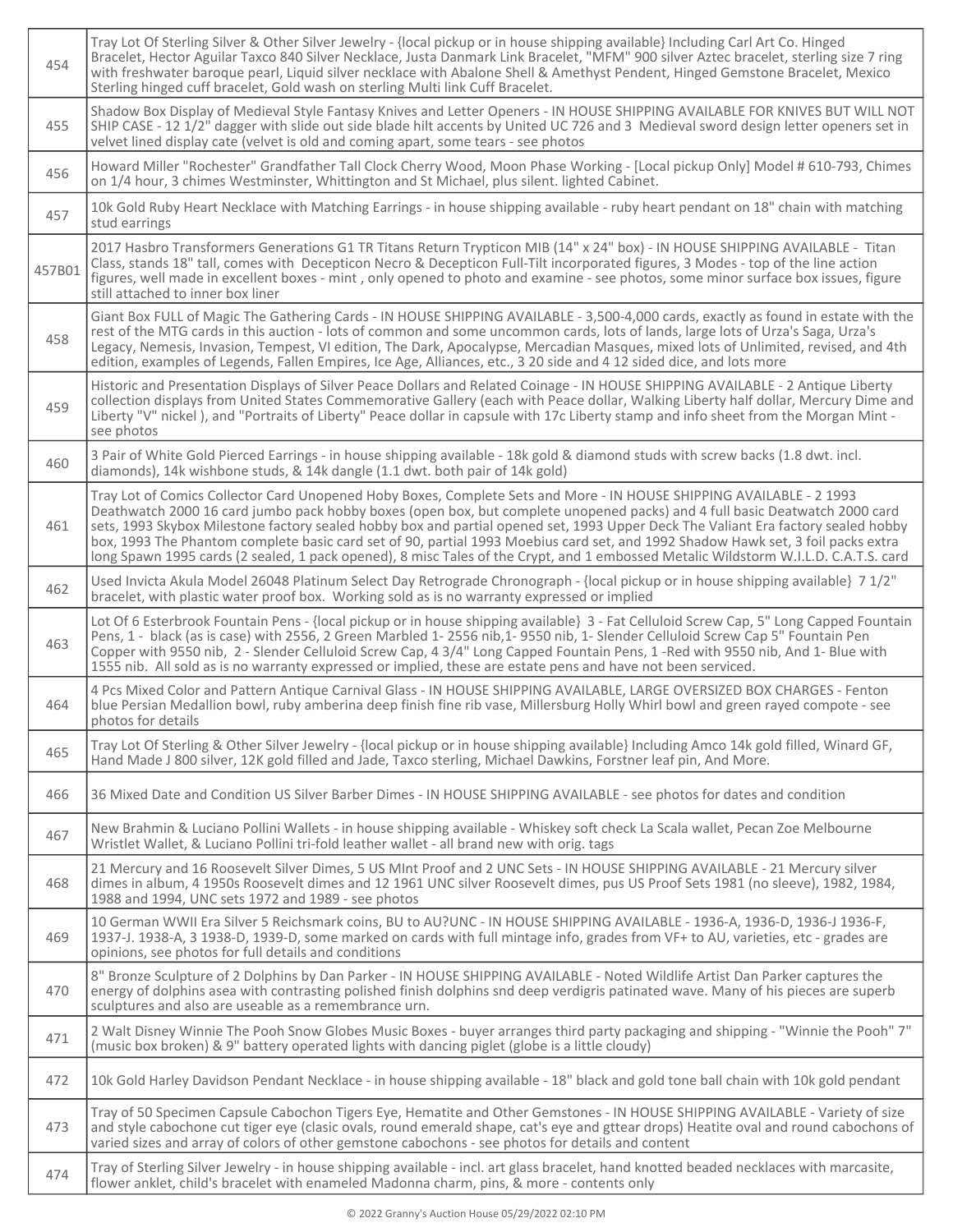| 475 | 85 Reichmark and 52 Reichmark WWII Era German Silver Coins - IN HOUSE SHIPPING AVAILABLE -5 Reichsmark 4 1936-A,1936-J,<br>1937-J, and 2 1938-D, plus Five 2 Reichsmark (1937-D, 1939-A, 1939-B, 1939-D, and 1939-F), many with full mintage, type and<br>grading on card - grades are opinions, see photos for full details and conditions                                                                                                                                                                                                                                                                                                                                                                                                                                                                                                                                                                                    |
|-----|--------------------------------------------------------------------------------------------------------------------------------------------------------------------------------------------------------------------------------------------------------------------------------------------------------------------------------------------------------------------------------------------------------------------------------------------------------------------------------------------------------------------------------------------------------------------------------------------------------------------------------------------------------------------------------------------------------------------------------------------------------------------------------------------------------------------------------------------------------------------------------------------------------------------------------|
| 476 | US, UK, Canada and Mexico 1 Oz Silver Bullion Silver Coins - IN HOUSE SHIPPING AVAILABLE - double carded set with US 2003 1 oz<br>(31.1 grams) .999 fine Silver Eagle and United Kingdom 2002 32.45 grams .958 Britannia silver cameo, Canada 1989 1 ounce 31.390<br>gramc.9999 Silver Maple Leaf in 100th Anniversary box and outer box with COA (30,000 mintage), and UNC Mexico 1948Mo 30 gram.<br>900 Silver 5 Peso coin in capsule in display box - see photos for details                                                                                                                                                                                                                                                                                                                                                                                                                                                |
| 477 | Pair of Skyscraper Art Deco Lamps - in house shipping available - 12" tall (great condition)                                                                                                                                                                                                                                                                                                                                                                                                                                                                                                                                                                                                                                                                                                                                                                                                                                   |
| 478 | Sterling Silver Jewelry - in house shipping available - incl. Murano earrings, pendant necklaces, pins, earrings, charms, & more -<br>contents only                                                                                                                                                                                                                                                                                                                                                                                                                                                                                                                                                                                                                                                                                                                                                                            |
| 479 | Great Collection of Mid Century Purses - in house shipping available - incl. made in Spain Tarkor black suede with fringe, black satin<br>Madison, Corday, orange leather clutch with faux tortoise shell interior, & 4 beaded clutches (all in great condition)                                                                                                                                                                                                                                                                                                                                                                                                                                                                                                                                                                                                                                                               |
| 480 | Vintage Sterling Cufflinks - in house shipping available - in house shipping available - incl. Destino gold filled amber rhinestone set,<br>Swank, Austria set, Oxford set, etc. - contents only                                                                                                                                                                                                                                                                                                                                                                                                                                                                                                                                                                                                                                                                                                                               |
| 481 | Collection of Pendants incl. Sterling Silver - in house shipping available - incl. 4 sterling, crystal, & more - contents only                                                                                                                                                                                                                                                                                                                                                                                                                                                                                                                                                                                                                                                                                                                                                                                                 |
| 482 | 5 Art Glass Paperweights incl. Signed - in house shipping available - signed 1980 Robert Stephen, 2 Joe St. Clair, swirl on pedestal, &<br>turtle with frogs (great condition)                                                                                                                                                                                                                                                                                                                                                                                                                                                                                                                                                                                                                                                                                                                                                 |
| 483 | Used Android AD517 L/E Virtuoso Antigravity Tungsten case with Tourbillon movement - {local pickup or in house shipping<br>available} 48 mm Tungsten case Beautiful black MOP dial Dark Green leather Alligator embossed strap with contrast white stitching<br>Sapphire crystals Exhibition back Limited Edition #0236/1000, Box And Book, small surface scratches on buckle, Working sold as is no<br>warranty expressed or implied                                                                                                                                                                                                                                                                                                                                                                                                                                                                                          |
| 484 | Vintage Lefton Blue Bird Teapot, & More - in house shipping available - #438 tea pot (some minor nicks, photographed), 8" Japanese<br>Relpo #1895 ceramic poodle planter, plus 2 Goebel Sparrows                                                                                                                                                                                                                                                                                                                                                                                                                                                                                                                                                                                                                                                                                                                               |
| 485 | Boxed set of 6 folders "Fathers of Baseball Australian 5 dollar commemorative coins - IN HOUSE SHIPPING AVAILABLE - mint condition<br>in folders of 5 coins each with full info on players and coin info, in sleeves and boxed                                                                                                                                                                                                                                                                                                                                                                                                                                                                                                                                                                                                                                                                                                 |
| 486 | Two 1983 Hasboro Miniature G.I. Joe in Orig. Packaging - IN HOUSE SHIPPING AVAILABLE - fully poseable with attachments -<br>Helicopter Assualt Trooper Airborne & Cobra Intelligence Officer Baroness - damage to Baroness package                                                                                                                                                                                                                                                                                                                                                                                                                                                                                                                                                                                                                                                                                             |
| 487 | case Lot FULL of Proof and Uncirculated US Pennies, Nickels, Dimes and Quarters - Full Luster proof pennies in flips from 1960 to<br>1985, carded pennies from 1959 to 1980s, 3 tubed rolls of pennies (one marked 1959-1979, one 1980-2004 one 1962, 1969-S and<br>1988-S), one Coins of America unopened display wrapper roll of 2009 Lincoln Series Issue 1- Childhood Philadelpha pennies, 6 usmint.<br>gov rolls UNC 2004 Westward Journey Series Jefferson nickels (3 P and 3 D), one bank roll nickels marked in pen "2004 Keel from Fed"<br>and one shrink wrapped roll with 2004 Peace Medal nickel ends, 20 miscproof Jefferson nickels in capsuled 1962-2005, 4 tubes Proof<br>Roosevelt dimes taped closed 1979-S, 1980-S, 1981-S (this roll opened to confirm all as correct date and condition some dirt and<br>wear to top coins) and 1985-S, and 11 misc Quarters incl 2006-P Colorado error withcud back mark |
| 488 | 4 Royal Doulton 4.5" Bone China Girl Figurines - in house shipping available - Tinkle Bell HN1677, Rose HN1363, Peggy HN2038, &<br>Dinky Do HN1677 (great condition)                                                                                                                                                                                                                                                                                                                                                                                                                                                                                                                                                                                                                                                                                                                                                           |
| 489 | Collection of Antique to Vintage German Coins 1874-1980s - IN HOUSE SHIPPING AVAILABLE - Most earlier, some post war to 1980s -<br>4 East Germany, 1923-A 200 mark hyper inflation coin, 5 1 Mark, 10 50 Pfennigs and WWII era Reichspfennigs. 1 20 Pfennig, 27 10<br>Pfennig 1874-1969 incl WWII, 60 5 Pfennig mixed metals, zinc war era, 13 2 Pfennig, 30+ 1 Pfennig, etc - see photos for date details<br>and more detailed content descriptions, many coins have full collectors info on the cards                                                                                                                                                                                                                                                                                                                                                                                                                        |
| 490 | 2 Pcs. of Vintage Glass - in house shipping available - 11" Fenton hand painted 1905-2005 Landmark collection vase in holder & 3<br>footed 5" tall marigold carnival glass ruffle grape and cable bowl exterior (both in great condition)                                                                                                                                                                                                                                                                                                                                                                                                                                                                                                                                                                                                                                                                                      |
| 491 | UNC Clad Kennedy Half Dollars - IN HOUSE SHIPPING AVAILABLE - 20 2005-P Satin Finish Proofs in original Mint cello packs, 17 2005-S<br>Deep Cameo Proofs, 9 1971-S Deep Cameo Proofs, and 21 other unc and cello pack mixed date Kennedy half dollars - see photos                                                                                                                                                                                                                                                                                                                                                                                                                                                                                                                                                                                                                                                             |
| 492 | 1966 Nems Enterprises Inc The Beatles Purple Plastic Disk-Go-Case 45 Record Holder - IN HOUSE SHIPPING AVAILABLE - line drawing<br>of all for Beatles with facsimily signatures on front, worn open close direction sticker on side, actula case is solid and functional -<br>Product of Charter Industries Inc NYC - see photos for details                                                                                                                                                                                                                                                                                                                                                                                                                                                                                                                                                                                   |
| 493 | Franklin Sterling Silver Display Set of 42 The Great Flags of America in Fitted Display Case with Book - IN HOUSE SHIPPING AVAILABLE,<br>FLAGS WRAPPED SEPARATELY - book is still factory sealed, flags are BU mint and display box is fully in tact                                                                                                                                                                                                                                                                                                                                                                                                                                                                                                                                                                                                                                                                           |
| 494 | Techno Marine Women's TM-117001 Cruise Valentine 40mm Watch - {local pickup or in house shipping available} Silver<br>Case, Chronograph Movement Quartz (Battery) Dial Color: White, Bands Red, White Model TM-117001 Case Size 40 mm, Water<br>Resistance 200 m (20 ATM) Band Material: Leather, Silicone with 2 Rubber Red & White Extra Bands And Case Covers, With Box.<br>Working sold as is no warranty expressed or implied.                                                                                                                                                                                                                                                                                                                                                                                                                                                                                            |
| 495 | 2 Royal Doulton and 1 Paragon Lady Figurines - IN HOUSE SHIPPING AVAILABLE - Royal Doulton Prue HN 1996 and Paisley Shawl HN<br>1988, plus Paragon Bone China Paulette figures                                                                                                                                                                                                                                                                                                                                                                                                                                                                                                                                                                                                                                                                                                                                                 |
| 496 | Collection of 6 World Trade Center Remembrance Silver Bullion Coins/ Dollar - IN HOUSE SHIPPING AVAILABLE - 5 2005 "Freedom<br>Tower" \$1 one dollar non-circulating Legal Tender .999 silver commemorative coins of the Cook Islands with NYC Skyline complete<br>with "Freedom Tower" on obverse, old skyline with twin towers on reverse, struck in solid silver and clad in 72mg of silver recovered<br>from Ground Zero (2 pair in display boxes enabling a view of each side and one in as is black case) and God Bless America Twin<br>Towers 1 oz .999 fine silver round - see photos                                                                                                                                                                                                                                                                                                                                  |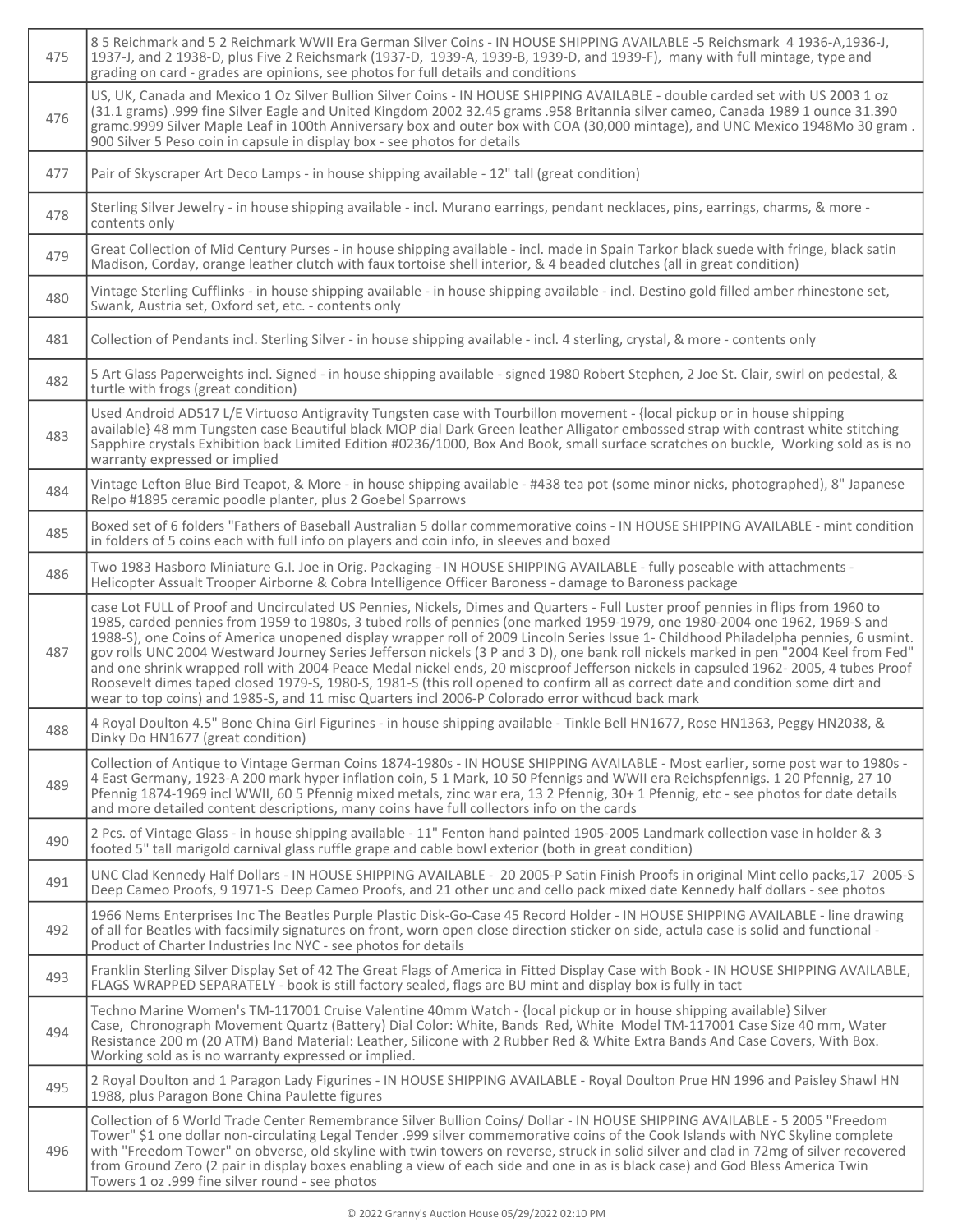| 497 | Vintage Cufflink Collection - in house shipping available - incl. Art Deco gold tone with black star design and red rhinestone, Swank<br>red crystal & more, Anson set, blue crystal black faux pearl set, & more - contents only                                                                                                                                                                                                                                                                                                                                                                                                                                                                                 |
|-----|-------------------------------------------------------------------------------------------------------------------------------------------------------------------------------------------------------------------------------------------------------------------------------------------------------------------------------------------------------------------------------------------------------------------------------------------------------------------------------------------------------------------------------------------------------------------------------------------------------------------------------------------------------------------------------------------------------------------|
| 498 | 2 Antique Porcelain Ceiling Lamp Pulleys - in house shipping available - hand painted coastal scene with light house and ship, 2 pulleys<br>on each, 6.5" long (very good condition)                                                                                                                                                                                                                                                                                                                                                                                                                                                                                                                              |
| 499 | Vintage Neiman Marcus Agate Art Glass Pitcher & Tumblers - buyer arranges third party packaging and shipping - with Neiman<br>Marcus tags, made in Poland (excellent condition)                                                                                                                                                                                                                                                                                                                                                                                                                                                                                                                                   |
| 500 | Fenton Poppy Custard Student Lamp - in house shipping available - 19" tall with orig. chimney (great condition)                                                                                                                                                                                                                                                                                                                                                                                                                                                                                                                                                                                                   |
| 501 | Canada Centennial 1967 Proof / UNC sets - IN HOUSE SHIPPING AVAILABLE - 6 1967 Centennial of Confederation Mint UNC/ Proof like<br>sets in plastic display sets, 1 Set in Ottowa Royal Canadian Mint display case (missing special (?) in top space), 1984 150 year Toronto<br>Commemorative Dollar in capsule, Manitoba 1970 Centennial Dollar and 1967 Canada Confederation Centennial Medal, BC 150 years<br>clad UNC 1992 quarter, 1929 Confederation Diamond Jubilee fob/ medallion of King George V and Queen Mary, 1918 large penny,<br>plus 1918, 1919 and 1920 silver dimes - grades are opinions, see photos for full details and conditions                                                            |
| 502 | Tray of Mostly Sterling Silver Jewelry - in house shipping available - pendant necklaces, bracelets, liquid silver beaded necklaces and<br>bracelet, earrings, shell beaded necklaces, vintage loom necklace, & more - contents only                                                                                                                                                                                                                                                                                                                                                                                                                                                                              |
| 503 | Approx 500 Antique Postcards and 50+ Fold Out Postcards and Souvenir Photo Packs - in house shipping available - great early 1900s<br>Holiday, Santas and embossed Christmas and other holidays, Victorian courting theme card series, souvenir fold outs, Skyscraper,<br>Native American and Western and so much more - See all the photos!!                                                                                                                                                                                                                                                                                                                                                                     |
| 504 | Vittorio Rigattieri for Idea Murano 22" and 14" Pedewtal Art Glass Candlesticks - IN HOUSE SHIPPING AVAILABLE, LARGE<br>OVER PACKED BOX - clear column pedestal with black disc separators, flared conical lip and foot - both with Idea Murano stickers and<br>etched V Rigattieri signatures on base rim                                                                                                                                                                                                                                                                                                                                                                                                        |
| 505 | 15 Pounds Lincoln Wheat Cents, 1910-1958 - in house shipping available - seems to have wide range from early to late wheat pennies<br>- funn to go through!                                                                                                                                                                                                                                                                                                                                                                                                                                                                                                                                                       |
| 506 | Lovely Antique Whiting & Davis Mesh Purse - in house shipping available - air brush floral design (silk lining as is, some wear in paint<br>around clasp)                                                                                                                                                                                                                                                                                                                                                                                                                                                                                                                                                         |
| 507 | 3 Fabrege Inspired Russian Imperial Egg Enameled Metal Collectibles of Varied Sizes - Large emerald egg and gold egg with hatching<br>chick rest in tri foot stands, light green egg is attached to pedestal base - see photos                                                                                                                                                                                                                                                                                                                                                                                                                                                                                    |
| 508 | 2006, 2007 and 2008 US Silver Proof Sets - IN HOUSE SHIPPING AVAILABLE - 2006 Silver Proof Set with basic coinage set and quarter<br>set, folder and COA info sheet, 2007 set of same content plus the 4 Presidential Dollar set, 2008 with all 3 sets plus extra sleeved set<br>of 2008 silver quarters - see photos                                                                                                                                                                                                                                                                                                                                                                                             |
| 509 | German Schierholz Porcelain Candelabra & More - buyer arranges third party packaging and shipping - 16" 4-arm angel candelabra<br>heavily decorated with flowers (tiny chip on one flower), 10.25" Lladro #4981 "Girl Ironing" figurine, & Waterford "Lismore" 7.5" ice<br>bucket (all in great condition)                                                                                                                                                                                                                                                                                                                                                                                                        |
| 510 | Tray Lot of Full Luster UNC/Proof Pennies 1968-2016, Tax Tokens, Large Medallions and More - IN HOUSE SHIPPING AVAILABLE - lots<br>fo carded red luster pennies, 5 UNC rolls, 4 Ike dollars, quarters, dimes and much more - see photos for details                                                                                                                                                                                                                                                                                                                                                                                                                                                               |
| 511 | Collection of Carved Chinese Hard Stone Figures, Animals, Horn Carving and more - IN HOUSE SHIPPING AVAILABLE - 3 1/4" x 4 1/2"<br>jade color stone carving of mythic dragon with cat form figure riding atop with hand carved wooden stand, 1 3/4" x 2 1/2" supine<br>praying figure, 1/2" x 2 1/4" flat supine mythic foo dog/ baby dragon, 2" bird figure, 1 3/4" x 2 1/2" stylized dragon among the waves,<br>23/4" round dark hardstone pendant carving of horse with bird below, monkey on back and bat behind, 5" dark horn carving of lucky<br>fish upon lotus spouting water abundance with calligraphy marks, 3" recumbent water buffalo and 3 1/4" died green stone parrot -<br>see photos for details |
| 512 | 4 Pcs Fenton And Other Marigold Carnival Glass Bowls - IN HOUSE SHIPPING AVAILABLE LARGE BOX CHARGES - Fenton Dragon and<br>Lotus Bowl with rich patinaa, Holly plate, 3 footed Stag and Holly bowl and more                                                                                                                                                                                                                                                                                                                                                                                                                                                                                                      |
| 513 | Used AV123 Subwoofer 650 Watt & Pair Of Onix Rocket ELT LRse Speakers With Metal Stands - [Local pickup or buyer arranges 3rd<br>party packing and shipping]                                                                                                                                                                                                                                                                                                                                                                                                                                                                                                                                                      |
| 514 | Used Dared MP5 Vacuum Tube Amplifier - Fresh From Estate Lights Up. [Local pickup or in house shipping available]                                                                                                                                                                                                                                                                                                                                                                                                                                                                                                                                                                                                 |
| 515 | Faith Coddington Kuchina Acrylic on Canvas Ricky Bell Tribute Painting - IN HOUSE SHIPPING AVAILABLE, LARGE BOX CHARGES - Faith<br>Kuchina was a well known local artist and teacher featured for her Jazz Festival work and written up in local papers. This piece was<br>done as a memorial tribute to Ricky Bell, a Bucs player who died young, exhibition brochure included - 36" x 24" unframed<br>(newspaper clipping not included)                                                                                                                                                                                                                                                                         |
| 516 | AV123 Subwoofer 650 Watt #70646 & 5 Onix Rocket Speakers - [Local pickup or buyer arranges 3rd party packing and shipping]<br>AV123Subwoofer needs new screen or 2 new tits for screen. Onix Rocket Speakers 4 - model ELT LRse and 1 - Onix Rocket ELT Cse                                                                                                                                                                                                                                                                                                                                                                                                                                                       |
| 517 | Well Made heavy pile Gebbeh Tribal Estate Rug - buyer arranges third party packaging and shipping - 102"x70" (fading on one end)                                                                                                                                                                                                                                                                                                                                                                                                                                                                                                                                                                                  |
| 518 | Bird and Botanical Framed Prints, Etchings and Originals - LOCAL PICK UP ONLY - large variety of sizes, styles and conditions - F<br>Mennon 3 color woodblock Mushrooms, Bill Westling signed 67/2500 seal print of Cedar Wax Wings, 3 small ducks on hardboard<br>gouaches by Geo. Barber, wonderful petite colored etching of African crested crane by Dan Mitra signed and numbered, Gould and<br>other antique bird prints, James Audubon Canvas back duck images antique botanicals and more - see photos for content and details                                                                                                                                                                            |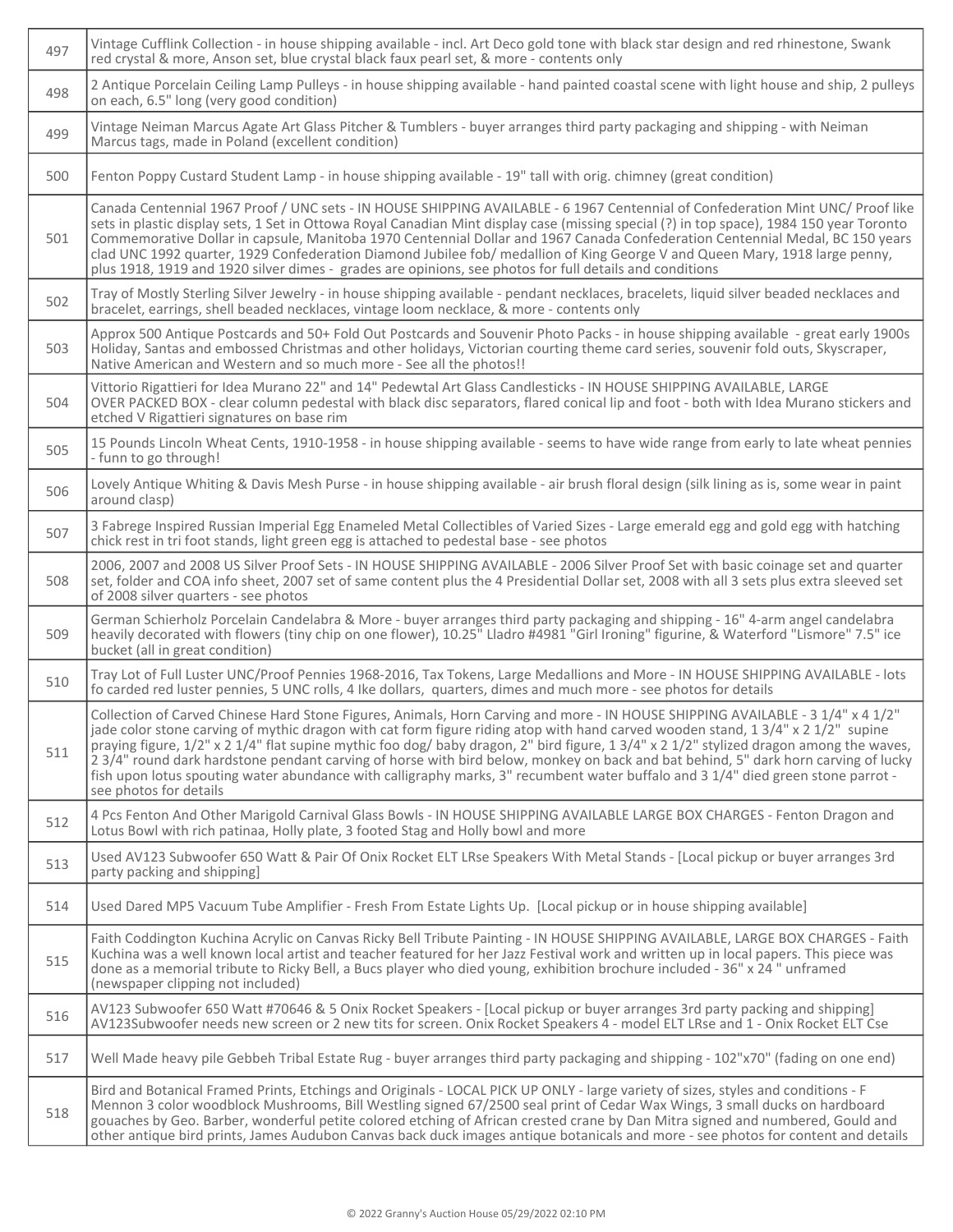| 519 | 60 Vintage Classic Rock and Roll and Jazz Vinyl Record Albums - IN HOUSE SHIPPING AVAILABLE MEDIA MAIL - 4 Yes, 2 The Police,<br>Queen, The pretenders, Uriah Heep, Jethro Tull Santana, Frank Zappa, Stevie Wonder, Sly and The Family Stone, Van Halen, 2<br>Passport, Utopia, 2 ZZ Top, Robert Plant Stills, Lionel Richie, Smokey Robinson, The Yellow Jackets, Saga Cat Stevens, Steely Dan,<br>Patrick Moraz, Mike Rutherford, U Shooz, Tears for Fears, Supertramp, 2 Squeeze, Rare Silk, 2 Jaco Pastorius, Pat Metheny, 2 Wayne<br>Shorter, 2 Kazumi Watanabe, Yo Yo Ma, Moraz- Bruford, Steve Smith, John O'Banion, Vaughn & Violins, Scritti Politti D.S. al Coda,<br>John Scofield, Bob Marley and the Wailers, Steve Morse Band, David Torn, 3 Rush, Uncle Festive, Seals & Croft, - Appear well kept<br>from Musicians estate, random search of a few albums found good condition, all sold as is. - see photos for record names and album<br>cover conditions |
|-----|-----------------------------------------------------------------------------------------------------------------------------------------------------------------------------------------------------------------------------------------------------------------------------------------------------------------------------------------------------------------------------------------------------------------------------------------------------------------------------------------------------------------------------------------------------------------------------------------------------------------------------------------------------------------------------------------------------------------------------------------------------------------------------------------------------------------------------------------------------------------------------------------------------------------------------------------------------------------------------|
| 520 | Washburn Maverick Pro Series Electric Guitar with Soft Carrying Case - buyer arranges third party packaging and shipping - model BT-4<br>/DB (signs of use)                                                                                                                                                                                                                                                                                                                                                                                                                                                                                                                                                                                                                                                                                                                                                                                                                 |
| 521 | Vintage Lawrence Barrett Cigar Curved Porcelain Sign - in house shipping available - colorful sign with lithographed image of the<br>American stage actor Lawrence Barrett (1838-1891) used as an endorsement for these cigar, lots of signs of age with some areas that<br>have been repainted - 32.25"x21.5"                                                                                                                                                                                                                                                                                                                                                                                                                                                                                                                                                                                                                                                              |
| 522 | Vintage 1970's Wood Frame Sofa - local pick up only - 30" tall x 91" wide (some mild signs of age, see photos)                                                                                                                                                                                                                                                                                                                                                                                                                                                                                                                                                                                                                                                                                                                                                                                                                                                              |
| 523 | Hyde Park On Tap 2 Sided Porcelain Sign - in house shipping available - by Crystal Sign Co. St. Louis MO., Hyde Park brewery was<br>based in the Baden area of North St. Louis and they owned many local taverns in the northern part of the city. The Hyde Park beer<br>brand was a major player in the early 1900s prior to prohibition and again after prohibition for many years. In the 1940's they hit<br>their zenith of sales and immediately started to lose market share to Anheuser-Busch and Griesedieck Bros breweries. They were sold<br>and shut down in the 1950's. - 35"x31" (see photos for condition)                                                                                                                                                                                                                                                                                                                                                    |
| 524 | Vintage Geometric Wool Rug - local pick up only - 112"x72" w/ fringe                                                                                                                                                                                                                                                                                                                                                                                                                                                                                                                                                                                                                                                                                                                                                                                                                                                                                                        |
| 525 | Old 6 ft. Flottorp Wood Propellor - buyer arranges third party packaging and shipping - The Flottorp Manufacturing Company of<br>Grand Rapids, Michigan was founded in 1912, making it one of the world's oldest propeller producers. Its founder, Ole Flottorp, was<br>born in Norway, and built his first propeller in 1910. Last photo is only to show the authenticity of the actual label on propellor                                                                                                                                                                                                                                                                                                                                                                                                                                                                                                                                                                 |
| 526 | Mid Century 3 Light Tulip Lamp - buyer arranges third party packaging and shipping - brass finish rods with wood leafs & base, 30.5"<br>tall. 3-wav switch, made in Germany sticker on one shade (great vintage condition)                                                                                                                                                                                                                                                                                                                                                                                                                                                                                                                                                                                                                                                                                                                                                  |
| 527 | Adorable Asian Inspired Wood Stand - local pick up only - curved legs and top raised on brass dowels - 26.5" tall x 18.5" wide x 12.5"<br>deep (very good condition)                                                                                                                                                                                                                                                                                                                                                                                                                                                                                                                                                                                                                                                                                                                                                                                                        |
| 528 | Lot of Baseball, Football, Basketball and Hockey Collector Cards and Memorabilia - LOCAL PICK UP ONLY - case of 24 each 1997<br>Pinnacle Baseball Cards and Football Cards in A Can, varied boxed sets of Baseball Cards and large coLlection of lenticular magic<br>motion cards, boxes of hockey cards, mixed sport albums full of Baseball and Football cards and More - see photos for contents                                                                                                                                                                                                                                                                                                                                                                                                                                                                                                                                                                         |
| 529 | New in Box Hubbard Mark Ultra VIII E-Meter - in house shipping available - never removed from box, shipping box has water stains                                                                                                                                                                                                                                                                                                                                                                                                                                                                                                                                                                                                                                                                                                                                                                                                                                            |
| 530 | Frosted Art Deco Design Mirror - local pick up only - woman with gazelle - 41" diameter                                                                                                                                                                                                                                                                                                                                                                                                                                                                                                                                                                                                                                                                                                                                                                                                                                                                                     |
| 531 | Vintage Taxidermy Snake on Branch, Basket, & Carved Bear - local pick up only - 23" tall branch with snake, 10.5" tall round basket, &<br>15" hand carved Montana wood bear - all with a little bit of wear                                                                                                                                                                                                                                                                                                                                                                                                                                                                                                                                                                                                                                                                                                                                                                 |
| 532 | 1990 John Lennon "Whatever Gets You Through The Night" 51/300 Serigraph with Bag One Arts Inc COA - Limited Edition pencil<br>numbered 51/300 and signed by Yoko Ono Lennon, embossed John Lennon signature stamp center and Yoko Ono Lennon red<br>Japanese seal bottom right, from the 1990 "This is My Story Both Humble and True" series of lithographs printed by hand by Atelier<br>GF, Toronto, Canada on Arches Aquarelle Paper, the entire collection approved and endorsed by The Estate of John Lennon and<br>specially selected and authorized by Yoko Ono Lennon complete with original signed Bag One Arts Inc COA - 17 1/2" x 13" sight<br>double matted in 26" x 21" frame, framed by Imagine Gallery 1993 (some wear to frame)                                                                                                                                                                                                                             |
| 533 | 11 Avalon Hill, 4 GDW and 1 Task Force Boxed Vintage Simuation War Games - Avalon Hill 1962 Waterloo #516, 1965 Blitzkrieg #700,<br>1960s D-Day #508. 1965 The Battle of The Bulge 602, 1976 The Russian Campaign #718, 1964 Afrika Korps #600 and 4 AH Bookcase<br>Games The Guns of August WWI #813, Origins of WWII #810, Rise and Decline of The Third Reich #813, Fortress Europa828 and<br>1776#817, 4 GDW Game Designer's Workshop games (Pearl Harbor - The War Against Japan 1941-1945v#813, Series 120 Games<br>1940 #410, 1941 #413 and 1942 #407) plus 1980 Task Force Sci Fi War of The Worlds"- direct from original Collector's estate,<br>presumed complete, but tile contents unchecked, sold as is, all with rules of play and charts - see photos for contents and details                                                                                                                                                                               |
| 534 | Collection of Estate Snap-on, Blue-Point and Matco Automotive Tools, Etc - local pick up only - air tools (all untested), hammers,<br>pliers, cutters, & more (see photos)                                                                                                                                                                                                                                                                                                                                                                                                                                                                                                                                                                                                                                                                                                                                                                                                  |
| 535 | Ephemera Lot of Antique Postcards, Car Books and Papers, Sheet Music, Magazines, Brochures & More - IN HOUSE SHIPPING<br>AVAILABLE - Lots of great front image postcards (back sides have minor to major issues as they were all removed from scrapbooks),<br>vintage Scientific American magazines, Mar Lieberman art folio, 1943 map of Pinellas county WAY before major growth expansion<br>(toning, wear), Woman's Day and The American magazines, Art Deco design sheet music, Rock and Roll sheet music book collections<br>of The Doors, Beatles and Elvis Presley and more - see photos for more content                                                                                                                                                                                                                                                                                                                                                            |
| 536 | 14 Pcs. Vintage Pyrex - local pick up only - 444 Town and Country & 442 Early American gold on brown cinderella bowls, set of 4<br>primary color nesting bowls, 441, 442, & 443 Butterprint Cinderella bowls, 441 & 443 Amercican brown on white cinderella bowls,<br>442 cinderella bowl, 473 & 475 casserole green Spring Blossom (all in decent vintage condition)                                                                                                                                                                                                                                                                                                                                                                                                                                                                                                                                                                                                       |
| 537 | 3 Japanese Woodblock Prints After Great Masterpieces - LOCAL PICK UP ONLY - Uchida Publishers Sadanobu Hasegawa Snowy Heron<br>Girl Dance, Cherry Blossoms at Arashiyama, from the series Famous Places of Kyōto by Hiroshige (COA claims 1900 print date,<br>inaccurate print info), and No. 3, Warabi Station The Toda River Crossing (Warabi no eki, Todagawa no watashiba) from the series The<br>Sixty-nine Stations of the Kisokaidô Road by Artist Keisai Eisen - all framed under glass                                                                                                                                                                                                                                                                                                                                                                                                                                                                             |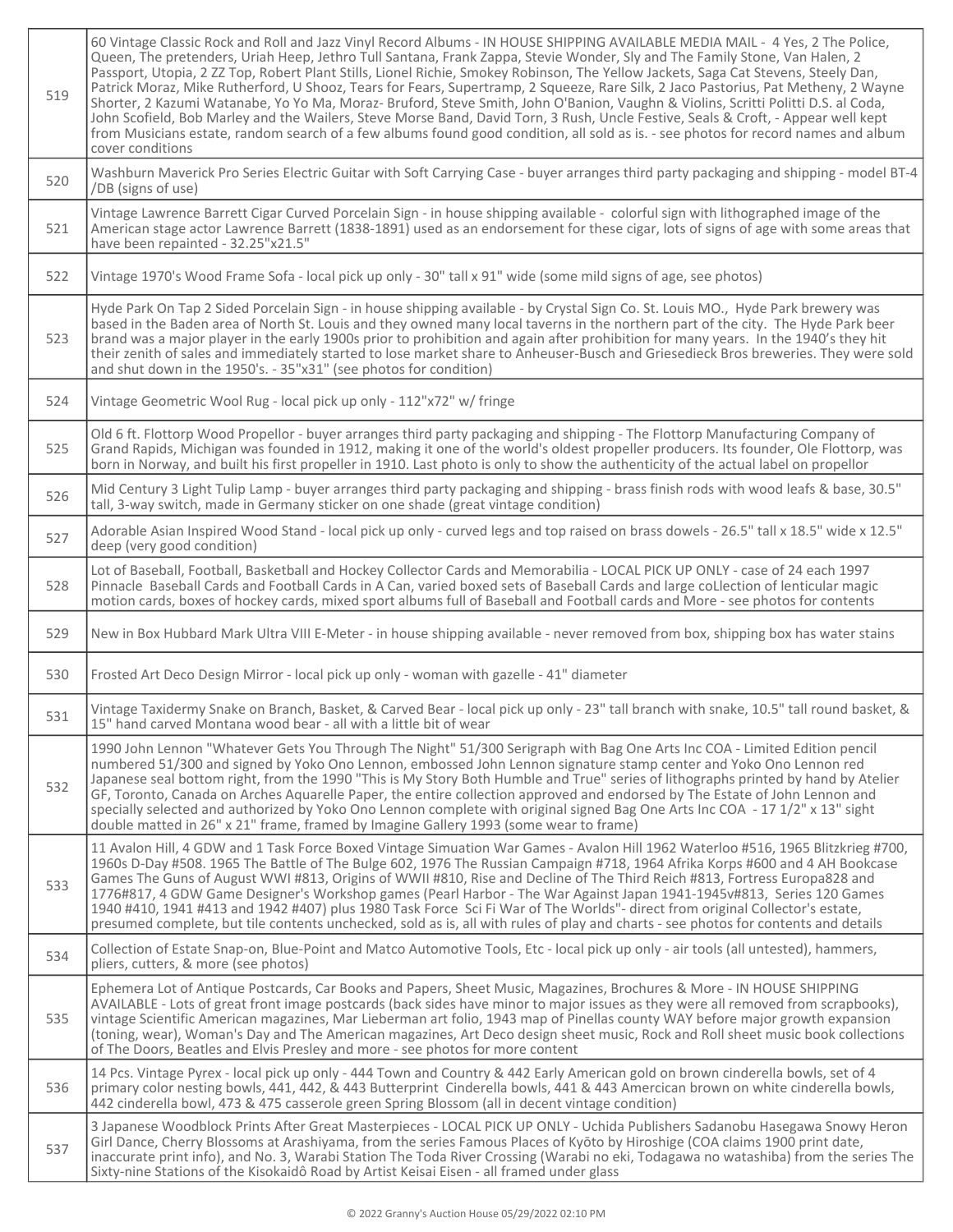| 538 | 15" Doepke Model Toys Pressed Steel Roadster - IN HOUSE SHIPPING AVAILABLE - stamped Model Toys Rossmoyne, Ohio, U.S.A.<br>under removeable folded convertable top slab, metal in good condition, tires marked Doepke, no windshield -see photos for<br>condition and details                                                                                                                                                                                                                                                                                                                                                                                                                                                                                                                                                                                                                                                                                                                                                         |
|-----|---------------------------------------------------------------------------------------------------------------------------------------------------------------------------------------------------------------------------------------------------------------------------------------------------------------------------------------------------------------------------------------------------------------------------------------------------------------------------------------------------------------------------------------------------------------------------------------------------------------------------------------------------------------------------------------------------------------------------------------------------------------------------------------------------------------------------------------------------------------------------------------------------------------------------------------------------------------------------------------------------------------------------------------|
| 539 | Nikon D50 DSLR Camera - in house shipping available - with owners manual (no battery, unable to test, appears to be in great<br>condition)                                                                                                                                                                                                                                                                                                                                                                                                                                                                                                                                                                                                                                                                                                                                                                                                                                                                                            |
| 540 | 14 Pcs Depression Glass, Fenton, Fostoria and Other Vintage Art Glass - LOCAL PICK UP ONLY - pr of 8 1/2" green uranium glass<br>double parrot/lovebird design plates (consolidated?), pink satin princes creamer/gravy, amethyst small pitcher, Fenton blue satin<br>opaque wreathed cherry bowl with orange tree exterior, 2 blue roses on turquoise swan, turquoise satin vase, 2 cameo satin vases<br>with yellow hand painted roses and daisies, beaded melon vase, and Ruby Fostoria Coin oval center bowl and pr candlesticks - see<br>photos                                                                                                                                                                                                                                                                                                                                                                                                                                                                                  |
| 541 | Morris Katz Mid Century Modern Impressionist Oil on Canvasboard Landscape Painting - IN HOUSE SHIPPING AVAILABLE WITH<br>OVERSIZED BOX CHARGES - Morris Katz (1932-2010) free textured brush style of Mediterranean villas with mountain backgrounds,<br>signed Morris Katz '75" lower right on 20" x 24" canvas board in 27" x31 1/2" frame                                                                                                                                                                                                                                                                                                                                                                                                                                                                                                                                                                                                                                                                                          |
| 542 | 2 Carved Masks, Seminole Doll, Onyx Vases, Cross Tile and more - IN HOUSE SHIPPING AVAILABLE - Pr onyx vases, long face mask of<br>light wood and small jaguar head mask, palm fiber seminole doll with cloth dress, Egypt mixed metals plate and earthenware glazed<br>tile with embossed cross                                                                                                                                                                                                                                                                                                                                                                                                                                                                                                                                                                                                                                                                                                                                      |
| 543 | Abraham Yakin Limited Edition 19/98 Hand Signed Embossed Deep Color Serigraph - LOCAL PICK UP ONLY - detailed and colorful<br>embossed aqua tint etching of procession through streets fo Israel in classic Yakin style with embossed Hebrew character along top<br>edge, Israel customs certificate on back "original etching by A Yakin" - double matted under glass in approx 27" x 32 1/2" frame<br>- Abraham Yakin was born in Jerusalem. During the Second World War, he joined the Royal Navy and served three years in the<br>Mediterranean Fleet. During this time he became acquainted with the art of Egypt, Greece, France and Italy. After the war,, he<br>started his artistic training at Bezalel Academy, where he studied with Jacob Steinhardt and Mordecai Ardon. He had his first<br>exhibition In1953 and in 1961 Abraham Yakin won the International Adolphe Neumann Prize in Paris. Works of Yakin are in the Israel<br>Museum, Jerusalem, the Musee d'Art Juif, Paris, and several museums in the Netherlands |
| 544 | First Act Flute - in house shipping available - in carrying case                                                                                                                                                                                                                                                                                                                                                                                                                                                                                                                                                                                                                                                                                                                                                                                                                                                                                                                                                                      |
| 545 | Boston Red Sox Baseball Memorabilia - local pick up only - Boston Red Sox - Fenway Park Brick with Photo, framed promo photos of<br>2007 World Series, 2 framed promo photos of 1918 & 2004 World Series, 2 Kurt Adler nutcrackers, & 2 signed baseballs (see photos<br>for details)                                                                                                                                                                                                                                                                                                                                                                                                                                                                                                                                                                                                                                                                                                                                                  |
| 546 | Original 1950 Annie Get Your Gun with Betty Hutton Framed Movie Poster - LOCAL PICK UP ONLY - copyright 1950 Loew's<br>Incorporated Printed in the USA - good condition, some crease marks, double matted under glass in 36 1/2" x 28" wood frame                                                                                                                                                                                                                                                                                                                                                                                                                                                                                                                                                                                                                                                                                                                                                                                     |
| 547 | Walt Disney Beauty and the Beast Figurines & Ornaments - buyer arranges third party packaging and shipping - 11" Lumiere battery<br>operated night light, 4" Chip ceramic mug, miniature ornaments, 4.5" Belle Bookish Beauty figure, & 5" Lenox Cinderella Mice cup (all<br>in good condition)                                                                                                                                                                                                                                                                                                                                                                                                                                                                                                                                                                                                                                                                                                                                       |
| 548 | Tray Lot of Vintage comic Books and Disney Memorabilia - IN HOUSE SHIPPING AVAILABLE - Disney puzzle classic Disneyland<br>brochure, several movie reels, 40 Vintage Comic Books from X-Men and Marvel, Ren & Stimpy Classic Archie & Disney, Space 1999<br>large size, Cracked, and many more, Fan Magazines, etc - see photos for specifics                                                                                                                                                                                                                                                                                                                                                                                                                                                                                                                                                                                                                                                                                         |
| 549 | 2006 Master Replicas Star Wars Obi-Wan Kenobi Force FX Lightsaber Collectible with Original Box - In House Shipping Available -<br>"Realistic Metal Hilt, Authentic Sound Effects, Glowing Bright Blue Blade, Officially Licensed" - working, with stand, sounds change as<br>lightsaber is moved, on/off sounds, creative realistic play - see photos                                                                                                                                                                                                                                                                                                                                                                                                                                                                                                                                                                                                                                                                                |
| 550 | 2 Unusual Hand Drawn Musings on Paper by Jon Eikenberg - LOCAL PICK UP ONLY (OR BUYER ARRANGES ALL PACKING AND SHIPPING<br>THROUGH THIRD PARTY - BOTH UNDER GLASS -"Inventive Paragons, Custom Vogue Intellectual Mania and Artistic Fanfare (for the<br>Tasteful, Jon Eikenberg, Philadelphia" card affixed to verso fo the first image, matted under glass in 18" x 13" frame, of a preacher<br>man inspiring the brawl between two spirits under a black rain cloud and the second a soft rendition of a pair of close growing trees<br>full of hinted faces in 19 1/2" x 16" frame.                                                                                                                                                                                                                                                                                                                                                                                                                                               |
| 551 | Carousel Erector Set and #46 Empire Steam Engin Toys, Penny Banks and More - Local Pick up Only - Very heavy, if you are sure of<br>cost, you can arrange all packing and shipping through external third party - Erector set is full, may be complete or near complete but<br>unchecked and sold as is. #46 Empire Steam Engine was made 1946-50 and is in excellent condition. City Saving Fund and Trust Co<br>lock box style and open frame work ast iron bank building penny banks, and miniature sad iron                                                                                                                                                                                                                                                                                                                                                                                                                                                                                                                       |
| 552 | 3 Antique Landscape Paintings in Oil, Watercolor and Pastel - local pick up only - Paris cityscape seen from the Seine with view of<br>famous bridge, (small slit in center) in expressive pallet knife 24"x36" oil on canvas with hard to read signature, Western watercolor<br>ranch landscape by renowned California artist Paul Starett Sample (signed Paul Sample bottom right) in 18"x24" frame, & unsigned<br>pastel on paper landscape with oval matt under glass in 15"x26.5" frame - see photos                                                                                                                                                                                                                                                                                                                                                                                                                                                                                                                             |
| 553 | 40+ Pcs Royal Albert Petit Point Bone China Dinnerware - buyer arranges third party packaging and shipping - 8-9.5" & 7-7" plates, 6-<br>5.5" sauce bowls, 9" oval bowl, cream, sugar, & liner, 8 sets cups & saucers (all in good condition)                                                                                                                                                                                                                                                                                                                                                                                                                                                                                                                                                                                                                                                                                                                                                                                         |
| 554 | Collection of 12 Pcs. Dedham Potting Shed Ceramics - buyer arranges third party packaging and shipping - 14" - 3" bunnies, 8"x11"<br>covered casserole, 8" plate, candlestick, & mitten ornaments (all in good condition)                                                                                                                                                                                                                                                                                                                                                                                                                                                                                                                                                                                                                                                                                                                                                                                                             |
| 555 | Carved Serpentine Jade Desk Sculptures, and Bi Stones - IN HOUSE SHIPPING AVAILABLE - 2 jade colored serpentine carved bi stones<br>in shadow box frames, $2 \frac{1}{2}$ " x 4" turtle dragon figure with stand, $2 \frac{3}{4}$ " Foo dog, $2 \frac{1}{4}$ " turtle shell dragon carving with lucky<br>money ingot on back, 2 1/4" square pillow form paperweight with carved dragon seal design, and 1 1/2" horse figure -SHIPPING<br>NOTE! If you want this item shipped, we will do our best to pack carefully and all items should arrive in good repair, but due to rough<br>package treatment and the way shadow boxes are made, we will not guarantee glass on display pieces to arrive intact.                                                                                                                                                                                                                                                                                                                              |
| 556 | Beaver Brand Made in Germany 10 Button Antique Accordion - IN HOUSE SHIPPING AVAILABLE - blue bellows, black boards and fancy<br>chased cut metal corner protectors and decorations                                                                                                                                                                                                                                                                                                                                                                                                                                                                                                                                                                                                                                                                                                                                                                                                                                                   |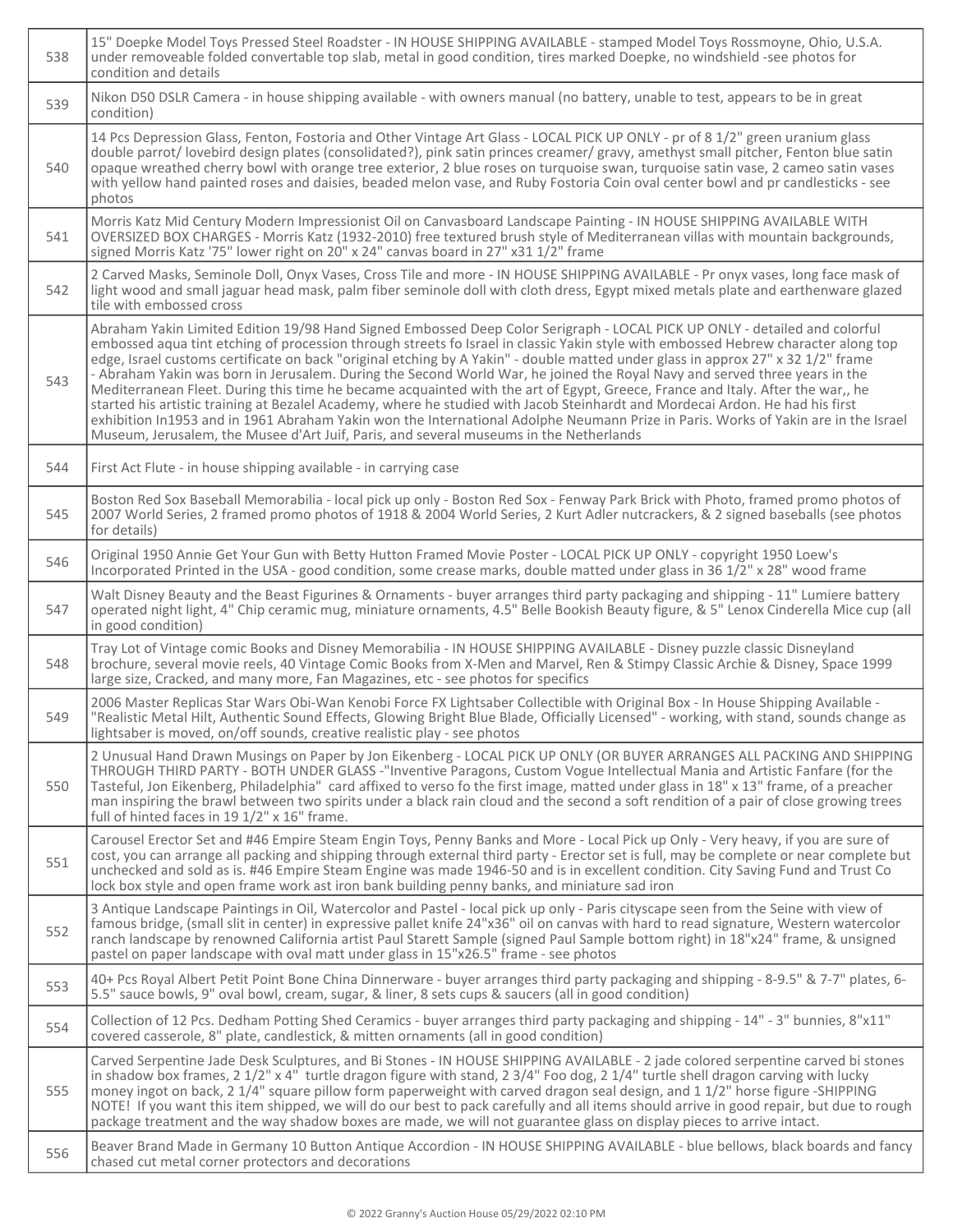| 557 | Estate Collection of Diecast Racing and Other Cars - local pick up only - 2 Mac Tools John Force Castrol GTX funny cars in orig. boxes &<br>2 not in boxes, #88 Dale Jarrett clear UPS & Ford Credit NASCAR's, VW bus, untested Chrysler RC & more (as is, no guarantee of<br>condition)                                                                                                                                                                                                                                                                                                                                                                                                                                                                                                                                                                                                                                                                                                                                                                                                                                                        |
|-----|-------------------------------------------------------------------------------------------------------------------------------------------------------------------------------------------------------------------------------------------------------------------------------------------------------------------------------------------------------------------------------------------------------------------------------------------------------------------------------------------------------------------------------------------------------------------------------------------------------------------------------------------------------------------------------------------------------------------------------------------------------------------------------------------------------------------------------------------------------------------------------------------------------------------------------------------------------------------------------------------------------------------------------------------------------------------------------------------------------------------------------------------------|
| 558 | 19 Pcs Retro Glass Vases, Amber Tiara Ware, Fenton Milk Glass Hobnail and Other vintage Glass - LOCAL PICK UP ONLY - 3 varied<br>MCM retro colored art glass swung and novelty vases in orange, ambers and controlled bubble ruby, Tiara pattern amber serving<br>plate and platter with center indent, basket, 2 deep bowls, low fruit compote, and covered butter, 2 Fenton Milk Glass Hobnail<br>bulbous base vases, compote, Tiffin milk glass poppies embossed vase, pr amber hobnail base sewing lanterns with anmbe rchimneys<br>(one chimney with fitter chip), green glass cake salver and enameled cranberry flash favor vase - SEE PHOTOS                                                                                                                                                                                                                                                                                                                                                                                                                                                                                            |
| 559 | Tray Lot of Varied Comic Super Hero Hobby Boxes of Booster Packs and Sets and More - IN HOUSE SHIPPING AVAILABLE - 5 Plasm<br>Zero Edition factory sealed Hobby packs, 2 1993 Plasm 2nd Edition card albums and 2 wrapped full set packs plus extras, 1994<br>Wildstorm Set 1 Chromium Trading Card Hobby Box, WILD C.A.T.S. Deluxe Trading Cards Hobby box, plus full boxed basic set, misc<br>loose cardswith Wolverine, Young BloodMario Bros, Star Trek Deep Space Nine and more, Over Power DC and Marvel playing card<br>decks, - see photos for content details                                                                                                                                                                                                                                                                                                                                                                                                                                                                                                                                                                          |
| 560 | 2 Antique Cruet Sets - buyer arranges third party packaging and shipping - amber glass holder with 4 pc. diamond pattern inserts &<br>silver plate holder with 4 pc. cut glass inserts (tallest has chip on rim and doesn't appear to match the rest)                                                                                                                                                                                                                                                                                                                                                                                                                                                                                                                                                                                                                                                                                                                                                                                                                                                                                           |
| 561 | Vintage Acorn Gumball Machine - buyer arranges third party packaging and shipping - glass jar with metal body (center rod has been<br>cut)                                                                                                                                                                                                                                                                                                                                                                                                                                                                                                                                                                                                                                                                                                                                                                                                                                                                                                                                                                                                      |
| 562 | Vintage Animal Figurines, Retro Ceramic and Other Novelties - LOCAL PICK UP ONLY - 12" leather wrap hand painted zebra, 10"<br>ceramic elephant iwth applied plastic tusks, ceramic lamb planter USA mark on base, little lady figure and boot house, double leaf<br>divided relish and cabbage basket of lemons, round Incolay box and pr Resin dog bookends - see photos for more details                                                                                                                                                                                                                                                                                                                                                                                                                                                                                                                                                                                                                                                                                                                                                     |
| 563 | Adult Theme Pin Up Fantasy and Related Trading Card Sets - - IN HOUSE SHIPPING AVAILABLE - Bunny Yeager's Bettie Page factory<br>sealed hobby box and playing card deck, 1 complete and 1 near complete Boris Vallejo Series 1 and 2 complete "Boris 3 All-Prism<br>Images" sets, factory sealed sets with California Dreaming girls Holo Pleasures, inc holograph and stereograph card, 1995 Playboy -<br>The April Edition hobby box and Easy Riders Series 1 limited to 49,900 Tin of metal cards - see photos                                                                                                                                                                                                                                                                                                                                                                                                                                                                                                                                                                                                                               |
| 564 | Tray lot of 1990s Coca Cola, Collector Cards in Boxes - IN HOUSE SHIPPING AVAILABLE - 1994 factory sealed Metal Art Coca-Cola<br>Collector's Cards tin with 20 metal cards, 2 Sprint Phone Cards/ Cels Premium Collection basic card sets (old advertising images set in<br>clear plastic cards, one basic set complete 1-50, the other set 6-50), 2 factory sealed 1994 Collect-A-Card Series 3 hobby boxes, 1994<br>Super Premium Collection hobby box (24 packs), factory sealed 1995 Coke Caps hobby box, complete Super Premium basic set of 60,<br>and more                                                                                                                                                                                                                                                                                                                                                                                                                                                                                                                                                                               |
| 565 | 6 Albums Of Space Exploration, Flight and Related Postal Cachets and First Day Covers - IN HOUSE SHIPPING AVAILABLE - Including<br>NASA mission detailed picture envelopes OF MISSION details and stages, 1960s throughout the 1970s and many 1980s-1990s -<br>Apollo, Gemini, Space Shuttle, Viking, Pioneer and more, Skylab, earlier plane covers, First run Air Mail events, Space Log newsletter<br>of event timelines and covers relating to them and lots more, see photos, only a few details shown                                                                                                                                                                                                                                                                                                                                                                                                                                                                                                                                                                                                                                     |
| 566 | Large Collection of Coin Reference Books With Cherry Pickers, Die Varieties and More - IN HOUSE SHIPPING AVAILABLE MEDIA MAIL -<br>Fifth and Six Volume 1 half cent to nickel and fourth edition volume 2 half dime to morgan dollar Cherry Pickers books, The Official<br>Red Book Sheild and Liberty Nickels, Buffalo and Jefferson Nickels, and Flying Eage and Indian Head Pennies, Well Ussed The<br>Authoritive Reference on Three Cents Nickels Third Edition by Fletcher and Flynn, Getting Your Two Cents Worth David Flynn, The<br>Shild Five Centrs Series by Fletcher, Treasure Hunting Liberty Head Nickels Van Note and Flynn, 1997 Blue Book of US Coins by<br>Yeoman (54th Edition), Die Picture adn Fuld/Moore Listing Update of Revised Fourth Edition Patriotic Civil War Tokens, Medallic<br>Portraits of Washington 2nd Ed., pocket quick reference to misplaced dates, penny albums, Peace Dollars double view album and<br>more - see photos                                                                                                                                                                             |
| 567 | Pr of Athlete Signed Converse All Star Mens Size 9 (Womens 11) Tennis Shoes - IN HOUSE SHIPPING AVAILABLE - Both shoes signed<br>with different athlete's jersey numbers 49 and 26 (76?) - Sorry, not a major sports guy, don't know the athlete, team or any more<br>details - see photos and maybe you can uncover the mystery!                                                                                                                                                                                                                                                                                                                                                                                                                                                                                                                                                                                                                                                                                                                                                                                                               |
| 568 | Pre-Owned Heavy Leather Coach Computer/Work Bag & Dusty Rose Laundry Bucket Bag - in house shipping available - 12" coach bag<br>in excellent condition & Shelli Segal vegan bag (well used, see photos)                                                                                                                                                                                                                                                                                                                                                                                                                                                                                                                                                                                                                                                                                                                                                                                                                                                                                                                                        |
| 569 | Framed Mid 1800s Plate Etchings of Mexican American War, Fashion Prints English Castles and More - IN HOUSE PICK UP ONLY (or<br>buyer arranges all packing and shipping, All have glass fronts) - 10 1/2" x 12 1/2" framed under glass etchings of Spanish American<br>War from the 1840s including General Taylor at Monterey, Gen. Scott Entering The City of Mexico, Battle of Chapultepec, battle of<br>Vea Cruz, and Equestrian Photo of General Santa Anna (all with original artist and engraver info at corners, shown in photos),<br>unmarked general portrait, World costume plate of basic dress in Mexico circa 1855, beautifully hand colored detailed etching of<br>Chinese court/elite interior family scene, hand colored etchings fo The Narrows Seen from Staten Island, 2 hand colored etchings of<br>English castles "London published by and Chapman & Hall May 1 1847 - Horsham Hall, Essex" and Sizergh Hall, Westmoreland", and 2<br>Fanny Courbaux Del (one dated 1836) fashion prints of two women with rich hand colored tints - see photos for comparative sizes,<br>condition and details - all framed under glass |
| 570 | 2 Albums and Multiple Loose Gold Plated Baseball Cards released by th Danbury Mint - IN HOUSE SHIPPING AVAILABLE - first series<br>album has 48 of 52 cards (missing Eddie Collins, Lefty Gomez, Walter Johnson, Tris Speaker) secondseriesalbum has 12 of 48 plus 24<br>non repeat cards plus 6 duplicates from other lots                                                                                                                                                                                                                                                                                                                                                                                                                                                                                                                                                                                                                                                                                                                                                                                                                     |
| 571 | Vintage Style Poster Decoupaged on Canvas - in house shipping available - "Streamlining Through Wonder Florida" - 22"x28" (tear to<br>print on bottom left corner)                                                                                                                                                                                                                                                                                                                                                                                                                                                                                                                                                                                                                                                                                                                                                                                                                                                                                                                                                                              |
| 572 | Vintage "Meet The Beatles" Gold Record Fan Art Custum Cut Matt Wall Art by Fab & Gear - LOCAL PICK UP (OR BUYER ARRANGES ALL<br>PACKING AND SHIPPING THROUGH THIRD PARTY - 26 1/2" x 20 1/2" frame, 24k gold plated Meet The Beatles Album, mounted in<br>front of record album cover in letter box custom cut matt with inst box cut for "This Special Edition Gold Plated Record Presented in<br>Recognition of The Prestigious Achievement in Reaching Million Seller Award Status" plaque, 14k gold plated seal affixed bottom<br>right - Assembled by "Fab & Gear!" 27 Market St Ipswich Mass - some scuffs to plexiglass front, see photos for details                                                                                                                                                                                                                                                                                                                                                                                                                                                                                    |
| 573 | Collection of Coca-Cola Trucks & More - in house shipping available - incl. 6 pack of 10 oz. bottles in wood carrying case, pegboard<br>empty bottle carrier, die-cast trucks in orig. boxes, by Siku, Remco, Buddy L, & more                                                                                                                                                                                                                                                                                                                                                                                                                                                                                                                                                                                                                                                                                                                                                                                                                                                                                                                   |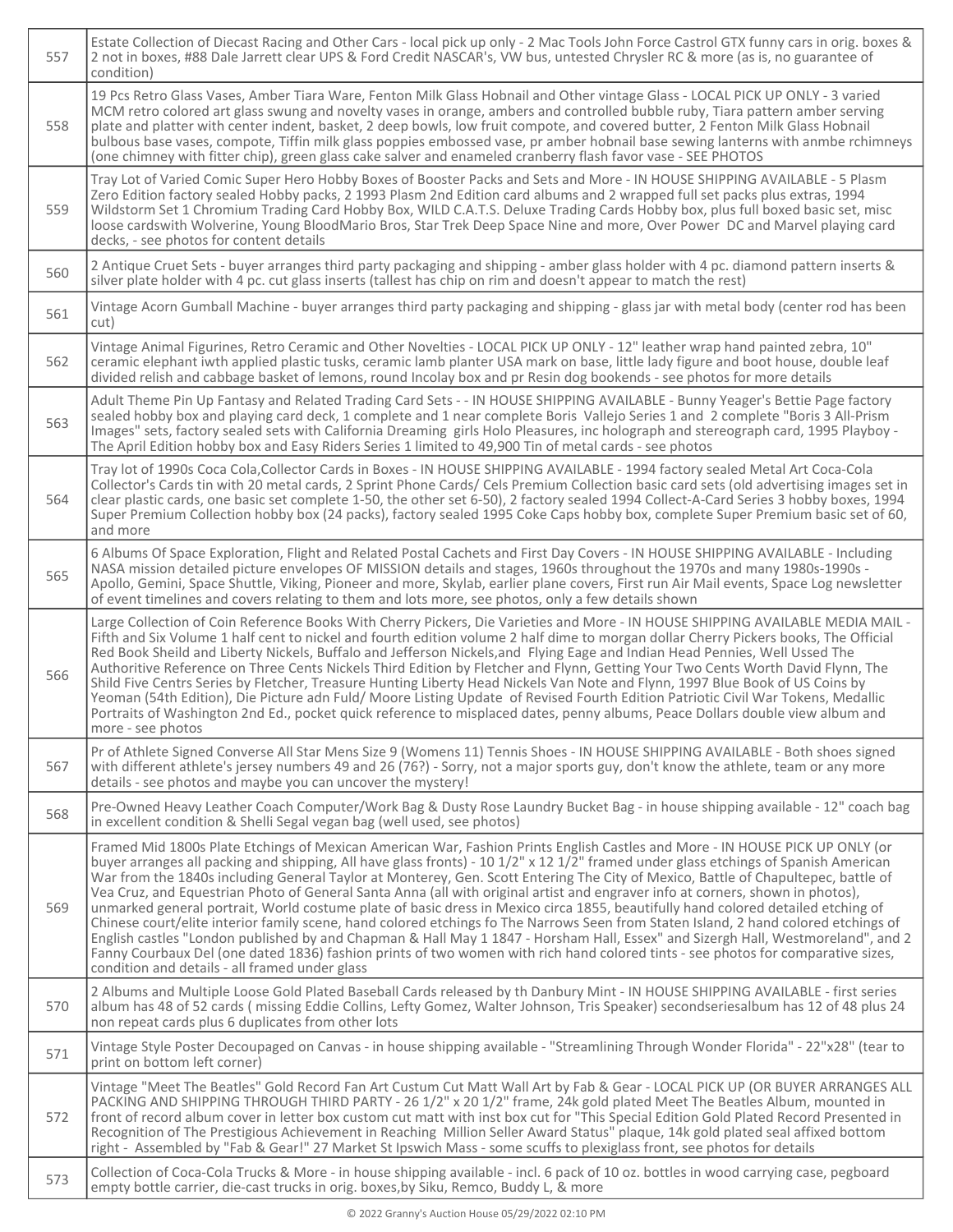| 574 | 1917 Bristol Steel Fishing Rods Calendar by Phillip R Goodwin - Image of couple sheltering from the rain under a canoe, Bristol Steel<br>Fishing Rods embossed underneath in gold, silver "Meeks" Reels and "Blue Glass" Reels to each side of 1917 calendar and "The<br>Horton Manufacturing Company" below - cracking to paper and image from rolling and unrolling, highly sought after fishing<br>memorabilia - see photos for details                                                                                                                                                                                                                                                                                                                                                                                                                                                                                                                                                                                                                                                                              |
|-----|-------------------------------------------------------------------------------------------------------------------------------------------------------------------------------------------------------------------------------------------------------------------------------------------------------------------------------------------------------------------------------------------------------------------------------------------------------------------------------------------------------------------------------------------------------------------------------------------------------------------------------------------------------------------------------------------------------------------------------------------------------------------------------------------------------------------------------------------------------------------------------------------------------------------------------------------------------------------------------------------------------------------------------------------------------------------------------------------------------------------------|
| 575 | Victor Moscoso 1967 Neon Rose Psychedelic Concert Poster N-5 Sopwith Camel Original - IN HOUSE SHIPPING AVAILABLE ROLLED IN<br>TUBE - Super example of Surrealist/Psychedelic imagery, this was the original poster run with "c Neon Rose Moscosco" embossed<br>lower right on 20" x 14" paper. Moscoso's Neon Rose posters for The Matrix brought his work international attention during the<br>Summer of Love 1967. He had pioneered the use of vibrating colors to create the 'psychedelic' effect in poster art. About that<br>Moscosco said, "The musicians were turning up their amplifiers to the point where they were blowing out your eardrums. I did the<br>equivalent with the eyeballs" Victor Moscoso also was the first of San Francisco's "Big Five" psychedelic poster artists to have his<br>posters shown in the Museum of Modern Art in New York. His work is in the Victoria and Albert Museum in London, and in the<br>Library of Congress. The Neon Rose Series of posters is one of the crown jewels of the psychedelic poster era.                                                            |
| 576 | Collection Waterford Crystal - buyer arranges third party packaging and shipping - 2 sets of 4 HSN Marquise footed goblets, 6" & 4"<br>tall bowls, 8" pitcher, & 9" vase (all in good condition)                                                                                                                                                                                                                                                                                                                                                                                                                                                                                                                                                                                                                                                                                                                                                                                                                                                                                                                        |
| 577 | Large Lot of Prints incl Charles France Signed & And Numbered Wildlife, Watercolor Studies and Other Unframed Art - Local Pick<br>Up Only - Artist signed and numbered botanical color etchings by Dan Mitra and Others, large size Charles Frace Peregrine Falcon,<br>Seagull, Snow Leaport and White Tiger, Richard timm signed Lynx, shell prints and more                                                                                                                                                                                                                                                                                                                                                                                                                                                                                                                                                                                                                                                                                                                                                           |
| 578 | 3 Charles Bibb Bold Color Limited Ediiton African American Inspired Large Framed Art Prints - all signed and numbered<br>"Enlightenment" 1339/1500 figure wrapped in comfortable robes reading a book Commemorating the United Negro College Fund in<br>43 1/3" x 34" frame, Urban Knight 531/1300 in 44" x 22" frame and "Ebony" IV 522/1500 in 39" x 27" - Charles Bibbs artwork<br>manages to fuse African, African American and Native American cultural themes, to make powerful cross cultural statements. His<br>work is thought provoking and capable of arousing strong emotions regardless of ethnic, gender and generational affiliation.<br>Although he may have an idea or vision in mind when painting a particular piece, Charles prefers each individual who views his work<br>to gain a personal vision from his artwork. Across the board, his renderings convey a deep sense of spirituality, majesty, dignity,<br>strength and grace. It is sufficient to say, however his works are viewed, whatever individual emotions they may evoke, they remain<br>characteristically and recognizably Bibbs. |
| 579 | 2 Gently Used Stuart Weitzman Leather Shoulder Bags - in house shipping available - white and black leather flip top with orig. boxes<br>and dust bags (very mild signs of use) both made in spain and each retail for \$270.00                                                                                                                                                                                                                                                                                                                                                                                                                                                                                                                                                                                                                                                                                                                                                                                                                                                                                         |
| 580 | Huge Collection of Vintage Dog Figurines - in house shipping available - approx. 40 incl. 3" Art Deco on blue mirrored glass, carved<br>wood, chalk, glass, composite, painted metal, porcelain and ceramic incl. English, Danish, & French makers (all in good condition)                                                                                                                                                                                                                                                                                                                                                                                                                                                                                                                                                                                                                                                                                                                                                                                                                                              |
| 581 | 11 Longaberger Baskets - incl. Collector's Club - 2003 mini Easter in orig. box, 1998 Glad Tidings, 2001 Whistle Top, 1998 double<br>handle Membership, & 2007 Membership, 2002 mini cake, 2001 Twinkle-Twinkle Star Tree Trimming, 2001 Lucky You, 1990 mini w/<br>ceramic bowl, 1993 Vegetable, & 2002 storage solutions baskets                                                                                                                                                                                                                                                                                                                                                                                                                                                                                                                                                                                                                                                                                                                                                                                      |
| 582 | Collection of Vintage Art Glass - buyer arranges third party packaging and shipping - incl. two 11" vases, 14" pinch vase, 7" owl, blue<br>rim bowl, 6" green swirl bowl vase, & 3" blue square (all in great condition)                                                                                                                                                                                                                                                                                                                                                                                                                                                                                                                                                                                                                                                                                                                                                                                                                                                                                                |
| 583 | L Brody WWII Abstract Realism Oil On Canvas Battle Landscape Painting - IN HOUSE SHIPPING AVAILABLE, ART BOX CHARGES -<br>abstracted landscape with cement bunker jutting from hillside, earthy red and brown colors and abstracted forms evoke the cold feel<br>of conflict with explosions in the sky behind signed L Brody lower right, slight fraying to burlap matt top right corner                                                                                                                                                                                                                                                                                                                                                                                                                                                                                                                                                                                                                                                                                                                               |
| 584 | 2 New with Tags Brahmin Leather Crossbody Bags - in house shipping available - Melbourne belle red & Melbourne pecan Sloan<br>Camera bag - both new with tags                                                                                                                                                                                                                                                                                                                                                                                                                                                                                                                                                                                                                                                                                                                                                                                                                                                                                                                                                           |
| 585 | 8 Watercolor Landscapes and Harbor Scene Paintings - LOCAL PICK UP ONLY - beautiful small and narrow watercolor and gouache<br>landscapes - upright scene by Saunier, panoramic view signed E A Pesily 1871, HW Dyer verdent green andscape watercolor, sepia<br>tone forest path to meadow, R Munier 1927 church watercolor, and Sialboats in harbor signed Jangert - see photos for sizes,<br>conditions and details                                                                                                                                                                                                                                                                                                                                                                                                                                                                                                                                                                                                                                                                                                  |
| 586 | Vintage Scooter, Hunting Knives, & Advertising Marbles - local pick up only - Nicola wood scooter with hard wheels, 3 hunting knives<br>with leather sheaths, & 50 advertising marbles (Nascar, Texaco, Mobil, Valvoline, sports teams, railroads, & more)                                                                                                                                                                                                                                                                                                                                                                                                                                                                                                                                                                                                                                                                                                                                                                                                                                                              |
| 587 | 7 Postal First Day Cover Albums - IN HOUSE SHIPPING AVAILABLE - 2 State Bird and Flower Albums, Historic Events and Revolutionary<br>Battles, Famous People, stamp printed envelopes, First Man on the Moon, and more - see photos only a few details pictured.                                                                                                                                                                                                                                                                                                                                                                                                                                                                                                                                                                                                                                                                                                                                                                                                                                                         |
| 588 | Longaberger Dinnerware - buyer arranges third party packaging and shipping - incl. 3 pc. Fruit Medley pitcher w/2 cups, basket<br>weave pitcher, Christmas mugs & 1 pint crock, 3 pcs. Vitrified pie plate & 2 covered casseroles plus 2 salt & pepper shakers                                                                                                                                                                                                                                                                                                                                                                                                                                                                                                                                                                                                                                                                                                                                                                                                                                                          |
| 589 | Lot Of 66 Easton Press Leather Bound With Gold Page Edges The Library Of The Presidents Books - {Local Pick Up Only} Because I Will<br>Not Smell Them For You. These books came from a SMOKERS ESTATE. LOOK LOOK LOOK at the photos For Titles                                                                                                                                                                                                                                                                                                                                                                                                                                                                                                                                                                                                                                                                                                                                                                                                                                                                          |
| 590 | Pre-Owned Paloma Picasso White Leather Crossbody Bag - in house shipping available - made in Italy, strap adjusts for crossbody or<br>shoulder - 12" wide x 9" tall, with dust bag (some mild stains on lining)                                                                                                                                                                                                                                                                                                                                                                                                                                                                                                                                                                                                                                                                                                                                                                                                                                                                                                         |
| 591 | Pair of PreSonus E4.5 Speakers - in house shipping available - 9.5" tall (working)                                                                                                                                                                                                                                                                                                                                                                                                                                                                                                                                                                                                                                                                                                                                                                                                                                                                                                                                                                                                                                      |
| 592 | Vintage Integra Onkyo Stereo As Is - buyer arranges third party packaging and shipping - tuner (appears to be working), preamplifier<br>(tape 2 knob doesn't work), compact disc player (doesn't open), & power amplifier (appears to be working)                                                                                                                                                                                                                                                                                                                                                                                                                                                                                                                                                                                                                                                                                                                                                                                                                                                                       |
| 593 | Geisha Riding a Dragon Wall Panel - local pickup only - applied technique on black board framed panel 41.5"x28"                                                                                                                                                                                                                                                                                                                                                                                                                                                                                                                                                                                                                                                                                                                                                                                                                                                                                                                                                                                                         |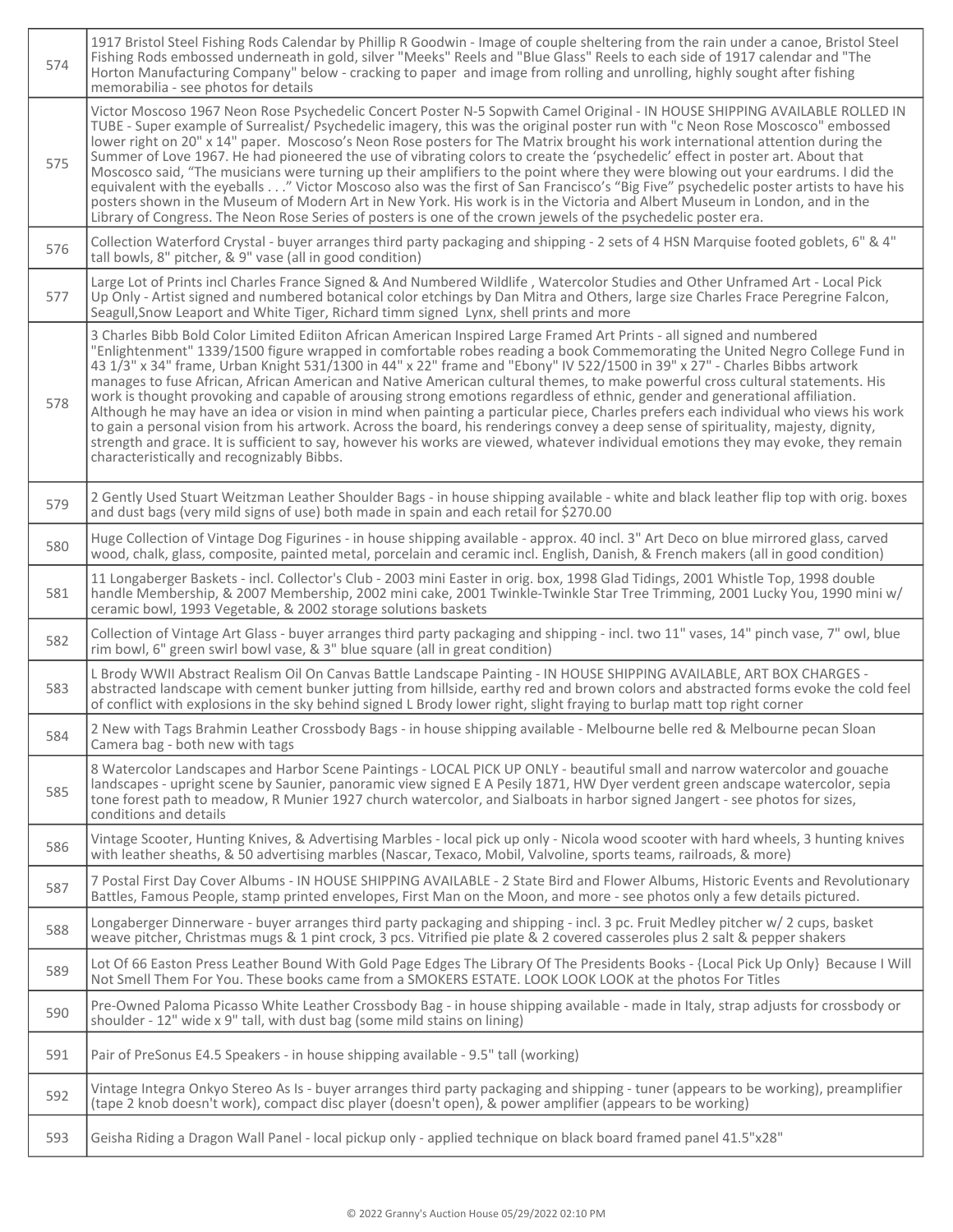| 594 | Victor Moscoso 1967 Neon Rose Psychedelic Concert Posters #7 Matrix and #13 Webb's In Stockton - IN HOUSE SIPPING AVAILABLE<br>ROLLED IN TUBE - #7 "The Only Alternative and His Other Possibilities" at The Matrix 2/17-19/67 had 4 printing versions, this one<br>being No 3 with no photographer's credit on back, #13 had only one printing on 14" x 20 1/8" paper stock "Death and<br>Transfiguration" with The Plastic Explosion and The Plaque from 4/14-15/67 at Webb's In Stockton - Both are in Near Mint condition<br>with only mild corner marks. Moscoso's Neon Rose posters for The Matrix brought his work international attention during the<br>Summer of Love 1967. He had pioneered the use of vibrating colors to create the 'psychedelic' effect in poster art. About that<br>Moscoso said, "The musicians were turning up their amplifiers to the point where they were blowing out your eardrums. I did the<br>equivalent with the eyeballs" Victor Moscoso also was the first of San Francisco's "Big Five" psychedelic poster artists to have his<br>posters shown in the Museum of Modern Art in New York. His work is in the Victoria and Albert Museum in London, and in the<br>Library of Congress. The Neon Rose Series of posters is one of the crown jewels of the psychedelic poster era. - see photos for<br>condition |
|-----|---------------------------------------------------------------------------------------------------------------------------------------------------------------------------------------------------------------------------------------------------------------------------------------------------------------------------------------------------------------------------------------------------------------------------------------------------------------------------------------------------------------------------------------------------------------------------------------------------------------------------------------------------------------------------------------------------------------------------------------------------------------------------------------------------------------------------------------------------------------------------------------------------------------------------------------------------------------------------------------------------------------------------------------------------------------------------------------------------------------------------------------------------------------------------------------------------------------------------------------------------------------------------------------------------------------------------------------------------------|
| 595 | 10 Longaberger Baskets - incl. 1995 mail w/ liner & mounting screws, 2005 & 2004 desk (1 w/ liner), 1996 key, 2004 TV time, 2004<br>bread w/ paprika liner, 2001 candle, 17.5" medium gathering, 7"x7" berry baskets, & more                                                                                                                                                                                                                                                                                                                                                                                                                                                                                                                                                                                                                                                                                                                                                                                                                                                                                                                                                                                                                                                                                                                            |
| 596 | Collection of Fitz and Floyd Charming Tails - in house shipping available - approx. 25 (these are very dusty and need a good cleaning,<br>most appear to be intact but some may have minor damage)                                                                                                                                                                                                                                                                                                                                                                                                                                                                                                                                                                                                                                                                                                                                                                                                                                                                                                                                                                                                                                                                                                                                                      |
| 597 | 1978 Kenner Death Star Space Station Complete with Dianoga Trash Monster and Foam - in house shipping available - appears to be<br>complete with instruction manual, foam is dry and crispy (see photos)                                                                                                                                                                                                                                                                                                                                                                                                                                                                                                                                                                                                                                                                                                                                                                                                                                                                                                                                                                                                                                                                                                                                                |
| 598 | 2 unframed Yochim Art On Paper - In house shipping available - Louise Yochim (Ukrainian/American, 1909-2003) and Maurice<br>Yochim (Ukrainian/American 1908-1986) 1 - 14 3/4" X 21 3/4" 1947 gouache on paper, 1 - 15" X 18 5/8" 1947 silk screen limited<br>edition print 20/125 "Street In Taxco" Both un framed some condition issues.                                                                                                                                                                                                                                                                                                                                                                                                                                                                                                                                                                                                                                                                                                                                                                                                                                                                                                                                                                                                               |
| 599 | Service for 16 Towle Shell Silver Plate Flatware - in house shipping available without storage boxes - incl. 2 ea. of slotted and regular<br>serving spoons, meat fork, gravy ladle, butter knife and sugar spoon plus pie & dessert Towle serving pcs. (all very good condition,<br>needs polishing)                                                                                                                                                                                                                                                                                                                                                                                                                                                                                                                                                                                                                                                                                                                                                                                                                                                                                                                                                                                                                                                   |
| 600 | 6 Pre-Owned Leather Handbags - in house shipping available - blue leather Michael Rome Design, Fossil Relic, red Worthington, black<br>Rosetti, natural woven Valentina, & gray Aimee Kestenberg (all with signs of use, see photos)                                                                                                                                                                                                                                                                                                                                                                                                                                                                                                                                                                                                                                                                                                                                                                                                                                                                                                                                                                                                                                                                                                                    |
| 601 | Coca-Cola Thermometer Collection - in house shipping available - 10 total incl. metal, plastic, & cardboard                                                                                                                                                                                                                                                                                                                                                                                                                                                                                                                                                                                                                                                                                                                                                                                                                                                                                                                                                                                                                                                                                                                                                                                                                                             |
| 602 | 2 Mid Century Al Hirschfeld Signed and Numbered Color Lithographs with COA's - buyer arranges third party packaging and shipping -<br>both from the rhythm series - Rhythm #24/120 & Passe Releve #72/120 in matching period 26.5"x20" frames. Albert Hirschfeld (June<br>21, 1903 - January 20, 2003) was an American caricaturist best known for his black and white portraits of celebrities<br>and Broadway stars, both with COAs on back by The Collector's Guild, Ltd.                                                                                                                                                                                                                                                                                                                                                                                                                                                                                                                                                                                                                                                                                                                                                                                                                                                                            |
| 603 | Pair of Fenton Poppy Custard Glass Lamp Bases - in house shipping in large boxes - can easily be converted to one complete lamp, 13"<br>tall (no cracks or chips)                                                                                                                                                                                                                                                                                                                                                                                                                                                                                                                                                                                                                                                                                                                                                                                                                                                                                                                                                                                                                                                                                                                                                                                       |
| 604 | Vintage Estate Cannon AE-1 35mm Camera - in house shipping available - with orig. owners manual plus Focal 1:4.5 80-200mm lens<br>(unknown specific working condition, as is)                                                                                                                                                                                                                                                                                                                                                                                                                                                                                                                                                                                                                                                                                                                                                                                                                                                                                                                                                                                                                                                                                                                                                                           |
| 605 | 3 Tank Periscopes - local pick up only - 2 #19200-12927746 & #9200 Assy 12548774                                                                                                                                                                                                                                                                                                                                                                                                                                                                                                                                                                                                                                                                                                                                                                                                                                                                                                                                                                                                                                                                                                                                                                                                                                                                        |
| 606 | Mid Century Framed Butterfly Art - buyer arranges third party packaging and shipping - art constructed from butterfly wings of<br>landscape with pagoda in 29.5"x21.5"                                                                                                                                                                                                                                                                                                                                                                                                                                                                                                                                                                                                                                                                                                                                                                                                                                                                                                                                                                                                                                                                                                                                                                                  |
| 607 | Vintage Double Sided Hanging Store Clock - local pick up only - mid century electric clock by National Time on wood block for hanging<br>(runs great, missing glass on one side)                                                                                                                                                                                                                                                                                                                                                                                                                                                                                                                                                                                                                                                                                                                                                                                                                                                                                                                                                                                                                                                                                                                                                                        |
| 608 | Large Lot of Antique and Vintage Framed Art - LOCAL PICK UP ONLY - large hand tinted etching, 2 panels 1803 folk art on paper board<br>signed R. H. Pemberton, 3 Naive style African American figure studies, Fine Art Etching Prints from Museum collection, 2 in fancy gold<br>frames under glass, Wallace Nutting faded hand colored phot a swimming pool, 2 H RIchter pastel (?) black and amber forest under<br>canopy light studies, NJ Shumaker Pallin Pueblo Mother and child etching, 4 hand enhanced lithos of Amish family by James MK<br>Waldrom and many others - see photos for details                                                                                                                                                                                                                                                                                                                                                                                                                                                                                                                                                                                                                                                                                                                                                   |
| 609 | Disney Gallery Images Art Print "Triple Self Portrait" Mickey Mouse and Walt - VERY LARGE, Local Pick Up only - Original image<br>created by Disney artist Charles Boyer in the style of Norman Rockwell's Triple Self-Portrait in professionally done matted 44"x33.5"<br>frame                                                                                                                                                                                                                                                                                                                                                                                                                                                                                                                                                                                                                                                                                                                                                                                                                                                                                                                                                                                                                                                                        |
| 610 | French Pates Baroni Poster in Frame - local pick up only - from Z Gallerie Home Store, 50.5"x38.25" poster in 55" x 42" frame                                                                                                                                                                                                                                                                                                                                                                                                                                                                                                                                                                                                                                                                                                                                                                                                                                                                                                                                                                                                                                                                                                                                                                                                                           |
| 611 | Art Deco Desk Curio Cabinet - [Local pickup only] 46 1/2" tall x 48" wide x 12" deep. keys for desk and1 key for doors.                                                                                                                                                                                                                                                                                                                                                                                                                                                                                                                                                                                                                                                                                                                                                                                                                                                                                                                                                                                                                                                                                                                                                                                                                                 |
| 612 | 5 ft. Stately Ornate Mahogany Plant Stand - local pick up only - draped ribbon on column with Flemish scroll leg design                                                                                                                                                                                                                                                                                                                                                                                                                                                                                                                                                                                                                                                                                                                                                                                                                                                                                                                                                                                                                                                                                                                                                                                                                                 |
| 613 | Petite Hand Asian Design Painted Black Lacquer Cabinet - local pick up only - flora and fauna design with gold trim - 36.5" tall x 11.5"<br>deep x 34" wide (very good condition)                                                                                                                                                                                                                                                                                                                                                                                                                                                                                                                                                                                                                                                                                                                                                                                                                                                                                                                                                                                                                                                                                                                                                                       |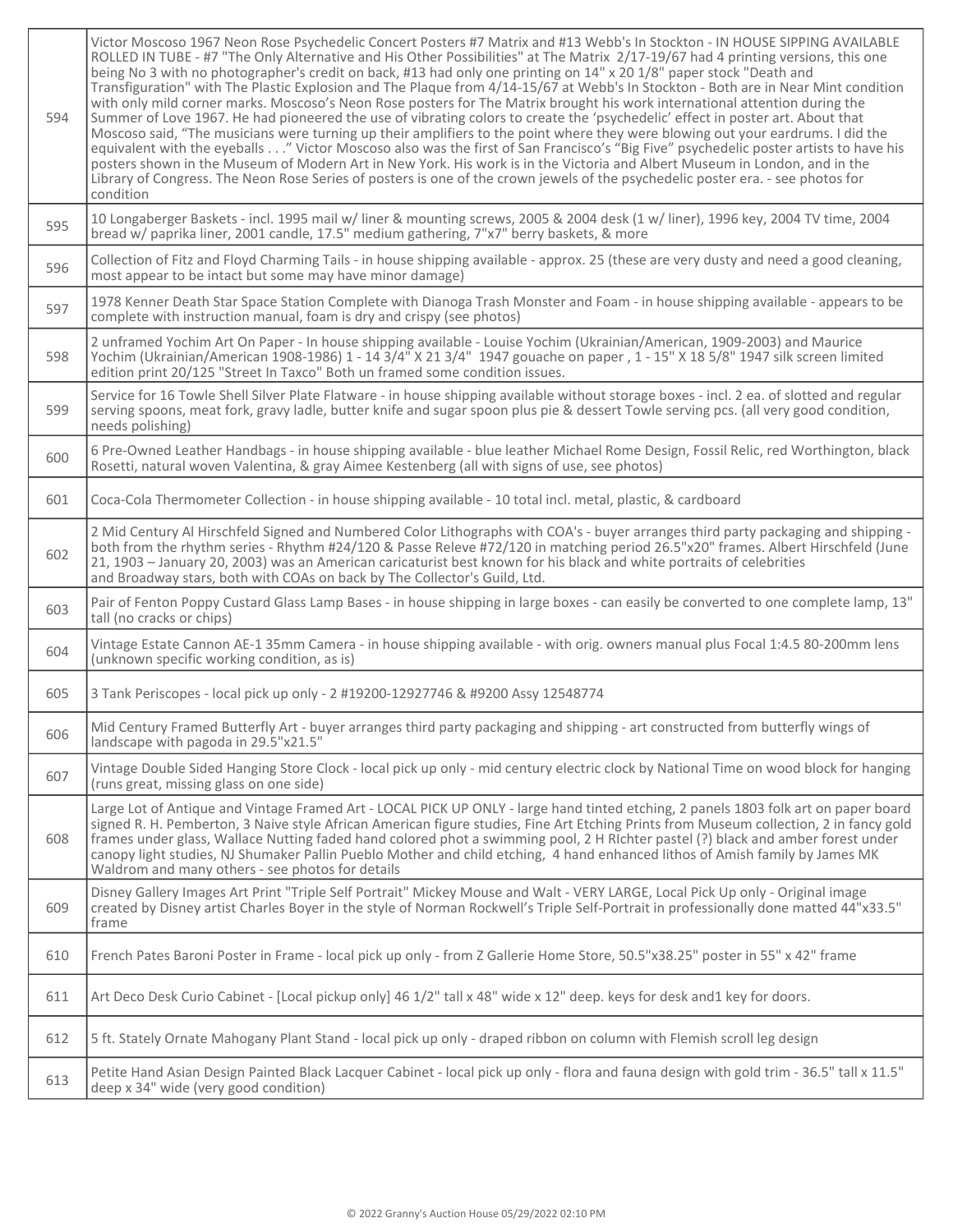| 614 | 60 Vintage Jazz and Rock and Roll Vinyl Record Albums - IN HOUSE SHIPPING AVAILABLE MEDIA MAIL - The Beatles 1967-1970, 2<br>Miles Davis, 1958 June Christy June's Got Rhythm, The Kinks, Brandon Fields, April Win, Kevin Eubanks, Level 42, Eddie Daniels,<br>Chateau, Casino Lights with David Sanborn, Al Jarreau Randy Crawford, The Yellow Jackets, Neil Larsen, Buzz Feiten, Mike Mainieri<br>and Larry Carlton, Frampton's Camel, The Allman Brothers, My Fair Lady, Jerry Harrison, Billy Cogham, Micheal Hedges, Steve Khan,<br>Haydn with Yo-yo Ma, Wynton Marsalis and Cho-Lang Lin, Indisciple, 3 Allan Holdsworth, Live Commodores, Elements, Suzanne Ciani,<br>Sergei Edelmann, Peter Ivers, Peter Gabriel Plays Live, AC-DC, John McLaughlin, Eric Gale, Freddie Hubbard, Benny Mardones (some<br>cover wear), George Benson, Bill Evans, Current Events, Chick Corea, Huey Lewis and the News, Don Grolnick, Adrian Belew, Larry<br>Carlton, Indra Lesmana, Kansas, 2 Steve Hackett, Al Di Meola, Ooh La La, Robert Fripp, Double U, Little Feat (rough cover), George<br>Benson, Stan Getz, Eddie Gomez, Eagles, Gamma 3 The Kane Gang, Mark Egan and Gramavision with Billy Heart, Harvie Swartz, Didier<br>Lockwood, John Blake, Rochester Veasley, Kazumi Watanabe and John Scofield -Appear well kept from musicians estate, random<br>search of a few albums found good condition, all sold as is. - see photos for record names and album cover conditions |
|-----|------------------------------------------------------------------------------------------------------------------------------------------------------------------------------------------------------------------------------------------------------------------------------------------------------------------------------------------------------------------------------------------------------------------------------------------------------------------------------------------------------------------------------------------------------------------------------------------------------------------------------------------------------------------------------------------------------------------------------------------------------------------------------------------------------------------------------------------------------------------------------------------------------------------------------------------------------------------------------------------------------------------------------------------------------------------------------------------------------------------------------------------------------------------------------------------------------------------------------------------------------------------------------------------------------------------------------------------------------------------------------------------------------------------------------------------------------------------------------------|
| 615 | Vase of Walking Canes - in house shipping available (canes only) - incl. stack horn and bone, carved wood, brass, hoof, & plastic<br>handled                                                                                                                                                                                                                                                                                                                                                                                                                                                                                                                                                                                                                                                                                                                                                                                                                                                                                                                                                                                                                                                                                                                                                                                                                                                                                                                                       |
| 616 | Men's Vintage Leather Fringe Jacket & 2 Pair of Western Boots - in house shipping available - Scully black suede with fringe 2 button<br>jacket, size 48 (XL), pair of patchwork leather Larry Mahan's & 2 tone gray Tony Lama - both size: 11D                                                                                                                                                                                                                                                                                                                                                                                                                                                                                                                                                                                                                                                                                                                                                                                                                                                                                                                                                                                                                                                                                                                                                                                                                                    |
| 617 | Dark Red Asian Inspired Console Table - local pick up only - hand painted with dragon and floral design, scrolled ends and 2 drawers -<br>32" tall x 48" wide x 16" deep                                                                                                                                                                                                                                                                                                                                                                                                                                                                                                                                                                                                                                                                                                                                                                                                                                                                                                                                                                                                                                                                                                                                                                                                                                                                                                           |
| 618 | Vintage Iron Shoe Maker's Seat - local pick up only                                                                                                                                                                                                                                                                                                                                                                                                                                                                                                                                                                                                                                                                                                                                                                                                                                                                                                                                                                                                                                                                                                                                                                                                                                                                                                                                                                                                                                |
| 619 | Oak Stand with Spelter Dancer Statue - local pick up only - repainted dancer 31" tall & 36" oak plant/art stand                                                                                                                                                                                                                                                                                                                                                                                                                                                                                                                                                                                                                                                                                                                                                                                                                                                                                                                                                                                                                                                                                                                                                                                                                                                                                                                                                                    |
| 620 | Vintage 3 ft M&M Figural Advertising Store Display - local pick up only - 3'4" tall, red M & M holding up bin standingn on other M &<br>Ms on base, great conditions with no breaks                                                                                                                                                                                                                                                                                                                                                                                                                                                                                                                                                                                                                                                                                                                                                                                                                                                                                                                                                                                                                                                                                                                                                                                                                                                                                                |
| 621 | Antique Agate Base Smoking Stand - local pick up only - iron and agate smoke stand (missing accessories)                                                                                                                                                                                                                                                                                                                                                                                                                                                                                                                                                                                                                                                                                                                                                                                                                                                                                                                                                                                                                                                                                                                                                                                                                                                                                                                                                                           |
| 622 | Set of 2 1930s Art Deco Theater Chairs - LOCAL PICK UP ONLY! - (strong smell of smoke, has not been cleaned) great Art Deco side<br>posts (cast iron) embossed "D. Patent 96807", tag on center arm between the double seats reads "Hill Theater 1938 Paulsboro, NJ"<br>and base of metal of chairs stamped "American Seating Co" - see photos                                                                                                                                                                                                                                                                                                                                                                                                                                                                                                                                                                                                                                                                                                                                                                                                                                                                                                                                                                                                                                                                                                                                     |
| 623 | Floor Stand Mineral Globe - local pick up only - pearl ocean with gemstone countries and compass base, 36" tall                                                                                                                                                                                                                                                                                                                                                                                                                                                                                                                                                                                                                                                                                                                                                                                                                                                                                                                                                                                                                                                                                                                                                                                                                                                                                                                                                                    |
| 624 | Floor Lamp with Reeded Pedestal and Floral Stained Glass Torchiere Shade - LOCAL PICK UP ONLY - stylized blooming flower torchier<br>shade in pinks and greens, silver tone reeded pedestal                                                                                                                                                                                                                                                                                                                                                                                                                                                                                                                                                                                                                                                                                                                                                                                                                                                                                                                                                                                                                                                                                                                                                                                                                                                                                        |
| 625 | 2 Pair of Jack Stands & Mac Rolling Seat - local pick up only - Mac Tools 6 ton jack stands & rolling seat and Snap-on 5 ton jack stands                                                                                                                                                                                                                                                                                                                                                                                                                                                                                                                                                                                                                                                                                                                                                                                                                                                                                                                                                                                                                                                                                                                                                                                                                                                                                                                                           |
| 626 | 1970's Magic Mushroom Lamp Co. Accent Lamp - buyer arranges third party packaging and shipping - made from manzanita burled<br>wood, genuine mushroom coral & fiberglass coral shape shade - 17" tall x 14" wide (needs a thorough cleaning)                                                                                                                                                                                                                                                                                                                                                                                                                                                                                                                                                                                                                                                                                                                                                                                                                                                                                                                                                                                                                                                                                                                                                                                                                                       |
| 627 | 3 Drawer Solid Wood Dresser by Century - local pick up only - solid wood with oxbow design front and baroque style handles - 34" tall<br>x 48" wide x 20" deep (mild signs of use)                                                                                                                                                                                                                                                                                                                                                                                                                                                                                                                                                                                                                                                                                                                                                                                                                                                                                                                                                                                                                                                                                                                                                                                                                                                                                                 |
| 628 | As Is Art Deco Ashtray Stand - buyer arranges third party packaging and shipping - (repaired at the feet)                                                                                                                                                                                                                                                                                                                                                                                                                                                                                                                                                                                                                                                                                                                                                                                                                                                                                                                                                                                                                                                                                                                                                                                                                                                                                                                                                                          |
| 629 | Mid Century Lamp - in house shipping available - white glass shade with brass finish frame and wood base, 20" tall (great vintage<br>condition)                                                                                                                                                                                                                                                                                                                                                                                                                                                                                                                                                                                                                                                                                                                                                                                                                                                                                                                                                                                                                                                                                                                                                                                                                                                                                                                                    |
| 630 | 3 Vintage Hand Stitched Quilts - in house shipping available - hand stitched daffodil 90"x70", hand stitched patchwork 84 "x82",<br>machine & hand stitched blue wedding ring 84"x76" (all have a strong smell of animal, and yellowing)                                                                                                                                                                                                                                                                                                                                                                                                                                                                                                                                                                                                                                                                                                                                                                                                                                                                                                                                                                                                                                                                                                                                                                                                                                           |
| 631 | Oversize Tree Trunk Base Tiffany Style 3 Light Table Lamp - 34" tall, 18" X 13" stainglass floral shade                                                                                                                                                                                                                                                                                                                                                                                                                                                                                                                                                                                                                                                                                                                                                                                                                                                                                                                                                                                                                                                                                                                                                                                                                                                                                                                                                                            |
| 632 | Pair of Birch Wood End Tables - local pick up only - single drawer & bottom shelf, 1 with pull out tray - 31.5" wide x 23.25" deep x 24"<br>tall (some mild signs of use, see photos)                                                                                                                                                                                                                                                                                                                                                                                                                                                                                                                                                                                                                                                                                                                                                                                                                                                                                                                                                                                                                                                                                                                                                                                                                                                                                              |
| 633 | Estate Silk Blend Rug - in house shipping available - 56"x40" (shows some signs of age especially on edges)                                                                                                                                                                                                                                                                                                                                                                                                                                                                                                                                                                                                                                                                                                                                                                                                                                                                                                                                                                                                                                                                                                                                                                                                                                                                                                                                                                        |
| 634 | Antique Mahogany Bed Steps - LOCAL PICK UP ONLY - minor trim edge missing, see photos for details                                                                                                                                                                                                                                                                                                                                                                                                                                                                                                                                                                                                                                                                                                                                                                                                                                                                                                                                                                                                                                                                                                                                                                                                                                                                                                                                                                                  |
| 635 | Pr of Pierced Porcelain Chinoiserie Cherry Blossom and Bamboo Design Cylinder Base Table Lamps - LOCAL PICK UP ONLY - Complete<br>with shades, different size harps, working                                                                                                                                                                                                                                                                                                                                                                                                                                                                                                                                                                                                                                                                                                                                                                                                                                                                                                                                                                                                                                                                                                                                                                                                                                                                                                       |
| 636 | 3 Shelves Full of Dolphin Figurines and Collectibles - LOCAL PICK UP ONLY - carved Ironwood leaping Dolphins, San Francisco Music<br>Box Co full figure dolphins and snow globes, collector's stein, etched crystal vase, carved stone, metal and glass shelf accent dolphins,<br>and more, many with boxes - see photos for contents and details                                                                                                                                                                                                                                                                                                                                                                                                                                                                                                                                                                                                                                                                                                                                                                                                                                                                                                                                                                                                                                                                                                                                  |
| 637 | 4 Transformers Masterpiece MIB Figures -MP-12 Lambor, MP-17, Prowl, MP-18 Streak, MP18S Siverstreak - IN HOUSE SHIPPING<br>AVAILABLE - from Takara Tomy, mainly Japanese text with minimal English box, top of the line action figures, the Masterpiece line are<br>well made in excellent boxes - mint, appear unused, some minor box scuffs and dents- see photos - see photos                                                                                                                                                                                                                                                                                                                                                                                                                                                                                                                                                                                                                                                                                                                                                                                                                                                                                                                                                                                                                                                                                                   |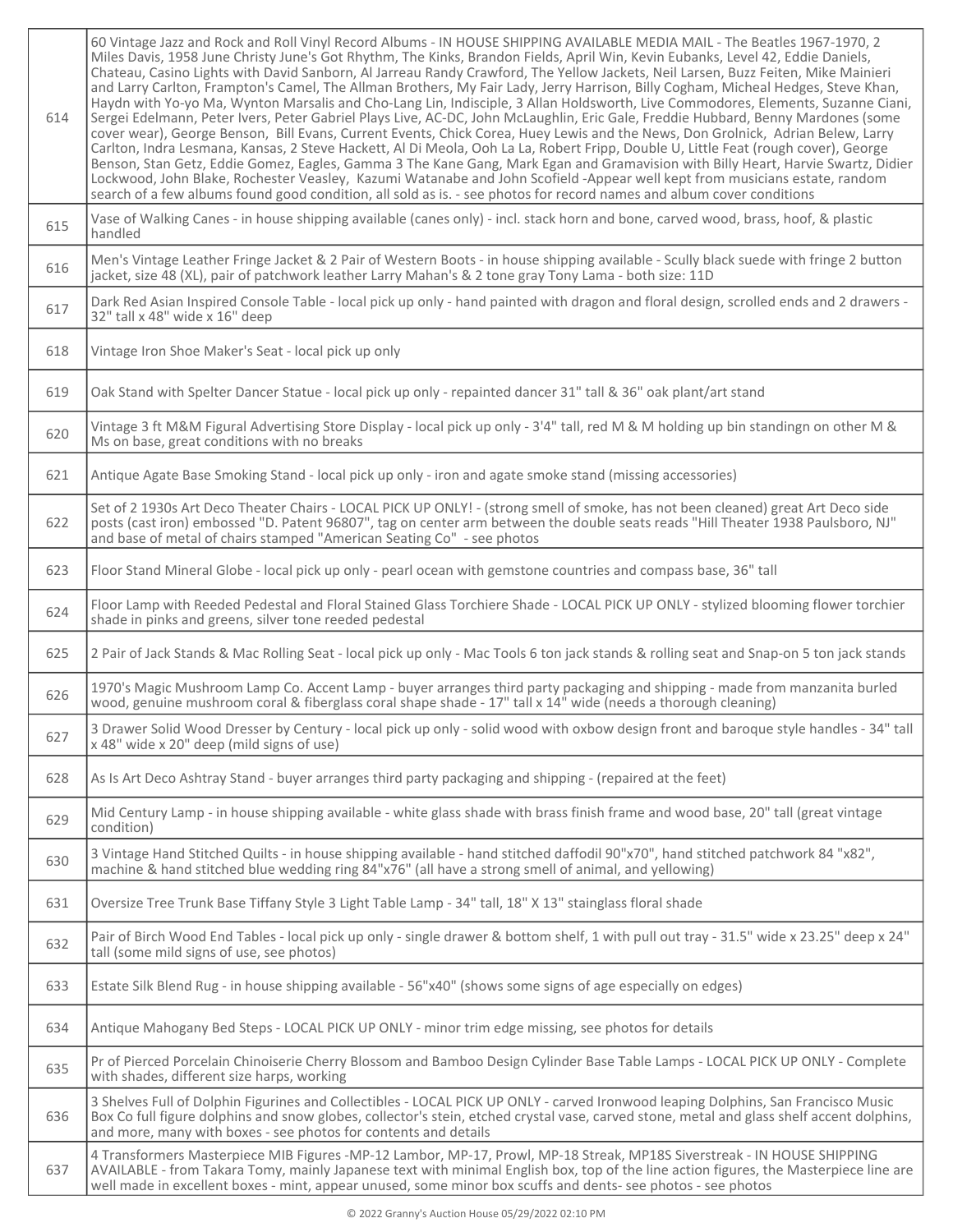| 638 | 1977 SPI The Games of Middle Earth Based on J.R.R. Tolkein's The Ring Trilogy Special Set of Three Games - with War of The Ring S.R.<br>1418 to1419, Gondor - Seige of Minas Tirith S.R. 1419 and Sauron- The Battle For The Ring S.A. 3434 - comes in classic Simulations<br>Productons INc flat pack with Rules of Play book and Exclusive rules for individual games, multiple charts, map for Gondor, Sauron<br>and Double map for War of the Ring, complete card set, pair of dice, punched and unpunched tiles(half of tiles are unpunched), direct<br>from original Collector's estate, all maps are in pristine unused condition with fold marks, presumed complete but tile contents<br>unchecked, sold as is - see photos for contents and details                                                                                                                                                                                                                                                                                                                                                                                                                                                                                                                                        |
|-----|-----------------------------------------------------------------------------------------------------------------------------------------------------------------------------------------------------------------------------------------------------------------------------------------------------------------------------------------------------------------------------------------------------------------------------------------------------------------------------------------------------------------------------------------------------------------------------------------------------------------------------------------------------------------------------------------------------------------------------------------------------------------------------------------------------------------------------------------------------------------------------------------------------------------------------------------------------------------------------------------------------------------------------------------------------------------------------------------------------------------------------------------------------------------------------------------------------------------------------------------------------------------------------------------------------|
| 639 | Collection of Carousel Horse Figurines and Music Boxes - Local Pick Up Only - PJ Carousel Collection Park Series Dentzel Serpent<br>replica from Astroworld in Houston, TX (sleek, simple decorated but striking in stature, no box) Carousel Collection from Scarborough<br>Fair (11 misc carousel animal series -10 with boxes - and 1 music box without box plus stand for six and stand for 2 missing center<br>pole), 5 San Francisco Musicbox Co. Horses with boxes, 2 full character Carousel music boxes and more - see photos for full content                                                                                                                                                                                                                                                                                                                                                                                                                                                                                                                                                                                                                                                                                                                                             |
| 640 | Tray Lot Pencil Signed and Numbered Etchings, Miniature Art, Pen and Inks and More - IN HOUSE SHIPPING AVAILABLE, BUT<br>WITHOUT THE GLASS IN FRAMES - Hendrick Glintenkamp (1887-1946) 12" x 16" framed woodblock print of European canal market<br>scene circa 1922 by Kent Hagerman (1893-1978) Midwest Stock Exchange Trading Floor etching circa 1940's, sight size of 7.25 X 10.25<br>inches through the mat with an overall size of 12" x 16 inches, Albert Fitch Bellows (1829-1883) "Mill Pond At Windsor, Connecticut"<br>also called "July" original etching, 4 1/2 x 6 3/4 inches plate size, printed on laid paper in 1878 for Nature and Art in 9 1/2" x 12"<br>frame, unframed works including 2 G Courbet Lithograph Gravure from folio with COAs and folio info pages (Le Grand Pont and<br>Marine), Ferdinand Dorr (1880-1968) petite landscape etching on large paper (edges battered, toned), small square plate etching<br>"trapper" after Remington on 8"x8" paper, usnigned sketch and gouache miniature of castle grounds landscape, scratchboard image<br>of rabbit in close up landscape with hard to read pencil signature, and series of small hand done ink sketches approx 3" x 5", one<br>done on the back of a cut program dated 1885 - see photos for more details |
| 641 | 18 Pcs. Marigold Carnival Glass - LOCAL PICK UP (or buyer arranges third party packaging and shipping) - Tree Bark pitcher ad 6<br>tumblers, Fenton rib and thumbprint vase, 4 Imperial Grape tumblers, and cupped lip three footed fruit bowl, Nesting ribbed mixing<br>bowls and more - see photos for actual contents and details                                                                                                                                                                                                                                                                                                                                                                                                                                                                                                                                                                                                                                                                                                                                                                                                                                                                                                                                                                |
| 642 | Tray lot Full of Transformer and Related Figurines and Merchandise - IN HOUSE SHIPPING AVAILABLE, IN OVERSIZED BOXES FED EX -<br>Transformers child's roller wheel suitcase and pencil pouch, A variety of sizes of Transformers and 3rd party related figurines - see<br>photos for contents and details, tray not included                                                                                                                                                                                                                                                                                                                                                                                                                                                                                                                                                                                                                                                                                                                                                                                                                                                                                                                                                                        |
| 643 | 4 Danbury Mint Dolphin Porpoise and Orca Theme Sculptures and More - LOCAL PICK UP ONLY (OR BUYER ARRANGES ALL PACKING<br>AND SHIPPING THROUGH THIRD PARTY) - 10 3/4" "Graceful Leap" Orca sculpture with mother and calf breaching the waves 11"<br>"Riding The Waves" with 3 dolphins, 9" x 9" Coral Companions with spotted adults and grey youth and 9" x 9 3/4" Follow the Leader<br>striped dolphins among the seaweed, all designed by Michael Atkinson i great condition, PLUS Danbury Mint Maruri Santa's World<br>Travels SS World Travels 1997 Santa on a raft lead by dolphins (1 dolphin missing) - see photos                                                                                                                                                                                                                                                                                                                                                                                                                                                                                                                                                                                                                                                                         |
| 644 | Brass Chinese Censer with Stand, Giant Royal Satsuma Egg, Ceremonial Tea Set and 3 Figures - LOCAL PICK UP ONLY - tea set has<br>dragon handle and sput with geometric swirl design cups and tea lates, Censer rests on grate, lid lifts of as does the foo dog finial, see<br>photos for egg and figure details                                                                                                                                                                                                                                                                                                                                                                                                                                                                                                                                                                                                                                                                                                                                                                                                                                                                                                                                                                                    |
| 645 | 8 Lenox The Carousel Horse Figurines with Boxes - IN HOUSE SHIPPING AVAILABLE IN VERY LARGE BOXES - Mixed years and designs,<br>the horses are about 5" tall on wooden bases, marked with year under belly and come with original Styrofoam holders and box<br>sleeves                                                                                                                                                                                                                                                                                                                                                                                                                                                                                                                                                                                                                                                                                                                                                                                                                                                                                                                                                                                                                              |
| 646 | Vintage 1970-80s Star Wars Ships, Vehicles and Figurines - LOCAL PICK UP ONLY (OR BUYER ARRANGES ALL PACKING AND SHIPPING,<br>ALL SOLD AS IS - Millennium Falcon with box and 3 figures including Han Solo in Carbonite, and other vessels, some with mild issues<br>or missing parts - see photos, sold as is                                                                                                                                                                                                                                                                                                                                                                                                                                                                                                                                                                                                                                                                                                                                                                                                                                                                                                                                                                                      |
| 647 | 5 Pcs Mid Century Modern Art Pottery -Roseville, Hull, Haeger, Gouda and More - IN HOUSE SHIPPING AVAILABLE IN OVERSIZED BOX<br>- Roseville 3-8" blended terra cotta/ brown glaze Rozane 1941 Art Deco design vase (small rim chip), Hull 30/A pink tinged pitcher<br>with embossed rose and A-50 green blended pitcher with embossed rose, Haeger red semi matte red glaze jug with frilly embossed<br>flower, 948 Gouda pottery bowl and unsigned small pinched neck vase - see photos                                                                                                                                                                                                                                                                                                                                                                                                                                                                                                                                                                                                                                                                                                                                                                                                            |
| 648 | Retro 4 Fostoria Coin Covered Compotes in Varied Colors, Moon & Star Canister & Pr Fluted Vases - LOCAL PICK UP ONLY - Nice<br>vintage glass collection with 8 1/2" covered compotes in ruby, green, amber and clear, 7 1/2" Moon and Star footed canister in ruby<br>and pair 6" fluted vases in amber - see photos                                                                                                                                                                                                                                                                                                                                                                                                                                                                                                                                                                                                                                                                                                                                                                                                                                                                                                                                                                                |
| 649 | 8 Original Central American, Mid East, Bali and Rajistan Framed and Unframed Art - IN HOUSE SHIPPING AVAILABLE BUT WE WILL<br>NOT SHIP THE GLASS FRONTS OF THE FRAMES - 13" x 10" watercolor of Taxco Mexico village landscape with church behind signed<br>Ocampo floating mat under glass in 23" x 19" frame, unframed watercolor of Taxco by V Flores with some paint loss, 12" x 9" paper<br>attached to 17" x 13" back paper, 9 1/2" x 7" sight watercolor of quiet country street with thatched roofs (Wales or Peru?) whimsical<br>animal and figure color sketch accents along base (tag says "Sophia Beala watercolor" but no visible signature), matted under glass<br>in 15" x 12 frame, 14 1/4" x 10 1/2" paper DW Rai Balinese gouache of villagers making temple offerings, 10 1/2" x 5" Rajasthan style<br>book illustration of figures conversing in gazebo with forest back ground and gold half border matted under glass in 15 1/2" x 9 3/4"<br>frame, 2 - 6 1/2" x9 1/2" floating mat Egypt watercolors with Pyramids in the background across the Nile signed M. Okasha under<br>glass in 9 1/2" x 15" frames, and 12" X 16" oil on canvasboard of Mt Chimborazo Ecuador by Emilio Monacayo with 1958 gift notation<br>on verso - SEE PHOTOS                                   |
| 650 | 2 Oversize Transformers Masterpiece MIB Action Figures -MP-05 Sunstorm & MP-29 Destronlaserwave - IN HOUSE SHIPPING<br>AVAILABLE - MP-05 Sunstorm is 2014 Hasbro Toys R Us exclusive, MP-29 Dectronlaserwave is Takara Tomy with mainly Japanese Text<br>and minimal English box, top of the line action figures, the Masterpiece line are well made in excellent boxes - mint, unopened<br>original factory tape sealed - see photos                                                                                                                                                                                                                                                                                                                                                                                                                                                                                                                                                                                                                                                                                                                                                                                                                                                               |
| 651 | Pr of 31" Vintage Domed Slag Glass and Perced Metal Band Table Lamps - LOCAL PICK UP ONLY - Country French style with ornate<br>antiqued metal base (some paint chips) and light blue marbled glass shade panels                                                                                                                                                                                                                                                                                                                                                                                                                                                                                                                                                                                                                                                                                                                                                                                                                                                                                                                                                                                                                                                                                    |
| 652 | 26 Pcs Heisey Orchid Etch Glassware - LOCAL PICK UP ONLY - 7 Tall Saucer Champagnes, 6 Sherbets Low Champagnes, 12 Salad/<br>Dessert plates and relish dish                                                                                                                                                                                                                                                                                                                                                                                                                                                                                                                                                                                                                                                                                                                                                                                                                                                                                                                                                                                                                                                                                                                                         |
| 653 | 4 Transformers Masterpiece MIB Figures -MP-14 Alewrt, MP-27 Ironhide, MP-30 Rachet, MP-39 Sunstreaker - IN HOUSE SHIPPING<br>AVAILABLE - from Takara Tomy, mainly Japanese text with minimal English box, top of the line action figures, the Masterpiece line are<br>well made in excellent boxes - mint, only opened to photo and examine - see photos                                                                                                                                                                                                                                                                                                                                                                                                                                                                                                                                                                                                                                                                                                                                                                                                                                                                                                                                            |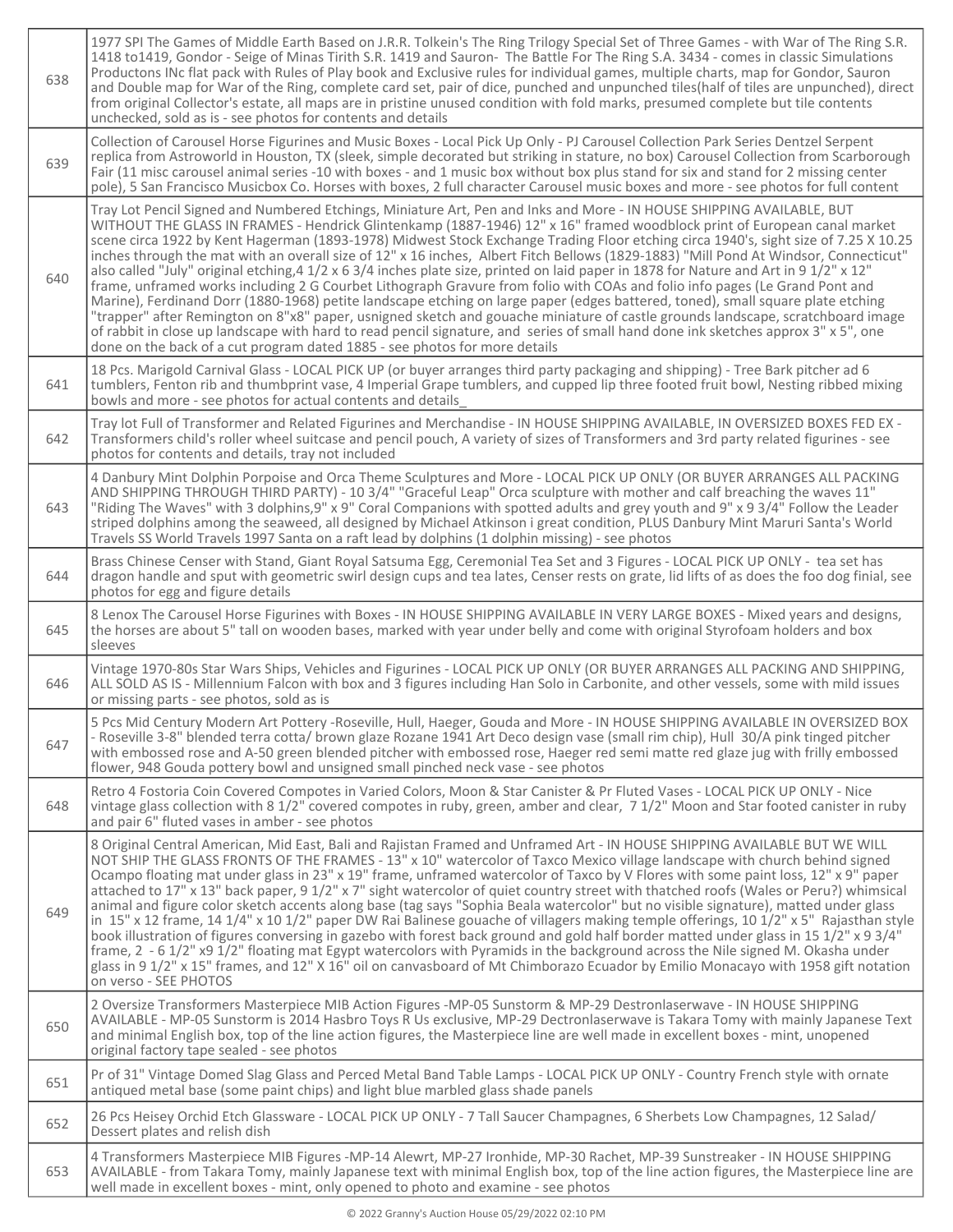| 654 | 14 Pcs Fine China - Irish Belleek, Nippon, Shelley, KPM, Furstenburg and More - LOCAL PICK UP ONLY (OR BUYER ARRANGES ALL<br>PACKING AND SHIPPING THROUGH THIRD PARTY) - Irish Belleek 2nd black mark Lotus creamer, 2nd green mark Shamrock tree trunk<br>vase, 3rd green mark small flower pot with applied roses, leaf trinket plate, and gold mark shamrock and embossed lace panel vase,<br>KPM pitcher with embossed grape accent handle connector and fine blue line border accents (line and cross marks), Furstenberg<br>floral spray gold band and scroll decoration chocolate pot, Sevres mark blue lace and gold band, Shelley Blue Rock Dainty snack set,<br>misc Nippon, small shaker with gold accents, Limoges vase mark plates with hand painted fruit, flowers and dragonfly and Noritake<br>compote - see photos for details                                                                                                                                                                                                                                                                                                                                                                                                                                                                                                                                                                                                                                                                                                                                                                                                                                  |
|-----|----------------------------------------------------------------------------------------------------------------------------------------------------------------------------------------------------------------------------------------------------------------------------------------------------------------------------------------------------------------------------------------------------------------------------------------------------------------------------------------------------------------------------------------------------------------------------------------------------------------------------------------------------------------------------------------------------------------------------------------------------------------------------------------------------------------------------------------------------------------------------------------------------------------------------------------------------------------------------------------------------------------------------------------------------------------------------------------------------------------------------------------------------------------------------------------------------------------------------------------------------------------------------------------------------------------------------------------------------------------------------------------------------------------------------------------------------------------------------------------------------------------------------------------------------------------------------------------------------------------------------------------------------------------------------------|
| 655 | Large Lot of Antique Neoclassical Etchings And Other Unframed Art - IN HOUSE PICK UP ONLY -Giant collection of large 1800s fine art<br>plate etchings of Neo-Classical scenes, many with original names and info featuring Venus and Cupids and other gods and scenes<br>from myth and literature in varied conditions, in approx 24" x 18" format, several 32" long including "Le Return de Marche" and<br>others with battered edges, most with at least some hints of fauxing or toning, Victorian chromolithograph religious scenes, fine<br>gouache portrait signed Wm H Goss, other art, prints and paintings in varied conditions - see photos                                                                                                                                                                                                                                                                                                                                                                                                                                                                                                                                                                                                                                                                                                                                                                                                                                                                                                                                                                                                                            |
| 656 | Bobo Intriguing Objects I-2262 Stockholm Iron Lantern - LOCAL PICK UP ONLY!!! - 23" tall, 19" square base tapering to 14" top square,<br>heavy iron construction of simple frame form, glass panel sides, open top and base with drop made in Italy single bulb socket                                                                                                                                                                                                                                                                                                                                                                                                                                                                                                                                                                                                                                                                                                                                                                                                                                                                                                                                                                                                                                                                                                                                                                                                                                                                                                                                                                                                           |
| 657 | 8 Milton Bradley Simulation War Games of High Adventure with multiple game pieces - 4 large box games full of action pieces and<br>fold ourt game boards - 1984 Conquest of The Empire 2nd Century AD: The Roman Empire Under Siege #4424, 1984 Axis & Allies<br>Spring 1942 "The World At War" #4423, 1986 Shogun 16th Century: Feudal Japan at War \$4720, and 1986 Fortress America Early 21st<br>Century: The United States Under Attack 4624, and 3 American Heritage War Game sets with fold our boards and multiple pieces -<br>1975 Broadside Naval Battle Game Naval Battles of 1812 #4270, 1975 Skirmish A Revolutionary War Game #4505 and 1965 Hit The<br>Beach WWII Pacific Campaign #4510- direct from original Collector's estate, presumed complete but game piece contents unchecked,<br>sold as is - see photos for contents and details                                                                                                                                                                                                                                                                                                                                                                                                                                                                                                                                                                                                                                                                                                                                                                                                                       |
| 658 | Boxed Seto fo 6 Borciolo Rocco Bahia 2 tone Goblets, Tray, Blenko and Murano Art Glass - LOCAL PICK UP ONLY - 6 Water glasses are<br>7 1/8" tall with light green petal foot and azure blue bowl in original box, retro Kensington round aluminum tray holds classic Blenko<br>square body decanter and Murano console bowl - see photos                                                                                                                                                                                                                                                                                                                                                                                                                                                                                                                                                                                                                                                                                                                                                                                                                                                                                                                                                                                                                                                                                                                                                                                                                                                                                                                                         |
| 659 | 6 Goebel Hummel and Other Figurines - 2 Lore Blumenkinder Limited Edition of 2000 Bird Song 248 and 247 The Boy Friend Tmk 4,<br>Hummel Full Bee Tmk2 Goose Girl 47/0, TMK4 For Mother 257, TMK6 Bashful 377 and Barnyard Hero 195 3/0 - see photos                                                                                                                                                                                                                                                                                                                                                                                                                                                                                                                                                                                                                                                                                                                                                                                                                                                                                                                                                                                                                                                                                                                                                                                                                                                                                                                                                                                                                              |
| 660 | 86 Simulations Publications Inc 1970s SPI Historical Simulation War Games - Civil War, WWII & Napoleon - Historical Simulations<br>1974 American Civil War, 1975 Blue and Gray and Blue and Gray II QuadriGames (Shiloh, Antietam, Cemetery Hill and Chickamauga,<br>Fredericksburg, Hooker and Lee, Chattanooga and Battle of the Wilderness)1972 The Winter War Russo-Finnish Conflict November<br>1939 - March 1940, 1974 Operation Olympic - The Invasion of Japan 1 November 1945, 1975 QuadriGame Island War Four Pacific<br>Battles of Bloody Ridge Saipan Leyte and Okinawa, and 1976 QuadriGame Westwall Four Battles to Germany (Arnhem, Hurtgen<br>Forest, Bastogne and Remagen) plus1975 QuadriGame Napoleon at War Four Battles (Marengo, Jena-Auerstadt, Wagram amd battle<br>of The Nations) - All sets in original flat packages, tiles punches, fold out paper maps in pristine condition (a couple with minor<br>rubbing to folds) - direct from original collector's estate, presumed complete, but tile contents unchecked, sold as is, all with rules of<br>play and charts - see photos for contents and details                                                                                                                                                                                                                                                                                                                                                                                                                                                                                                                                           |
| 661 | 2 Key Wind Dome Mantle Clocks - LOCAL PICK UP ONLY 1 - Plymouth Clock Co. Chimes on the 1/2 hour. with key working. 1 - Seth<br>Thomas Chimes On the 1/4 hour working with key, and 9 extra pendulums, both cases could be cleaned up. sold as is no warranty<br>expressed or implied                                                                                                                                                                                                                                                                                                                                                                                                                                                                                                                                                                                                                                                                                                                                                                                                                                                                                                                                                                                                                                                                                                                                                                                                                                                                                                                                                                                            |
| 662 | File Cabinet and Box of Vintage Post Cards and Box of First Day Covers - {local pick up or buyer arranges 3rd party packing and<br>shipping} See Photos                                                                                                                                                                                                                                                                                                                                                                                                                                                                                                                                                                                                                                                                                                                                                                                                                                                                                                                                                                                                                                                                                                                                                                                                                                                                                                                                                                                                                                                                                                                          |
| 663 | Mid Century Flower Form Table Lamp - local pick up only - with red, amber, & green glass globes on wood base with wood leaf<br>accents, 3-way switch (repainted metal rods)                                                                                                                                                                                                                                                                                                                                                                                                                                                                                                                                                                                                                                                                                                                                                                                                                                                                                                                                                                                                                                                                                                                                                                                                                                                                                                                                                                                                                                                                                                      |
| 664 | 3 Asian Metal Sculpture Figures - IN HOUSE SHIPPING AVAILABLE IN HEAVY OVERSIZED BOX - 7" tall bronze turtle dragon with six<br>character square chop mark belly, nickel silver/ silver copper 5" water buffalo with 2 impish children riding and guiding and 9" silver<br>copper Guan Gong holding Guan Dao Feng Shui warrior figure and 2 matching hex wood stands                                                                                                                                                                                                                                                                                                                                                                                                                                                                                                                                                                                                                                                                                                                                                                                                                                                                                                                                                                                                                                                                                                                                                                                                                                                                                                             |
| 665 | Fine Antque Art Etchings of Cathedrals, Architecture, Harbor Scenes in Color and More - LOCAL PICK UP ONLY 9 Framed including<br>Church etchings "The North Rose Window"with unknown pencil signature and blue green tint, "A Corner in Westminster Abbey /Art<br>Supplement to the Churchmam 1888/Photogravure Co NY", drypoint etching "Bruton Parish Church Williamsburg VA" by listed artist<br>Alice S Rumple, French Flower Mart stching with light tinting accents signed Jacques, A Garcia 48/350 stone litho 1920-30s scene of<br>car filled streets around le Arc de Triomphe Paris (larger size under glass), signed color litho of Florence - The View from<br>Michelangelo Square" on reverse, listed artist Kent Hagerman (1893-1978) "N W Univ. Chicago Campus" seen from Lake Michigan,<br>1934 Chicago Sears Tower skyline charcoal and watercolor landscape with inscription and date on back signed Coggie And 12 un-<br>framed works - 3 persective architectural and landscape drypoint etchings by Carman Bonannno Bastia, Tower of Pisa and Largo di<br>Garda, Paul Trelade (1895-1975, active in the French artists communities of 1920-30s with Utrillo. Vlaminck and Frank Will) pencil<br>signed and titled print/aquatints of common life architectural views of Paris and surrounds and 2 similar by unknown artist (prints<br>themselves in decent shape with toning, mounted to damaged edge hard board from past framing), signed color etching prints of<br>sailboat and harbor scene, oil on board inter cityscape by N Hubinette 1917, oil on canvas (as is removed from frame) of Parisian<br>street scene signed Carson, and reclining nude |
| 666 | Lava & Novelty Lamps - local pick up only - 3 lava, 1 glitter, & Orbeez battery operated (all working)                                                                                                                                                                                                                                                                                                                                                                                                                                                                                                                                                                                                                                                                                                                                                                                                                                                                                                                                                                                                                                                                                                                                                                                                                                                                                                                                                                                                                                                                                                                                                                           |
| 667 | 2 Transformers Masterpiece Mint In Box Action Figures - MP-35 Grapple & MP-33 Inferno - IN HOUSE SHIPPING AVAILABLE - from<br>Takara Tomy, Mainly Japanese Text with minimal English box, top of the line action figures, the Masterpiece line are well made in<br>excellent boxes - mint, all original liners present, Inferno missing paper packet (instructions, decals and card) some minor scuffs to<br>boxes - see photos                                                                                                                                                                                                                                                                                                                                                                                                                                                                                                                                                                                                                                                                                                                                                                                                                                                                                                                                                                                                                                                                                                                                                                                                                                                  |
| 668 | 2014 Hasbro Transformers Masterpiece MP-02 Soundwave Mint In Box Action Figure - IN HOUSE SHIPPING AVAILABLE -<br>Decepticon Communications 10" figure with 5 Cassette Decepticons and accessories, top of the line action figures, the Masterpiece<br>line are well made in excellent boxes - mint, only opened to photo and examine - see photos                                                                                                                                                                                                                                                                                                                                                                                                                                                                                                                                                                                                                                                                                                                                                                                                                                                                                                                                                                                                                                                                                                                                                                                                                                                                                                                               |